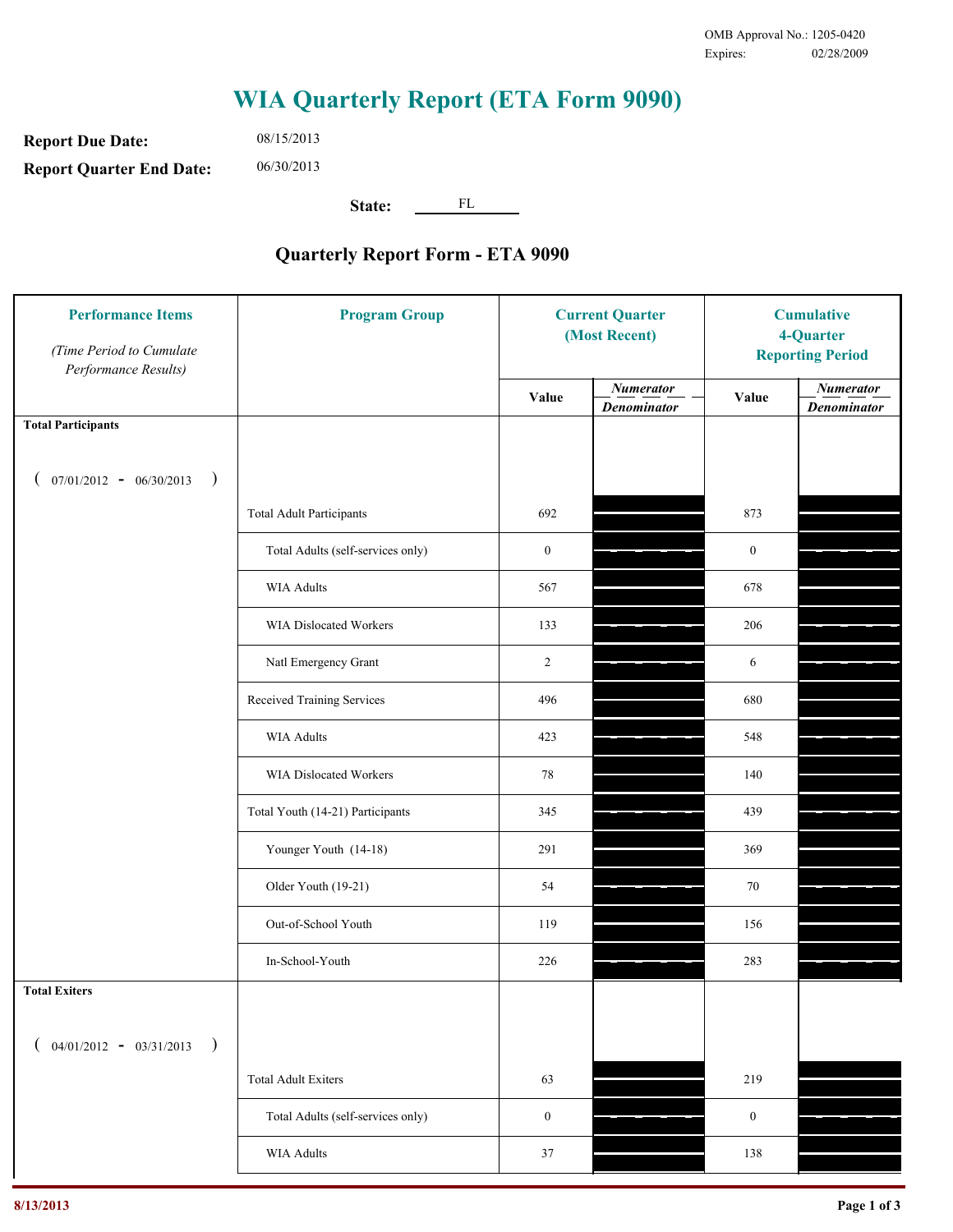| <b>Performance Items</b><br>(Time Period to Cumulate<br>Performance Results) | <b>Program Group</b>        | <b>Current Quarter</b><br>(Most Recent) |                                        | <b>Cumulative</b><br>4-Quarter<br><b>Reporting Period</b> |                                        |
|------------------------------------------------------------------------------|-----------------------------|-----------------------------------------|----------------------------------------|-----------------------------------------------------------|----------------------------------------|
|                                                                              |                             | Value                                   | <b>Numerator</b><br><b>Denominator</b> | Value                                                     | <b>Numerator</b><br><b>Denominator</b> |
|                                                                              | WIA Dislocated Workers      | 28                                      |                                        | 84                                                        |                                        |
|                                                                              | Natl Emergency Grant        | $\mathfrak{Z}$                          |                                        | $\overline{4}$                                            |                                        |
|                                                                              | Total Youth (14-21) Exiters | 30                                      |                                        | 133                                                       |                                        |
|                                                                              | Younger Youth (14-18)       | 24                                      |                                        | 113                                                       |                                        |
|                                                                              | Older Youth (19-21)         | 6                                       |                                        | 20                                                        |                                        |
|                                                                              | Out-of-School Youth         | 16                                      |                                        | $48\,$                                                    |                                        |
|                                                                              | In-School Youth             | 14                                      |                                        | 85                                                        |                                        |
| <b>Placement in Employment or</b><br>Education                               |                             |                                         |                                        |                                                           |                                        |
| $10/01/2011 - 09/30/2012$<br>$\rightarrow$                                   |                             |                                         |                                        |                                                           |                                        |
|                                                                              | WIA Youth (14-21)           | 82.6                                    | 19<br>$\overline{23}$                  | 78.1                                                      | 57<br>$\overline{73}$                  |
| <b>Attainment of Degree or</b><br>Certification                              |                             |                                         |                                        |                                                           |                                        |
| $(10/01/2011 - 09/30/2012)$<br>$\rightarrow$                                 |                             |                                         |                                        |                                                           |                                        |
|                                                                              | WIA Youth (14-21)           | 68.2                                    | $15\,$<br>$\overline{22}$              | 63.8                                                      | 44<br>69                               |
| <b>Literacy or Numeracy Gains</b>                                            |                             |                                         |                                        |                                                           |                                        |
| $($ 07/01/2012 - 06/30/2013<br>$\rightarrow$                                 |                             |                                         |                                        |                                                           |                                        |
|                                                                              | WIA Youth (14-21)           | 52.9                                    | 9<br>$\overline{17}$                   | 44.7                                                      | 17<br>$\overline{38}$                  |
| Youth Diploma or Equivilance Rate                                            |                             |                                         |                                        |                                                           |                                        |
| $04/01/2012 - 03/31/2013$<br>$\rightarrow$                                   |                             |                                         |                                        |                                                           |                                        |
|                                                                              | WIA Younger Youth (14-18)   | 63.2                                    | $12\,$                                 | 63.8                                                      | 51                                     |
| <b>Skill Attainment Rate</b>                                                 |                             |                                         | $\overline{19}$                        |                                                           | $80\,$                                 |
|                                                                              |                             |                                         |                                        |                                                           |                                        |
| $04/01/2012 - 03/31/2013$ )<br>€                                             | WIA Younger Youth (14-18)   | $80.0\,$                                | 56                                     | 79.4                                                      | 281                                    |
| <b>Entered Employment Rate</b>                                               |                             |                                         | $\overline{70}$                        |                                                           | 354                                    |
|                                                                              |                             |                                         |                                        |                                                           |                                        |
| $10/01/2011 - 09/30/2012$ )<br>€                                             |                             |                                         | 18                                     |                                                           | $70\,$                                 |
|                                                                              | Adults                      | 85.7                                    | $\overline{21}$<br>15                  | 76.9                                                      | 91<br>$58\,$                           |
|                                                                              | Dislocated Workers          | 88.2                                    | $\overline{17}$                        | 90.6                                                      | 64                                     |
|                                                                              | Older Youth (19-21)         | $100.0\,$                               | $\mathbf{1}$<br>$\mathbf{1}$           | 88.9                                                      | $\,8\,$<br>9                           |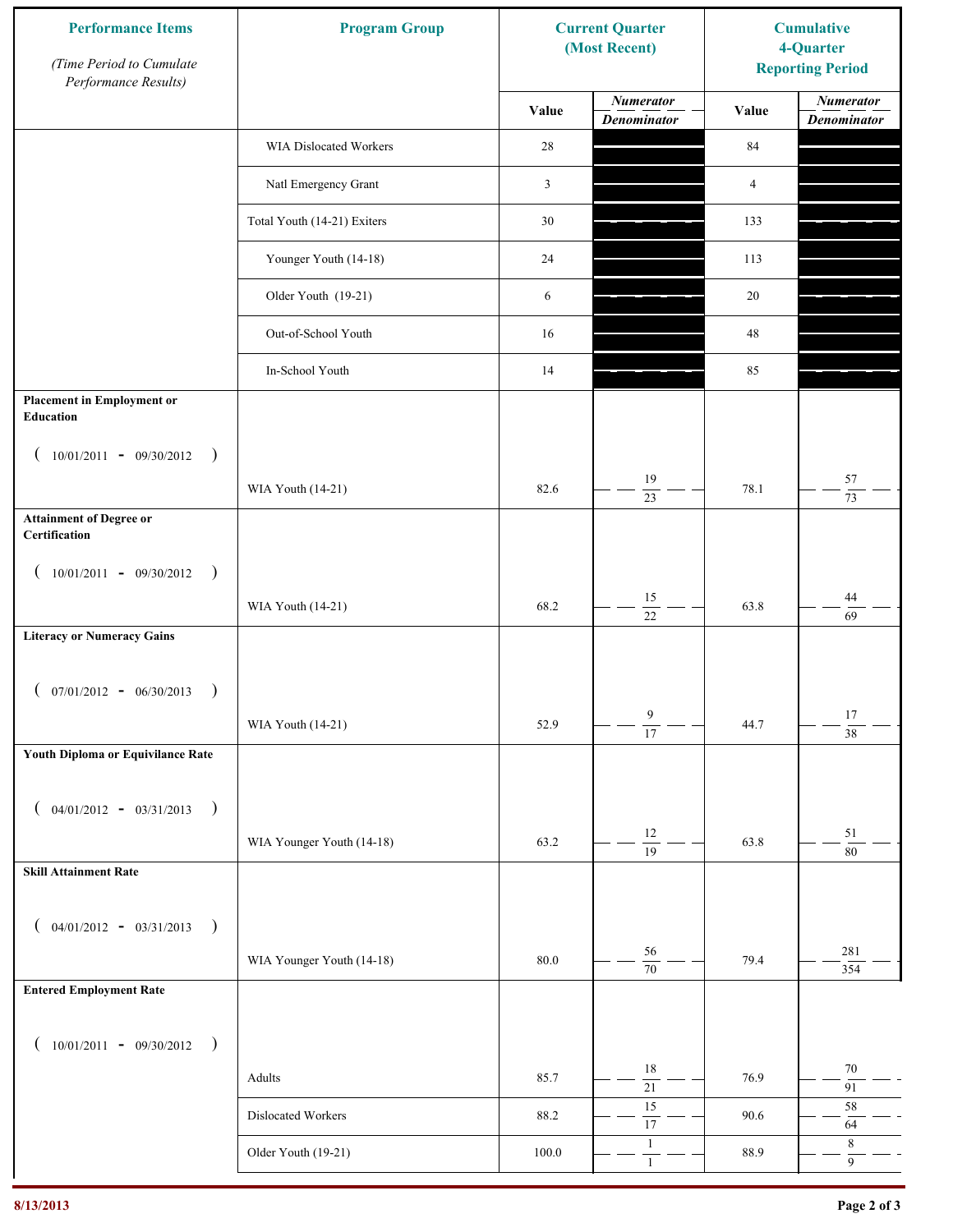| <b>Performance Items</b><br>(Time Period to Cumulate<br>Performance Results)                                                                              | <b>Program Group</b>  | <b>Current Quarter</b><br>(Most Recent) |                                        | <b>Cumulative</b><br>4-Quarter<br><b>Reporting Period</b> |                                        |
|-----------------------------------------------------------------------------------------------------------------------------------------------------------|-----------------------|-----------------------------------------|----------------------------------------|-----------------------------------------------------------|----------------------------------------|
|                                                                                                                                                           |                       | Value                                   | <b>Numerator</b><br><b>Denominator</b> | Value                                                     | <b>Numerator</b><br><b>Denominator</b> |
|                                                                                                                                                           | Natl Emergency Grant  | $\boldsymbol{0}$                        | $\boldsymbol{0}$<br>$\boldsymbol{0}$   | $\boldsymbol{0}$                                          | $\boldsymbol{0}$<br>$\boldsymbol{0}$   |
| <b>Employment and Credential</b><br>(Adults/Dislocated Workers) or<br><b>Credential Rates (Older Youth)</b><br>$10/01/2011 - 09/30/2012$<br>$\rightarrow$ |                       |                                         |                                        |                                                           |                                        |
|                                                                                                                                                           | Adults                | 83.9                                    | 26<br>$\overline{31}$                  | 76.6                                                      | 72<br>$\overline{94}$                  |
|                                                                                                                                                           | Dislocated Workers    | 87.5                                    | 14<br>16                               | 85.7                                                      | 54<br>63                               |
|                                                                                                                                                           | Older Youth (19-21)   | 100.0                                   | $\overline{2}$<br>$\overline{2}$       | 40.0                                                      | $\overline{4}$<br>$10\,$               |
| <b>Retention Rate</b>                                                                                                                                     |                       |                                         |                                        |                                                           |                                        |
| $04/01/2011 - 03/31/2012$ )                                                                                                                               |                       |                                         |                                        |                                                           |                                        |
|                                                                                                                                                           | Adults                | 78.6                                    | 22<br>28                               | 92.3                                                      | 156<br>169                             |
|                                                                                                                                                           | Dislocated Workers    | 100.0                                   | $\overline{18}$<br>$\overline{18}$     | 94.7                                                      | 90<br>95                               |
|                                                                                                                                                           | Older Youth (19-21)   | 100.0                                   | $\sqrt{2}$<br>$\overline{2}$           | 87.5                                                      | 14<br>$16\,$                           |
|                                                                                                                                                           | Younger Youth (14-18) | 54.5                                    | 6<br>11                                | 74.5                                                      | 35<br>47                               |
|                                                                                                                                                           | Natl Emergency Grant  | 0.0                                     | $\boldsymbol{0}$<br>$\mathbf{0}$       | 66.7                                                      | $\overline{c}$<br>$\overline{3}$       |
| <b>Average Earnings</b>                                                                                                                                   |                       |                                         |                                        |                                                           |                                        |
| $04/01/2011 - 03/31/2012$<br>$\rightarrow$                                                                                                                |                       |                                         |                                        |                                                           |                                        |
|                                                                                                                                                           | Adults                | 12,399.3                                | 247,986<br>$\overline{20}$             | 17,414.7                                                  | 2,507,720<br>144                       |
|                                                                                                                                                           | Dislocated Workers    | 14,317.7                                | 214,765<br>$\overline{15}$             | 14,158.0                                                  | 1,104,327<br>$\overline{78}$           |
|                                                                                                                                                           | Older Youth (19-21)   | 2,971.0                                 | 5,942<br>$\overline{2}$                | 10,069.1                                                  | 161,105<br>16                          |
|                                                                                                                                                           | Natl Emergency Grant  | $0.0\,$                                 | $\overline{0}$<br>$\mathbf{0}$         | 10,477.0                                                  | 10,477<br>$\mathbf{1}$                 |

**WIB Name:** Workforce Escarosa Inc.

**Office Name:**

**User Field 1: User Field 2:**

**Case Manager:**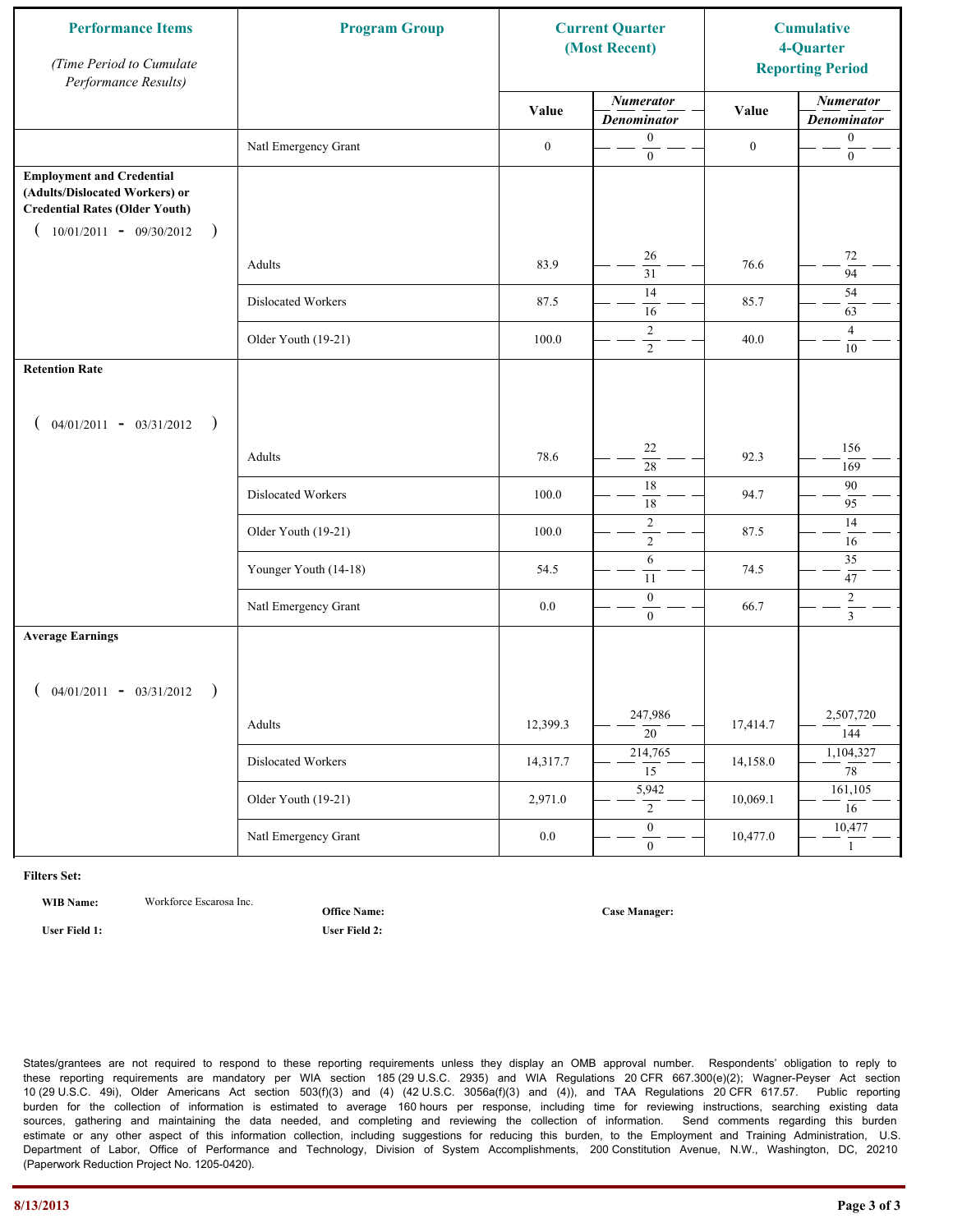**Report Due Date: Report Quarter End Date:** 08/15/2013 06/30/2013

**State:** FL

| <b>Performance Items</b><br>(Time Period to Cumulate<br>Performance Results) | <b>Program Group</b>              | <b>Current Quarter</b><br>(Most Recent) |                                        | <b>Cumulative</b><br>4-Quarter<br><b>Reporting Period</b> |                                        |
|------------------------------------------------------------------------------|-----------------------------------|-----------------------------------------|----------------------------------------|-----------------------------------------------------------|----------------------------------------|
|                                                                              |                                   | Value                                   | <b>Numerator</b><br><b>Denominator</b> | Value                                                     | <b>Numerator</b><br><b>Denominator</b> |
| <b>Total Participants</b>                                                    |                                   |                                         |                                        |                                                           |                                        |
| $07/01/2012 - 06/30/2013$ )                                                  |                                   |                                         |                                        |                                                           |                                        |
|                                                                              | <b>Total Adult Participants</b>   | 288                                     |                                        | 440                                                       |                                        |
|                                                                              | Total Adults (self-services only) | $\boldsymbol{0}$                        |                                        | $\boldsymbol{0}$                                          |                                        |
|                                                                              | <b>WIA Adults</b>                 | 207                                     |                                        | 293                                                       |                                        |
|                                                                              | WIA Dislocated Workers            | 75                                      |                                        | 119                                                       |                                        |
|                                                                              | Natl Emergency Grant              | 20                                      |                                        | 73                                                        |                                        |
|                                                                              | Received Training Services        | 196                                     |                                        | 269                                                       |                                        |
|                                                                              | <b>WIA Adults</b>                 | 156                                     |                                        | 206                                                       |                                        |
|                                                                              | WIA Dislocated Workers            | 42                                      |                                        | 67                                                        |                                        |
|                                                                              | Total Youth (14-21) Participants  | 114                                     |                                        | 161                                                       |                                        |
|                                                                              | Younger Youth (14-18)             | 94                                      |                                        | 131                                                       |                                        |
|                                                                              | Older Youth (19-21)               | 20                                      |                                        | 30                                                        |                                        |
|                                                                              | Out-of-School Youth               | 45                                      |                                        | 62                                                        |                                        |
|                                                                              | In-School-Youth                   | 69                                      |                                        | 99                                                        |                                        |
| <b>Total Exiters</b>                                                         |                                   |                                         |                                        |                                                           |                                        |
| $($ 04/01/2012 - 03/31/2013<br>$\rightarrow$                                 |                                   |                                         |                                        |                                                           |                                        |
|                                                                              | <b>Total Adult Exiters</b>        | 42                                      |                                        | 267                                                       |                                        |
|                                                                              | Total Adults (self-services only) | $\boldsymbol{0}$                        |                                        | $\boldsymbol{0}$                                          |                                        |
|                                                                              | <b>WIA Adults</b>                 | $20\,$                                  |                                        | 129                                                       |                                        |
|                                                                              |                                   |                                         |                                        |                                                           |                                        |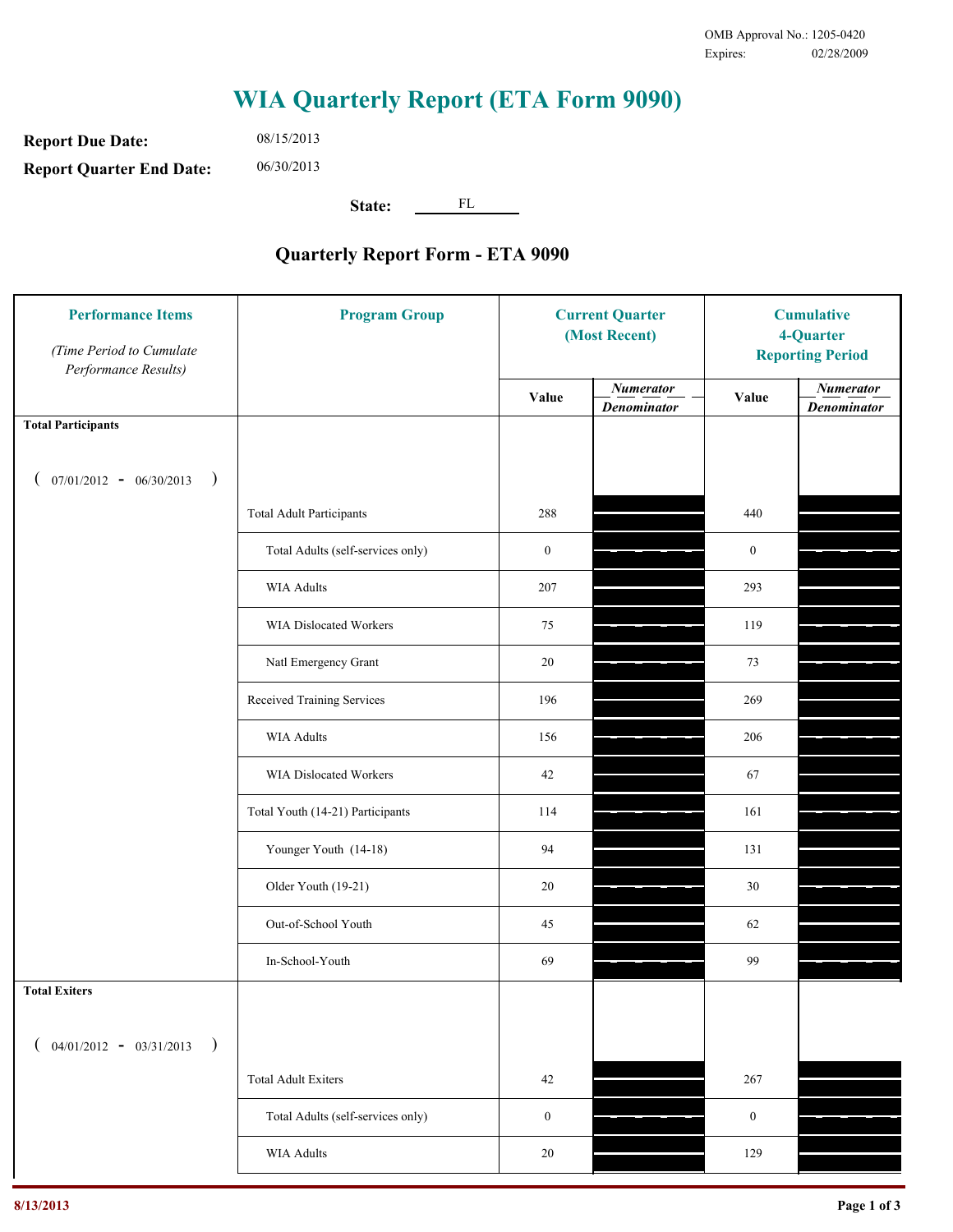| <b>Performance Items</b><br>(Time Period to Cumulate<br>Performance Results) | <b>Program Group</b>        | <b>Current Quarter</b><br>(Most Recent) |                                        | <b>Cumulative</b><br>4-Quarter<br><b>Reporting Period</b> |                                        |
|------------------------------------------------------------------------------|-----------------------------|-----------------------------------------|----------------------------------------|-----------------------------------------------------------|----------------------------------------|
|                                                                              |                             | Value                                   | <b>Numerator</b><br><b>Denominator</b> | Value                                                     | <b>Numerator</b><br><b>Denominator</b> |
|                                                                              | WIA Dislocated Workers      | 17                                      |                                        | 83                                                        |                                        |
|                                                                              | Natl Emergency Grant        | 11                                      |                                        | 111                                                       |                                        |
|                                                                              | Total Youth (14-21) Exiters | 16                                      |                                        | 54                                                        |                                        |
|                                                                              | Younger Youth (14-18)       | 12                                      |                                        | 42                                                        |                                        |
|                                                                              | Older Youth (19-21)         | $\overline{4}$                          |                                        | 12                                                        |                                        |
|                                                                              | Out-of-School Youth         | 6                                       |                                        | 20                                                        |                                        |
|                                                                              | In-School Youth             | $10\,$                                  |                                        | 34                                                        |                                        |
| <b>Placement in Employment or</b><br>Education                               |                             |                                         |                                        |                                                           |                                        |
| $10/01/2011 - 09/30/2012$<br>$\rightarrow$                                   |                             |                                         |                                        |                                                           |                                        |
|                                                                              | WIA Youth (14-21)           | 92.9                                    | 13<br>14                               | 80.0                                                      | 20<br>25                               |
| <b>Attainment of Degree or</b><br>Certification                              |                             |                                         |                                        |                                                           |                                        |
| $(10/01/2011 - 09/30/2012)$<br>$\rightarrow$                                 |                             |                                         |                                        |                                                           |                                        |
|                                                                              | WIA Youth (14-21)           | 71.4                                    | $10\,$<br>$\overline{14}$              | 69.2                                                      | $18\,$<br>26                           |
| <b>Literacy or Numeracy Gains</b>                                            |                             |                                         |                                        |                                                           |                                        |
| $(07/01/2012 - 06/30/2013)$<br>$\rightarrow$                                 |                             |                                         |                                        |                                                           |                                        |
|                                                                              | WIA Youth (14-21)           | 25.0                                    | 3<br>$\overline{12}$                   | 20.0                                                      | $\overline{4}$<br>$\overline{20}$      |
| Youth Diploma or Equivilance Rate                                            |                             |                                         |                                        |                                                           |                                        |
| $04/01/2012 - 03/31/2013$<br>$\rightarrow$<br>€                              |                             |                                         |                                        |                                                           |                                        |
|                                                                              | WIA Younger Youth (14-18)   | 100.0                                   | $\boldsymbol{9}$<br>$\overline{9}$     | 87.1                                                      | $27\,$<br>$\overline{31}$              |
| <b>Skill Attainment Rate</b>                                                 |                             |                                         |                                        |                                                           |                                        |
| $04/01/2012 - 03/31/2013$ )<br>€                                             |                             |                                         |                                        |                                                           |                                        |
|                                                                              | WIA Younger Youth (14-18)   | 73.3                                    | 11                                     | 76.6                                                      | 141                                    |
| <b>Entered Employment Rate</b>                                               |                             |                                         | $\overline{15}$                        |                                                           | 184                                    |
| $10/01/2011 - 09/30/2012$ )                                                  |                             |                                         |                                        |                                                           |                                        |
| €                                                                            | Adults                      | 56.5                                    | 13                                     | 65.1                                                      | $82\,$                                 |
|                                                                              | Dislocated Workers          | 81.3                                    | $\overline{23}$<br>13                  | 80.4                                                      | 126<br>86                              |
|                                                                              | Older Youth (19-21)         | $100.0\,$                               | 16<br>$\mathbf{1}$                     | 100.0                                                     | $107\,$<br>$\mathfrak{Z}$              |
|                                                                              |                             |                                         | $1\,$                                  |                                                           | $\overline{3}$                         |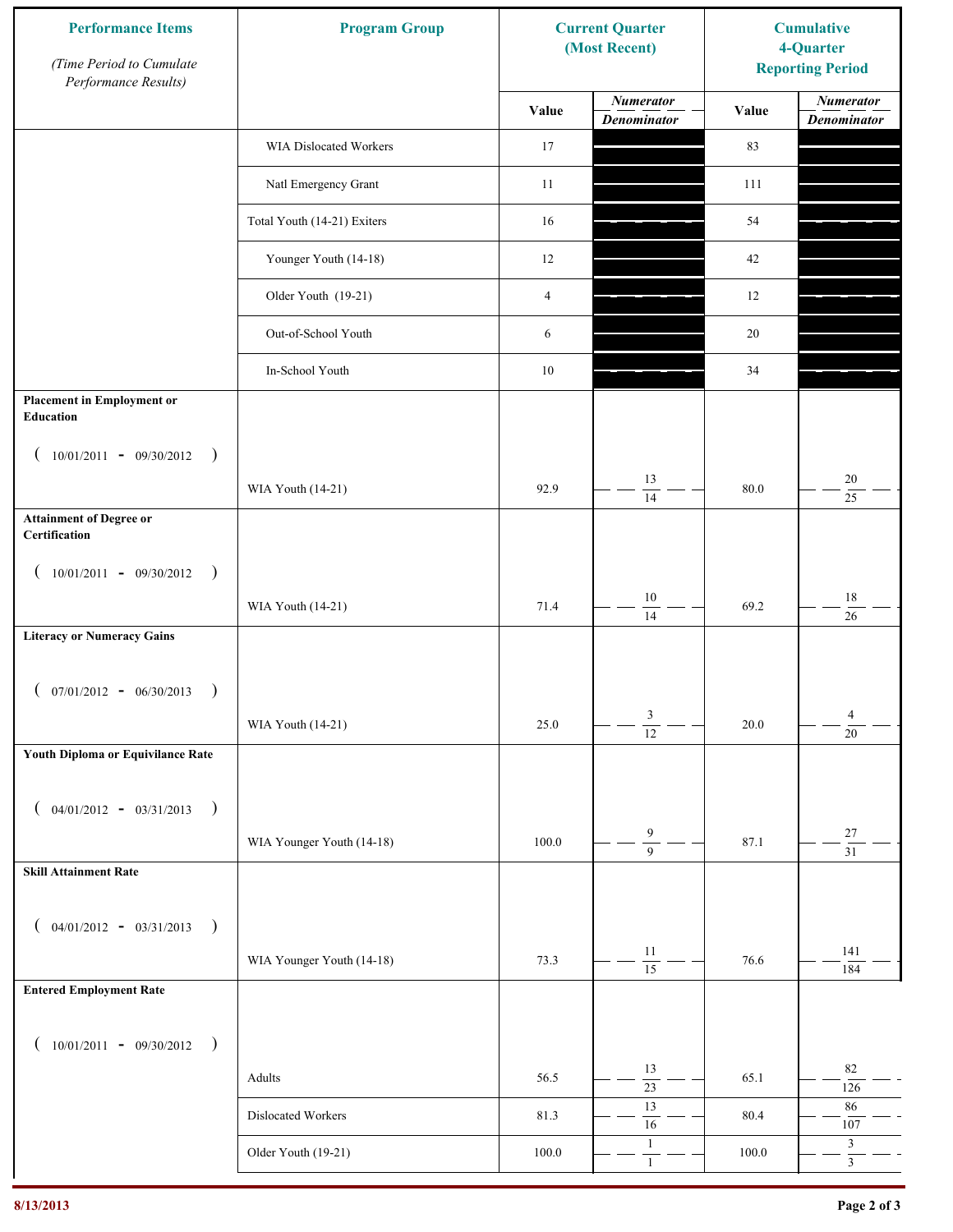| <b>Performance Items</b><br>(Time Period to Cumulate<br>Performance Results)                                                                              | <b>Program Group</b><br><b>Current Quarter</b><br>(Most Recent) |          |                                        |          | <b>Cumulative</b><br>4-Quarter<br><b>Reporting Period</b> |
|-----------------------------------------------------------------------------------------------------------------------------------------------------------|-----------------------------------------------------------------|----------|----------------------------------------|----------|-----------------------------------------------------------|
|                                                                                                                                                           |                                                                 | Value    | <b>Numerator</b><br><b>Denominator</b> | Value    | <b>Numerator</b><br><b>Denominator</b>                    |
|                                                                                                                                                           | Natl Emergency Grant                                            | 60.9     | 14<br>23                               | 69.5     | 105<br>151                                                |
| <b>Employment and Credential</b><br>(Adults/Dislocated Workers) or<br><b>Credential Rates (Older Youth)</b><br>$10/01/2011 - 09/30/2012$<br>$\rightarrow$ |                                                                 |          |                                        |          |                                                           |
|                                                                                                                                                           | Adults                                                          | 68.0     | 17<br>25                               | 53.5     | 91<br>170                                                 |
|                                                                                                                                                           | Dislocated Workers                                              | 81.8     | 9<br>11                                | 72.5     | 50<br>69                                                  |
|                                                                                                                                                           | Older Youth (19-21)                                             | 50.0     | $\mathbf{1}$<br>$\overline{2}$         | 66.7     | $\overline{4}$<br>6                                       |
| <b>Retention Rate</b>                                                                                                                                     |                                                                 |          |                                        |          |                                                           |
| $04/01/2011 - 03/31/2012$ )                                                                                                                               |                                                                 |          |                                        |          |                                                           |
|                                                                                                                                                           | Adults                                                          | 90.5     | 19<br>21                               | 83.1     | 384<br>462                                                |
|                                                                                                                                                           | Dislocated Workers                                              | 76.9     | 10<br>13                               | 92.2     | 130<br>141                                                |
|                                                                                                                                                           | Older Youth (19-21)                                             | 100.0    | $\mathbf{1}$<br>$\mathbf{1}$           | 100.0    | $\mathfrak{Z}$<br>$\overline{3}$                          |
|                                                                                                                                                           | Younger Youth (14-18)                                           | 100.0    | $\mathbf{1}$<br>$\mathbf{1}$           | 85.7     | 6<br>$\tau$                                               |
|                                                                                                                                                           | Natl Emergency Grant                                            | 85.0     | 17<br>$20\,$                           | 72.2     | 140<br>194                                                |
| <b>Average Earnings</b>                                                                                                                                   |                                                                 |          |                                        |          |                                                           |
| $04/01/2011 - 03/31/2012$<br>$\rightarrow$                                                                                                                |                                                                 |          |                                        |          |                                                           |
|                                                                                                                                                           | Adults                                                          | 11,937.6 | 191,001<br>$\overline{16}$             | 13,959.8 | 5,025,513<br>360                                          |
|                                                                                                                                                           | Dislocated Workers                                              | 18,092.0 | 180,920<br>$\overline{10}$             | 15,970.4 | 2,044,210<br>128                                          |
|                                                                                                                                                           | Older Youth (19-21)                                             | 16,860.0 | 16,860<br>$\mathbf{1}$                 | 11,751.7 | 35,255<br>$\overline{3}$                                  |
|                                                                                                                                                           | Natl Emergency Grant                                            | 12,033.1 | 180,497<br>$\overline{15}$             | 13,031.4 | 1,550,737<br>119                                          |

**WIB Name:** Workforce Development Board of C

**Office Name: User Field 1: User Field 2:**

**Case Manager:**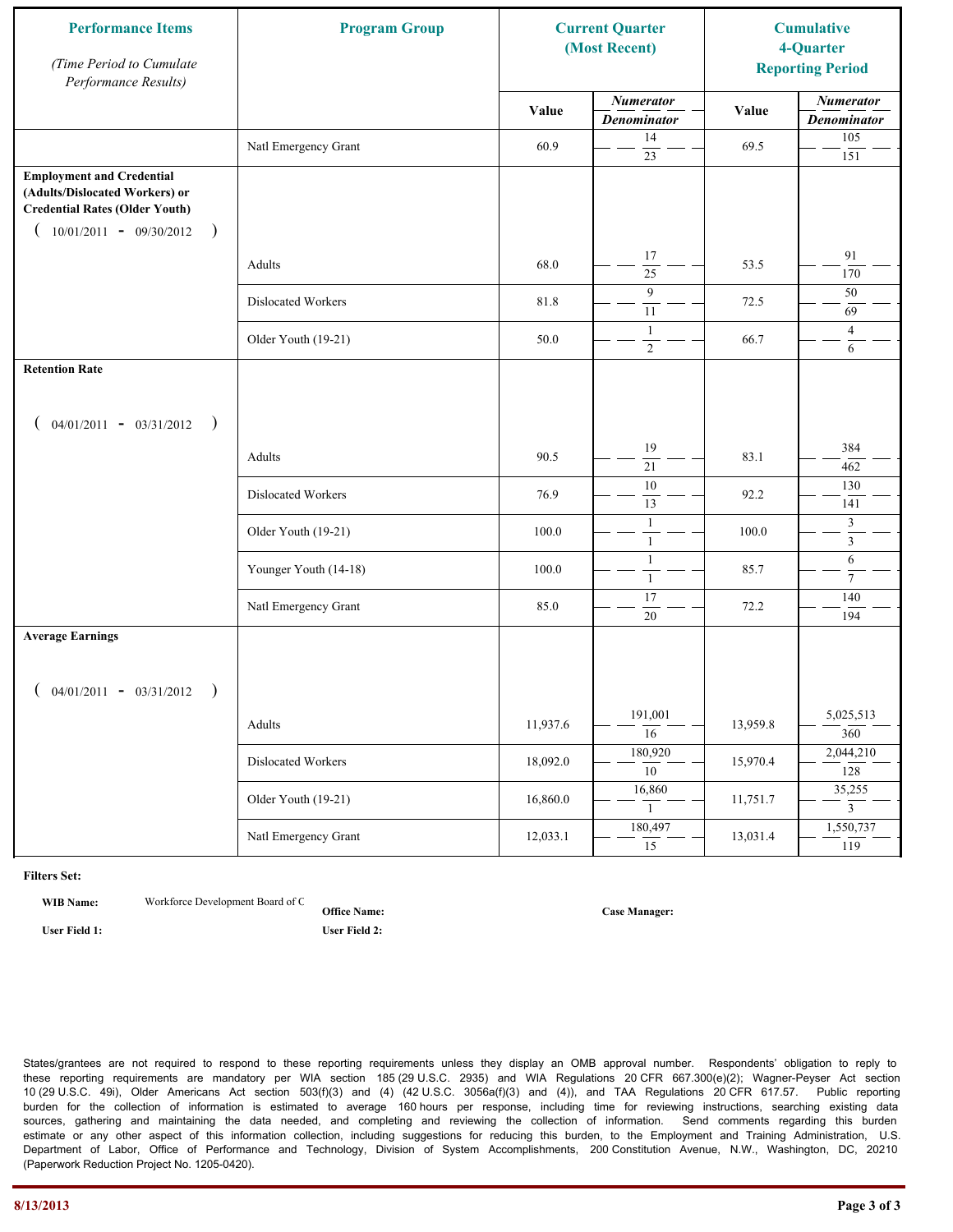**Report Due Date: Report Quarter End Date:** 08/15/2013 06/30/2013

**State:** FL

| <b>Performance Items</b><br>(Time Period to Cumulate<br>Performance Results) | <b>Program Group</b>              | <b>Current Quarter</b><br>(Most Recent) |                                        | <b>Cumulative</b><br>4-Quarter<br><b>Reporting Period</b> |                                        |
|------------------------------------------------------------------------------|-----------------------------------|-----------------------------------------|----------------------------------------|-----------------------------------------------------------|----------------------------------------|
|                                                                              |                                   | Value                                   | <b>Numerator</b><br><b>Denominator</b> | Value                                                     | <b>Numerator</b><br><b>Denominator</b> |
| <b>Total Participants</b>                                                    |                                   |                                         |                                        |                                                           |                                        |
| $07/01/2012 - 06/30/2013$ )                                                  |                                   |                                         |                                        |                                                           |                                        |
|                                                                              | <b>Total Adult Participants</b>   | 108                                     |                                        | 166                                                       |                                        |
|                                                                              | Total Adults (self-services only) | $\boldsymbol{0}$                        |                                        | $\boldsymbol{0}$                                          |                                        |
|                                                                              | <b>WIA Adults</b>                 | 69                                      |                                        | 116                                                       |                                        |
|                                                                              | WIA Dislocated Workers            | 40                                      |                                        | 51                                                        |                                        |
|                                                                              | Natl Emergency Grant              | $\boldsymbol{0}$                        |                                        | $\boldsymbol{0}$                                          |                                        |
|                                                                              | Received Training Services        | 63                                      |                                        | 93                                                        |                                        |
|                                                                              | <b>WIA Adults</b>                 | 39                                      |                                        | 61                                                        |                                        |
|                                                                              | WIA Dislocated Workers            | 25                                      |                                        | 33                                                        |                                        |
|                                                                              | Total Youth (14-21) Participants  | 61                                      |                                        | 102                                                       |                                        |
|                                                                              | Younger Youth (14-18)             | 26                                      |                                        | 59                                                        |                                        |
|                                                                              | Older Youth (19-21)               | 35                                      |                                        | 43                                                        |                                        |
|                                                                              | Out-of-School Youth               | 55                                      |                                        | 67                                                        |                                        |
|                                                                              | In-School-Youth                   | 6                                       |                                        | 35                                                        |                                        |
| <b>Total Exiters</b>                                                         |                                   |                                         |                                        |                                                           |                                        |
| $($ 04/01/2012 - 03/31/2013<br>$\rightarrow$                                 |                                   |                                         |                                        |                                                           |                                        |
|                                                                              | <b>Total Adult Exiters</b>        | 16                                      |                                        | 105                                                       |                                        |
|                                                                              | Total Adults (self-services only) | $\boldsymbol{0}$                        |                                        | $\boldsymbol{0}$                                          |                                        |
|                                                                              | <b>WIA Adults</b>                 | 14                                      |                                        | $77\,$                                                    |                                        |
|                                                                              |                                   |                                         |                                        |                                                           |                                        |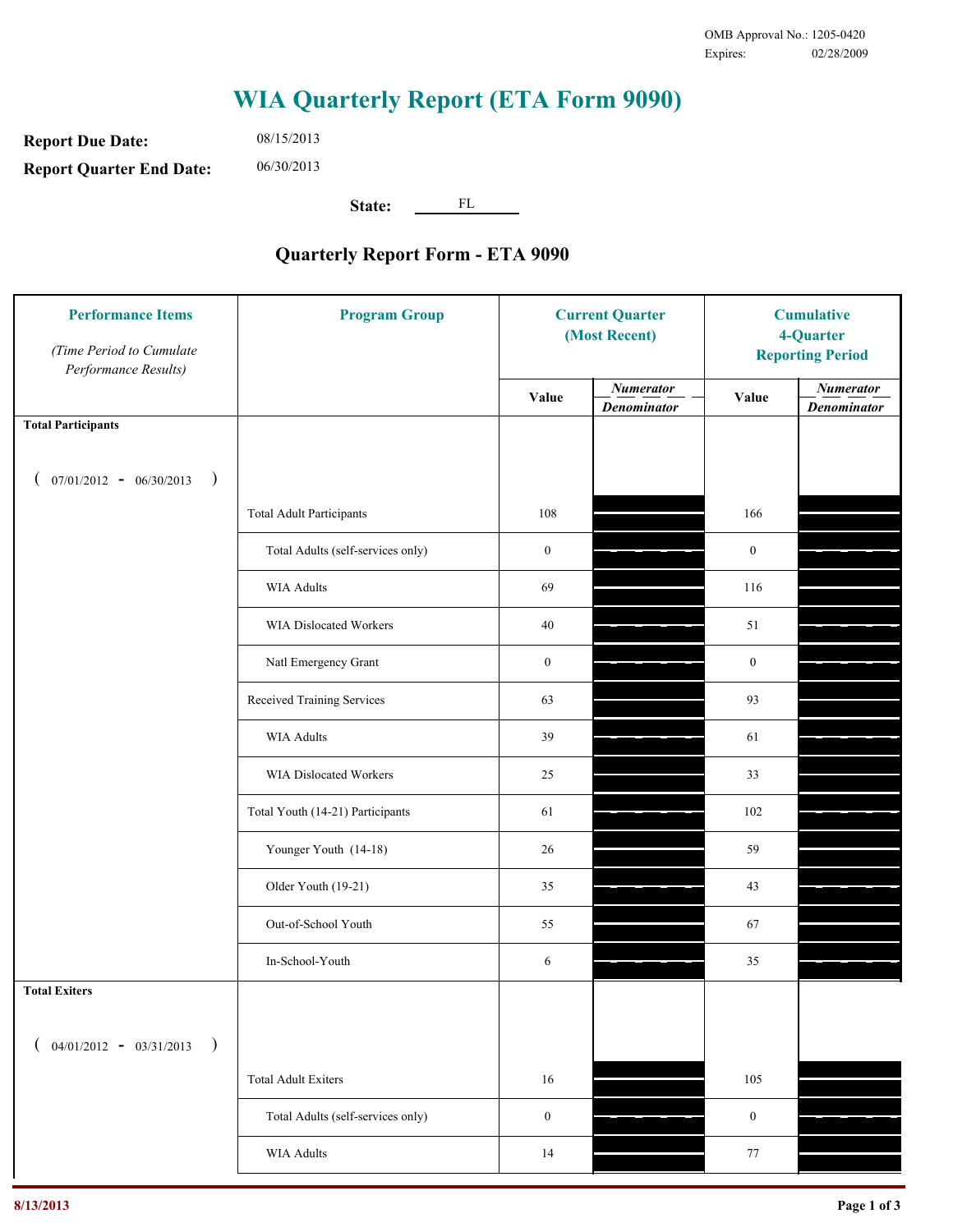| <b>Performance Items</b><br>(Time Period to Cumulate<br>Performance Results) | <b>Program Group</b>        |                  | <b>Current Quarter</b><br>(Most Recent) | <b>Cumulative</b><br>4-Quarter<br><b>Reporting Period</b> |                                        |
|------------------------------------------------------------------------------|-----------------------------|------------------|-----------------------------------------|-----------------------------------------------------------|----------------------------------------|
|                                                                              |                             | Value            | <b>Numerator</b><br><b>Denominator</b>  | Value                                                     | <b>Numerator</b><br><b>Denominator</b> |
|                                                                              | WIA Dislocated Workers      | 2                |                                         | $28\,$                                                    |                                        |
|                                                                              | Natl Emergency Grant        | $\boldsymbol{0}$ |                                         | $\boldsymbol{0}$                                          |                                        |
|                                                                              | Total Youth (14-21) Exiters | 16               |                                         | 66                                                        |                                        |
|                                                                              | Younger Youth (14-18)       | 12               |                                         | 53                                                        |                                        |
|                                                                              | Older Youth (19-21)         | $\overline{4}$   |                                         | 13                                                        |                                        |
|                                                                              | Out-of-School Youth         | $\overline{4}$   |                                         | $20\,$                                                    |                                        |
|                                                                              | In-School Youth             | 12               |                                         | 46                                                        |                                        |
| <b>Placement in Employment or</b><br>Education                               |                             |                  |                                         |                                                           |                                        |
| $10/01/2011 - 09/30/2012$<br>$\rightarrow$                                   |                             |                  |                                         |                                                           |                                        |
|                                                                              | WIA Youth (14-21)           | 72.7             | $\,8\,$<br>$\overline{11}$              | 56.3                                                      | 27<br>48                               |
| <b>Attainment of Degree or</b><br>Certification                              |                             |                  |                                         |                                                           |                                        |
| $(10/01/2011 - 09/30/2012)$<br>$\rightarrow$                                 |                             |                  |                                         |                                                           |                                        |
|                                                                              | WIA Youth (14-21)           | 100.0            | $11\,$<br>$\overline{11}$               | 75.0                                                      | $36\,$<br>48                           |
| <b>Literacy or Numeracy Gains</b>                                            |                             |                  |                                         |                                                           |                                        |
| $($ 07/01/2012 - 06/30/2013<br>$\rightarrow$                                 |                             |                  |                                         |                                                           |                                        |
|                                                                              | WIA Youth (14-21)           | 0.0              | $\boldsymbol{0}$<br>$\overline{0}$      | 71.4                                                      | 15<br>$\overline{21}$                  |
| Youth Diploma or Equivilance Rate                                            |                             |                  |                                         |                                                           |                                        |
| $04/01/2012 - 03/31/2013$<br>$\rightarrow$<br>€                              |                             |                  |                                         |                                                           |                                        |
|                                                                              | WIA Younger Youth (14-18)   | 100.0            | $\frac{5}{5}$                           | 89.7                                                      | $26\,$                                 |
| <b>Skill Attainment Rate</b>                                                 |                             |                  |                                         |                                                           | 29                                     |
|                                                                              |                             |                  |                                         |                                                           |                                        |
| $04/01/2012 - 03/31/2013$ )<br>€                                             |                             |                  | 4                                       |                                                           | 58                                     |
| <b>Entered Employment Rate</b>                                               | WIA Younger Youth (14-18)   | $80.0\,$         | $\overline{5}$                          | 93.5                                                      | 62                                     |
|                                                                              |                             |                  |                                         |                                                           |                                        |
| $10/01/2011 - 09/30/2012$ )<br>€                                             |                             |                  |                                         |                                                           |                                        |
|                                                                              | Adults                      | 75.0             | 9<br>$\overline{12}$                    | 66.2                                                      | 45<br>$\sqrt{68}$                      |
|                                                                              | Dislocated Workers          | 100.0            | $\sqrt{5}$<br>$\overline{\mathbf{5}}$   | 75.0                                                      | $30\,$<br>$40\,$                       |
|                                                                              | Older Youth (19-21)         | $100.0\,$        | $\mathbf{1}$<br>$\mathbf{1}$            | 80.0                                                      | $\,8\,$<br>$10\,$                      |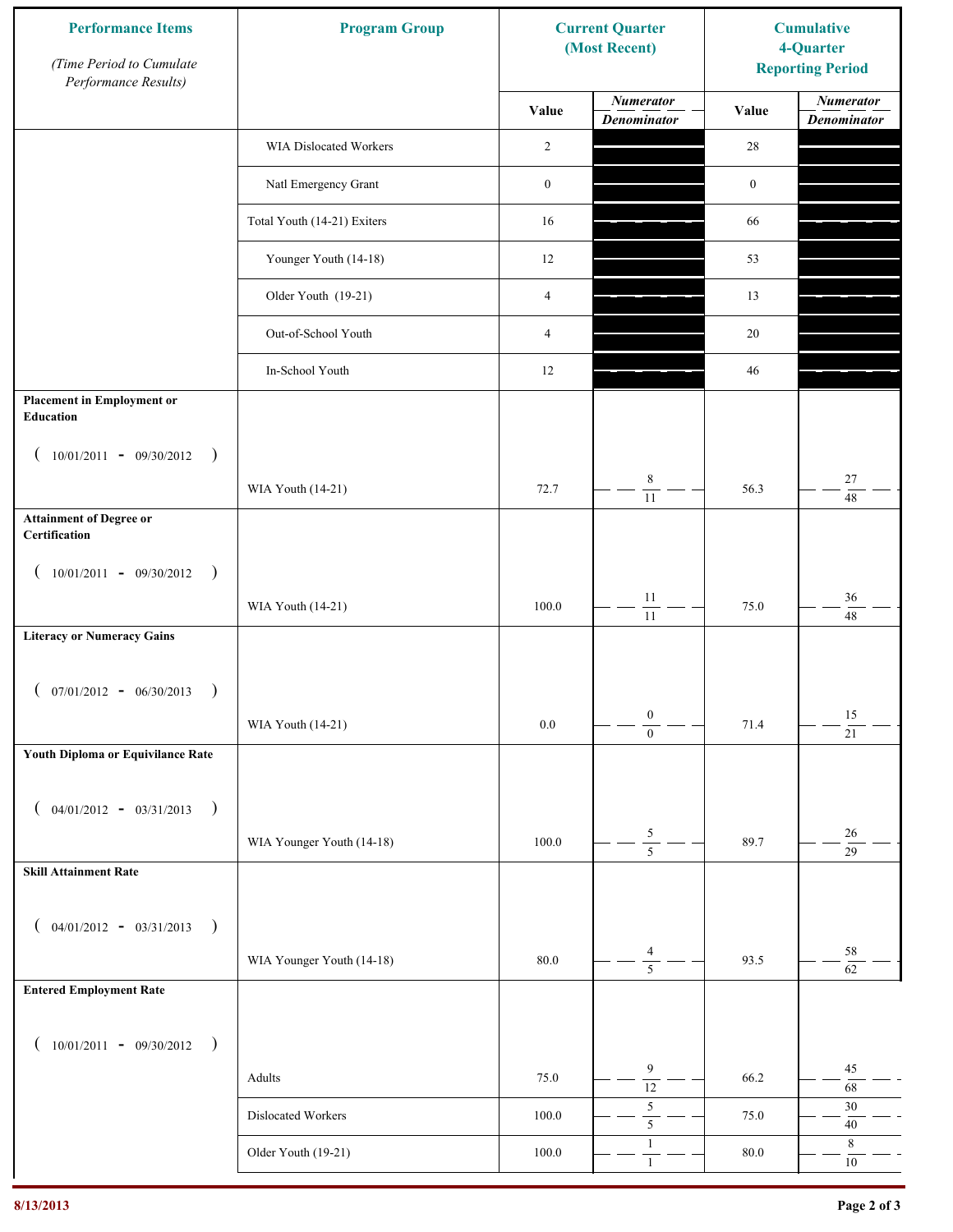| <b>Performance Items</b><br>(Time Period to Cumulate<br>Performance Results)                                                                              | <b>Program Group</b>  | <b>Current Quarter</b><br>(Most Recent) |                                        | <b>Cumulative</b><br>4-Quarter<br><b>Reporting Period</b> |                                        |
|-----------------------------------------------------------------------------------------------------------------------------------------------------------|-----------------------|-----------------------------------------|----------------------------------------|-----------------------------------------------------------|----------------------------------------|
|                                                                                                                                                           |                       | Value                                   | <b>Numerator</b><br><b>Denominator</b> | Value                                                     | <b>Numerator</b><br><b>Denominator</b> |
|                                                                                                                                                           | Natl Emergency Grant  | $\boldsymbol{0}$                        | $\boldsymbol{0}$<br>$\mathbf{0}$       | $\boldsymbol{0}$                                          | $\boldsymbol{0}$<br>$\boldsymbol{0}$   |
| <b>Employment and Credential</b><br>(Adults/Dislocated Workers) or<br><b>Credential Rates (Older Youth)</b><br>$10/01/2011 - 09/30/2012$<br>$\rightarrow$ |                       |                                         |                                        |                                                           |                                        |
|                                                                                                                                                           | Adults                | 38.5                                    | 5<br>$\overline{13}$                   | 59.4                                                      | 41<br>69                               |
|                                                                                                                                                           | Dislocated Workers    | 100.0                                   | 5<br>5                                 | 74.3                                                      | 26<br>35                               |
|                                                                                                                                                           | Older Youth (19-21)   | 100.0                                   | $\mathbf{1}$<br>$\mathbf{1}$           | 33.3                                                      | $\overline{4}$<br>12                   |
| <b>Retention Rate</b>                                                                                                                                     |                       |                                         |                                        |                                                           |                                        |
| $04/01/2011 - 03/31/2012$ )                                                                                                                               |                       |                                         |                                        |                                                           |                                        |
|                                                                                                                                                           | Adults                | 84.6                                    | 11<br>13                               | 86.2                                                      | 50<br>58                               |
|                                                                                                                                                           | Dislocated Workers    | 100.0                                   | $\,$ $\,$<br>$\,$ 8 $\,$               | 100.0                                                     | $24\,$<br>24                           |
|                                                                                                                                                           | Older Youth (19-21)   | 100.0                                   | $\overline{4}$<br>$\overline{4}$       | 100.0                                                     | 9<br>$\overline{9}$                    |
|                                                                                                                                                           | Younger Youth (14-18) | 33.3                                    | $\mathbf{1}$<br>$\mathfrak{Z}$         | 60.9                                                      | 14<br>23                               |
|                                                                                                                                                           | Natl Emergency Grant  | $\boldsymbol{0}$                        | $\boldsymbol{0}$<br>$\overline{0}$     | $\boldsymbol{0}$                                          | $\mathbf{0}$<br>$\mathbf{0}$           |
| <b>Average Earnings</b>                                                                                                                                   |                       |                                         |                                        |                                                           |                                        |
| $04/01/2011 - 03/31/2012$<br>$\rightarrow$                                                                                                                |                       |                                         |                                        |                                                           |                                        |
|                                                                                                                                                           | Adults                | 13,086.2                                | 143,948<br>$\overline{11}$             | 11,045.1                                                  | 541,209<br>$\overline{49}$             |
|                                                                                                                                                           | Dislocated Workers    | 11,748.4                                | 93,987<br>8                            | 13,849.1                                                  | 332,378<br>24                          |
|                                                                                                                                                           | Older Youth (19-21)   | 4,982.0                                 | 14,946<br>3                            | 5,900.9                                                   | 47,207<br>8                            |
|                                                                                                                                                           | Natl Emergency Grant  | $\boldsymbol{0}$                        | $\overline{0}$<br>$\mathbf{0}$         | $\boldsymbol{0}$                                          | $\overline{0}$<br>$\overline{0}$       |

**WIB Name:** Chipola Regional Workforce Dev. E

**Office Name: User Field 1: User Field 2:**

**Case Manager:**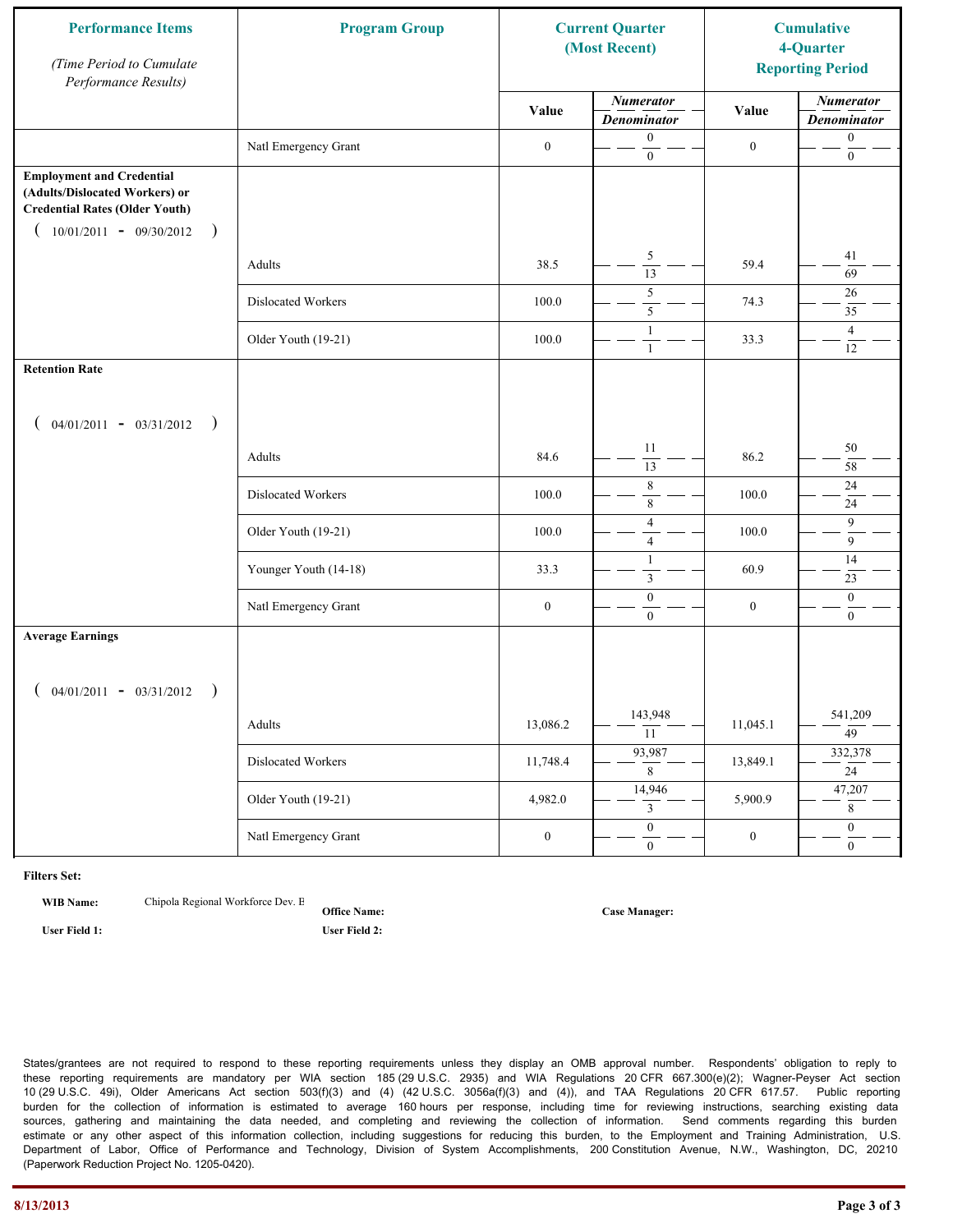**Report Due Date: Report Quarter End Date:** 08/15/2013 06/30/2013

**State:** FL

| <b>Performance Items</b><br>(Time Period to Cumulate<br>Performance Results) | <b>Program Group</b>              | <b>Current Quarter</b><br>(Most Recent) |                                        | <b>Cumulative</b><br>4-Quarter<br><b>Reporting Period</b> |                                        |
|------------------------------------------------------------------------------|-----------------------------------|-----------------------------------------|----------------------------------------|-----------------------------------------------------------|----------------------------------------|
|                                                                              |                                   | Value                                   | <b>Numerator</b><br><b>Denominator</b> | Value                                                     | <b>Numerator</b><br><b>Denominator</b> |
| <b>Total Participants</b>                                                    |                                   |                                         |                                        |                                                           |                                        |
| $07/01/2012 - 06/30/2013$<br>$\big)$<br>$\overline{ }$                       |                                   |                                         |                                        |                                                           |                                        |
|                                                                              | <b>Total Adult Participants</b>   | 1,010                                   |                                        | 1,320                                                     |                                        |
|                                                                              | Total Adults (self-services only) | $\boldsymbol{0}$                        |                                        | $\mathbf{0}$                                              |                                        |
|                                                                              | WIA Adults                        | 364                                     |                                        | 552                                                       |                                        |
|                                                                              | WIA Dislocated Workers            | 313                                     |                                        | 395                                                       |                                        |
|                                                                              | Natl Emergency Grant              | 650                                     |                                        | 725                                                       |                                        |
|                                                                              | Received Training Services        | 351                                     |                                        | 504                                                       |                                        |
|                                                                              | WIA Adults                        | 215                                     |                                        | 299                                                       |                                        |
|                                                                              | WIA Dislocated Workers            | 150                                     |                                        | 231                                                       |                                        |
|                                                                              | Total Youth (14-21) Participants  | 194                                     |                                        | 267                                                       |                                        |
|                                                                              | Younger Youth (14-18)             | 190                                     |                                        | 261                                                       |                                        |
|                                                                              | Older Youth (19-21)               | 4                                       |                                        | 6                                                         |                                        |
|                                                                              | Out-of-School Youth               | 5                                       |                                        | 9                                                         |                                        |
|                                                                              | In-School-Youth                   | 189                                     |                                        | 258                                                       |                                        |
| <b>Total Exiters</b>                                                         |                                   |                                         |                                        |                                                           |                                        |
| $($ 04/01/2012 - 03/31/2013<br>$\lambda$                                     |                                   |                                         |                                        |                                                           |                                        |
|                                                                              | <b>Total Adult Exiters</b>        | 105                                     |                                        | 500                                                       |                                        |
|                                                                              | Total Adults (self-services only) | $\boldsymbol{0}$                        |                                        | $\boldsymbol{0}$                                          |                                        |
|                                                                              | <b>WIA Adults</b>                 | 53                                      |                                        | 314                                                       |                                        |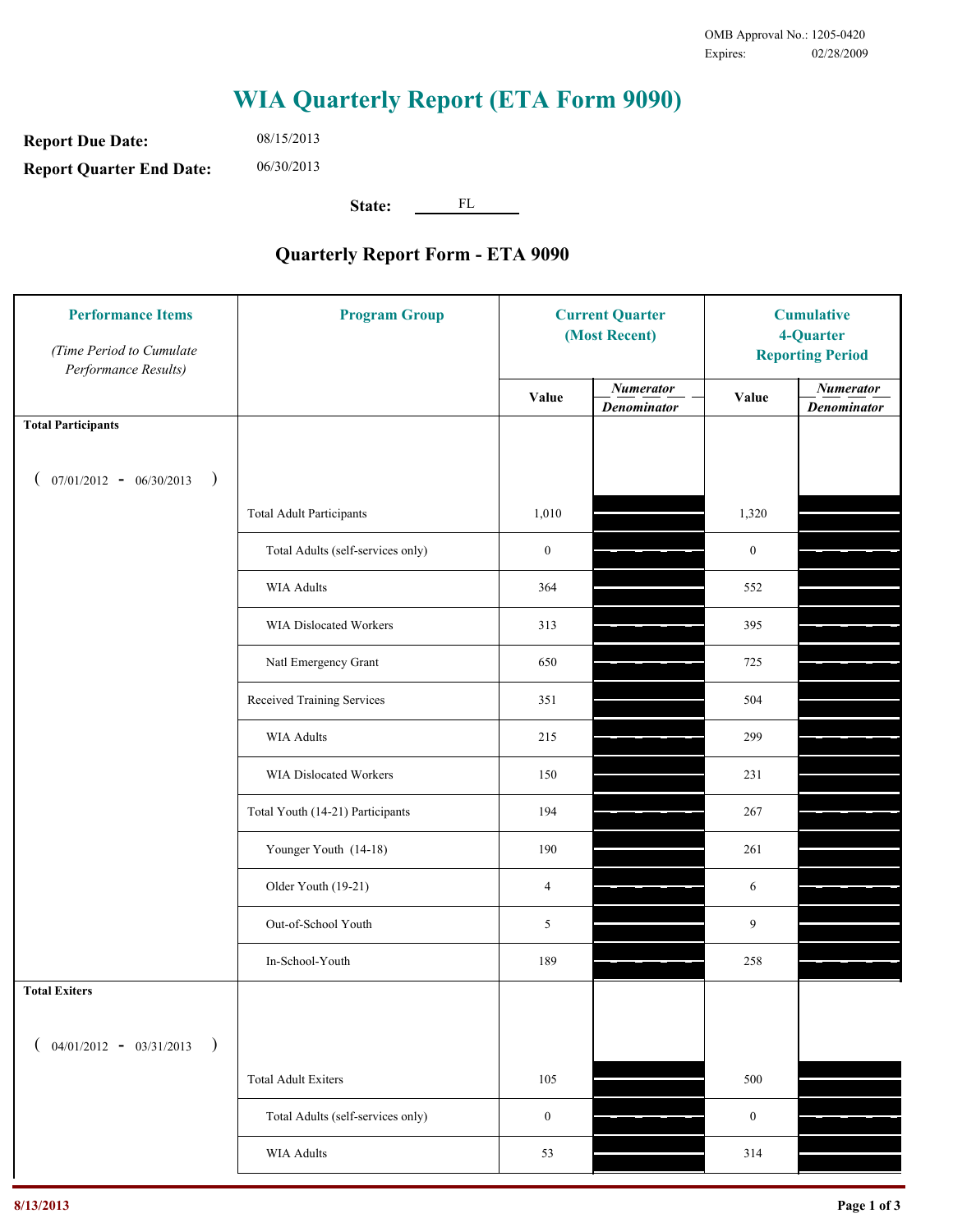| <b>Performance Items</b><br>(Time Period to Cumulate<br>Performance Results) | <b>Program Group</b>        |                  | <b>Current Quarter</b><br>(Most Recent) | <b>Cumulative</b><br>4-Quarter<br><b>Reporting Period</b> |                                        |
|------------------------------------------------------------------------------|-----------------------------|------------------|-----------------------------------------|-----------------------------------------------------------|----------------------------------------|
|                                                                              |                             | Value            | <b>Numerator</b><br><b>Denominator</b>  | Value                                                     | <b>Numerator</b><br><b>Denominator</b> |
|                                                                              | WIA Dislocated Workers      | 28               |                                         | 129                                                       |                                        |
|                                                                              | Natl Emergency Grant        | 43               |                                         | 104                                                       |                                        |
|                                                                              | Total Youth (14-21) Exiters | 35               |                                         | 78                                                        |                                        |
|                                                                              | Younger Youth (14-18)       | 35               |                                         | $74\,$                                                    |                                        |
|                                                                              | Older Youth (19-21)         | $\boldsymbol{0}$ |                                         | 4                                                         |                                        |
|                                                                              | Out-of-School Youth         | $\boldsymbol{0}$ |                                         | 4                                                         |                                        |
|                                                                              | In-School Youth             | 35               |                                         | $74\,$                                                    |                                        |
| <b>Placement in Employment or</b><br>Education                               |                             |                  |                                         |                                                           |                                        |
| $10/01/2011 - 09/30/2012$<br>$\rightarrow$                                   |                             |                  | 11                                      |                                                           | 16                                     |
|                                                                              | WIA Youth (14-21)           | 91.7             | 12                                      | 76.2                                                      | 21                                     |
| <b>Attainment of Degree or</b><br>Certification                              |                             |                  |                                         |                                                           |                                        |
| $(10/01/2011 - 09/30/2012)$<br>$\rightarrow$                                 |                             |                  |                                         |                                                           |                                        |
|                                                                              | WIA Youth (14-21)           | 100.0            | 14<br>$\overline{14}$                   | 95.8                                                      | $23\,$<br>$\overline{24}$              |
| <b>Literacy or Numeracy Gains</b>                                            |                             |                  |                                         |                                                           |                                        |
| $($ 07/01/2012 - 06/30/2013<br>$\rightarrow$                                 |                             |                  |                                         |                                                           |                                        |
|                                                                              | WIA Youth (14-21)           | $\boldsymbol{0}$ | $\boldsymbol{0}$<br>$\overline{0}$      | $\boldsymbol{0}$                                          | $\boldsymbol{0}$<br>$\overline{0}$     |
| Youth Diploma or Equivilance Rate                                            |                             |                  |                                         |                                                           |                                        |
| $04/01/2012 - 03/31/2013$<br>$\rightarrow$                                   |                             |                  |                                         |                                                           |                                        |
|                                                                              | WIA Younger Youth (14-18)   | 93.8             | 15<br>$\overline{16}$                   | 95.5                                                      | $42\,$<br>44                           |
| <b>Skill Attainment Rate</b>                                                 |                             |                  |                                         |                                                           |                                        |
| $04/01/2012 - 03/31/2013$ )                                                  |                             |                  |                                         |                                                           |                                        |
|                                                                              | WIA Younger Youth (14-18)   | 100.0            | 67                                      | 99.1                                                      | 225                                    |
| <b>Entered Employment Rate</b>                                               |                             |                  | $\overline{67}$                         |                                                           | 227                                    |
|                                                                              |                             |                  |                                         |                                                           |                                        |
| $10/01/2011 - 09/30/2012$ )                                                  |                             |                  | 47                                      |                                                           | 248                                    |
|                                                                              | Adults                      | 92.2             | $\overline{51}$<br>$25\,$               | 82.9                                                      | 299<br>117                             |
|                                                                              | Dislocated Workers          | 89.3             | $28\,$                                  | 79.1                                                      | 148                                    |
|                                                                              | Older Youth (19-21)         | $0.0\,$          | $\boldsymbol{0}$<br>$\mathbf{0}$        | 100.0                                                     | $\mathfrak{Z}$<br>$\overline{3}$       |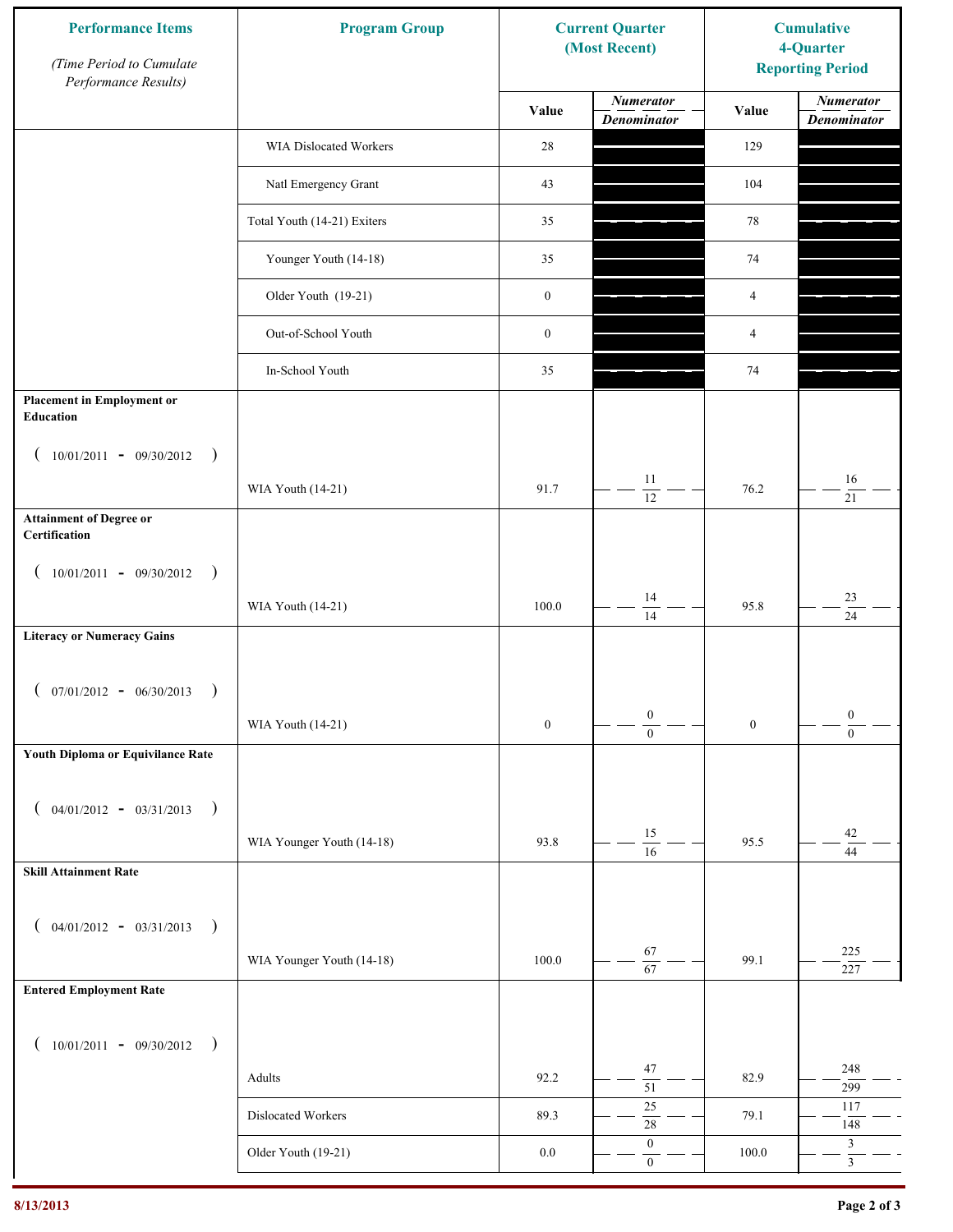| <b>Performance Items</b><br>(Time Period to Cumulate<br>Performance Results)                                                                              | <b>Program Group</b>  | <b>Current Quarter</b><br>(Most Recent) |                                        | <b>Cumulative</b><br>4-Quarter<br><b>Reporting Period</b> |                                        |
|-----------------------------------------------------------------------------------------------------------------------------------------------------------|-----------------------|-----------------------------------------|----------------------------------------|-----------------------------------------------------------|----------------------------------------|
|                                                                                                                                                           |                       | Value                                   | <b>Numerator</b><br><b>Denominator</b> | Value                                                     | <b>Numerator</b><br><b>Denominator</b> |
|                                                                                                                                                           | Natl Emergency Grant  | 100.0                                   | 10<br>$10\,$                           | 93.0                                                      | 53<br>$\overline{57}$                  |
| <b>Employment and Credential</b><br>(Adults/Dislocated Workers) or<br><b>Credential Rates (Older Youth)</b><br>$10/01/2011 - 09/30/2012$<br>$\rightarrow$ |                       |                                         |                                        |                                                           |                                        |
|                                                                                                                                                           | Adults                | 75.0                                    | 21<br>$\overline{28}$                  | 68.9                                                      | 135<br>196                             |
|                                                                                                                                                           | Dislocated Workers    | 72.2                                    | 13<br>18                               | 58.9                                                      | 66<br>112                              |
|                                                                                                                                                           | Older Youth (19-21)   | 100.0                                   | $\overline{2}$<br>$\overline{2}$       | 80.0                                                      | $\overline{4}$<br>$\overline{5}$       |
| <b>Retention Rate</b>                                                                                                                                     |                       |                                         |                                        |                                                           |                                        |
| $04/01/2011 - 03/31/2012$ )                                                                                                                               |                       |                                         |                                        |                                                           |                                        |
|                                                                                                                                                           | Adults                | 94.0                                    | 79<br>84                               | 92.8                                                      | 539<br>581                             |
|                                                                                                                                                           | Dislocated Workers    | 89.7                                    | 26<br>29                               | 90.8                                                      | 89<br>98                               |
|                                                                                                                                                           | Older Youth (19-21)   | 0.0                                     | $\boldsymbol{0}$<br>$\mathbf{0}$       | 100.0                                                     | $\mathbf{1}$<br>$\mathbf{1}$           |
|                                                                                                                                                           | Younger Youth (14-18) | 100.0                                   | $\mathfrak{Z}$<br>$\mathfrak{Z}$       | 64.7                                                      | $22\,$<br>34                           |
|                                                                                                                                                           | Natl Emergency Grant  | 100.0                                   | 13<br>13                               | 83.9                                                      | 26<br>31                               |
| <b>Average Earnings</b>                                                                                                                                   |                       |                                         |                                        |                                                           |                                        |
| $04/01/2011 - 03/31/2012$ )                                                                                                                               |                       |                                         |                                        |                                                           |                                        |
|                                                                                                                                                           | Adults                | 15,342.0                                | 1,150,649<br>$\overline{75}$           | 19,746.9                                                  | 10,268,383<br>520                      |
|                                                                                                                                                           | Dislocated Workers    | 12,332.6                                | 283,650<br>$\overline{23}$             | 13,811.3                                                  | 1,104,902<br>80                        |
|                                                                                                                                                           | Older Youth (19-21)   | $\boldsymbol{0}$                        | $\overline{0}$<br>$\overline{0}$       | $\boldsymbol{0}$                                          | $\overline{0}$<br>$\overline{0}$       |
|                                                                                                                                                           | Natl Emergency Grant  | 11,529.6                                | 149,885<br>13                          | 12,915.1                                                  | 335,792<br>26                          |

**WIB Name:** Gulf Coast Workforce Development

**Office Name: User Field 1: User Field 2:**

**Case Manager:**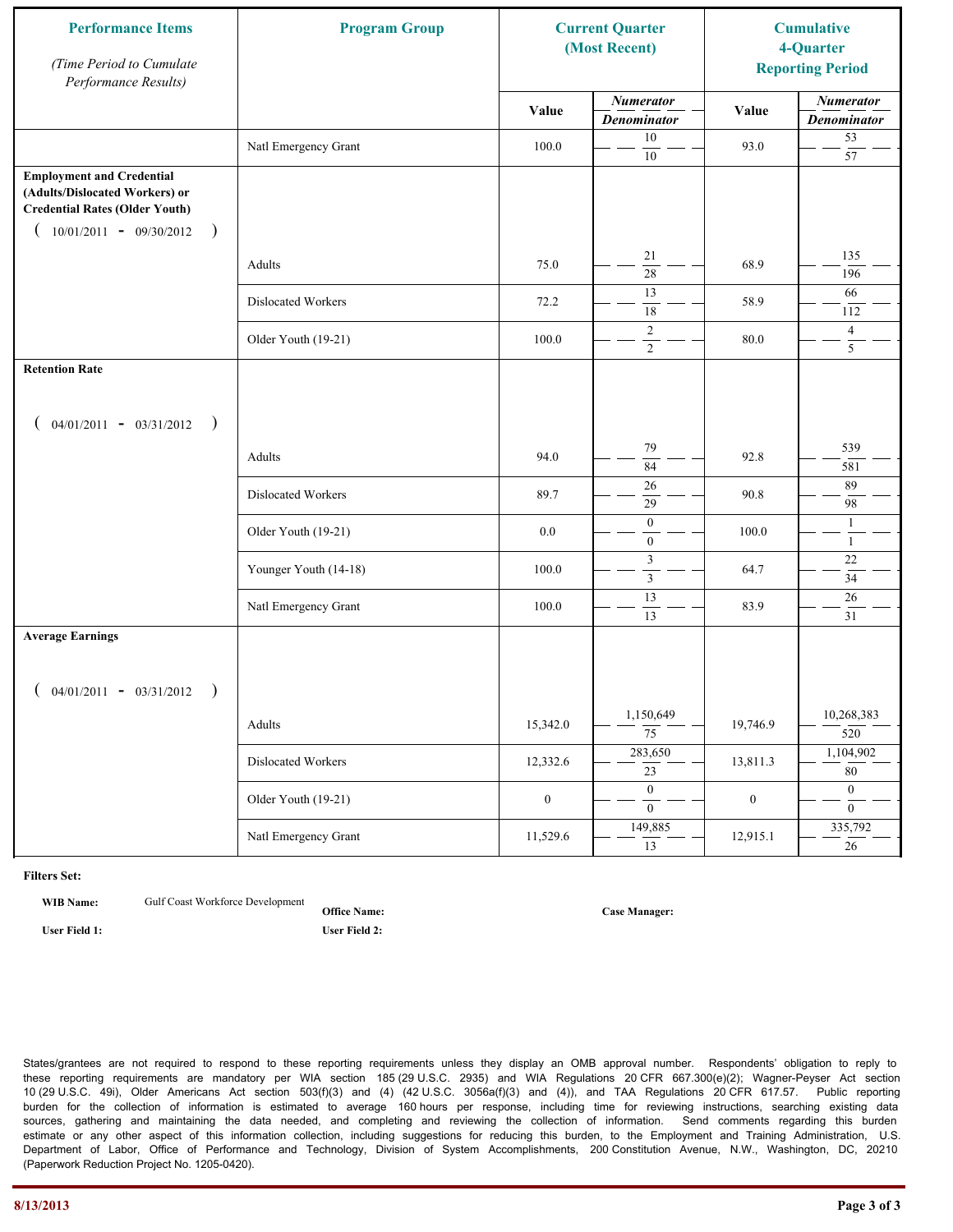**Report Due Date: Report Quarter End Date:** 08/15/2013 06/30/2013

**State:** FL

| <b>Performance Items</b><br>(Time Period to Cumulate<br>Performance Results) | <b>Program Group</b>              | <b>Current Quarter</b><br>(Most Recent) |                                        | <b>Cumulative</b><br>4-Quarter<br><b>Reporting Period</b> |                                        |
|------------------------------------------------------------------------------|-----------------------------------|-----------------------------------------|----------------------------------------|-----------------------------------------------------------|----------------------------------------|
|                                                                              |                                   | Value                                   | <b>Numerator</b><br><b>Denominator</b> | Value                                                     | <b>Numerator</b><br><b>Denominator</b> |
| <b>Total Participants</b>                                                    |                                   |                                         |                                        |                                                           |                                        |
| $07/01/2012 - 06/30/2013$ )                                                  |                                   |                                         |                                        |                                                           |                                        |
|                                                                              | <b>Total Adult Participants</b>   | 534                                     |                                        | 979                                                       |                                        |
|                                                                              | Total Adults (self-services only) | $\boldsymbol{0}$                        |                                        | $\boldsymbol{0}$                                          |                                        |
|                                                                              | <b>WIA Adults</b>                 | 344                                     |                                        | 455                                                       |                                        |
|                                                                              | <b>WIA Dislocated Workers</b>     | 205                                     |                                        | 552                                                       |                                        |
|                                                                              | Natl Emergency Grant              | $\mathbf{1}$                            |                                        | $\overline{2}$                                            |                                        |
|                                                                              | Received Training Services        | 241                                     |                                        | 297                                                       |                                        |
|                                                                              | <b>WIA Adults</b>                 | 208                                     |                                        | 252                                                       |                                        |
|                                                                              | WIA Dislocated Workers            | 40                                      |                                        | 53                                                        |                                        |
|                                                                              | Total Youth (14-21) Participants  | 355                                     |                                        | 412                                                       |                                        |
|                                                                              | Younger Youth (14-18)             | 155                                     |                                        | 175                                                       |                                        |
|                                                                              | Older Youth (19-21)               | 200                                     |                                        | 237                                                       |                                        |
|                                                                              | Out-of-School Youth               | 236                                     |                                        | 276                                                       |                                        |
|                                                                              | In-School-Youth                   | 119                                     |                                        | 136                                                       |                                        |
| <b>Total Exiters</b>                                                         |                                   |                                         |                                        |                                                           |                                        |
| $($ 04/01/2012 - 03/31/2013<br>$\rightarrow$                                 |                                   |                                         |                                        |                                                           |                                        |
|                                                                              | <b>Total Adult Exiters</b>        | 233                                     |                                        | 646                                                       |                                        |
|                                                                              | Total Adults (self-services only) | $\boldsymbol{0}$                        |                                        | $\boldsymbol{0}$                                          |                                        |
|                                                                              | <b>WIA Adults</b>                 | 43                                      |                                        | 183                                                       |                                        |
|                                                                              |                                   |                                         |                                        |                                                           |                                        |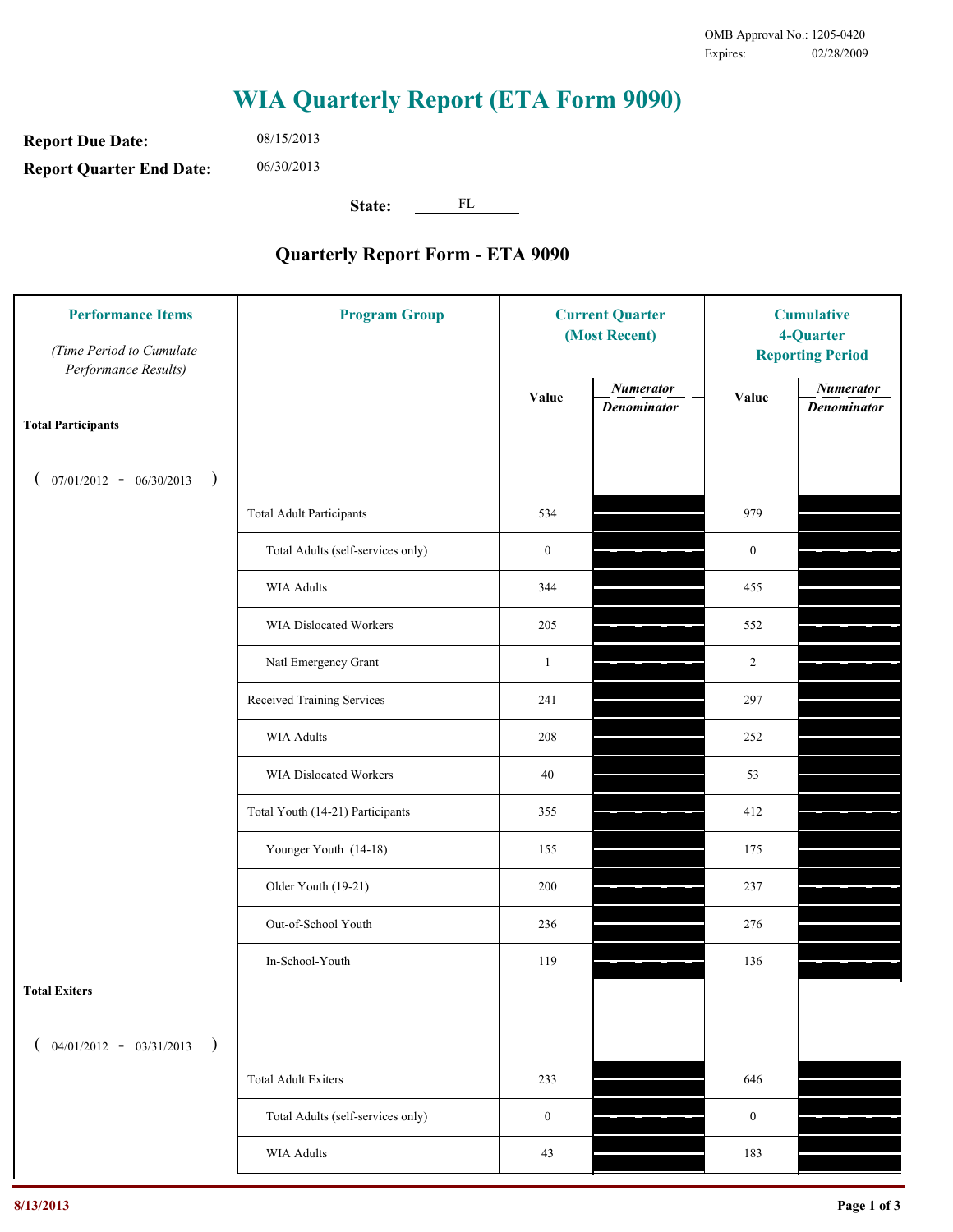| <b>Performance Items</b><br>(Time Period to Cumulate<br>Performance Results) | <b>Program Group</b>        |                  | <b>Current Quarter</b><br>(Most Recent) | <b>Cumulative</b><br>4-Quarter<br><b>Reporting Period</b> |                                        |
|------------------------------------------------------------------------------|-----------------------------|------------------|-----------------------------------------|-----------------------------------------------------------|----------------------------------------|
|                                                                              |                             | Value            | <b>Numerator</b><br><b>Denominator</b>  | Value                                                     | <b>Numerator</b><br><b>Denominator</b> |
|                                                                              | WIA Dislocated Workers      | 194              |                                         | 509                                                       |                                        |
|                                                                              | Natl Emergency Grant        | $\boldsymbol{0}$ |                                         | $\mathbf{1}$                                              |                                        |
|                                                                              | Total Youth (14-21) Exiters | 12               |                                         | 71                                                        |                                        |
|                                                                              | Younger Youth (14-18)       | $\mathbf{1}$     |                                         | 26                                                        |                                        |
|                                                                              | Older Youth (19-21)         | 11               |                                         | 45                                                        |                                        |
|                                                                              | Out-of-School Youth         | 11               |                                         | 51                                                        |                                        |
|                                                                              | In-School Youth             | $\mathbf{1}$     |                                         | 20                                                        |                                        |
| <b>Placement in Employment or</b><br>Education                               |                             |                  |                                         |                                                           |                                        |
| $10/01/2011 - 09/30/2012$<br>$\rightarrow$                                   |                             |                  |                                         |                                                           |                                        |
|                                                                              | WIA Youth (14-21)           | 45.5             | 10<br>22                                | 46.3                                                      | $25\,$<br>$\overline{54}$              |
| <b>Attainment of Degree or</b><br>Certification                              |                             |                  |                                         |                                                           |                                        |
| $(10/01/2011 - 09/30/2012)$<br>$\big)$                                       |                             |                  |                                         |                                                           |                                        |
|                                                                              | WIA Youth (14-21)           | 69.6             | 16<br>$\overline{23}$                   | 78.3                                                      | $47\,$<br>60                           |
| <b>Literacy or Numeracy Gains</b>                                            |                             |                  |                                         |                                                           |                                        |
| $(07/01/2012 - 06/30/2013)$<br>$\rightarrow$                                 |                             |                  |                                         |                                                           |                                        |
|                                                                              | WIA Youth (14-21)           | 22.2             | $\overline{4}$<br>$\overline{18}$       | 39.1                                                      | $18\,$<br>$\overline{46}$              |
| Youth Diploma or Equivilance Rate                                            |                             |                  |                                         |                                                           |                                        |
| $04/01/2012 - 03/31/2013$<br>$\rightarrow$                                   |                             |                  |                                         |                                                           |                                        |
|                                                                              | WIA Younger Youth (14-18)   | 100.0            | $\mathbf{1}$                            | 77.3                                                      | $17\,$                                 |
| <b>Skill Attainment Rate</b>                                                 |                             |                  | $\mathbf{1}$                            |                                                           | $\overline{22}$                        |
|                                                                              |                             |                  |                                         |                                                           |                                        |
| $04/01/2012 - 03/31/2013$ )<br>€                                             | WIA Younger Youth (14-18)   | 93.9             | 31                                      | 95.9                                                      | 117                                    |
| <b>Entered Employment Rate</b>                                               |                             |                  | $\overline{33}$                         |                                                           | 122                                    |
|                                                                              |                             |                  |                                         |                                                           |                                        |
| $10/01/2011 - 09/30/2012$ )                                                  |                             |                  | 23                                      |                                                           | 163                                    |
|                                                                              | Adults                      | 92.0             | $\overline{25}$                         | 89.6                                                      | 182                                    |
|                                                                              | Dislocated Workers          | 72.0             | 59<br>$82\,$                            | 79.1                                                      | $280\,$<br>354                         |
|                                                                              | Older Youth (19-21)         | 53.3             | $\,$ 8 $\,$<br>$\overline{15}$          | 58.6                                                      | 17<br>29                               |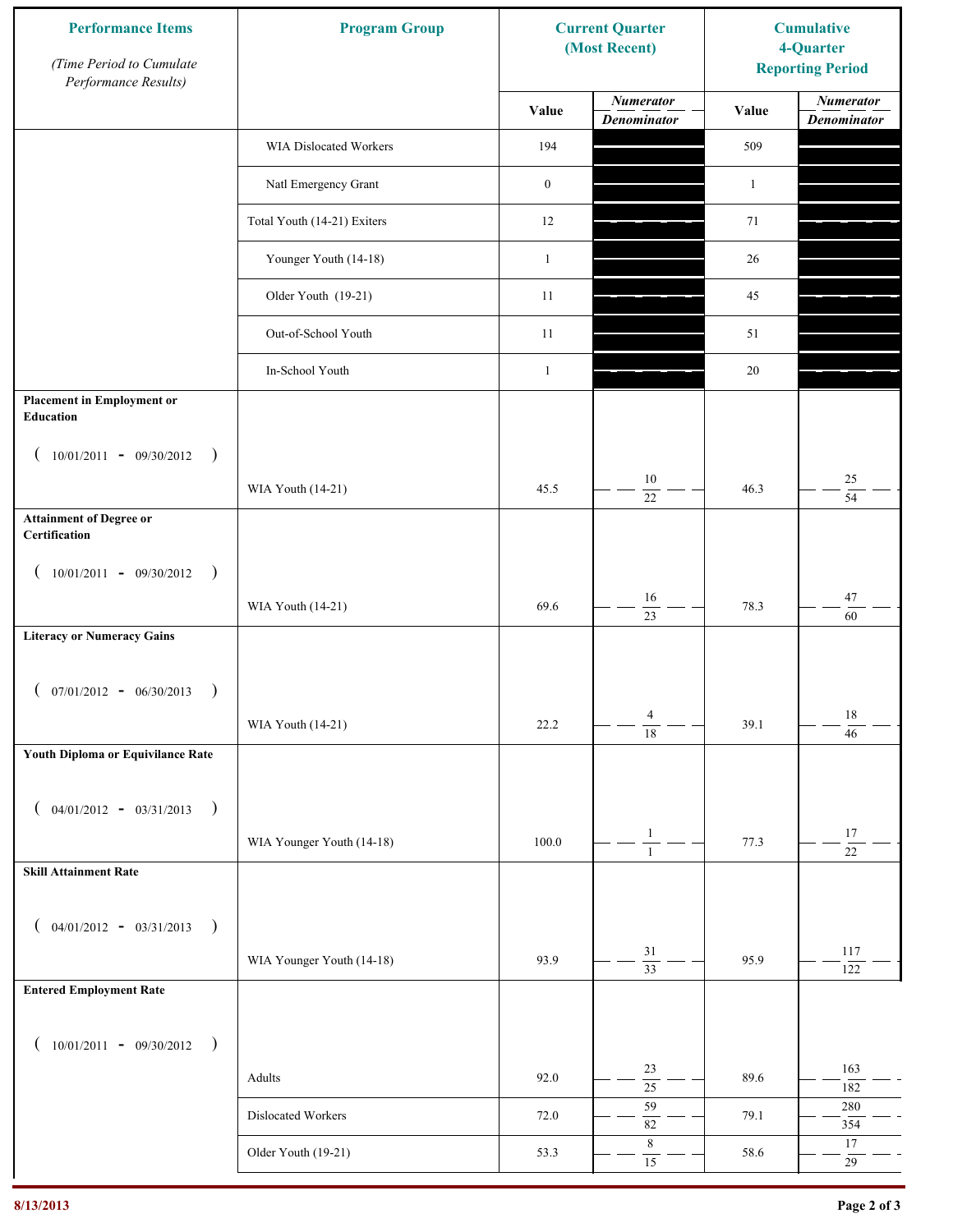| <b>Performance Items</b><br>(Time Period to Cumulate<br>Performance Results)                                                                              | <b>Program Group</b>  |          | <b>Current Quarter</b><br>(Most Recent) |          | <b>Cumulative</b><br>4-Quarter<br><b>Reporting Period</b> |
|-----------------------------------------------------------------------------------------------------------------------------------------------------------|-----------------------|----------|-----------------------------------------|----------|-----------------------------------------------------------|
|                                                                                                                                                           |                       | Value    | <b>Numerator</b><br><b>Denominator</b>  | Value    | <b>Numerator</b><br><b>Denominator</b>                    |
|                                                                                                                                                           | Natl Emergency Grant  | $0.0\,$  | $\boldsymbol{0}$<br>$\mathbf{0}$        | 50.0     | 1<br>$\overline{c}$                                       |
| <b>Employment and Credential</b><br>(Adults/Dislocated Workers) or<br><b>Credential Rates (Older Youth)</b><br>$10/01/2011 - 09/30/2012$<br>$\rightarrow$ |                       |          |                                         |          |                                                           |
|                                                                                                                                                           | Adults                | 94.4     | 17<br>$\overline{18}$                   | 72.4     | 71<br>$\overline{98}$                                     |
|                                                                                                                                                           | Dislocated Workers    | 87.5     | $\overline{7}$<br>$\,$ 8 $\,$           | 72.7     | 24<br>33                                                  |
|                                                                                                                                                           | Older Youth (19-21)   | 37.5     | 6<br>16                                 | 52.9     | 18<br>34                                                  |
| <b>Retention Rate</b>                                                                                                                                     |                       |          |                                         |          |                                                           |
| $04/01/2011 - 03/31/2012$ )                                                                                                                               |                       |          |                                         |          |                                                           |
|                                                                                                                                                           | Adults                | 94.3     | 50<br>53                                | 94.6     | 212<br>224                                                |
|                                                                                                                                                           | Dislocated Workers    | 92.2     | 59<br>64                                | 96.9     | 156<br>161                                                |
|                                                                                                                                                           | Older Youth (19-21)   | 100.0    | $\sqrt{2}$<br>$\overline{2}$            | 95.0     | 19<br>20                                                  |
|                                                                                                                                                           | Younger Youth (14-18) | 50.0     | $\sqrt{2}$<br>$\overline{4}$            | 65.8     | 25<br>38                                                  |
|                                                                                                                                                           | Natl Emergency Grant  | 100.0    | $\mathbf{1}$<br>$\mathbf{1}$            | 100.0    | $\overline{c}$<br>$\overline{2}$                          |
| <b>Average Earnings</b>                                                                                                                                   |                       |          |                                         |          |                                                           |
| $04/01/2011 - 03/31/2012$<br>$\rightarrow$                                                                                                                |                       |          |                                         |          |                                                           |
|                                                                                                                                                           | Adults                | 16,759.8 | 770,949<br>$\overline{46}$              | 14,890.3 | 2,992,957<br>$\overline{201}$                             |
|                                                                                                                                                           | Dislocated Workers    | 14,508.7 | 812,485<br>$\overline{56}$              | 16,019.3 | 2,306,785<br>144                                          |
|                                                                                                                                                           | Older Youth (19-21)   | 11,016.5 | 22,033<br>$\overline{2}$                | 4,823.0  | 96,460<br>20                                              |
|                                                                                                                                                           | Natl Emergency Grant  | 1,615.0  | 1,615<br>1                              | 8,098.5  | 16,197<br>$\overline{2}$                                  |

**WIB Name:** Workforce Plus

**Office Name:**

**User Field 1: User Field 2:**

**Case Manager:**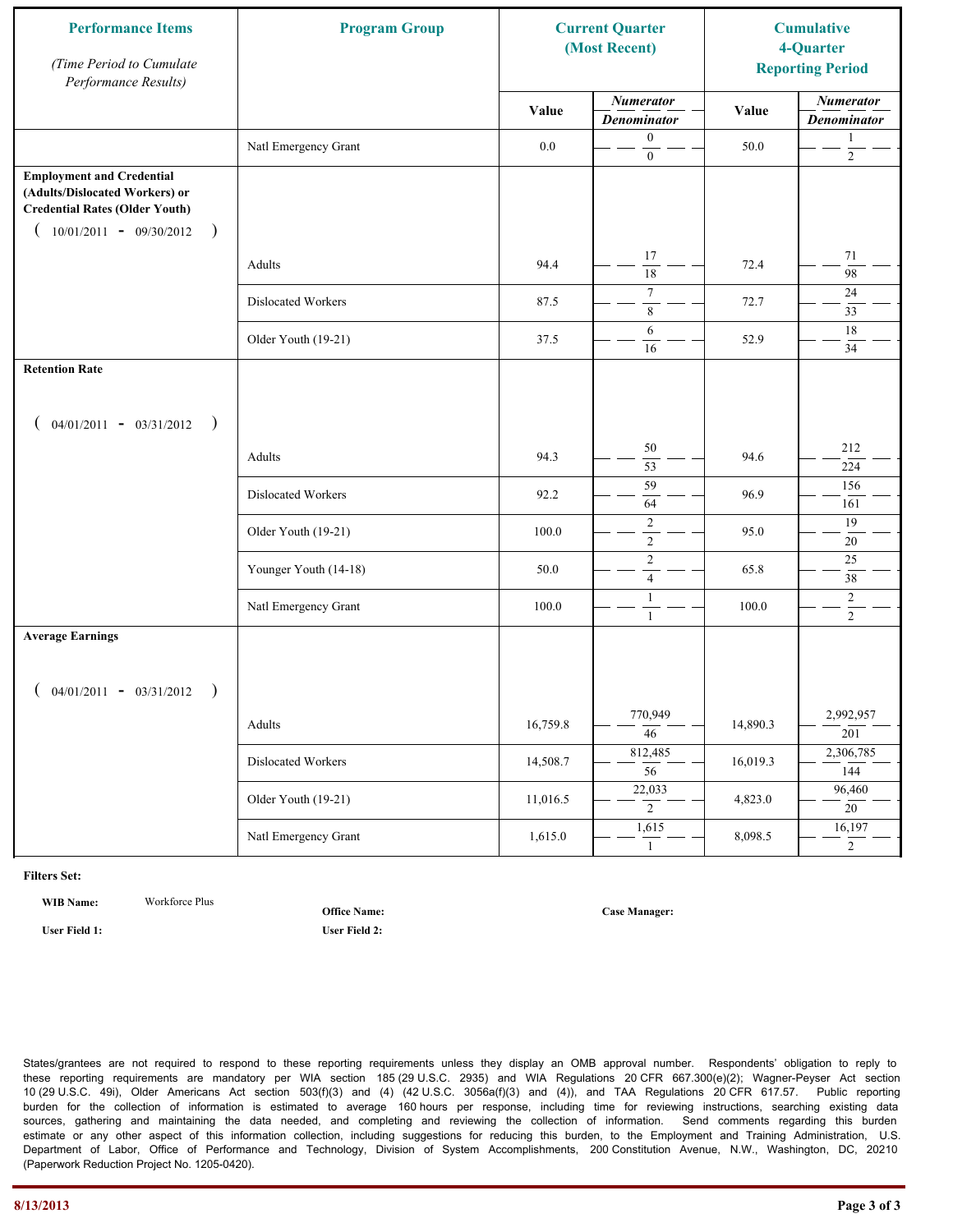**Report Due Date: Report Quarter End Date:** 08/15/2013 06/30/2013

**State:** FL

| <b>Performance Items</b><br>(Time Period to Cumulate<br>Performance Results) | <b>Program Group</b>              | <b>Current Quarter</b><br>(Most Recent) |                                        | <b>Cumulative</b><br>4-Quarter<br><b>Reporting Period</b> |                                        |
|------------------------------------------------------------------------------|-----------------------------------|-----------------------------------------|----------------------------------------|-----------------------------------------------------------|----------------------------------------|
|                                                                              |                                   | Value                                   | <b>Numerator</b><br><b>Denominator</b> | Value                                                     | <b>Numerator</b><br><b>Denominator</b> |
| <b>Total Participants</b>                                                    |                                   |                                         |                                        |                                                           |                                        |
| $07/01/2012 - 06/30/2013$<br>$\big)$<br>$\overline{ }$                       |                                   |                                         |                                        |                                                           |                                        |
|                                                                              | <b>Total Adult Participants</b>   | 167                                     |                                        | 214                                                       |                                        |
|                                                                              | Total Adults (self-services only) | $\boldsymbol{0}$                        |                                        | $\mathbf{0}$                                              |                                        |
|                                                                              | WIA Adults                        | 153                                     |                                        | 196                                                       |                                        |
|                                                                              | <b>WIA Dislocated Workers</b>     | 16                                      |                                        | 21                                                        |                                        |
|                                                                              | Natl Emergency Grant              | $\mathbf{0}$                            |                                        | $\mathbf{0}$                                              |                                        |
|                                                                              | Received Training Services        | 147                                     |                                        | 183                                                       |                                        |
|                                                                              | <b>WIA Adults</b>                 | 136                                     |                                        | 170                                                       |                                        |
|                                                                              | WIA Dislocated Workers            | 12                                      |                                        | 14                                                        |                                        |
|                                                                              | Total Youth (14-21) Participants  | 99                                      |                                        | 122                                                       |                                        |
|                                                                              | Younger Youth (14-18)             | 68                                      |                                        | 87                                                        |                                        |
|                                                                              | Older Youth (19-21)               | 31                                      |                                        | 35                                                        |                                        |
|                                                                              | Out-of-School Youth               | 37                                      |                                        | 42                                                        |                                        |
|                                                                              | In-School-Youth                   | 62                                      |                                        | 80                                                        |                                        |
| <b>Total Exiters</b>                                                         |                                   |                                         |                                        |                                                           |                                        |
| $($ 04/01/2012 - 03/31/2013<br>$\lambda$                                     |                                   |                                         |                                        |                                                           |                                        |
|                                                                              | <b>Total Adult Exiters</b>        | $10\,$                                  |                                        | 57                                                        |                                        |
|                                                                              | Total Adults (self-services only) | $\mathbf{0}$                            |                                        | $\boldsymbol{0}$                                          |                                        |
|                                                                              | <b>WIA Adults</b>                 | 8                                       |                                        | 53                                                        |                                        |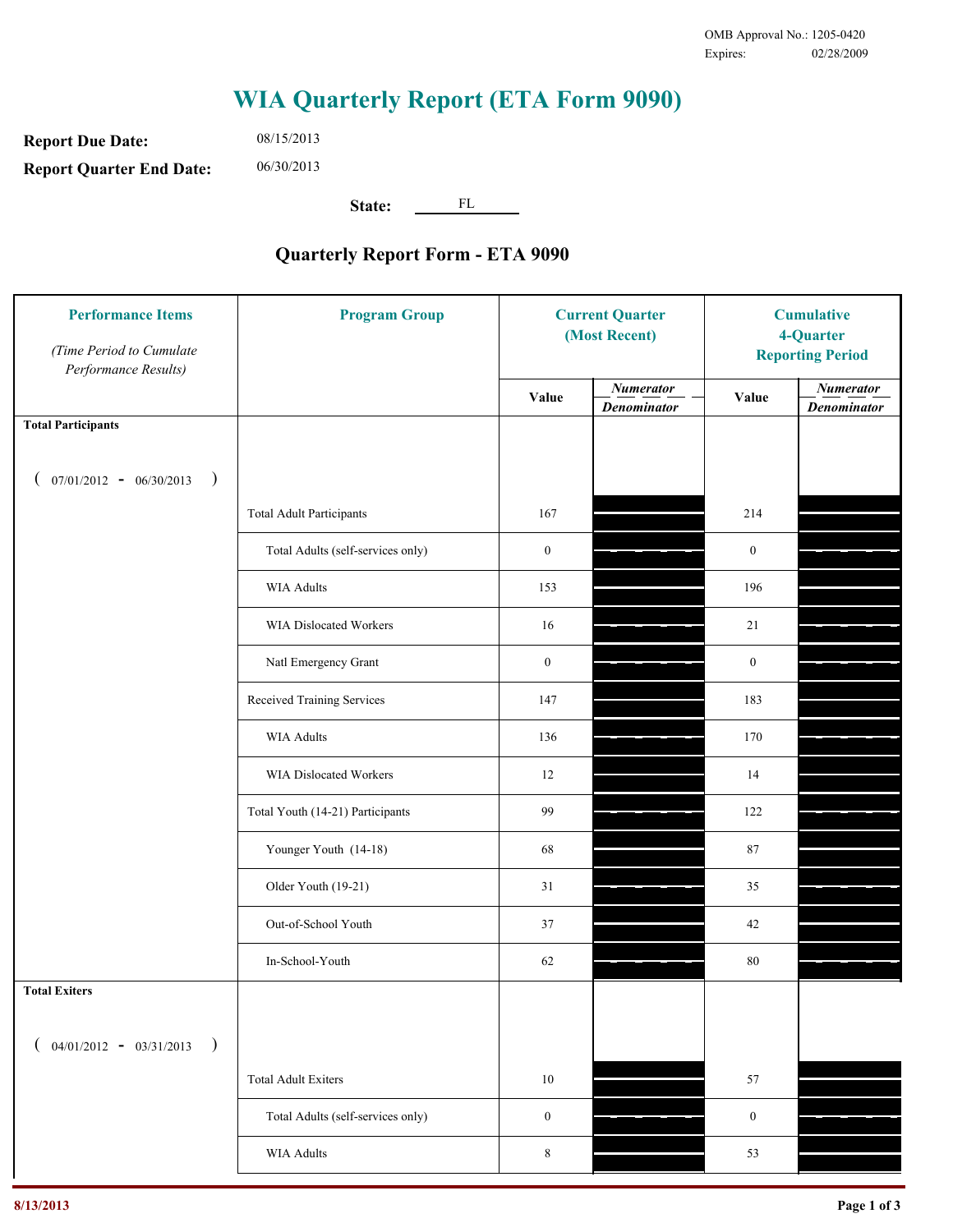| <b>Performance Items</b><br>(Time Period to Cumulate<br>Performance Results) | <b>Program Group</b>        |                  | <b>Current Quarter</b><br>(Most Recent) | <b>Cumulative</b><br>4-Quarter<br><b>Reporting Period</b> |                                        |
|------------------------------------------------------------------------------|-----------------------------|------------------|-----------------------------------------|-----------------------------------------------------------|----------------------------------------|
|                                                                              |                             | Value            | <b>Numerator</b><br><b>Denominator</b>  | Value                                                     | <b>Numerator</b><br><b>Denominator</b> |
|                                                                              | WIA Dislocated Workers      | 3                |                                         | 5                                                         |                                        |
|                                                                              | Natl Emergency Grant        | $\boldsymbol{0}$ |                                         | $\boldsymbol{0}$                                          |                                        |
|                                                                              | Total Youth (14-21) Exiters | 2                |                                         | 29                                                        |                                        |
|                                                                              | Younger Youth (14-18)       | 2                |                                         | 22                                                        |                                        |
|                                                                              | Older Youth (19-21)         | $\boldsymbol{0}$ |                                         | $\tau$                                                    |                                        |
|                                                                              | Out-of-School Youth         | $\boldsymbol{0}$ |                                         | $7\phantom{.0}$                                           |                                        |
|                                                                              | In-School Youth             | 2                |                                         | 22                                                        |                                        |
| <b>Placement in Employment or</b><br>Education                               |                             |                  |                                         |                                                           |                                        |
| $10/01/2011 - 09/30/2012$<br>$\rightarrow$                                   |                             |                  |                                         |                                                           |                                        |
|                                                                              | WIA Youth (14-21)           | 58.8             | 10<br>17                                | 52.9                                                      | $27\,$<br>$\overline{51}$              |
| <b>Attainment of Degree or</b><br>Certification                              |                             |                  |                                         |                                                           |                                        |
| $(10/01/2011 - 09/30/2012)$<br>$\rightarrow$                                 |                             |                  |                                         |                                                           |                                        |
|                                                                              | WIA Youth (14-21)           | 94.4             | $17\,$<br>$\overline{18}$               | 91.1                                                      | $51\,$<br>$\overline{56}$              |
| <b>Literacy or Numeracy Gains</b>                                            |                             |                  |                                         |                                                           |                                        |
| $(07/01/2012 - 06/30/2013)$<br>$\rightarrow$                                 |                             |                  |                                         |                                                           |                                        |
|                                                                              | WIA Youth (14-21)           | $0.0\,$          | $\boldsymbol{0}$<br>$\overline{11}$     | 7.7                                                       | $\mathbf{1}$<br>$\overline{13}$        |
| Youth Diploma or Equivilance Rate                                            |                             |                  |                                         |                                                           |                                        |
| $04/01/2012 - 03/31/2013$<br>$\rightarrow$<br>€                              |                             |                  |                                         |                                                           |                                        |
|                                                                              | WIA Younger Youth (14-18)   | $0.0\,$          | $\boldsymbol{0}$<br>$\mathbf{1}$        | 68.8                                                      | 11<br>16                               |
| <b>Skill Attainment Rate</b>                                                 |                             |                  |                                         |                                                           |                                        |
| $04/01/2012 - 03/31/2013$<br>$\rightarrow$                                   |                             |                  |                                         |                                                           |                                        |
| €                                                                            | WIA Younger Youth (14-18)   | $0.0\,$          | $\boldsymbol{0}$                        | 84.6                                                      | 88                                     |
| <b>Entered Employment Rate</b>                                               |                             |                  | $\overline{2}$                          |                                                           | 104                                    |
|                                                                              |                             |                  |                                         |                                                           |                                        |
| $10/01/2011 - 09/30/2012$<br>$\big)$<br>€                                    |                             |                  | $\boldsymbol{0}$                        |                                                           | 17                                     |
|                                                                              | Adults                      | $0.0\,$          | $\sqrt{4}$<br>$\sqrt{2}$                | 60.7                                                      | $28\,$<br>$10\,$                       |
|                                                                              | Dislocated Workers          | 100.0            | $\overline{2}$<br>$\sqrt{2}$            | 83.3                                                      | $12\,$<br>$\tau$                       |
|                                                                              | Older Youth (19-21)         | 66.7             | $\overline{3}$                          | 53.8                                                      | 13                                     |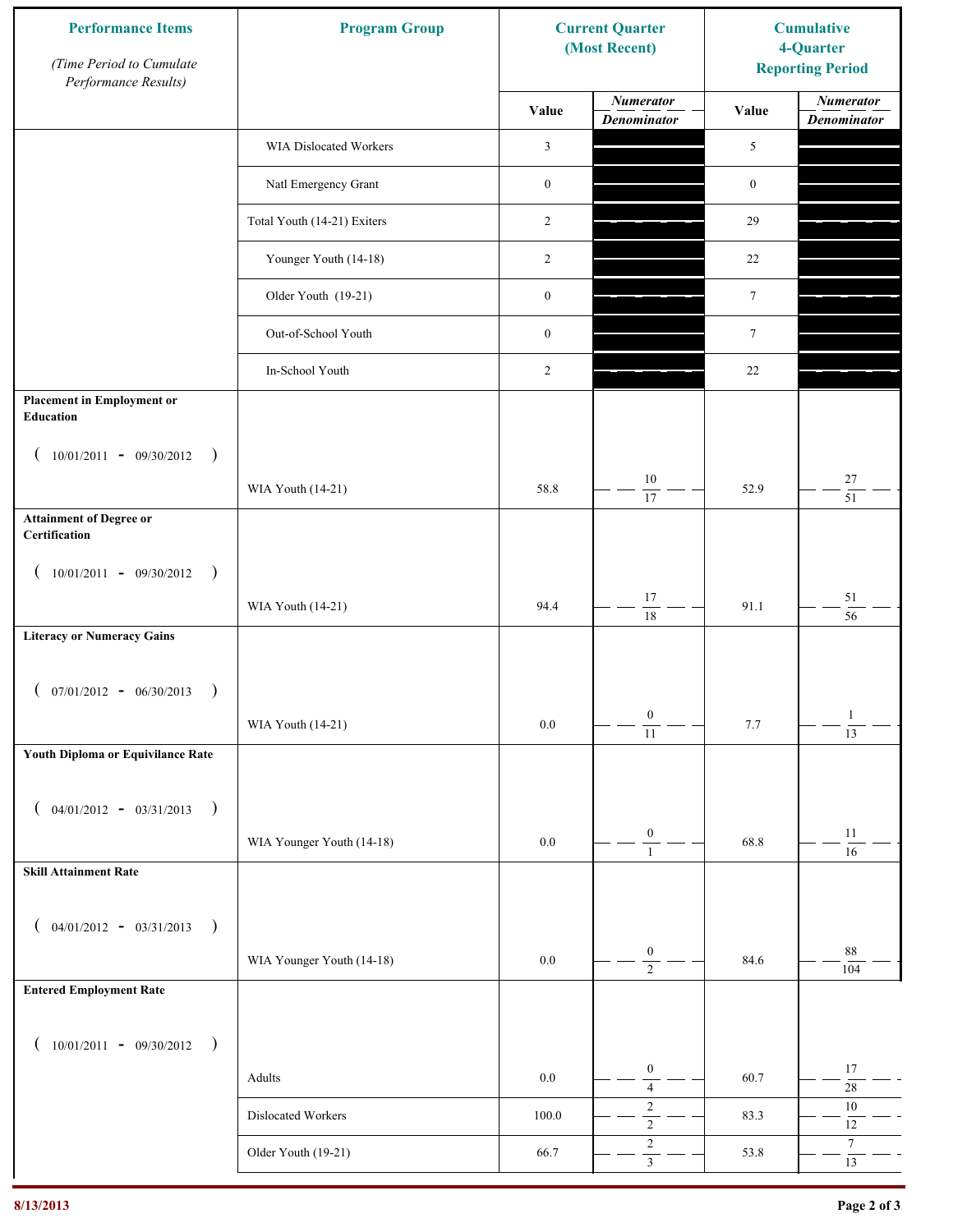| <b>Performance Items</b><br>(Time Period to Cumulate<br>Performance Results)                                                                              | <b>Program Group</b>  | <b>Current Quarter</b><br>(Most Recent) |                                           | <b>Cumulative</b><br>4-Quarter<br><b>Reporting Period</b> |                                        |
|-----------------------------------------------------------------------------------------------------------------------------------------------------------|-----------------------|-----------------------------------------|-------------------------------------------|-----------------------------------------------------------|----------------------------------------|
|                                                                                                                                                           |                       | Value                                   | <b>Numerator</b><br><b>Denominator</b>    | Value                                                     | <b>Numerator</b><br><b>Denominator</b> |
|                                                                                                                                                           | Natl Emergency Grant  | $\boldsymbol{0}$                        | $\boldsymbol{0}$<br>$\mathbf{0}$          | $\boldsymbol{0}$                                          | $\boldsymbol{0}$<br>$\boldsymbol{0}$   |
| <b>Employment and Credential</b><br>(Adults/Dislocated Workers) or<br><b>Credential Rates (Older Youth)</b><br>$10/01/2011 - 09/30/2012$<br>$\rightarrow$ |                       |                                         |                                           |                                                           |                                        |
|                                                                                                                                                           | Adults                | 50.0                                    | $\overline{c}$<br>$\overline{4}$          | 61.9                                                      | 13<br>21                               |
|                                                                                                                                                           | Dislocated Workers    | 50.0                                    | $\mathbf{1}$<br>$\overline{2}$            | 70.0                                                      | $\tau$<br>10                           |
|                                                                                                                                                           | Older Youth (19-21)   | 66.7                                    | $\overline{c}$<br>$\overline{\mathbf{3}}$ | 50.0                                                      | 8<br>16                                |
| <b>Retention Rate</b>                                                                                                                                     |                       |                                         |                                           |                                                           |                                        |
| $04/01/2011 - 03/31/2012$ )                                                                                                                               |                       |                                         |                                           |                                                           |                                        |
|                                                                                                                                                           | Adults                | 83.3                                    | $\sqrt{5}$<br>6                           | 90.4                                                      | 75<br>83                               |
|                                                                                                                                                           | Dislocated Workers    | 100.0                                   | 5<br>5                                    | 100.0                                                     | $18\,$<br>18                           |
|                                                                                                                                                           | Older Youth (19-21)   | 100.0                                   | $\mathbf{1}$<br>$\mathbf{1}$              | 71.4                                                      | $10\,$<br>14                           |
|                                                                                                                                                           | Younger Youth (14-18) | 100.0                                   | $\mathfrak{Z}$<br>$\mathfrak{Z}$          | 75.9                                                      | $22\,$<br>29                           |
|                                                                                                                                                           | Natl Emergency Grant  | $\boldsymbol{0}$                        | $\boldsymbol{0}$<br>$\overline{0}$        | $\boldsymbol{0}$                                          | $\mathbf{0}$<br>$\mathbf{0}$           |
| <b>Average Earnings</b>                                                                                                                                   |                       |                                         |                                           |                                                           |                                        |
| $04/01/2011 - 03/31/2012$<br>$\rightarrow$                                                                                                                |                       |                                         |                                           |                                                           |                                        |
|                                                                                                                                                           | Adults                | 13,474.4                                | 67,372<br>5                               | 16,519.0                                                  | 1,024,178<br>$\overline{62}$           |
|                                                                                                                                                           | Dislocated Workers    | 15,346.0                                | 46,038<br>$\overline{3}$                  | 16,375.1                                                  | 245,626<br>$\overline{15}$             |
|                                                                                                                                                           | Older Youth (19-21)   | 5,309.0                                 | 5,309<br>$\mathbf{1}$                     | 3,250.4                                                   | 45,505<br>14                           |
|                                                                                                                                                           | Natl Emergency Grant  | $\boldsymbol{0}$                        | $\overline{0}$<br>$\mathbf{0}$            | $\boldsymbol{0}$                                          | $\overline{0}$<br>$\overline{0}$       |

**WIB Name:** North Florida Workforce Developm

**Office Name:**

**User Field 1: User Field 2:**

**Case Manager:**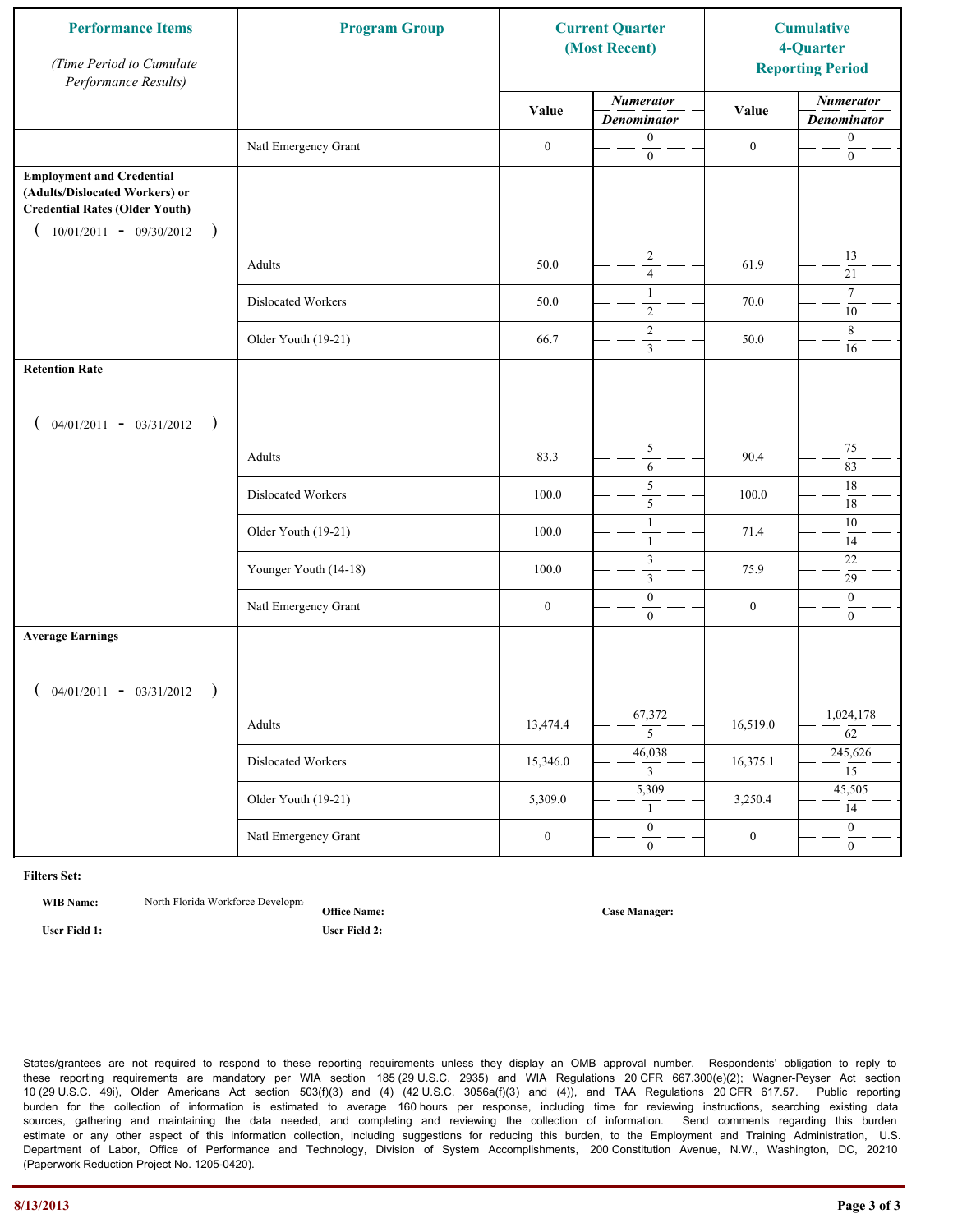**Report Due Date: Report Quarter End Date:** 06/30/2013

08/15/2013

**State:** FL

| <b>Performance Items</b><br>(Time Period to Cumulate<br>Performance Results) | <b>Program Group</b>              | <b>Current Quarter</b><br>(Most Recent) |                                        | <b>Cumulative</b><br>4-Quarter<br><b>Reporting Period</b> |                                        |
|------------------------------------------------------------------------------|-----------------------------------|-----------------------------------------|----------------------------------------|-----------------------------------------------------------|----------------------------------------|
|                                                                              |                                   | Value                                   | <b>Numerator</b><br><b>Denominator</b> | Value                                                     | <b>Numerator</b><br><b>Denominator</b> |
| <b>Total Participants</b>                                                    |                                   |                                         |                                        |                                                           |                                        |
| $07/01/2012 - 06/30/2013$ )                                                  |                                   |                                         |                                        |                                                           |                                        |
|                                                                              | <b>Total Adult Participants</b>   | 130                                     |                                        | 183                                                       |                                        |
|                                                                              | Total Adults (self-services only) | $\boldsymbol{0}$                        |                                        | $\boldsymbol{0}$                                          |                                        |
|                                                                              | <b>WIA Adults</b>                 | 103                                     |                                        | 140                                                       |                                        |
|                                                                              | WIA Dislocated Workers            | 28                                      |                                        | 46                                                        |                                        |
|                                                                              | Natl Emergency Grant              | $\boldsymbol{0}$                        |                                        | $\boldsymbol{0}$                                          |                                        |
|                                                                              | Received Training Services        | 52                                      |                                        | 91                                                        |                                        |
|                                                                              | <b>WIA Adults</b>                 | 45                                      |                                        | 75                                                        |                                        |
|                                                                              | WIA Dislocated Workers            | $\tau$                                  |                                        | 17                                                        |                                        |
|                                                                              | Total Youth (14-21) Participants  | 137                                     |                                        | 169                                                       |                                        |
|                                                                              | Younger Youth (14-18)             | 103                                     |                                        | 131                                                       |                                        |
|                                                                              | Older Youth (19-21)               | 34                                      |                                        | 38                                                        |                                        |
|                                                                              | Out-of-School Youth               | 69                                      |                                        | 79                                                        |                                        |
|                                                                              | In-School-Youth                   | 68                                      |                                        | 90                                                        |                                        |
| <b>Total Exiters</b>                                                         |                                   |                                         |                                        |                                                           |                                        |
| $($ 04/01/2012 - 03/31/2013<br>$\rightarrow$                                 |                                   |                                         |                                        |                                                           |                                        |
|                                                                              | <b>Total Adult Exiters</b>        | 16                                      |                                        | 79                                                        |                                        |
|                                                                              | Total Adults (self-services only) | $\boldsymbol{0}$                        |                                        | $\boldsymbol{0}$                                          |                                        |
|                                                                              | WIA Adults                        | $12\,$                                  |                                        | 57                                                        |                                        |
|                                                                              |                                   |                                         |                                        |                                                           |                                        |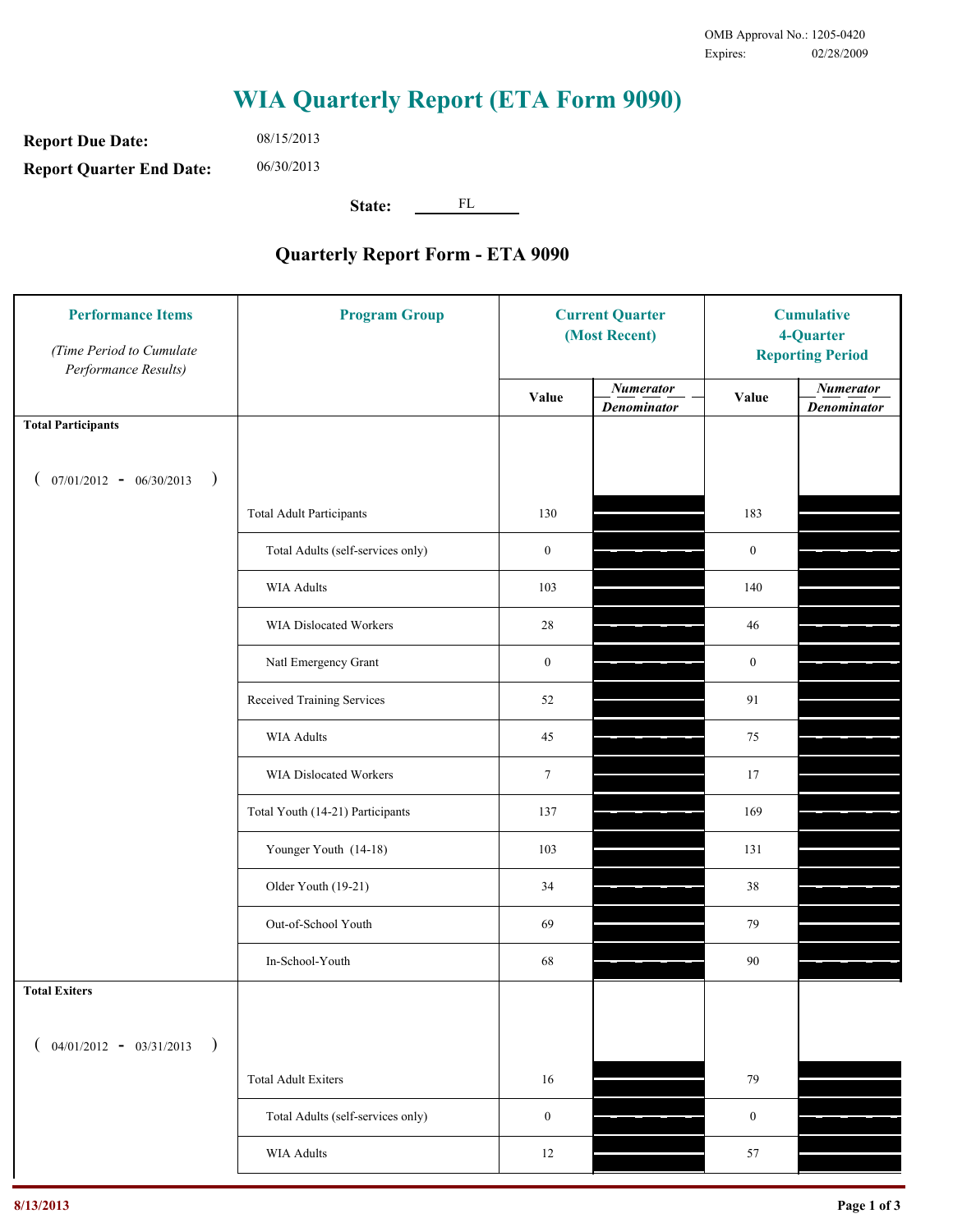| <b>Performance Items</b><br>(Time Period to Cumulate<br>Performance Results) | <b>Program Group</b>        |                  | <b>Current Quarter</b><br>(Most Recent) | <b>Cumulative</b><br>4-Quarter<br><b>Reporting Period</b> |                                        |
|------------------------------------------------------------------------------|-----------------------------|------------------|-----------------------------------------|-----------------------------------------------------------|----------------------------------------|
|                                                                              |                             | Value            | <b>Numerator</b><br><b>Denominator</b>  | Value                                                     | <b>Numerator</b><br><b>Denominator</b> |
|                                                                              | WIA Dislocated Workers      | 4                |                                         | 24                                                        |                                        |
|                                                                              | Natl Emergency Grant        | $\boldsymbol{0}$ |                                         | $\boldsymbol{0}$                                          |                                        |
|                                                                              | Total Youth (14-21) Exiters | $10\,$           |                                         | 40                                                        |                                        |
|                                                                              | Younger Youth (14-18)       | $\,8\,$          |                                         | 33                                                        |                                        |
|                                                                              | Older Youth (19-21)         | $\overline{2}$   |                                         | $\tau$                                                    |                                        |
|                                                                              | Out-of-School Youth         | $7\phantom{.0}$  |                                         | 14                                                        |                                        |
|                                                                              | In-School Youth             | 3                |                                         | 26                                                        |                                        |
| <b>Placement in Employment or</b><br><b>Education</b>                        |                             |                  |                                         |                                                           |                                        |
| $(10/01/2011 - 09/30/2012)$<br>$\rightarrow$                                 |                             |                  |                                         |                                                           |                                        |
|                                                                              | WIA Youth (14-21)           | 42.9             | 3<br>$\overline{7}$                     | 47.4                                                      | $18\,$<br>38                           |
| <b>Attainment of Degree or</b><br>Certification                              |                             |                  |                                         |                                                           |                                        |
| $(10/01/2011 - 09/30/2012)$<br>$\rightarrow$                                 |                             |                  |                                         |                                                           |                                        |
|                                                                              | WIA Youth (14-21)           | 100.0            | $\boldsymbol{7}$<br>$\overline{7}$      | 90.9                                                      | $30\,$<br>$\overline{33}$              |
| <b>Literacy or Numeracy Gains</b>                                            |                             |                  |                                         |                                                           |                                        |
| $($ 07/01/2012 - 06/30/2013                                                  |                             |                  |                                         |                                                           |                                        |
|                                                                              | WIA Youth (14-21)           | 20.0             | $\mathbf{1}$<br>$\overline{5}$          | 28.1                                                      | 9<br>$\overline{32}$                   |
| Youth Diploma or Equivilance Rate                                            |                             |                  |                                         |                                                           |                                        |
| $04/01/2012 - 03/31/2013$<br>$\rightarrow$                                   |                             |                  |                                         |                                                           |                                        |
|                                                                              | WIA Younger Youth (14-18)   | 57.1             | $\overline{4}$<br>$\overline{7}$        | 82.8                                                      | $24\,$                                 |
| <b>Skill Attainment Rate</b>                                                 |                             |                  |                                         |                                                           | $\overline{29}$                        |
|                                                                              |                             |                  |                                         |                                                           |                                        |
| $04/01/2012 - 03/31/2013$<br>$\overline{\phantom{a}}$                        | WIA Younger Youth (14-18)   | 100.0            | $22\,$                                  | 100.0                                                     | 163                                    |
| <b>Entered Employment Rate</b>                                               |                             |                  | $\overline{22}$                         |                                                           | 163                                    |
|                                                                              |                             |                  |                                         |                                                           |                                        |
| $10/01/2011 - 09/30/2012$<br>$\rightarrow$                                   |                             |                  | $\boldsymbol{7}$                        |                                                           | 38                                     |
|                                                                              | Adults                      | 100.0            | $\overline{7}$<br>$\mathfrak{Z}$        | 62.3                                                      | 61<br>$21\,$                           |
|                                                                              | Dislocated Workers          | 100.0            | $\overline{\mathbf{3}}$                 | 80.8                                                      | $26\,$                                 |
|                                                                              | Older Youth (19-21)         | $0.0\,$          | $\boldsymbol{0}$<br>$\boldsymbol{0}$    | 42.9                                                      | 6<br>14                                |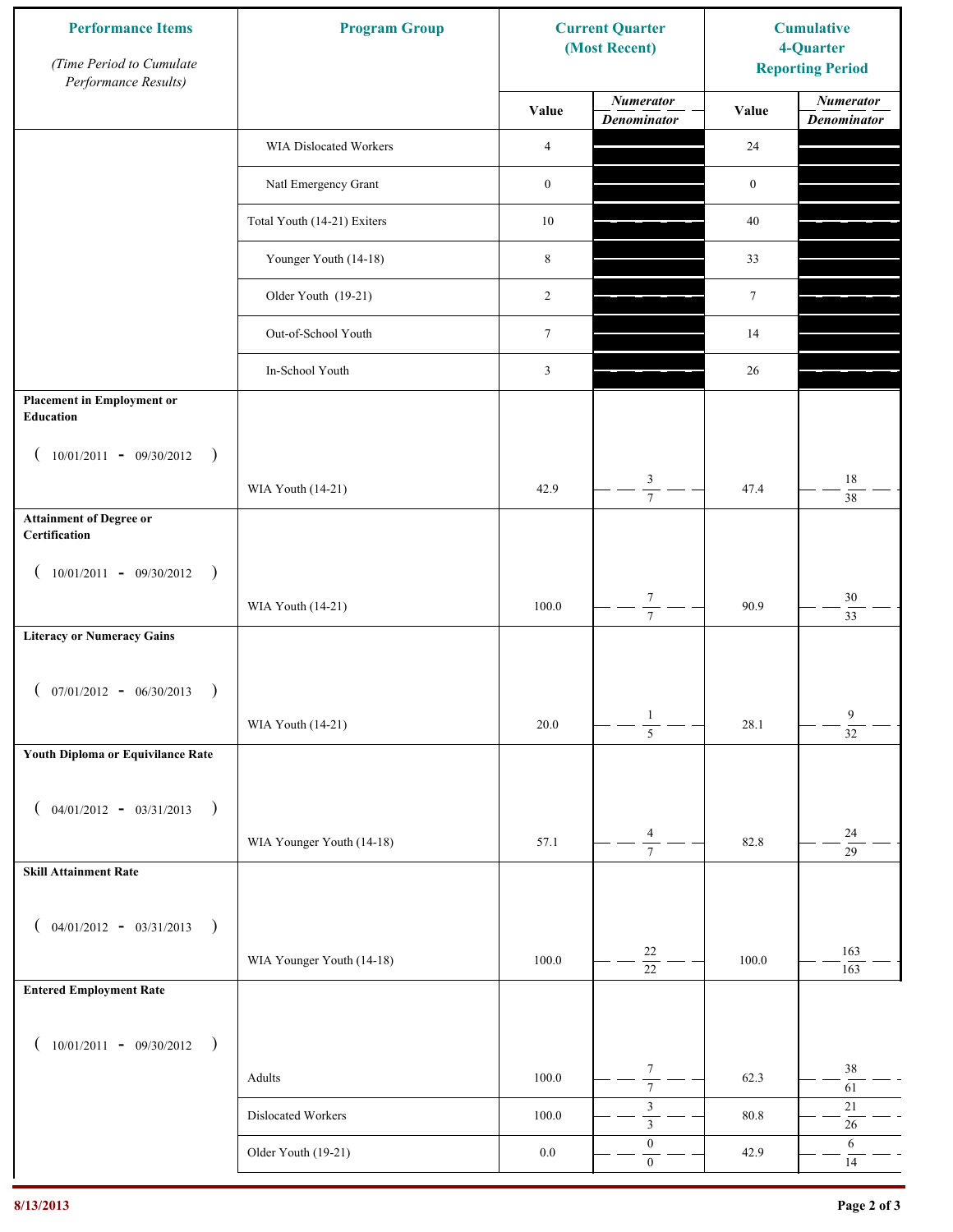| <b>Performance Items</b><br>(Time Period to Cumulate<br>Performance Results)                                                                              | <b>Program Group</b>  | <b>Current Quarter</b><br>(Most Recent) |                                           | <b>Cumulative</b><br>4-Quarter<br><b>Reporting Period</b> |                                        |
|-----------------------------------------------------------------------------------------------------------------------------------------------------------|-----------------------|-----------------------------------------|-------------------------------------------|-----------------------------------------------------------|----------------------------------------|
|                                                                                                                                                           |                       | Value                                   | <b>Numerator</b><br><b>Denominator</b>    | Value                                                     | <b>Numerator</b><br><b>Denominator</b> |
|                                                                                                                                                           | Natl Emergency Grant  | $\boldsymbol{0}$                        | $\boldsymbol{0}$<br>$\mathbf{0}$          | $\boldsymbol{0}$                                          | $\boldsymbol{0}$<br>$\boldsymbol{0}$   |
| <b>Employment and Credential</b><br>(Adults/Dislocated Workers) or<br><b>Credential Rates (Older Youth)</b><br>$10/01/2011 - 09/30/2012$<br>$\rightarrow$ |                       |                                         |                                           |                                                           |                                        |
|                                                                                                                                                           | Adults                | 92.3                                    | 12<br>$\overline{13}$                     | 62.5                                                      | 55<br>$88\,$                           |
|                                                                                                                                                           | Dislocated Workers    | 66.7                                    | $\overline{2}$<br>$\overline{\mathbf{3}}$ | 50.0                                                      | 12<br>24                               |
|                                                                                                                                                           | Older Youth (19-21)   | $0.0\,$                                 | $\boldsymbol{0}$<br>$\overline{0}$        | 25.0                                                      | $\overline{4}$<br>16                   |
| <b>Retention Rate</b>                                                                                                                                     |                       |                                         |                                           |                                                           |                                        |
| $04/01/2011 - 03/31/2012$ )                                                                                                                               |                       |                                         |                                           |                                                           |                                        |
|                                                                                                                                                           | Adults                | 85.7                                    | 18<br>21                                  | 86.5                                                      | 128<br>148                             |
|                                                                                                                                                           | Dislocated Workers    | 88.9                                    | $\,$ 8 $\,$<br>$\mathbf{9}$               | 93.3                                                      | 28<br>30                               |
|                                                                                                                                                           | Older Youth (19-21)   | 66.7                                    | $\sqrt{2}$<br>$\mathfrak{Z}$              | 76.5                                                      | 13<br>17                               |
|                                                                                                                                                           | Younger Youth (14-18) | 66.7                                    | 6<br>9                                    | 62.8                                                      | $27\,$<br>43                           |
|                                                                                                                                                           | Natl Emergency Grant  | $\boldsymbol{0}$                        | $\boldsymbol{0}$<br>$\overline{0}$        | $\boldsymbol{0}$                                          | $\mathbf{0}$<br>$\overline{0}$         |
| <b>Average Earnings</b>                                                                                                                                   |                       |                                         |                                           |                                                           |                                        |
| $04/01/2011 - 03/31/2012$ )                                                                                                                               |                       |                                         |                                           |                                                           |                                        |
|                                                                                                                                                           | Adults                | 14,903.6                                | 253,361<br>$\overline{17}$                | 17,531.7                                                  | 2,173,930<br>124                       |
|                                                                                                                                                           | Dislocated Workers    | 16,416.8                                | 131,334<br>8                              | 13,584.6                                                  | 326,031<br>24                          |
|                                                                                                                                                           | Older Youth (19-21)   | 9,708.0                                 | 19,416<br>$\overline{2}$                  | 4,140.4                                                   | 66,246<br>16                           |
|                                                                                                                                                           | Natl Emergency Grant  | $\boldsymbol{0}$                        | $\overline{0}$<br>$\mathbf{0}$            | $\boldsymbol{0}$                                          | $\overline{0}$<br>$\overline{0}$       |

**WIB Name:** Florida Crown Workforce Board Inc.

**Office Name: User Field 1: User Field 2:**

**Case Manager:**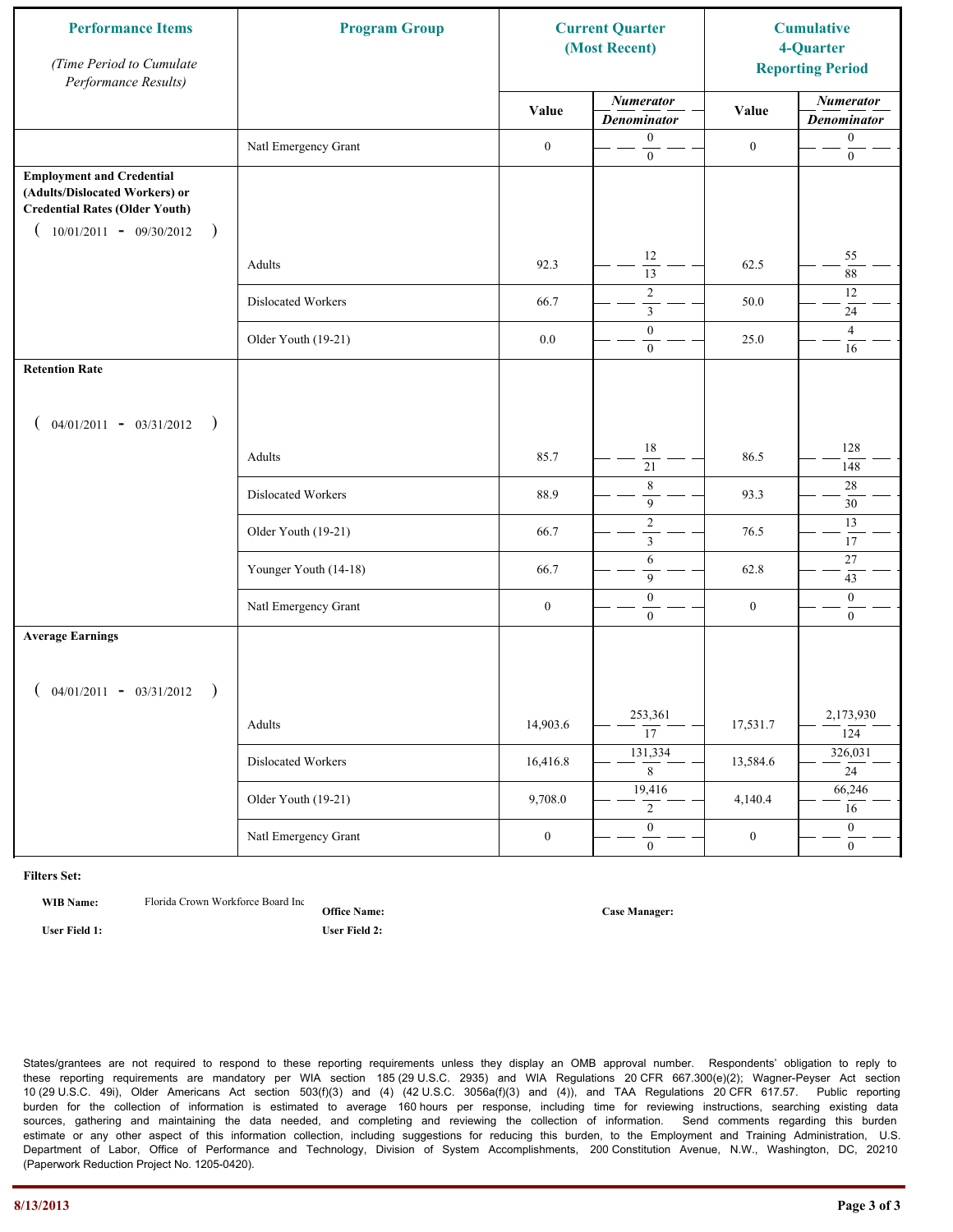**Report Due Date: Report Quarter End Date:** 08/15/2013 06/30/2013

**State:** FL

| <b>Performance Items</b><br>(Time Period to Cumulate<br>Performance Results) | <b>Program Group</b>              |                  | <b>Current Quarter</b><br>(Most Recent) |                  | <b>Cumulative</b><br>4-Quarter<br><b>Reporting Period</b> |  |
|------------------------------------------------------------------------------|-----------------------------------|------------------|-----------------------------------------|------------------|-----------------------------------------------------------|--|
|                                                                              |                                   | Value            | <b>Numerator</b><br><b>Denominator</b>  | Value            | <b>Numerator</b><br><b>Denominator</b>                    |  |
| <b>Total Participants</b>                                                    |                                   |                  |                                         |                  |                                                           |  |
| $07/01/2012 - 06/30/2013$ )                                                  |                                   |                  |                                         |                  |                                                           |  |
|                                                                              | <b>Total Adult Participants</b>   | 2,546            |                                         | 3,418            |                                                           |  |
|                                                                              | Total Adults (self-services only) | $\boldsymbol{0}$ |                                         | $\boldsymbol{0}$ |                                                           |  |
|                                                                              | <b>WIA Adults</b>                 | 2,014            |                                         | 2,698            |                                                           |  |
|                                                                              | <b>WIA Dislocated Workers</b>     | 582              |                                         | 794              |                                                           |  |
|                                                                              | Natl Emergency Grant              | 21               |                                         | 37               |                                                           |  |
|                                                                              | Received Training Services        | 1,855            |                                         | 2,780            |                                                           |  |
|                                                                              | <b>WIA Adults</b>                 | 1,556            |                                         | 2,283            |                                                           |  |
|                                                                              | WIA Dislocated Workers            | 317              |                                         | 532              |                                                           |  |
|                                                                              | Total Youth (14-21) Participants  | 756              |                                         | 966              |                                                           |  |
|                                                                              | Younger Youth (14-18)             | 605              |                                         | 745              |                                                           |  |
|                                                                              | Older Youth (19-21)               | 151              |                                         | 221              |                                                           |  |
|                                                                              | Out-of-School Youth               | 217              |                                         | 323              |                                                           |  |
|                                                                              | In-School-Youth                   | 539              |                                         | 643              |                                                           |  |
| <b>Total Exiters</b>                                                         |                                   |                  |                                         |                  |                                                           |  |
| $04/01/2012 - 03/31/2013$<br>$\rightarrow$                                   |                                   |                  |                                         |                  |                                                           |  |
|                                                                              | <b>Total Adult Exiters</b>        | 354              |                                         | 1,586            |                                                           |  |
|                                                                              | Total Adults (self-services only) | $\boldsymbol{0}$ |                                         | $\boldsymbol{0}$ |                                                           |  |
|                                                                              | WIA Adults                        | 266              |                                         | 1,263            |                                                           |  |
|                                                                              |                                   |                  |                                         |                  |                                                           |  |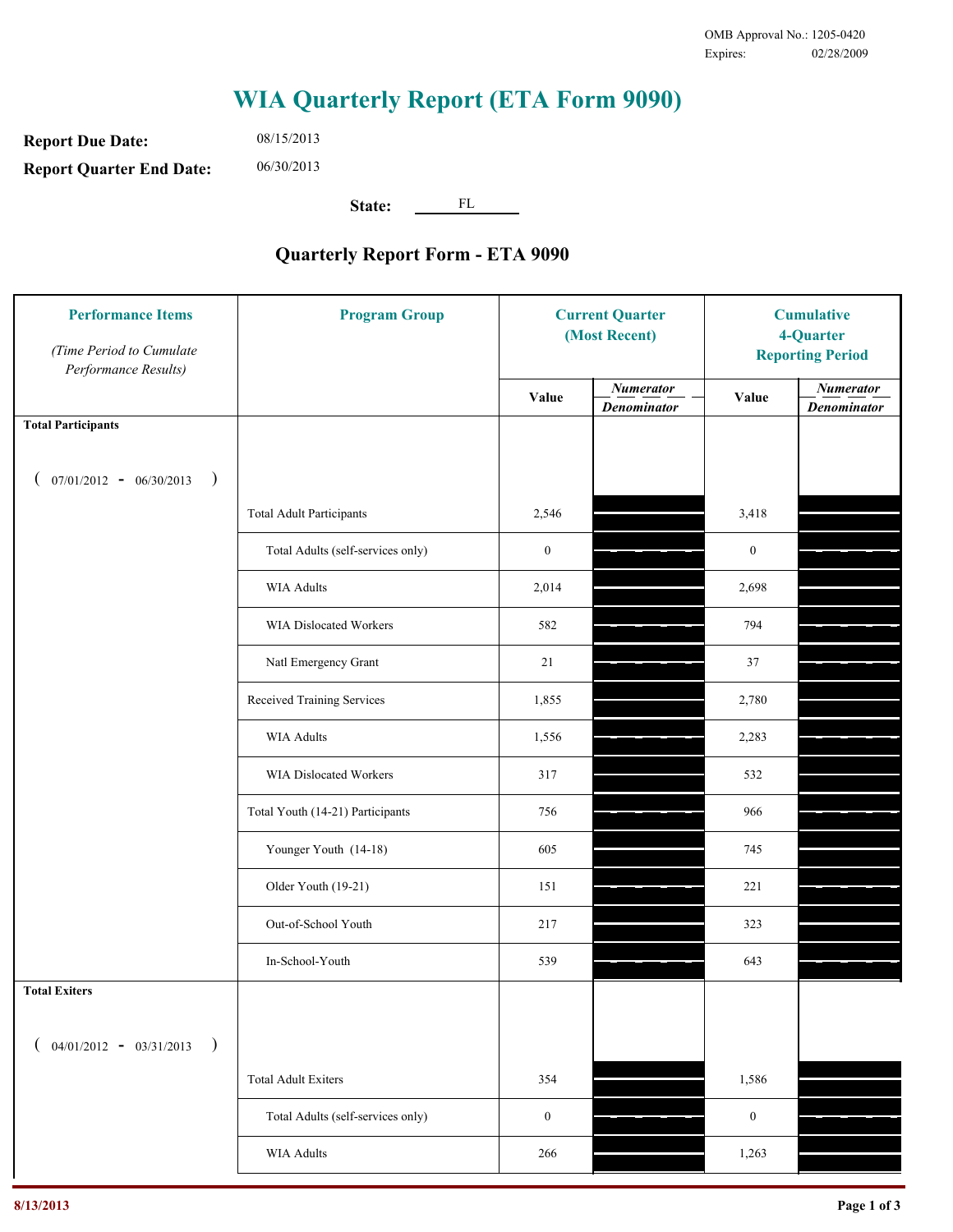| <b>Performance Items</b><br>(Time Period to Cumulate<br>Performance Results) | <b>Program Group</b>        | <b>Current Quarter</b><br>(Most Recent) |                                        | <b>Cumulative</b><br>4-Quarter<br><b>Reporting Period</b> |                                        |
|------------------------------------------------------------------------------|-----------------------------|-----------------------------------------|----------------------------------------|-----------------------------------------------------------|----------------------------------------|
|                                                                              |                             | Value                                   | <b>Numerator</b><br><b>Denominator</b> | Value                                                     | <b>Numerator</b><br><b>Denominator</b> |
|                                                                              | WIA Dislocated Workers      | 99                                      |                                        | 362                                                       |                                        |
|                                                                              | Natl Emergency Grant        | 9                                       |                                        | 21                                                        |                                        |
|                                                                              | Total Youth (14-21) Exiters | 74                                      |                                        | 534                                                       |                                        |
|                                                                              | Younger Youth (14-18)       | 45                                      |                                        | 398                                                       |                                        |
|                                                                              | Older Youth (19-21)         | 29                                      |                                        | 136                                                       |                                        |
|                                                                              | Out-of-School Youth         | 43                                      |                                        | 180                                                       |                                        |
|                                                                              | In-School Youth             | 31                                      |                                        | 354                                                       |                                        |
| <b>Placement in Employment or</b><br>Education                               |                             |                                         |                                        |                                                           |                                        |
| $10/01/2011 - 09/30/2012$<br>$\rightarrow$                                   |                             |                                         |                                        |                                                           |                                        |
|                                                                              | WIA Youth (14-21)           | 46.3                                    | $38\,$<br>82                           | 42.1                                                      | 190<br>451                             |
| <b>Attainment of Degree or</b><br>Certification                              |                             |                                         |                                        |                                                           |                                        |
| $(10/01/2011 - 09/30/2012)$<br>$\rightarrow$                                 |                             |                                         |                                        |                                                           |                                        |
|                                                                              | WIA Youth (14-21)           | 85.9                                    | 79<br>$\overline{92}$                  | 69.2                                                      | 340<br>491                             |
| <b>Literacy or Numeracy Gains</b>                                            |                             |                                         |                                        |                                                           |                                        |
| $(07/01/2012 - 06/30/2013)$<br>$\rightarrow$                                 |                             |                                         |                                        |                                                           |                                        |
|                                                                              | WIA Youth (14-21)           | 37.5                                    | 15<br>$\overline{40}$                  | 43.9                                                      | 72<br>164                              |
| Youth Diploma or Equivilance Rate                                            |                             |                                         |                                        |                                                           |                                        |
|                                                                              |                             |                                         |                                        |                                                           |                                        |
| $04/01/2012 - 03/31/2013$ )                                                  | WIA Younger Youth (14-18)   | 50.0                                    | $\,8\,$                                | 75.4                                                      | 147                                    |
| <b>Skill Attainment Rate</b>                                                 |                             |                                         | $\overline{16}$                        |                                                           | 195                                    |
|                                                                              |                             |                                         |                                        |                                                           |                                        |
| $04/01/2012 - 03/31/2013$ )                                                  |                             |                                         |                                        |                                                           |                                        |
|                                                                              | WIA Younger Youth (14-18)   | 60.7                                    | 65<br>$\overline{107}$                 | 79.2                                                      | 583<br>736                             |
| <b>Entered Employment Rate</b>                                               |                             |                                         |                                        |                                                           |                                        |
| $10/01/2011 - 09/30/2012$ )                                                  |                             |                                         |                                        |                                                           |                                        |
|                                                                              | Adults                      | 83.8                                    | 31<br>$\overline{37}$                  | 78.8                                                      | 219<br>$278\,$                         |
|                                                                              | Dislocated Workers          | 91.3                                    | $42\,$<br>$46\,$                       | 86.3                                                      | 296<br>343                             |
|                                                                              | Older Youth (19-21)         | 53.3                                    | $\,$ 8 $\,$<br>$\overline{15}$         | 48.3                                                      | $43\,$<br>$\rm 89$                     |
|                                                                              |                             |                                         |                                        |                                                           |                                        |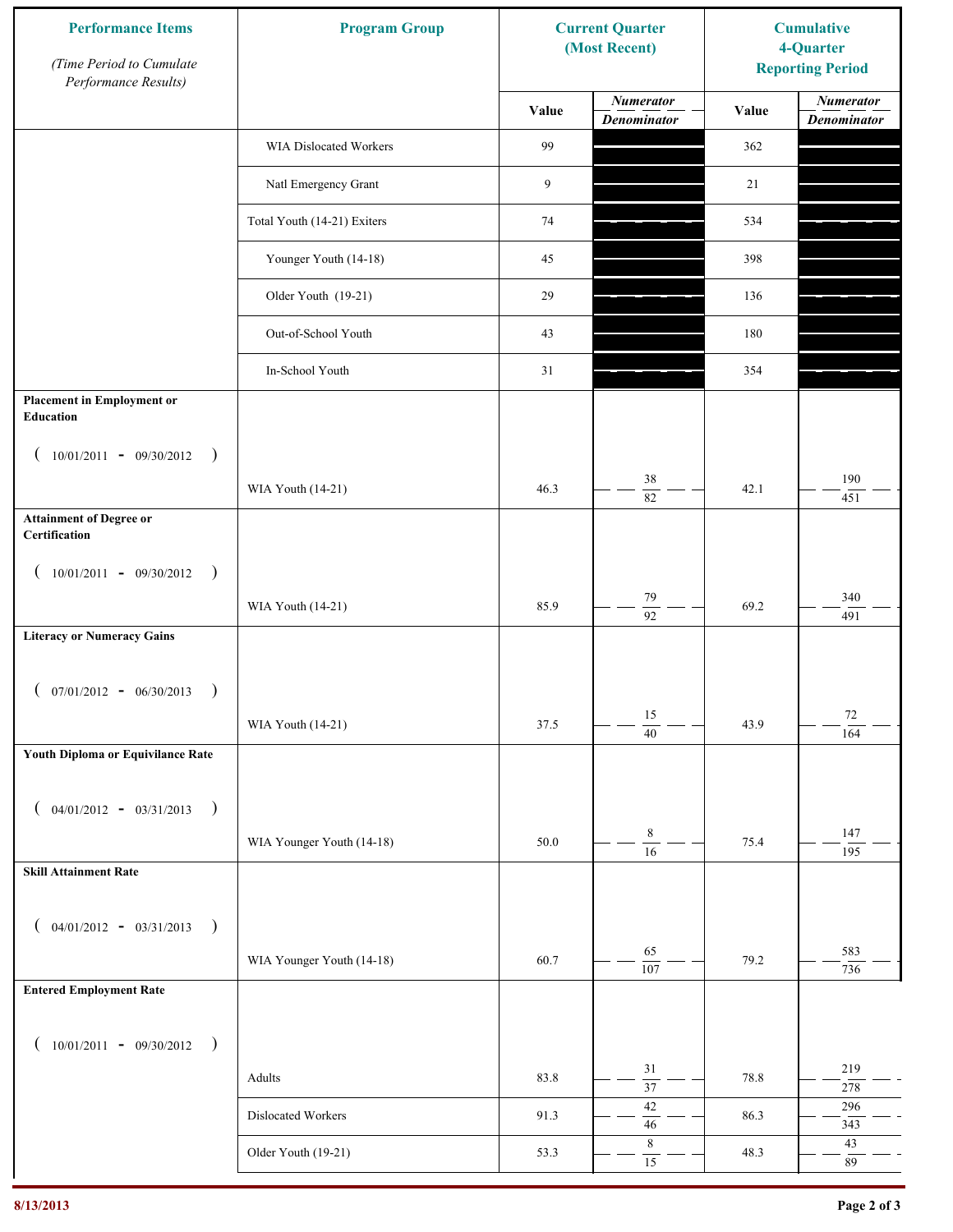| <b>Performance Items</b><br>(Time Period to Cumulate<br>Performance Results)                                                                              | <b>Program Group</b>  |          | <b>Current Quarter</b><br>(Most Recent) |          | <b>Cumulative</b><br>4-Quarter<br><b>Reporting Period</b> |
|-----------------------------------------------------------------------------------------------------------------------------------------------------------|-----------------------|----------|-----------------------------------------|----------|-----------------------------------------------------------|
|                                                                                                                                                           |                       | Value    | <b>Numerator</b><br><b>Denominator</b>  | Value    | <b>Numerator</b><br><b>Denominator</b>                    |
|                                                                                                                                                           | Natl Emergency Grant  | 75.0     | 3<br>$\overline{4}$                     | 57.6     | 34<br>59                                                  |
| <b>Employment and Credential</b><br>(Adults/Dislocated Workers) or<br><b>Credential Rates (Older Youth)</b><br>$10/01/2011 - 09/30/2012$<br>$\rightarrow$ |                       |          |                                         |          |                                                           |
|                                                                                                                                                           | Adults                | 88.1     | 192<br>218                              | 88.6     | 1,143<br>1,290                                            |
|                                                                                                                                                           | Dislocated Workers    | 70.2     | 33<br>47                                | 78.7     | 277<br>352                                                |
|                                                                                                                                                           | Older Youth (19-21)   | 45.5     | 10<br>22                                | 43.8     | 49<br>112                                                 |
| <b>Retention Rate</b>                                                                                                                                     |                       |          |                                         |          |                                                           |
| $04/01/2011 - 03/31/2012$ )                                                                                                                               |                       |          |                                         |          |                                                           |
|                                                                                                                                                           | Adults                | 95.7     | 244<br>255                              | 93.5     | 908<br>971                                                |
|                                                                                                                                                           | Dislocated Workers    | 89.0     | 81<br>91                                | 89.9     | 277<br>308                                                |
|                                                                                                                                                           | Older Youth (19-21)   | 100.0    | $\overline{11}$<br>11                   | 81.4     | 48<br>59                                                  |
|                                                                                                                                                           | Younger Youth (14-18) | 38.9     | $\tau$<br>$\overline{18}$               | 59.9     | 121<br>202                                                |
|                                                                                                                                                           | Natl Emergency Grant  | 100.0    | $\overline{4}$<br>$\overline{4}$        | 87.2     | 41<br>47                                                  |
| <b>Average Earnings</b>                                                                                                                                   |                       |          |                                         |          |                                                           |
| $04/01/2011 - 03/31/2012$ )                                                                                                                               |                       |          |                                         |          |                                                           |
|                                                                                                                                                           | Adults                | 21,651.4 | 5,217,993<br>$\overline{241}$           | 20,543.5 | 18,550,807<br>903                                         |
|                                                                                                                                                           | Dislocated Workers    | 17,542.5 | 1,403,398<br>$\overline{80}$            | 17,339.3 | 4,785,643<br>276                                          |
|                                                                                                                                                           | Older Youth (19-21)   | 4,382.2  | 43,822<br>10                            | 3,673.1  | 198,345<br>$\overline{54}$                                |
|                                                                                                                                                           | Natl Emergency Grant  | 20,161.0 | 80,644<br>$\overline{4}$                | 18,626.1 | 763,669<br>41                                             |

**WIB Name:** First Coast Workforce Development

**Office Name: User Field 1: User Field 2:**

**Case Manager:**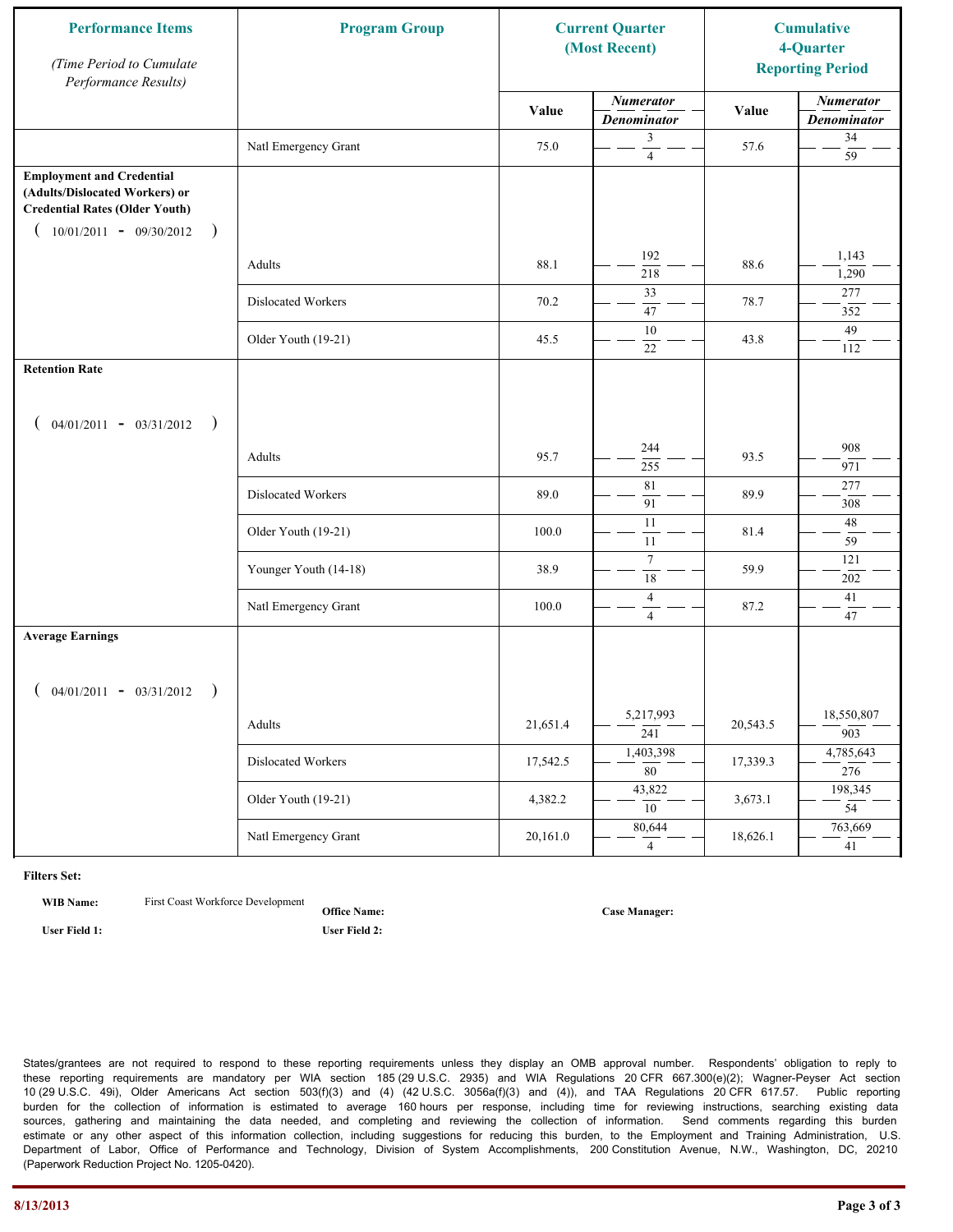**Report Due Date: Report Quarter End Date:** 06/30/2013

08/15/2013

**State:** FL

| <b>Performance Items</b><br>(Time Period to Cumulate<br>Performance Results) | <b>Program Group</b>              | <b>Current Quarter</b><br>(Most Recent) |                                        | <b>Cumulative</b><br>4-Quarter<br><b>Reporting Period</b> |                                        |
|------------------------------------------------------------------------------|-----------------------------------|-----------------------------------------|----------------------------------------|-----------------------------------------------------------|----------------------------------------|
|                                                                              |                                   | Value                                   | <b>Numerator</b><br><b>Denominator</b> | Value                                                     | <b>Numerator</b><br><b>Denominator</b> |
| <b>Total Participants</b>                                                    |                                   |                                         |                                        |                                                           |                                        |
| $07/01/2012 - 06/30/2013$ )                                                  |                                   |                                         |                                        |                                                           |                                        |
|                                                                              | <b>Total Adult Participants</b>   | 535                                     |                                        | 601                                                       |                                        |
|                                                                              | Total Adults (self-services only) | $\boldsymbol{0}$                        |                                        | $\boldsymbol{0}$                                          |                                        |
|                                                                              | <b>WIA Adults</b>                 | 414                                     |                                        | 470                                                       |                                        |
|                                                                              | WIA Dislocated Workers            | 134                                     |                                        | 145                                                       |                                        |
|                                                                              | Natl Emergency Grant              | $\boldsymbol{0}$                        |                                        | $\boldsymbol{0}$                                          |                                        |
|                                                                              | Received Training Services        | 211                                     |                                        | 302                                                       |                                        |
|                                                                              | <b>WIA Adults</b>                 | 182                                     |                                        | 255                                                       |                                        |
|                                                                              | WIA Dislocated Workers            | 32                                      |                                        | 52                                                        |                                        |
|                                                                              | Total Youth (14-21) Participants  | 349                                     |                                        | 429                                                       |                                        |
|                                                                              | Younger Youth (14-18)             | 270                                     |                                        | 330                                                       |                                        |
|                                                                              | Older Youth (19-21)               | 79                                      |                                        | 99                                                        |                                        |
|                                                                              | Out-of-School Youth               | 120                                     |                                        | 147                                                       |                                        |
|                                                                              | In-School-Youth                   | 229                                     |                                        | 282                                                       |                                        |
| <b>Total Exiters</b>                                                         |                                   |                                         |                                        |                                                           |                                        |
| $($ 04/01/2012 - 03/31/2013<br>$\rightarrow$                                 |                                   |                                         |                                        |                                                           |                                        |
|                                                                              | <b>Total Adult Exiters</b>        | 16                                      |                                        | 99                                                        |                                        |
|                                                                              | Total Adults (self-services only) | $\boldsymbol{0}$                        |                                        | $\boldsymbol{0}$                                          |                                        |
|                                                                              | WIA Adults                        | 13                                      |                                        | $8\sqrt{1}$                                               |                                        |
|                                                                              |                                   |                                         |                                        |                                                           |                                        |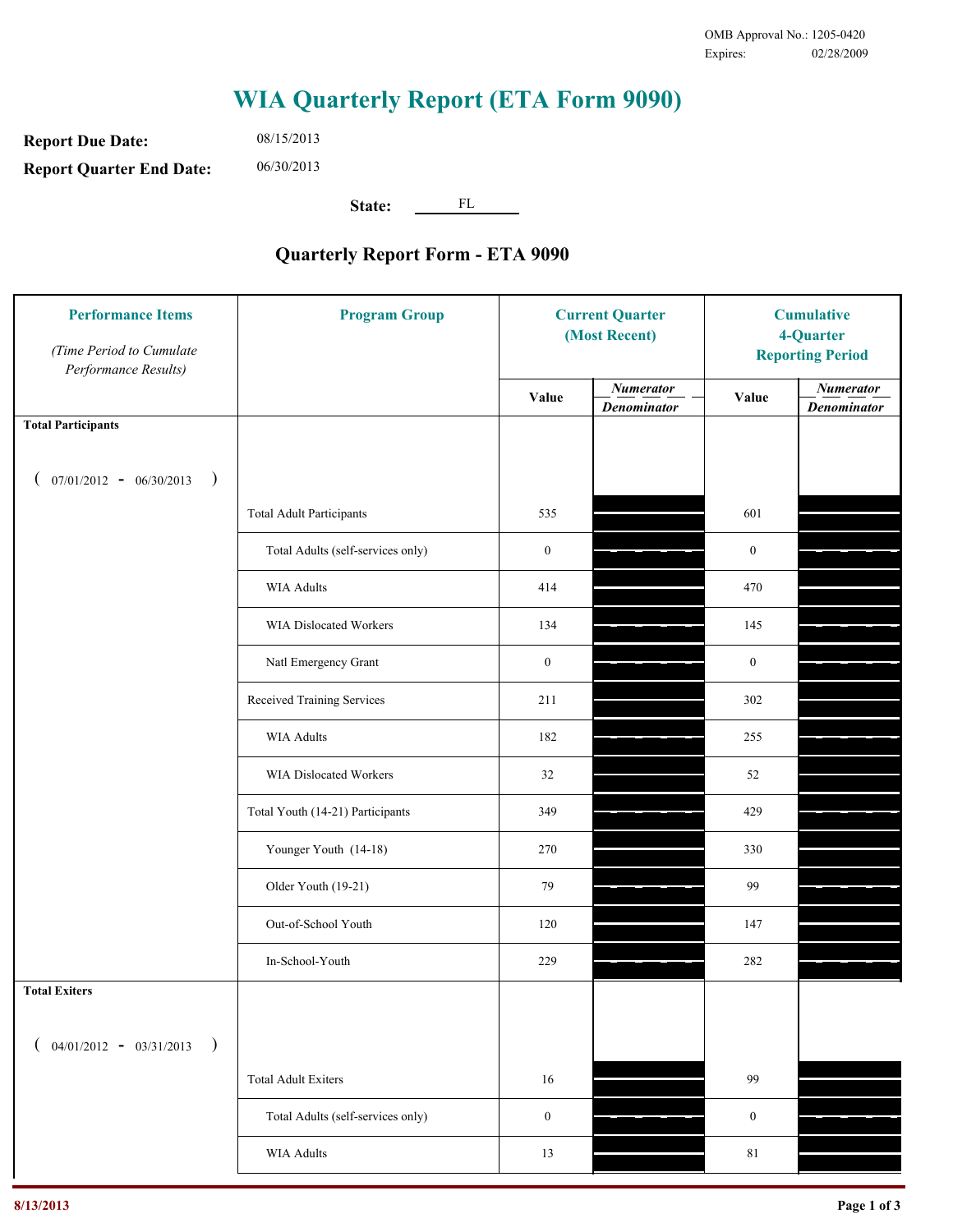| <b>Performance Items</b><br>(Time Period to Cumulate<br>Performance Results) | <b>Program Group</b>        |                  | <b>Current Quarter</b><br>(Most Recent) | <b>Cumulative</b><br>4-Quarter<br><b>Reporting Period</b> |                                        |
|------------------------------------------------------------------------------|-----------------------------|------------------|-----------------------------------------|-----------------------------------------------------------|----------------------------------------|
|                                                                              |                             | Value            | <b>Numerator</b><br><b>Denominator</b>  | Value                                                     | <b>Numerator</b><br><b>Denominator</b> |
|                                                                              | WIA Dislocated Workers      | 3                |                                         | 20                                                        |                                        |
|                                                                              | Natl Emergency Grant        | $\boldsymbol{0}$ |                                         | $\boldsymbol{0}$                                          |                                        |
|                                                                              | Total Youth (14-21) Exiters | 22               |                                         | 117                                                       |                                        |
|                                                                              | Younger Youth (14-18)       | 16               |                                         | 94                                                        |                                        |
|                                                                              | Older Youth (19-21)         | 6                |                                         | 23                                                        |                                        |
|                                                                              | Out-of-School Youth         | $10\,$           |                                         | 32                                                        |                                        |
|                                                                              | In-School Youth             | 12               |                                         | 85                                                        |                                        |
| <b>Placement in Employment or</b><br>Education                               |                             |                  |                                         |                                                           |                                        |
| $10/01/2011 - 09/30/2012$<br>$\rightarrow$                                   |                             |                  |                                         |                                                           |                                        |
|                                                                              | WIA Youth (14-21)           | 70.4             | 19<br>27                                | 58.0                                                      | $76\,$<br>131                          |
| <b>Attainment of Degree or</b><br>Certification                              |                             |                  |                                         |                                                           |                                        |
| $(10/01/2011 - 09/30/2012)$<br>$\rightarrow$                                 |                             |                  |                                         |                                                           |                                        |
|                                                                              | WIA Youth (14-21)           | 78.3             | $18\,$<br>$\overline{23}$               | 84.6                                                      | 99<br>117                              |
| <b>Literacy or Numeracy Gains</b>                                            |                             |                  |                                         |                                                           |                                        |
| $(07/01/2012 - 06/30/2013)$<br>$\rightarrow$                                 |                             |                  |                                         |                                                           |                                        |
|                                                                              | WIA Youth (14-21)           | 9.1              | $\overline{c}$<br>$\overline{22}$       | 10.2                                                      | 6<br>$\overline{59}$                   |
| Youth Diploma or Equivilance Rate                                            |                             |                  |                                         |                                                           |                                        |
|                                                                              |                             |                  |                                         |                                                           |                                        |
| $04/01/2012 - 03/31/2013$<br>$\rightarrow$<br>€                              | WIA Younger Youth (14-18)   | 90.9             | $10\,$                                  | 87.8                                                      | 65                                     |
| <b>Skill Attainment Rate</b>                                                 |                             |                  | 11                                      |                                                           | 74                                     |
|                                                                              |                             |                  |                                         |                                                           |                                        |
| $04/01/2012 - 03/31/2013$ )<br>€                                             |                             |                  | 69                                      |                                                           | 272                                    |
|                                                                              | WIA Younger Youth (14-18)   | 63.3             | $\overline{109}$                        | 65.7                                                      | 414                                    |
| <b>Entered Employment Rate</b>                                               |                             |                  |                                         |                                                           |                                        |
| $10/01/2011 - 09/30/2012$<br>$\rightarrow$                                   |                             |                  |                                         |                                                           |                                        |
|                                                                              | Adults                      | 87.5             | $\boldsymbol{7}$<br>$\overline{\bf 8}$  | 63.8                                                      | 51<br>$80\,$                           |
|                                                                              | Dislocated Workers          | 83.3             | $\sqrt{5}$<br>$\sqrt{6}$                | 73.1                                                      | $38\,$<br>$52\,$                       |
|                                                                              | Older Youth (19-21)         | $80.0\,$         | $\overline{4}$<br>$\overline{5}$        | 70.6                                                      | $12\,$<br>$17\,$                       |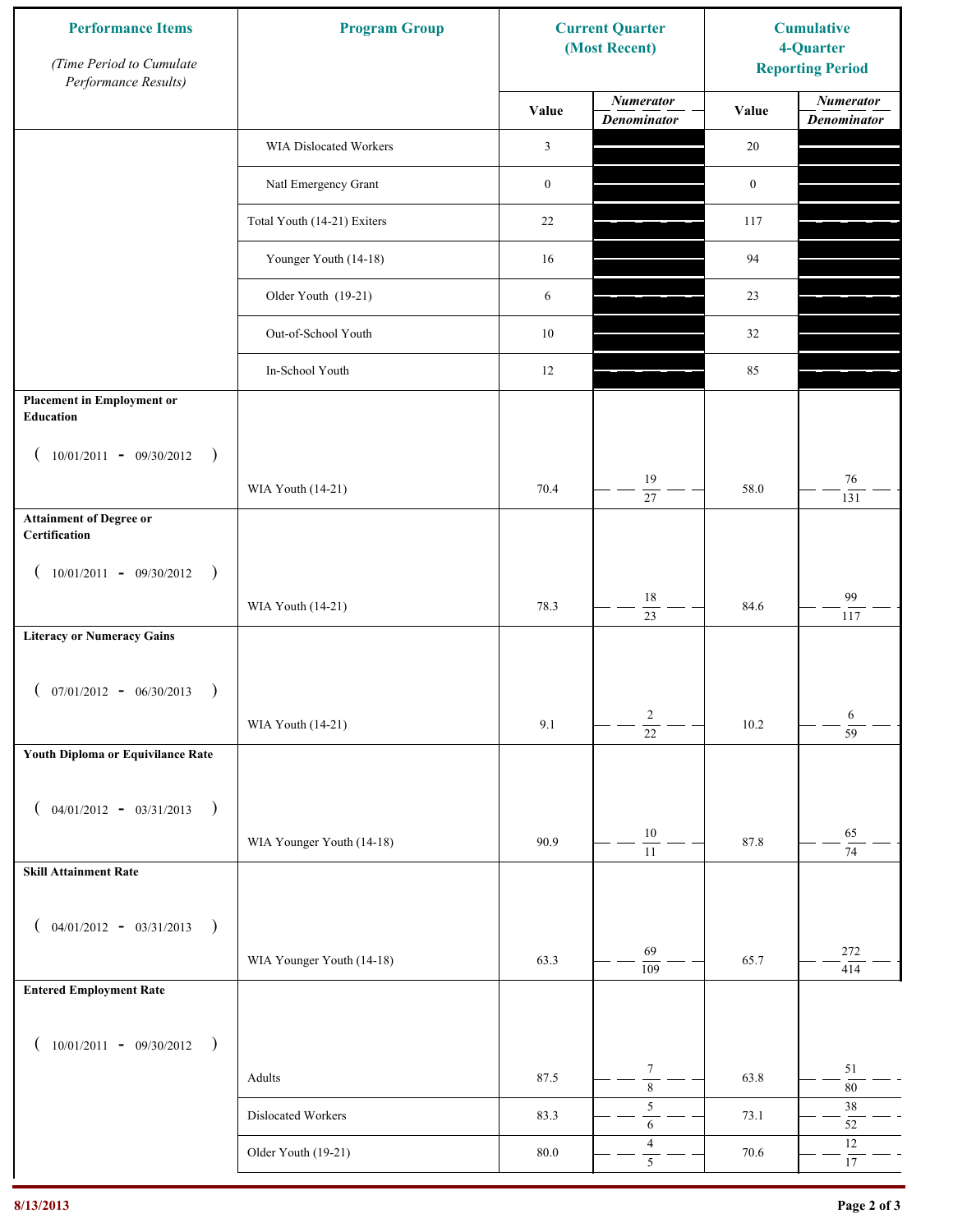| <b>Performance Items</b><br>(Time Period to Cumulate<br>Performance Results)                                                                              | <b>Program Group</b>  | <b>Current Quarter</b><br>(Most Recent) |                                        |                  |                                        |  | <b>Cumulative</b><br>4-Quarter<br><b>Reporting Period</b> |
|-----------------------------------------------------------------------------------------------------------------------------------------------------------|-----------------------|-----------------------------------------|----------------------------------------|------------------|----------------------------------------|--|-----------------------------------------------------------|
|                                                                                                                                                           |                       | Value                                   | <b>Numerator</b><br><b>Denominator</b> | Value            | <b>Numerator</b><br><b>Denominator</b> |  |                                                           |
|                                                                                                                                                           | Natl Emergency Grant  | $\boldsymbol{0}$                        | $\boldsymbol{0}$<br>$\mathbf{0}$       | $\boldsymbol{0}$ | $\boldsymbol{0}$<br>$\boldsymbol{0}$   |  |                                                           |
| <b>Employment and Credential</b><br>(Adults/Dislocated Workers) or<br><b>Credential Rates (Older Youth)</b><br>$10/01/2011 - 09/30/2012$<br>$\rightarrow$ |                       |                                         |                                        |                  |                                        |  |                                                           |
|                                                                                                                                                           | Adults                | 75.0                                    | 6<br>$\overline{\bf 8}$                | 63.2             | $48\,$<br>76                           |  |                                                           |
|                                                                                                                                                           | Dislocated Workers    | 100.0                                   | $\overline{c}$<br>$\overline{2}$       | 60.7             | 17<br>28                               |  |                                                           |
|                                                                                                                                                           | Older Youth (19-21)   | 33.3                                    | $\overline{2}$<br>6                    | 22.2             | $\overline{4}$<br>18                   |  |                                                           |
| <b>Retention Rate</b>                                                                                                                                     |                       |                                         |                                        |                  |                                        |  |                                                           |
| $04/01/2011 - 03/31/2012$ )                                                                                                                               |                       |                                         |                                        |                  |                                        |  |                                                           |
|                                                                                                                                                           | Adults                | 85.0                                    | 17<br>20                               | 87.0             | 234<br>269                             |  |                                                           |
|                                                                                                                                                           | Dislocated Workers    | 88.9                                    | $\,$ $\,$<br>9                         | 86.9             | 106<br>122                             |  |                                                           |
|                                                                                                                                                           | Older Youth (19-21)   | 100.0                                   | $\mathfrak{Z}$<br>$\overline{3}$       | 78.6             | 22<br>$\sqrt{28}$                      |  |                                                           |
|                                                                                                                                                           | Younger Youth (14-18) | 64.0                                    | 16<br>$25\,$                           | 64.9             | 63<br>97                               |  |                                                           |
|                                                                                                                                                           | Natl Emergency Grant  | $\boldsymbol{0}$                        | $\mathbf{0}$<br>$\overline{0}$         | $\boldsymbol{0}$ | $\boldsymbol{0}$<br>$\mathbf{0}$       |  |                                                           |
| <b>Average Earnings</b>                                                                                                                                   |                       |                                         |                                        |                  |                                        |  |                                                           |
| $04/01/2011 - 03/31/2012$ )                                                                                                                               |                       |                                         |                                        |                  |                                        |  |                                                           |
|                                                                                                                                                           | Adults                | 16,093.1                                | 241,397<br>$\overline{15}$             | 12,576.2         | 2,766,767<br>220                       |  |                                                           |
|                                                                                                                                                           | Dislocated Workers    | 15,454.6                                | 123,637<br>$\overline{8}$              | 15,012.9         | 1,531,311<br>102                       |  |                                                           |
|                                                                                                                                                           | Older Youth (19-21)   | 11,278.0                                | 33,834<br>$\mathfrak{Z}$               | 4,931.6          | 133,152<br>$\overline{27}$             |  |                                                           |
|                                                                                                                                                           | Natl Emergency Grant  | $\boldsymbol{0}$                        | $\overline{0}$<br>$\mathbf{0}$         | $\boldsymbol{0}$ | $\overline{0}$<br>$\overline{0}$       |  |                                                           |

**WIB Name:** FloridaWorks

**Office Name:**

**Case Manager:**

**User Field 1: User Field 2:**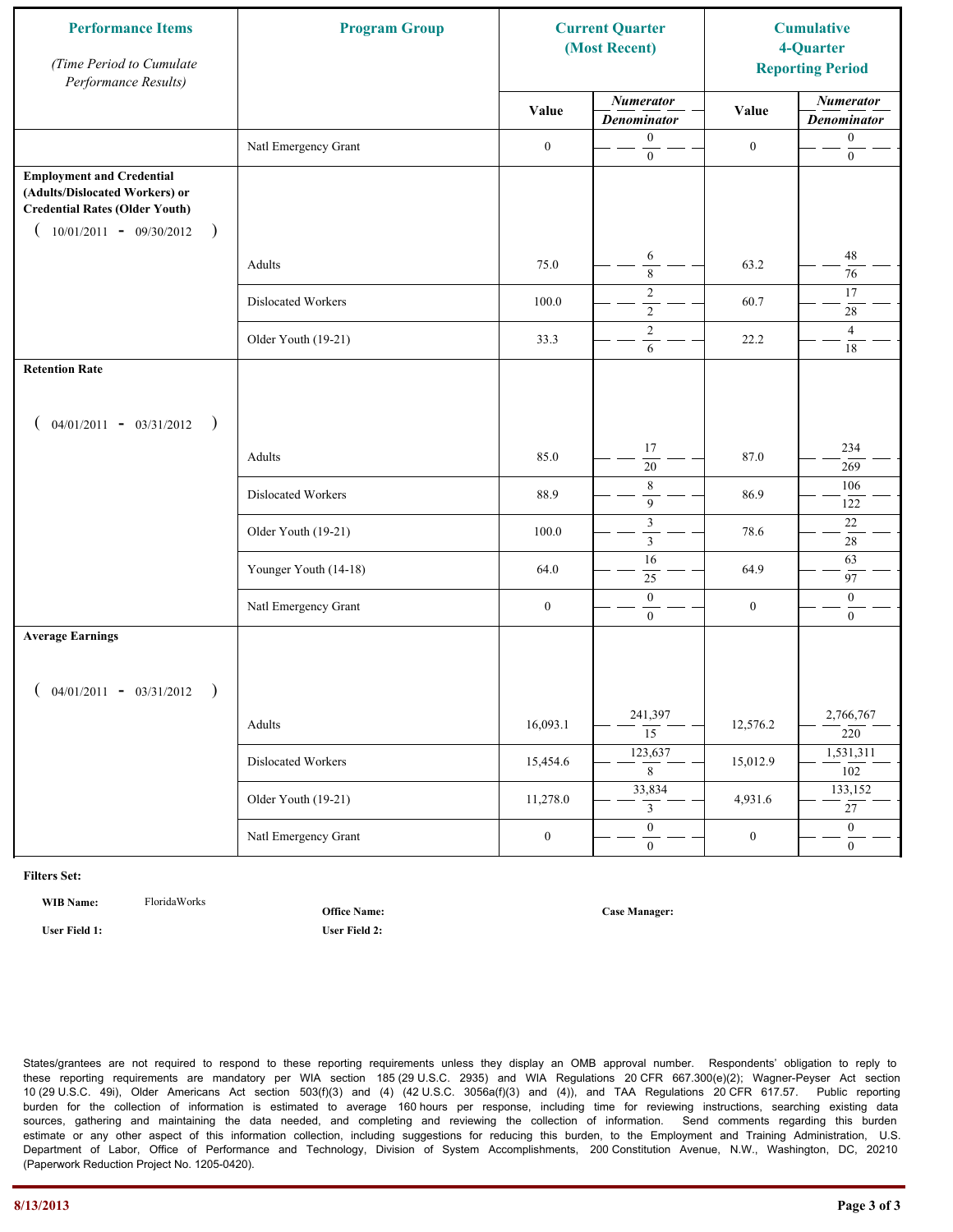**Report Due Date: Report Quarter End Date:** 08/15/2013 06/30/2013

**State:** FL

| <b>Performance Items</b><br>(Time Period to Cumulate<br>Performance Results) | <b>Program Group</b>              | <b>Current Quarter</b><br>(Most Recent) |                                        | <b>Cumulative</b><br>4-Quarter<br><b>Reporting Period</b> |                                        |
|------------------------------------------------------------------------------|-----------------------------------|-----------------------------------------|----------------------------------------|-----------------------------------------------------------|----------------------------------------|
|                                                                              |                                   | Value                                   | <b>Numerator</b><br><b>Denominator</b> | Value                                                     | <b>Numerator</b><br><b>Denominator</b> |
| <b>Total Participants</b>                                                    |                                   |                                         |                                        |                                                           |                                        |
| $07/01/2012 - 06/30/2013$<br>$\big)$<br>€                                    |                                   |                                         |                                        |                                                           |                                        |
|                                                                              | <b>Total Adult Participants</b>   | 1,039                                   |                                        | 2,212                                                     |                                        |
|                                                                              | Total Adults (self-services only) | $\boldsymbol{0}$                        |                                        | $\boldsymbol{0}$                                          |                                        |
|                                                                              | WIA Adults                        | 840                                     |                                        | 1,467                                                     |                                        |
|                                                                              | <b>WIA Dislocated Workers</b>     | 205                                     |                                        | 771                                                       |                                        |
|                                                                              | Natl Emergency Grant              | 73                                      |                                        | 330                                                       |                                        |
|                                                                              | Received Training Services        | 759                                     |                                        | 1,011                                                     |                                        |
|                                                                              | WIA Adults                        | 690                                     |                                        | 857                                                       |                                        |
|                                                                              | WIA Dislocated Workers            | 73                                      |                                        | 160                                                       |                                        |
|                                                                              | Total Youth (14-21) Participants  | 321                                     |                                        | 456                                                       |                                        |
|                                                                              | Younger Youth (14-18)             | 155                                     |                                        | 213                                                       |                                        |
|                                                                              | Older Youth (19-21)               | 166                                     |                                        | 243                                                       |                                        |
|                                                                              | Out-of-School Youth               | 244                                     |                                        | 341                                                       |                                        |
|                                                                              | In-School-Youth                   | 77                                      |                                        | 115                                                       |                                        |
| <b>Total Exiters</b>                                                         |                                   |                                         |                                        |                                                           |                                        |
| $($ 04/01/2012 - 03/31/2013<br>$\lambda$                                     |                                   |                                         |                                        |                                                           |                                        |
|                                                                              | <b>Total Adult Exiters</b>        | 233                                     |                                        | 1,329                                                     |                                        |
|                                                                              | Total Adults (self-services only) | $\boldsymbol{0}$                        |                                        | $\boldsymbol{0}$                                          |                                        |
|                                                                              | <b>WIA Adults</b>                 | 150                                     |                                        | 695                                                       |                                        |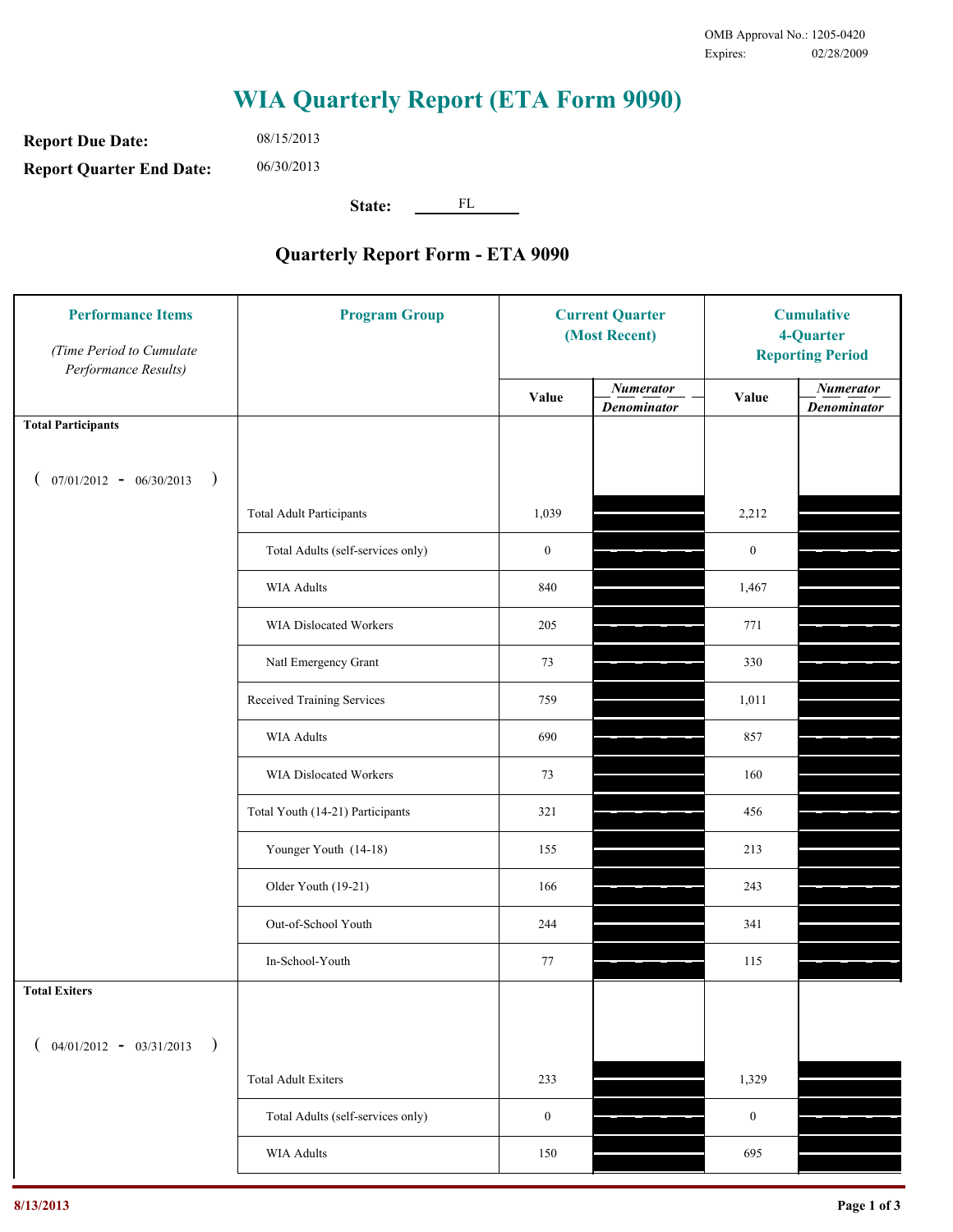| <b>Performance Items</b><br>(Time Period to Cumulate<br>Performance Results) | <b>Program Group</b>        |        | <b>Current Quarter</b><br>(Most Recent) | <b>Cumulative</b><br>4-Quarter<br><b>Reporting Period</b> |                                        |
|------------------------------------------------------------------------------|-----------------------------|--------|-----------------------------------------|-----------------------------------------------------------|----------------------------------------|
|                                                                              |                             | Value  | <b>Numerator</b><br><b>Denominator</b>  | Value                                                     | <b>Numerator</b><br><b>Denominator</b> |
|                                                                              | WIA Dislocated Workers      | 85     |                                         | 653                                                       |                                        |
|                                                                              | Natl Emergency Grant        | 38     |                                         | 302                                                       |                                        |
|                                                                              | Total Youth (14-21) Exiters | 27     |                                         | 186                                                       |                                        |
|                                                                              | Younger Youth (14-18)       | $10\,$ |                                         | 82                                                        |                                        |
|                                                                              | Older Youth (19-21)         | 17     |                                         | 104                                                       |                                        |
|                                                                              | Out-of-School Youth         | 21     |                                         | 145                                                       |                                        |
|                                                                              | In-School Youth             | 6      |                                         | 41                                                        |                                        |
| <b>Placement in Employment or</b><br>Education                               |                             |        |                                         |                                                           |                                        |
| $10/01/2011 - 09/30/2012$<br>$\rightarrow$                                   |                             |        |                                         |                                                           |                                        |
|                                                                              | WIA Youth (14-21)           | 85.3   | 29<br>$\overline{34}$                   | 88.0                                                      | 110<br>125                             |
| <b>Attainment of Degree or</b><br>Certification                              |                             |        |                                         |                                                           |                                        |
| $(10/01/2011 - 09/30/2012)$<br>$\rightarrow$                                 |                             |        |                                         |                                                           |                                        |
|                                                                              | WIA Youth (14-21)           | 96.9   | 31<br>$\overline{32}$                   | 92.5                                                      | 123<br>133                             |
| <b>Literacy or Numeracy Gains</b>                                            |                             |        |                                         |                                                           |                                        |
| $(07/01/2012 - 06/30/2013)$<br>$\rightarrow$                                 |                             |        |                                         |                                                           |                                        |
|                                                                              | WIA Youth (14-21)           | 68.8   | $11\,$<br>$\overline{16}$               | 68.9                                                      | 84<br>122                              |
| Youth Diploma or Equivilance Rate                                            |                             |        |                                         |                                                           |                                        |
|                                                                              |                             |        |                                         |                                                           |                                        |
| $04/01/2012 - 03/31/2013$ )                                                  | WIA Younger Youth (14-18)   | 66.7   | $\overline{\mathbf{c}}$                 | 64.3                                                      | $18\,$                                 |
| <b>Skill Attainment Rate</b>                                                 |                             |        | $\overline{3}$                          |                                                           | $28\,$                                 |
|                                                                              |                             |        |                                         |                                                           |                                        |
| $04/01/2012 - 03/31/2013$ )                                                  |                             |        |                                         |                                                           |                                        |
|                                                                              | WIA Younger Youth (14-18)   | 87.5   | 56<br>$\overline{64}$                   | 87.4                                                      | 243<br>278                             |
| <b>Entered Employment Rate</b>                                               |                             |        |                                         |                                                           |                                        |
| $10/01/2011 - 09/30/2012$ )                                                  |                             |        |                                         |                                                           |                                        |
|                                                                              | Adults                      | 98.0   | 50<br>$\overline{51}$                   | 88.9                                                      | 201<br>$226\,$                         |
|                                                                              | Dislocated Workers          | 96.3   | 79<br>$82\,$                            | 93.5                                                      | 417<br>446                             |
|                                                                              | Older Youth (19-21)         | 91.3   | $21\,$<br>$23\,$                        | 88.3                                                      | 68<br>$77\,$                           |
|                                                                              |                             |        |                                         |                                                           |                                        |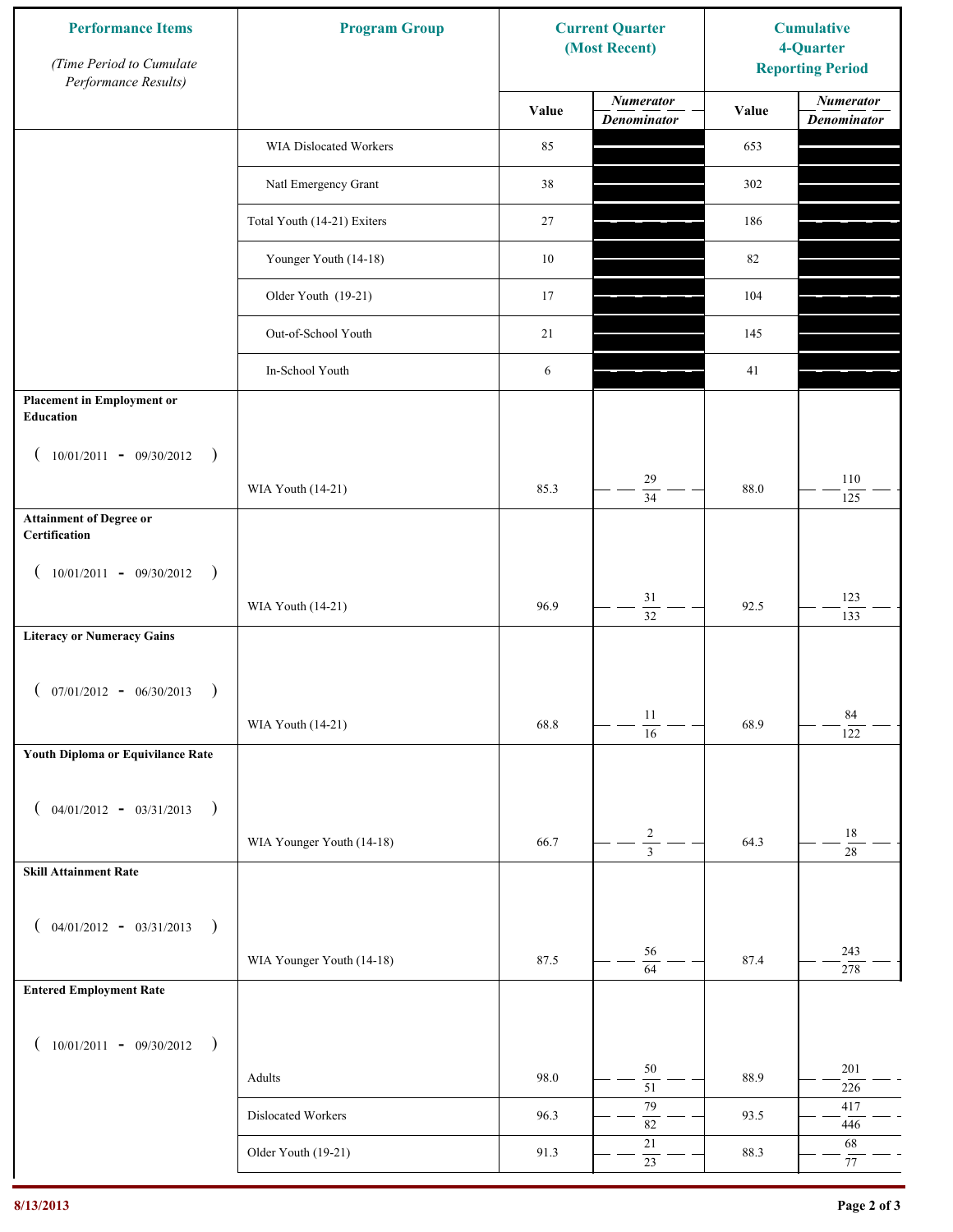| <b>Performance Items</b><br>(Time Period to Cumulate<br>Performance Results)                                                                              | <b>Program Group</b>  |          | <b>Current Quarter</b><br>(Most Recent) |          | <b>Cumulative</b><br>4-Quarter<br><b>Reporting Period</b> |
|-----------------------------------------------------------------------------------------------------------------------------------------------------------|-----------------------|----------|-----------------------------------------|----------|-----------------------------------------------------------|
|                                                                                                                                                           |                       | Value    | <b>Numerator</b><br><b>Denominator</b>  | Value    | <b>Numerator</b><br><b>Denominator</b>                    |
|                                                                                                                                                           | Natl Emergency Grant  | 95.0     | 38<br>40                                | 96.1     | 197<br>205                                                |
| <b>Employment and Credential</b><br>(Adults/Dislocated Workers) or<br><b>Credential Rates (Older Youth)</b><br>$10/01/2011 - 09/30/2012$<br>$\rightarrow$ |                       |          |                                         |          |                                                           |
|                                                                                                                                                           | Adults                | 78.4     | 29<br>$\overline{37}$                   | 73.2     | 169<br>231                                                |
|                                                                                                                                                           | Dislocated Workers    | 77.3     | 51<br>66                                | 73.7     | 263<br>357                                                |
|                                                                                                                                                           | Older Youth (19-21)   | 83.3     | $20\,$<br>24                            | 81.4     | 70<br>86                                                  |
| <b>Retention Rate</b>                                                                                                                                     |                       |          |                                         |          |                                                           |
| $04/01/2011 - 03/31/2012$ )                                                                                                                               |                       |          |                                         |          |                                                           |
|                                                                                                                                                           | Adults                | 91.8     | 89<br>97                                | 87.5     | 442<br>505                                                |
|                                                                                                                                                           | Dislocated Workers    | 87.3     | 110<br>126                              | 91.2     | 550<br>603                                                |
|                                                                                                                                                           | Older Youth (19-21)   | 100.0    | 17<br>17                                | 89.1     | 57<br>64                                                  |
|                                                                                                                                                           | Younger Youth (14-18) | 90.0     | 9<br>$\overline{10}$                    | 64.2     | 34<br>53                                                  |
|                                                                                                                                                           | Natl Emergency Grant  | 90.0     | 54<br>60                                | 91.2     | 290<br>318                                                |
| <b>Average Earnings</b>                                                                                                                                   |                       |          |                                         |          |                                                           |
| $04/01/2011 - 03/31/2012$ )                                                                                                                               |                       |          |                                         |          |                                                           |
|                                                                                                                                                           | Adults                | 10,248.2 | 676,382<br>$\overline{66}$              | 13,335.8 | 4,934,250<br>370                                          |
|                                                                                                                                                           | Dislocated Workers    | 12,806.5 | 1,255,034<br>$\overline{98}$            | 13,495.2 | 6,842,043<br>507                                          |
|                                                                                                                                                           | Older Youth (19-21)   | 7,441.0  | 111,615<br>$\overline{15}$              | 5,684.2  | 324,002<br>$\overline{57}$                                |
|                                                                                                                                                           | Natl Emergency Grant  | 13,484.3 | 660,732<br>49                           | 13,994.3 | 3,750,465<br>268                                          |

**WIB Name:** CLM Workforce Connection Enterp

**Office Name: User Field 1: User Field 2:**

**Case Manager:**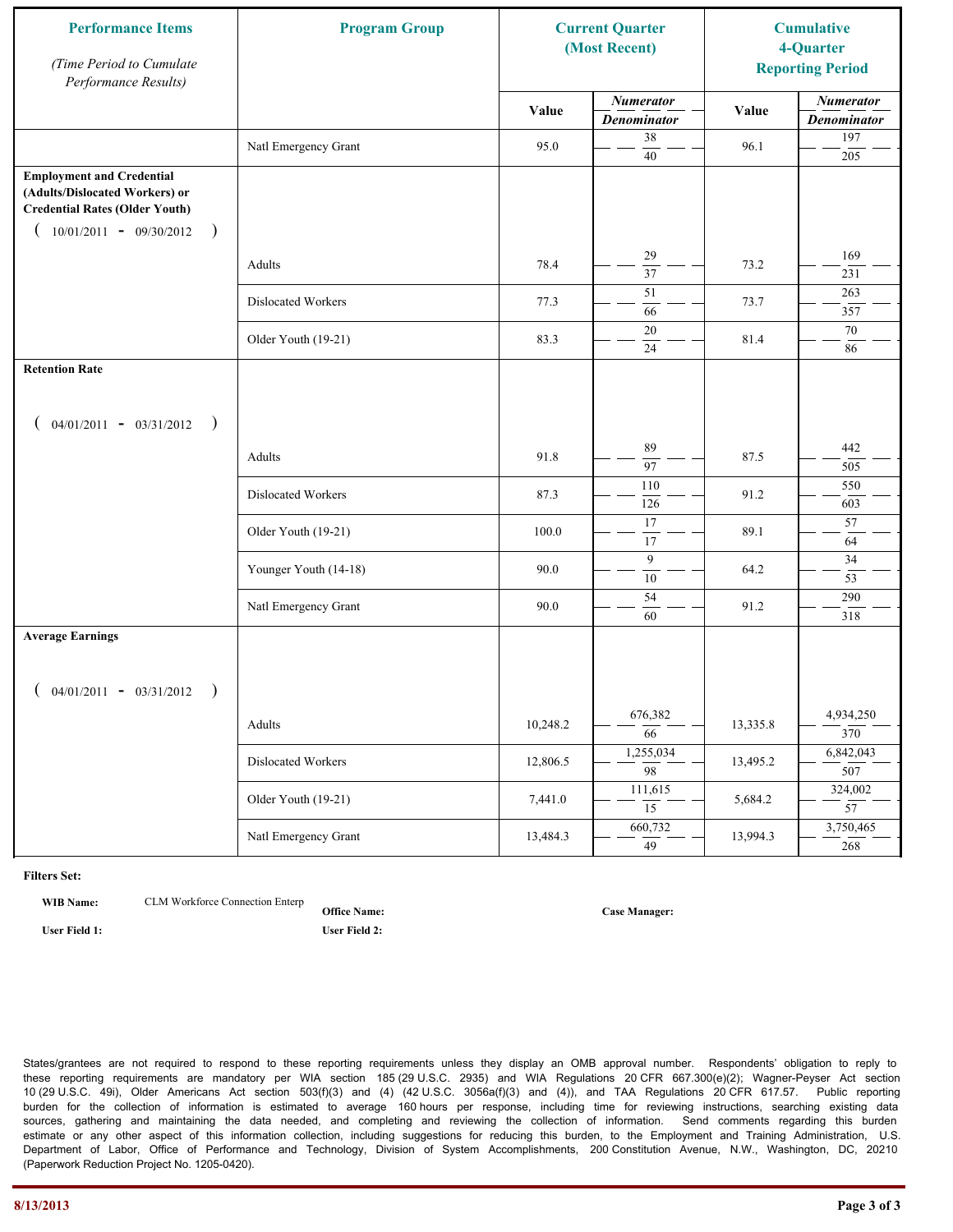**Report Due Date: Report Quarter End Date:** 08/15/2013 06/30/2013

**State:** FL

| <b>Performance Items</b><br>(Time Period to Cumulate<br>Performance Results) | <b>Program Group</b>              | <b>Current Quarter</b><br>(Most Recent) |                                        | <b>Cumulative</b><br>4-Quarter<br><b>Reporting Period</b> |                                        |
|------------------------------------------------------------------------------|-----------------------------------|-----------------------------------------|----------------------------------------|-----------------------------------------------------------|----------------------------------------|
|                                                                              |                                   | Value                                   | <b>Numerator</b><br><b>Denominator</b> | Value                                                     | <b>Numerator</b><br><b>Denominator</b> |
| <b>Total Participants</b>                                                    |                                   |                                         |                                        |                                                           |                                        |
| $07/01/2012 - 06/30/2013$ )                                                  |                                   |                                         |                                        |                                                           |                                        |
|                                                                              | <b>Total Adult Participants</b>   | 797                                     |                                        | 1,861                                                     |                                        |
|                                                                              | Total Adults (self-services only) | $\boldsymbol{0}$                        |                                        | $\boldsymbol{0}$                                          |                                        |
|                                                                              | <b>WIA Adults</b>                 | 649                                     |                                        | 1,576                                                     |                                        |
|                                                                              | <b>WIA Dislocated Workers</b>     | 244                                     |                                        | 433                                                       |                                        |
|                                                                              | Natl Emergency Grant              | 12                                      |                                        | 19                                                        |                                        |
|                                                                              | Received Training Services        | 258                                     |                                        | 1,070                                                     |                                        |
|                                                                              | <b>WIA Adults</b>                 | 218                                     |                                        | 930                                                       |                                        |
|                                                                              | WIA Dislocated Workers            | 70                                      |                                        | 211                                                       |                                        |
|                                                                              | Total Youth (14-21) Participants  | 202                                     |                                        | 290                                                       |                                        |
|                                                                              | Younger Youth (14-18)             | 121                                     |                                        | 168                                                       |                                        |
|                                                                              | Older Youth (19-21)               | 81                                      |                                        | 122                                                       |                                        |
|                                                                              | Out-of-School Youth               | 187                                     |                                        | 260                                                       |                                        |
|                                                                              | In-School-Youth                   | 15                                      |                                        | 30                                                        |                                        |
| <b>Total Exiters</b>                                                         |                                   |                                         |                                        |                                                           |                                        |
| $($ 04/01/2012 - 03/31/2013<br>$\rightarrow$                                 |                                   |                                         |                                        |                                                           |                                        |
|                                                                              | <b>Total Adult Exiters</b>        | 315                                     |                                        | 1,536                                                     |                                        |
|                                                                              | Total Adults (self-services only) | $\boldsymbol{0}$                        |                                        | $\boldsymbol{0}$                                          |                                        |
|                                                                              | WIA Adults                        | 258                                     |                                        | 1,352                                                     |                                        |
|                                                                              |                                   |                                         |                                        |                                                           |                                        |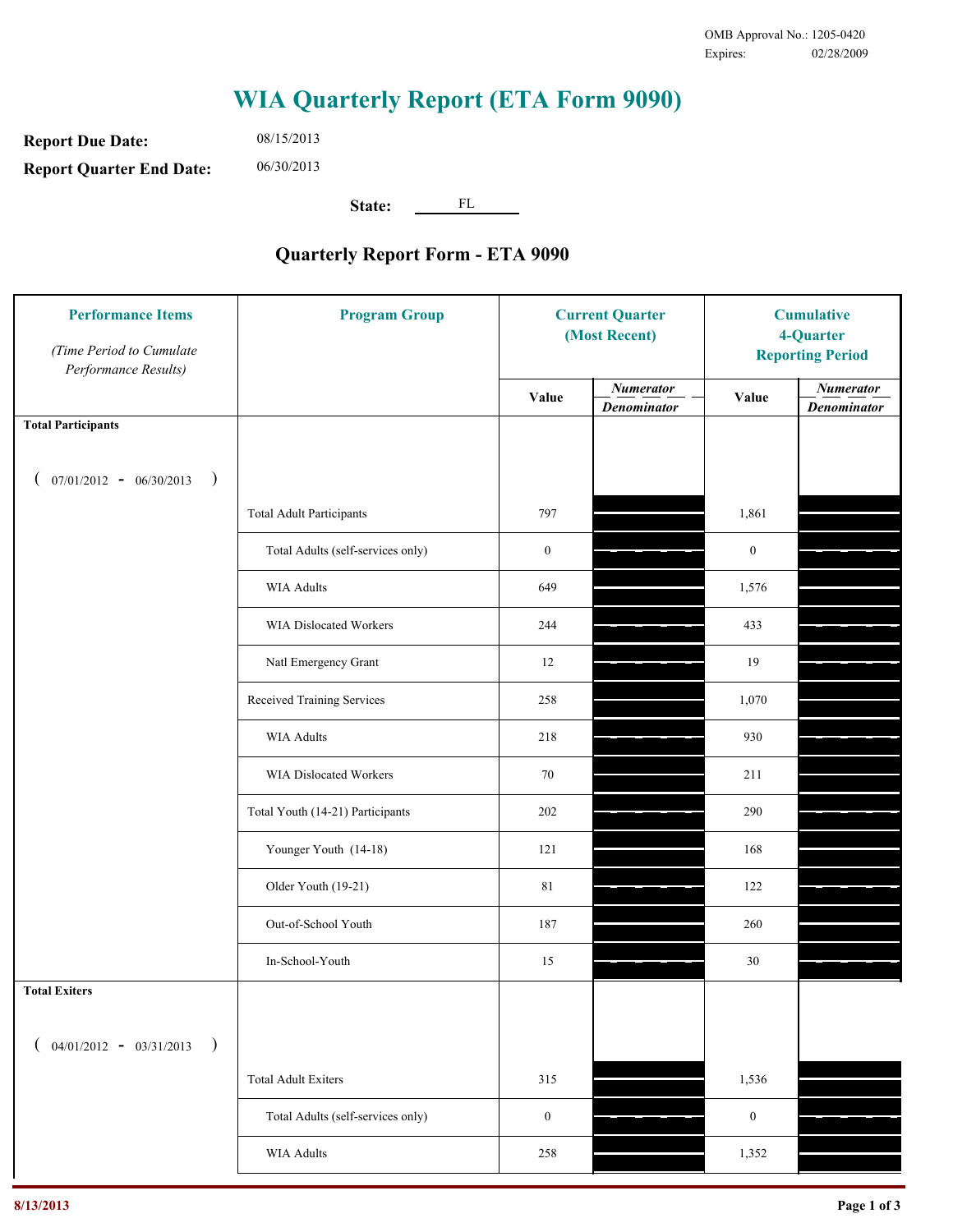| <b>Performance Items</b><br>(Time Period to Cumulate<br>Performance Results) | <b>Program Group</b>        | <b>Current Quarter</b><br>(Most Recent) |                                        | <b>Cumulative</b><br>4-Quarter<br><b>Reporting Period</b> |                                        |
|------------------------------------------------------------------------------|-----------------------------|-----------------------------------------|----------------------------------------|-----------------------------------------------------------|----------------------------------------|
|                                                                              |                             | Value                                   | <b>Numerator</b><br><b>Denominator</b> | Value                                                     | <b>Numerator</b><br><b>Denominator</b> |
|                                                                              | WIA Dislocated Workers      | 79                                      |                                        | 262                                                       |                                        |
|                                                                              | Natl Emergency Grant        | 2                                       |                                        | 8                                                         |                                        |
|                                                                              | Total Youth (14-21) Exiters | 35                                      |                                        | 207                                                       |                                        |
|                                                                              | Younger Youth (14-18)       | 15                                      |                                        | 126                                                       |                                        |
|                                                                              | Older Youth (19-21)         | 20                                      |                                        | 81                                                        |                                        |
|                                                                              | Out-of-School Youth         | 33                                      |                                        | 167                                                       |                                        |
|                                                                              | In-School Youth             | 2                                       |                                        | 40                                                        |                                        |
| <b>Placement in Employment or</b><br>Education                               |                             |                                         |                                        |                                                           |                                        |
| $10/01/2011 - 09/30/2012$<br>$\rightarrow$                                   |                             |                                         |                                        |                                                           |                                        |
|                                                                              | WIA Youth (14-21)           | 70.6                                    | 24<br>$\overline{34}$                  | 45.1                                                      | 107<br>237                             |
| <b>Attainment of Degree or</b><br>Certification                              |                             |                                         |                                        |                                                           |                                        |
| $(10/01/2011 - 09/30/2012)$<br>$\rightarrow$                                 |                             |                                         |                                        |                                                           |                                        |
|                                                                              | WIA Youth (14-21)           | 85.7                                    | $30\,$<br>$\overline{35}$              | 65.1                                                      | 155<br>238                             |
| <b>Literacy or Numeracy Gains</b>                                            |                             |                                         |                                        |                                                           |                                        |
| $(07/01/2012 - 06/30/2013)$<br>$\rightarrow$                                 |                             |                                         |                                        |                                                           |                                        |
|                                                                              | WIA Youth (14-21)           | 60.7                                    | 17<br>$\overline{28}$                  | 62.4                                                      | 73<br>117                              |
| Youth Diploma or Equivilance Rate                                            |                             |                                         |                                        |                                                           |                                        |
| $04/01/2012 - 03/31/2013$ )<br>€                                             |                             |                                         |                                        |                                                           |                                        |
|                                                                              | WIA Younger Youth (14-18)   | 53.3                                    | $\,8\,$                                | 39.8                                                      | 45                                     |
| <b>Skill Attainment Rate</b>                                                 |                             |                                         | $\overline{15}$                        |                                                           | 113                                    |
|                                                                              |                             |                                         |                                        |                                                           |                                        |
| $04/01/2012 - 03/31/2013$ )<br>$\overline{ }$                                |                             | 89.1                                    | 41                                     | 82.1                                                      | 179                                    |
| <b>Entered Employment Rate</b>                                               | WIA Younger Youth (14-18)   |                                         | $\overline{46}$                        |                                                           | 218                                    |
|                                                                              |                             |                                         |                                        |                                                           |                                        |
| $10/01/2011 - 09/30/2012$ )<br>€                                             |                             |                                         | 143                                    |                                                           | 645                                    |
|                                                                              | Adults                      | 79.0                                    | 181                                    | 78.7                                                      | 820                                    |
|                                                                              | Dislocated Workers          | 90.9                                    | $50\,$<br>$\overline{55}$              | 87.4                                                      | 235<br>269                             |
|                                                                              | Older Youth (19-21)         | 58.3                                    | $\boldsymbol{7}$<br>$\overline{12}$    | 41.7                                                      | $30\,$<br>72                           |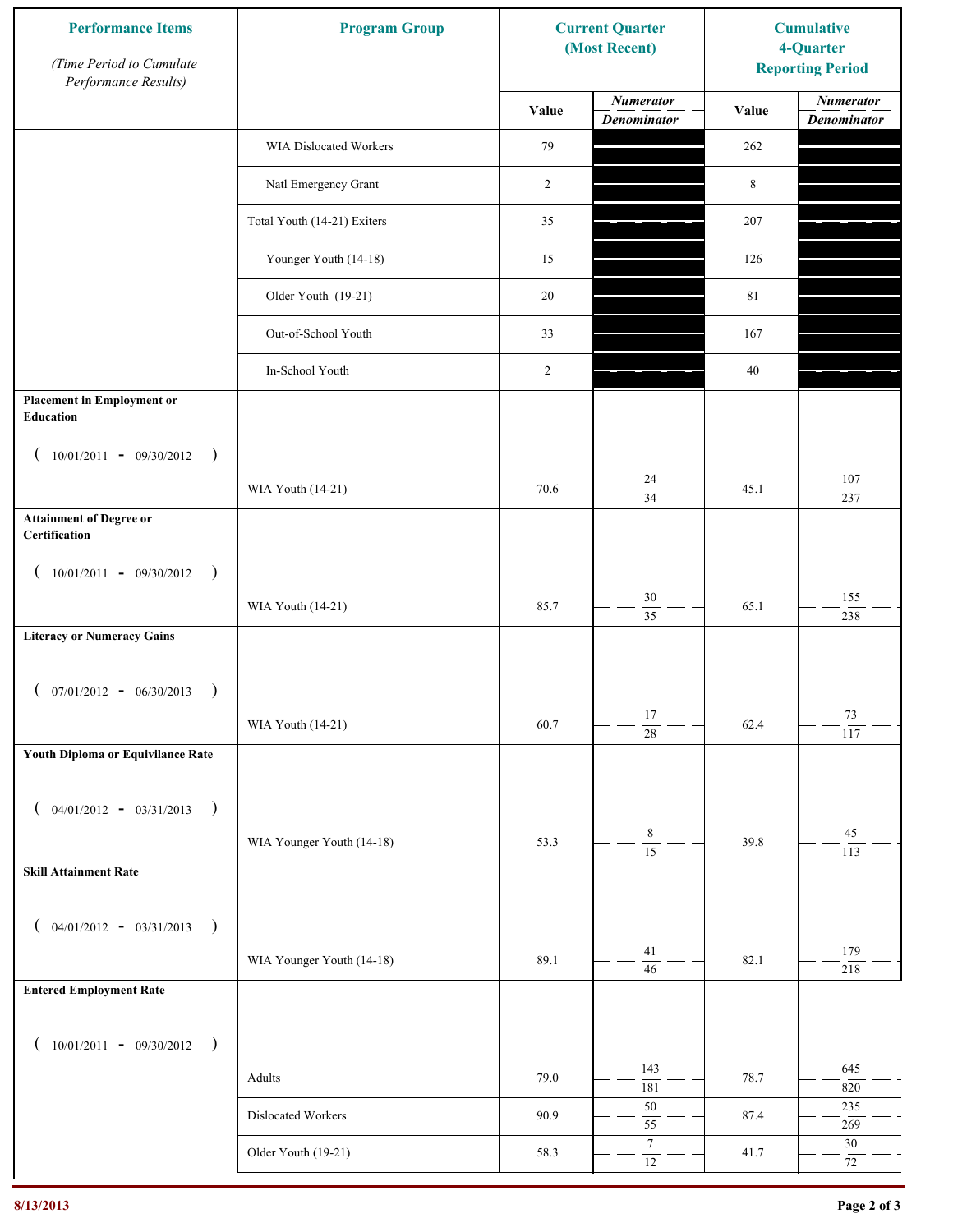| <b>Performance Items</b><br>(Time Period to Cumulate<br>Performance Results)                                                                              | <b>Program Group</b>  |          | <b>Current Quarter</b><br>(Most Recent) |          | <b>Cumulative</b><br>4-Quarter<br><b>Reporting Period</b> |
|-----------------------------------------------------------------------------------------------------------------------------------------------------------|-----------------------|----------|-----------------------------------------|----------|-----------------------------------------------------------|
|                                                                                                                                                           |                       | Value    | <b>Numerator</b><br><b>Denominator</b>  | Value    | <b>Numerator</b><br><b>Denominator</b>                    |
|                                                                                                                                                           | Natl Emergency Grant  | 0.0      | $\boldsymbol{0}$<br>$\mathbf{1}$        | 88.2     | 15<br>$17\,$                                              |
| <b>Employment and Credential</b><br>(Adults/Dislocated Workers) or<br><b>Credential Rates (Older Youth)</b><br>$10/01/2011 - 09/30/2012$<br>$\rightarrow$ |                       |          |                                         |          |                                                           |
|                                                                                                                                                           | Adults                | 89.6     | 223<br>$\overline{249}$                 | 86.4     | 698<br>808                                                |
|                                                                                                                                                           | Dislocated Workers    | 88.1     | 37<br>42                                | 81.1     | 159<br>196                                                |
|                                                                                                                                                           | Older Youth (19-21)   | 53.8     | $\tau$<br>13                            | 39.8     | 33<br>83                                                  |
| <b>Retention Rate</b>                                                                                                                                     |                       |          |                                         |          |                                                           |
| $04/01/2011 - 03/31/2012$ )                                                                                                                               |                       |          |                                         |          |                                                           |
|                                                                                                                                                           | Adults                | 86.4     | 216<br>250                              | 86.9     | 979<br>1,127                                              |
|                                                                                                                                                           | Dislocated Workers    | 88.9     | 56<br>63                                | 91.4     | 244<br>267                                                |
|                                                                                                                                                           | Older Youth (19-21)   | 66.7     | $\overline{4}$<br>6                     | 69.4     | $25\,$<br>36                                              |
|                                                                                                                                                           | Younger Youth (14-18) | 52.4     | 11<br>21                                | 40.6     | 54<br>133                                                 |
|                                                                                                                                                           | Natl Emergency Grant  | 100.0    | $\overline{4}$<br>$\overline{4}$        | 100.0    | 44<br>$\overline{44}$                                     |
| <b>Average Earnings</b>                                                                                                                                   |                       |          |                                         |          |                                                           |
| $04/01/2011 - 03/31/2012$ )                                                                                                                               |                       |          |                                         |          |                                                           |
|                                                                                                                                                           | Adults                | 15,360.4 | 3,241,048<br>$\overline{211}$           | 16,715.8 | 15,880,030<br>950                                         |
|                                                                                                                                                           | Dislocated Workers    | 13,833.1 | 760,820<br>$\overline{55}$              | 14,476.0 | 3,358,439<br>232                                          |
|                                                                                                                                                           | Older Youth (19-21)   | 5,157.3  | 20,629<br>$\overline{4}$                | 3,085.3  | 92,559<br>$\overline{30}$                                 |
|                                                                                                                                                           | Natl Emergency Grant  | 14,073.8 | 56,295<br>4                             | 15,678.7 | 658,504<br>42                                             |

**WIB Name:** Workforce Development Board of F

**Office Name: User Field 1: User Field 2:**

**Case Manager:**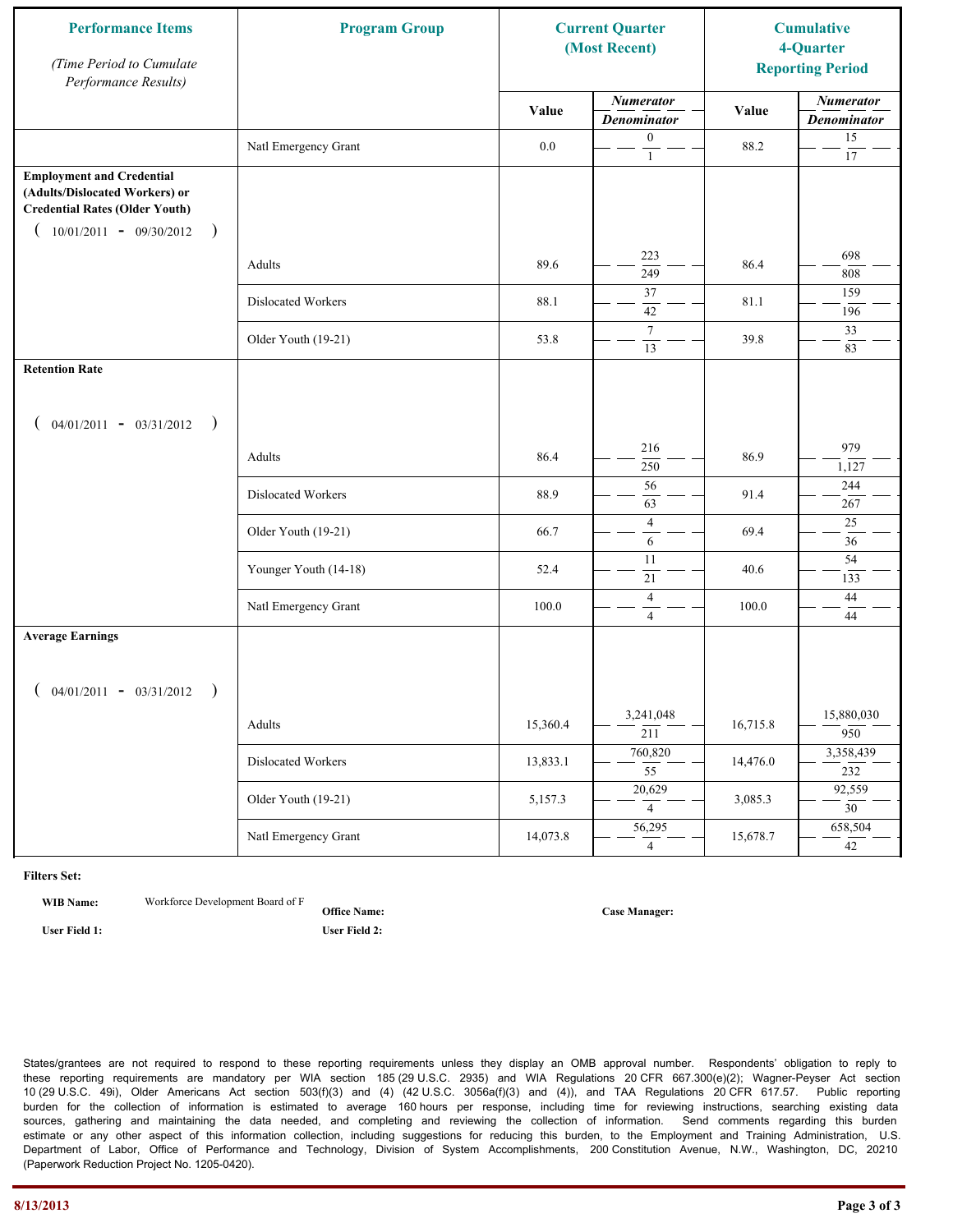**Report Due Date: Report Quarter End Date:** 08/15/2013 06/30/2013

**State:** FL

| <b>Performance Items</b><br>(Time Period to Cumulate<br>Performance Results) | <b>Program Group</b>              | <b>Current Quarter</b><br>(Most Recent) |                                        | <b>Cumulative</b><br>4-Quarter<br><b>Reporting Period</b> |                                        |
|------------------------------------------------------------------------------|-----------------------------------|-----------------------------------------|----------------------------------------|-----------------------------------------------------------|----------------------------------------|
|                                                                              |                                   | Value                                   | <b>Numerator</b><br><b>Denominator</b> | Value                                                     | <b>Numerator</b><br><b>Denominator</b> |
| <b>Total Participants</b>                                                    |                                   |                                         |                                        |                                                           |                                        |
| $07/01/2012 - 06/30/2013$<br>$\big)$<br>€                                    |                                   |                                         |                                        |                                                           |                                        |
|                                                                              | <b>Total Adult Participants</b>   | 2,581                                   |                                        | 3,995                                                     |                                        |
|                                                                              | Total Adults (self-services only) | $\boldsymbol{0}$                        |                                        | $\mathbf{0}$                                              |                                        |
|                                                                              | WIA Adults                        | 1,642                                   |                                        | 2,517                                                     |                                        |
|                                                                              | WIA Dislocated Workers            | 949                                     |                                        | 1,504                                                     |                                        |
|                                                                              | Natl Emergency Grant              | $\mathbf{1}$                            |                                        | $\overline{2}$                                            |                                        |
|                                                                              | Received Training Services        | 567                                     |                                        | 1,152                                                     |                                        |
|                                                                              | WIA Adults                        | 352                                     |                                        | 723                                                       |                                        |
|                                                                              | WIA Dislocated Workers            | 215                                     |                                        | 433                                                       |                                        |
|                                                                              | Total Youth (14-21) Participants  | 124                                     |                                        | 950                                                       |                                        |
|                                                                              | Younger Youth (14-18)             | 60                                      |                                        | 699                                                       |                                        |
|                                                                              | Older Youth (19-21)               | 64                                      |                                        | 251                                                       |                                        |
|                                                                              | Out-of-School Youth               | 54                                      |                                        | 197                                                       |                                        |
|                                                                              | In-School-Youth                   | 70                                      |                                        | 753                                                       |                                        |
| <b>Total Exiters</b>                                                         |                                   |                                         |                                        |                                                           |                                        |
| $($ 04/01/2012 - 03/31/2013<br>$\lambda$                                     |                                   |                                         |                                        |                                                           |                                        |
|                                                                              | <b>Total Adult Exiters</b>        | 590                                     |                                        | 1,940                                                     |                                        |
|                                                                              | Total Adults (self-services only) | $\boldsymbol{0}$                        |                                        | $\boldsymbol{0}$                                          |                                        |
|                                                                              | <b>WIA Adults</b>                 | 370                                     |                                        | 1,134                                                     |                                        |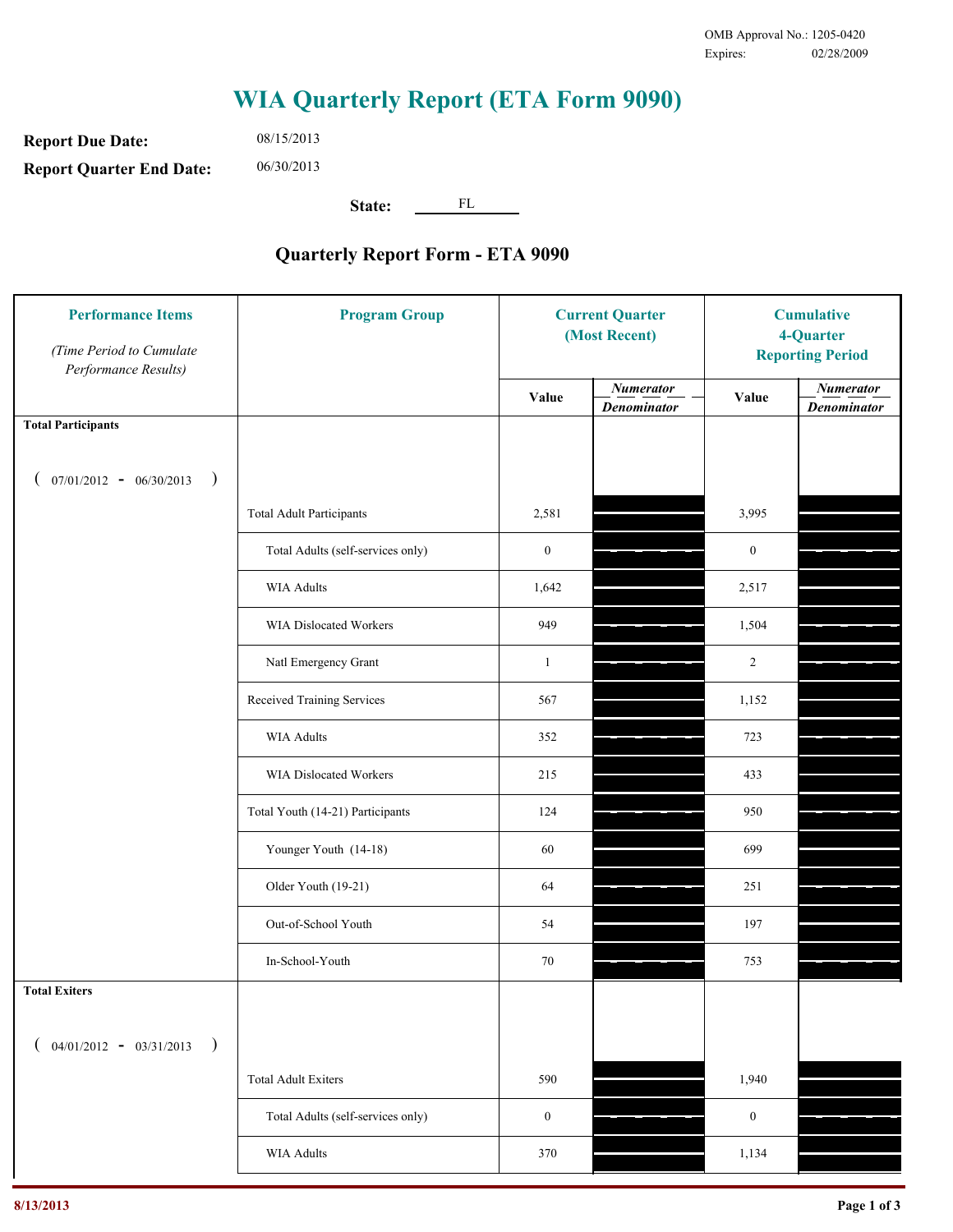| <b>Performance Items</b><br>(Time Period to Cumulate<br>Performance Results) | <b>Program Group</b>        |              | <b>Current Quarter</b><br>(Most Recent) |                | <b>Cumulative</b><br>4-Quarter<br><b>Reporting Period</b> |
|------------------------------------------------------------------------------|-----------------------------|--------------|-----------------------------------------|----------------|-----------------------------------------------------------|
|                                                                              |                             | Value        | <b>Numerator</b><br><b>Denominator</b>  | Value          | <b>Numerator</b><br><b>Denominator</b>                    |
|                                                                              | WIA Dislocated Workers      | 229          |                                         | 829            |                                                           |
|                                                                              | Natl Emergency Grant        | $\mathbf{1}$ |                                         | $\mathfrak{Z}$ |                                                           |
|                                                                              | Total Youth (14-21) Exiters | 63           |                                         | 832            |                                                           |
|                                                                              | Younger Youth (14-18)       | 46           |                                         | 640            |                                                           |
|                                                                              | Older Youth (19-21)         | 17           |                                         | 192            |                                                           |
|                                                                              | Out-of-School Youth         | 17           |                                         | 147            |                                                           |
|                                                                              | In-School Youth             | 46           |                                         | 685            |                                                           |
| <b>Placement in Employment or</b><br>Education                               |                             |              |                                         |                |                                                           |
| $10/01/2011 - 09/30/2012$<br>$\rightarrow$                                   |                             |              |                                         |                |                                                           |
|                                                                              | WIA Youth (14-21)           | 88.9         | 8<br>$\overline{9}$                     | 72.1           | 75<br>104                                                 |
| <b>Attainment of Degree or</b><br>Certification                              |                             |              |                                         |                |                                                           |
| $(10/01/2011 - 09/30/2012)$<br>$\rightarrow$                                 |                             |              |                                         |                |                                                           |
|                                                                              | WIA Youth (14-21)           | 100.0        | $11\,$<br>$\overline{11}$               | 96.5           | 109<br>113                                                |
| <b>Literacy or Numeracy Gains</b>                                            |                             |              |                                         |                |                                                           |
| $(07/01/2012 - 06/30/2013)$<br>$\rightarrow$                                 |                             |              |                                         |                |                                                           |
|                                                                              | WIA Youth (14-21)           | 31.3         | 46<br>$\overline{147}$                  | 30.5           | 46<br>151                                                 |
| Youth Diploma or Equivilance Rate                                            |                             |              |                                         |                |                                                           |
| $04/01/2012 - 03/31/2013$ )                                                  |                             |              |                                         |                |                                                           |
|                                                                              | WIA Younger Youth (14-18)   | $0.0\,$      | $\boldsymbol{0}$                        | 38.2           | 13                                                        |
| <b>Skill Attainment Rate</b>                                                 |                             |              | $\mathbf{1}$                            |                | $\overline{34}$                                           |
|                                                                              |                             |              |                                         |                |                                                           |
| $04/01/2012 - 03/31/2013$ )<br>€                                             |                             |              | $\boldsymbol{0}$                        |                | 278                                                       |
| <b>Entered Employment Rate</b>                                               | WIA Younger Youth (14-18)   | $0.0\,$      | $\overline{27}$                         | 44.3           | 627                                                       |
|                                                                              |                             |              |                                         |                |                                                           |
| $10/01/2011 - 09/30/2012$ )<br>€                                             |                             |              |                                         |                |                                                           |
|                                                                              | Adults                      | 71.3         | 154<br>216                              | 68.2           | 585<br>858                                                |
|                                                                              | Dislocated Workers          | 75.6         | 149<br>197                              | 75.3           | 827<br>1,099                                              |
|                                                                              | Older Youth (19-21)         | 85.7         | 6<br>$\tau$                             | 74.1           | 43<br>$58\,$                                              |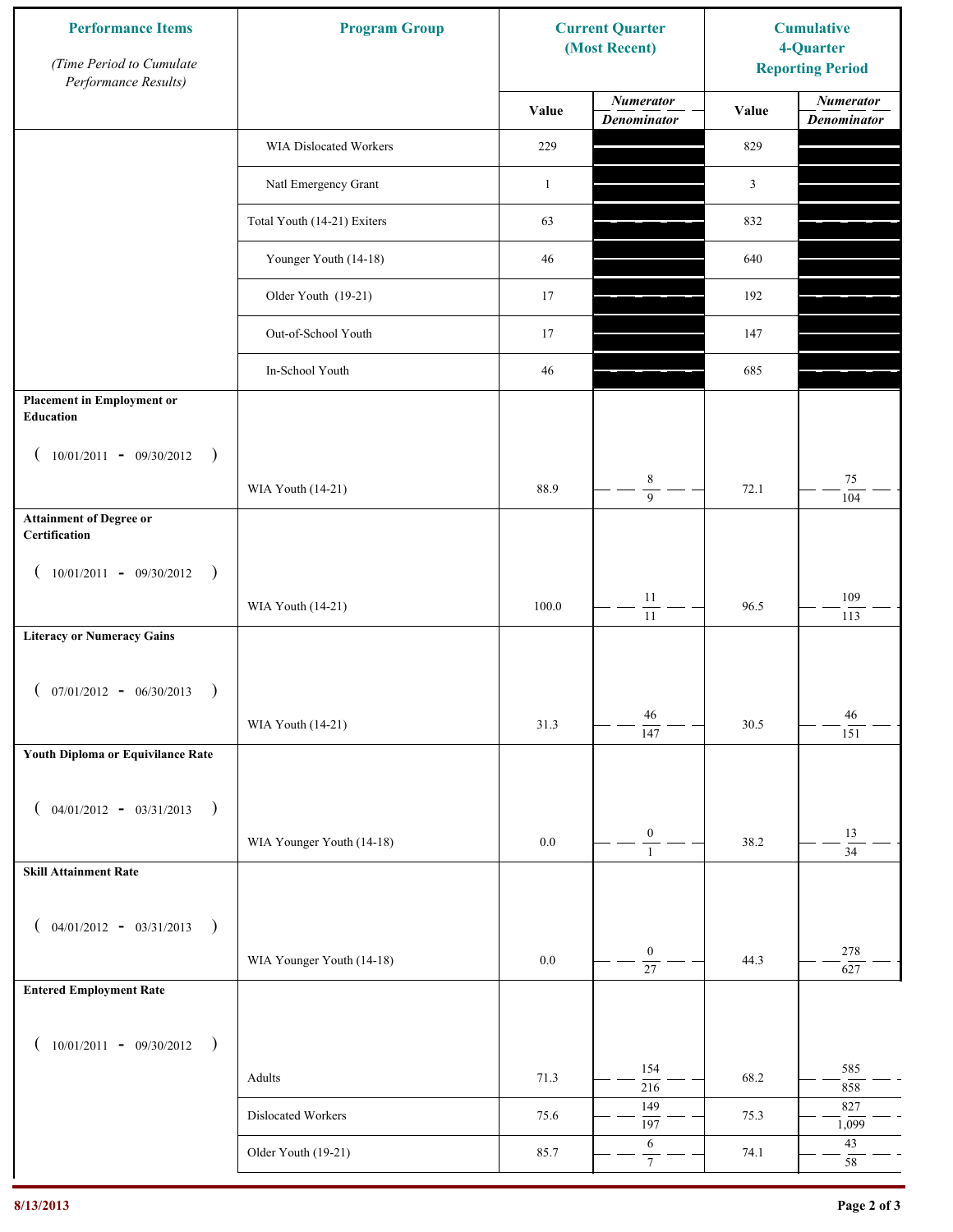| <b>Performance Items</b><br>(Time Period to Cumulate<br>Performance Results)                                                                              | <b>Program Group</b>  | <b>Current Quarter</b><br>(Most Recent) |                                        | <b>Cumulative</b><br>4-Quarter<br><b>Reporting Period</b> |                                        |
|-----------------------------------------------------------------------------------------------------------------------------------------------------------|-----------------------|-----------------------------------------|----------------------------------------|-----------------------------------------------------------|----------------------------------------|
|                                                                                                                                                           |                       | Value                                   | <b>Numerator</b><br><b>Denominator</b> | Value                                                     | <b>Numerator</b><br><b>Denominator</b> |
|                                                                                                                                                           | Natl Emergency Grant  | 0.0                                     | $\boldsymbol{0}$<br>$\mathbf{0}$       | 100.0                                                     | $\overline{4}$<br>$\overline{4}$       |
| <b>Employment and Credential</b><br>(Adults/Dislocated Workers) or<br><b>Credential Rates (Older Youth)</b><br>$10/01/2011 - 09/30/2012$<br>$\rightarrow$ |                       |                                         |                                        |                                                           |                                        |
|                                                                                                                                                           | Adults                | 49.1                                    | 57<br>116                              | 48.1                                                      | 286<br>595                             |
|                                                                                                                                                           | Dislocated Workers    | 38.4                                    | 28<br>73                               | 45.0                                                      | 225<br>500                             |
|                                                                                                                                                           | Older Youth (19-21)   | 88.9                                    | 8<br>9                                 | 68.9                                                      | 42<br>61                               |
| <b>Retention Rate</b>                                                                                                                                     |                       |                                         |                                        |                                                           |                                        |
| $04/01/2011 - 03/31/2012$ )                                                                                                                               |                       |                                         |                                        |                                                           |                                        |
|                                                                                                                                                           | Adults                | 84.4                                    | 205<br>243                             | 87.2                                                      | 615<br>705                             |
|                                                                                                                                                           | Dislocated Workers    | 80.7                                    | 251<br>311                             | 84.1                                                      | 740<br>880                             |
|                                                                                                                                                           | Older Youth (19-21)   | 71.4                                    | 10<br>14                               | 73.7                                                      | 73<br>99                               |
|                                                                                                                                                           | Younger Youth (14-18) | 80.0                                    | 8<br>10                                | 70.8                                                      | 46<br>65                               |
|                                                                                                                                                           | Natl Emergency Grant  | 50.0                                    | 1<br>$\overline{2}$                    | 33.3                                                      | $\mathbf{1}$<br>$\mathfrak{Z}$         |
| <b>Average Earnings</b>                                                                                                                                   |                       |                                         |                                        |                                                           |                                        |
| $04/01/2011 - 03/31/2012$ )                                                                                                                               |                       |                                         |                                        |                                                           |                                        |
|                                                                                                                                                           | Adults                | 13,552.6                                | 2,778,276<br>$\overline{205}$          | 14,746.8                                                  | 9,069,261<br>615                       |
|                                                                                                                                                           | Dislocated Workers    | 12,226.0                                | 3,056,491<br>$\overline{250}$          | 12,399.4                                                  | 9,150,746<br>738                       |
|                                                                                                                                                           | Older Youth (19-21)   | 3,161.4                                 | 44,259<br>14                           | 2,902.7                                                   | 287,372<br>$\overline{99}$             |
|                                                                                                                                                           | Natl Emergency Grant  | 41,753.0                                | 41,753<br>$\mathbf{1}$                 | 41,753.0                                                  | 41,753<br>$\mathbf{1}$                 |

**WIB Name:** Workforce Central Florida

**Office Name:**

**User Field 1: User Field 2:**

**Case Manager:**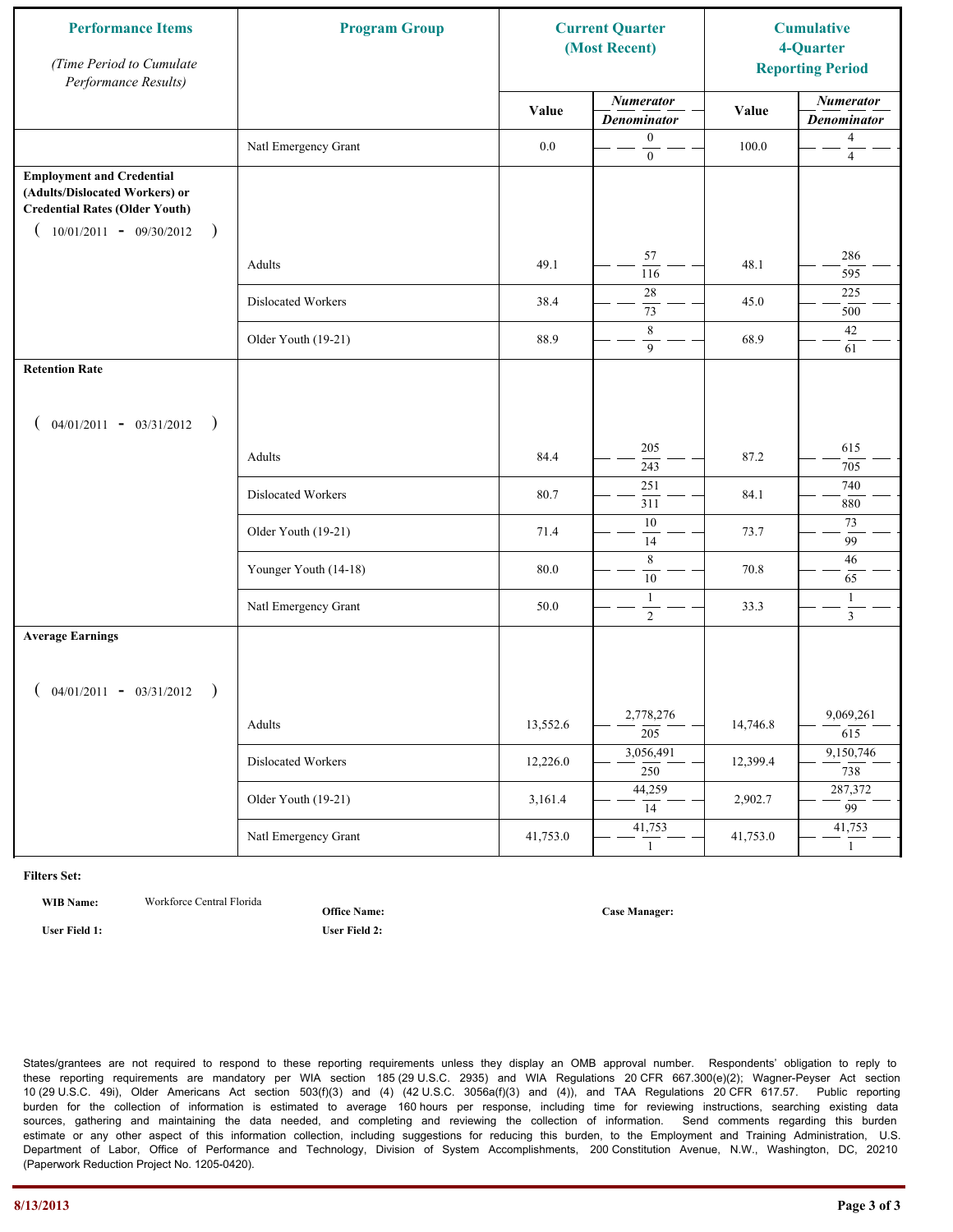**Report Due Date: Report Quarter End Date:** 06/30/2013

08/15/2013

**State:** FL

| <b>Performance Items</b><br>(Time Period to Cumulate<br>Performance Results) | <b>Program Group</b>              | <b>Current Quarter</b><br>(Most Recent) |                                        | <b>Cumulative</b><br>4-Quarter<br><b>Reporting Period</b> |                                        |
|------------------------------------------------------------------------------|-----------------------------------|-----------------------------------------|----------------------------------------|-----------------------------------------------------------|----------------------------------------|
|                                                                              |                                   | Value                                   | <b>Numerator</b><br><b>Denominator</b> | Value                                                     | <b>Numerator</b><br><b>Denominator</b> |
| <b>Total Participants</b>                                                    |                                   |                                         |                                        |                                                           |                                        |
| $07/01/2012 - 06/30/2013$<br>$\big)$<br>€                                    |                                   |                                         |                                        |                                                           |                                        |
|                                                                              | <b>Total Adult Participants</b>   | 2,450                                   |                                        | 3,371                                                     |                                        |
|                                                                              | Total Adults (self-services only) | $\boldsymbol{0}$                        |                                        | $\boldsymbol{0}$                                          |                                        |
|                                                                              | WIA Adults                        | 411                                     |                                        | 610                                                       |                                        |
|                                                                              | WIA Dislocated Workers            | 621                                     |                                        | 866                                                       |                                        |
|                                                                              | Natl Emergency Grant              | 1,615                                   |                                        | 2,181                                                     |                                        |
|                                                                              | Received Training Services        | 332                                     |                                        | 593                                                       |                                        |
|                                                                              | WIA Adults                        | 200                                     |                                        | 333                                                       |                                        |
|                                                                              | WIA Dislocated Workers            | 147                                     |                                        | 297                                                       |                                        |
|                                                                              | Total Youth (14-21) Participants  | 185                                     |                                        | 262                                                       |                                        |
|                                                                              | Younger Youth (14-18)             | 77                                      |                                        | 106                                                       |                                        |
|                                                                              | Older Youth (19-21)               | 108                                     |                                        | 156                                                       |                                        |
|                                                                              | Out-of-School Youth               | 164                                     |                                        | 230                                                       |                                        |
|                                                                              | In-School-Youth                   | 21                                      |                                        | 32                                                        |                                        |
| <b>Total Exiters</b>                                                         |                                   |                                         |                                        |                                                           |                                        |
| $($ 04/01/2012 - 03/31/2013<br>$\lambda$                                     |                                   |                                         |                                        |                                                           |                                        |
|                                                                              | <b>Total Adult Exiters</b>        | 273                                     |                                        | 1,200                                                     |                                        |
|                                                                              | Total Adults (self-services only) | $\boldsymbol{0}$                        |                                        | $\boldsymbol{0}$                                          |                                        |
|                                                                              | <b>WIA Adults</b>                 | 64                                      |                                        | 256                                                       |                                        |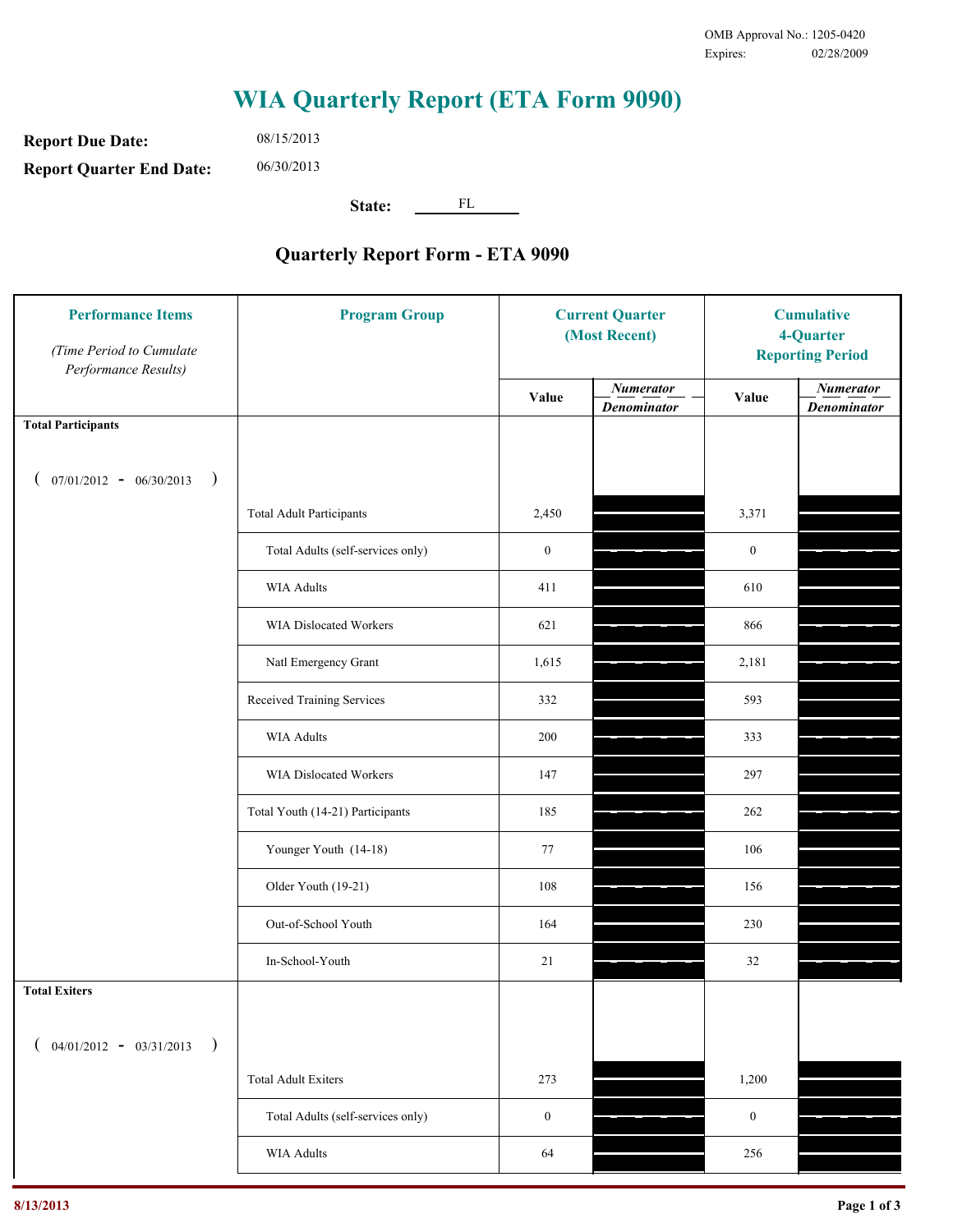| <b>Performance Items</b><br>(Time Period to Cumulate<br>Performance Results) | <b>Program Group</b>        | <b>Current Quarter</b><br>(Most Recent) |                                        | <b>Cumulative</b><br>4-Quarter<br><b>Reporting Period</b> |                                        |
|------------------------------------------------------------------------------|-----------------------------|-----------------------------------------|----------------------------------------|-----------------------------------------------------------|----------------------------------------|
|                                                                              |                             | Value                                   | <b>Numerator</b><br><b>Denominator</b> | Value                                                     | <b>Numerator</b><br><b>Denominator</b> |
|                                                                              | WIA Dislocated Workers      | 85                                      |                                        | 310                                                       |                                        |
|                                                                              | Natl Emergency Grant        | 147                                     |                                        | 755                                                       |                                        |
|                                                                              | Total Youth (14-21) Exiters | 19                                      |                                        | 183                                                       |                                        |
|                                                                              | Younger Youth (14-18)       | 9                                       |                                        | 83                                                        |                                        |
|                                                                              | Older Youth (19-21)         | $10\,$                                  |                                        | 100                                                       |                                        |
|                                                                              | Out-of-School Youth         | 17                                      |                                        | 159                                                       |                                        |
|                                                                              | In-School Youth             | 2                                       |                                        | $24\,$                                                    |                                        |
| <b>Placement in Employment or</b><br>Education                               |                             |                                         |                                        |                                                           |                                        |
| $10/01/2011 - 09/30/2012$<br>$\rightarrow$                                   |                             |                                         |                                        |                                                           |                                        |
|                                                                              | WIA Youth (14-21)           | 66.7                                    | 18<br>27                               | 53.3                                                      | 65<br>122                              |
| <b>Attainment of Degree or</b><br>Certification                              |                             |                                         |                                        |                                                           |                                        |
| $(10/01/2011 - 09/30/2012)$<br>$\rightarrow$                                 |                             |                                         |                                        |                                                           |                                        |
|                                                                              | WIA Youth (14-21)           | 67.6                                    | $23\,$<br>$\overline{34}$              | 63.7                                                      | $86\,$<br>135                          |
| <b>Literacy or Numeracy Gains</b>                                            |                             |                                         |                                        |                                                           |                                        |
| $(07/01/2012 - 06/30/2013)$<br>$\rightarrow$                                 |                             |                                         |                                        |                                                           |                                        |
|                                                                              | WIA Youth (14-21)           | 33.3                                    | $\mathbf{1}$<br>$\overline{3}$         | 61.4                                                      | 54<br>88                               |
| Youth Diploma or Equivilance Rate                                            |                             |                                         |                                        |                                                           |                                        |
| $04/01/2012 - 03/31/2013$<br>$\rightarrow$                                   |                             |                                         |                                        |                                                           |                                        |
|                                                                              | WIA Younger Youth (14-18)   | 66.7                                    | 4                                      | 47.5                                                      | $28\,$                                 |
| <b>Skill Attainment Rate</b>                                                 |                             |                                         | 6                                      |                                                           | $\overline{59}$                        |
|                                                                              |                             |                                         |                                        |                                                           |                                        |
| $04/01/2012 - 03/31/2013$ )                                                  | WIA Younger Youth (14-18)   | 90.9                                    | 20                                     | 58.0                                                      | 65                                     |
| <b>Entered Employment Rate</b>                                               |                             |                                         | $\overline{22}$                        |                                                           | 112                                    |
|                                                                              |                             |                                         |                                        |                                                           |                                        |
| $10/01/2011 - 09/30/2012$ )                                                  |                             |                                         | 37                                     |                                                           | $87\,$                                 |
|                                                                              | Adults                      | 84.1                                    | $\overline{44}$                        | 80.6                                                      | 108                                    |
|                                                                              | Dislocated Workers          | 77.0                                    | 77<br>100                              | 80.3                                                      | 208<br>259                             |
|                                                                              | Older Youth (19-21)         | 64.7                                    | $11\,$<br>17                           | 50.8                                                      | 33<br>65                               |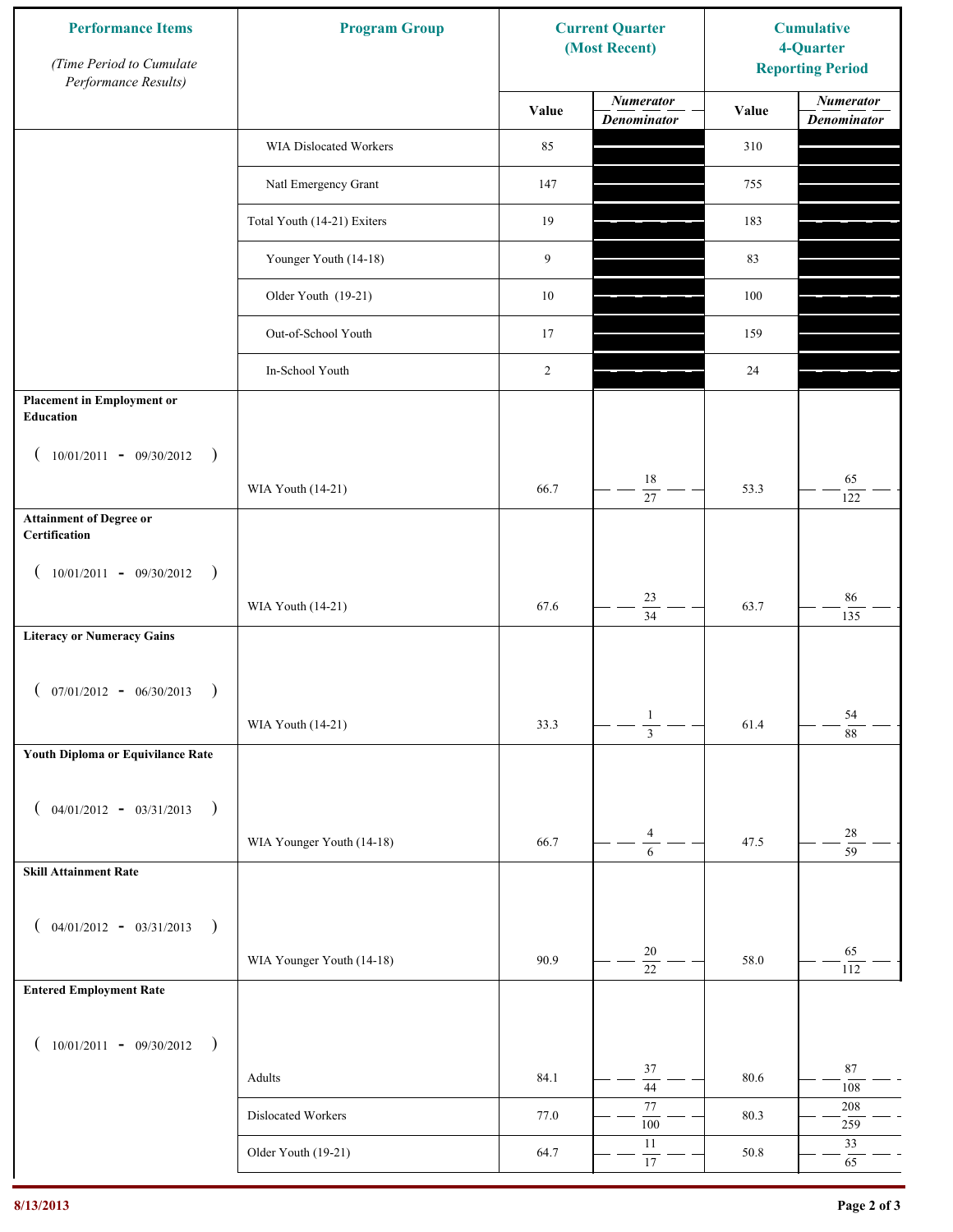| <b>Performance Items</b><br>(Time Period to Cumulate<br>Performance Results)                                                                              | <b>Program Group</b>  |          | <b>Current Quarter</b><br>(Most Recent) |          | <b>Cumulative</b><br>4-Quarter<br><b>Reporting Period</b> |
|-----------------------------------------------------------------------------------------------------------------------------------------------------------|-----------------------|----------|-----------------------------------------|----------|-----------------------------------------------------------|
|                                                                                                                                                           |                       | Value    | <b>Numerator</b><br><b>Denominator</b>  | Value    | <b>Numerator</b><br><b>Denominator</b>                    |
|                                                                                                                                                           | Natl Emergency Grant  | 96.8     | 244<br>252                              | 97.3     | 624<br>641                                                |
| <b>Employment and Credential</b><br>(Adults/Dislocated Workers) or<br><b>Credential Rates (Older Youth)</b><br>$10/01/2011 - 09/30/2012$<br>$\rightarrow$ |                       |          |                                         |          |                                                           |
|                                                                                                                                                           | Adults                | 73.0     | 46<br>63                                | 79.9     | 159<br>199                                                |
|                                                                                                                                                           | Dislocated Workers    | 57.3     | 43<br>75                                | 52.6     | 101<br>192                                                |
|                                                                                                                                                           | Older Youth (19-21)   | 48.0     | 12<br>25                                | 34.9     | 29<br>83                                                  |
| <b>Retention Rate</b>                                                                                                                                     |                       |          |                                         |          |                                                           |
| $04/01/2011 - 03/31/2012$ )                                                                                                                               |                       |          |                                         |          |                                                           |
|                                                                                                                                                           | Adults                | 100.0    | 58<br>58                                | 93.5     | 187<br>200                                                |
|                                                                                                                                                           | Dislocated Workers    | 97.0     | $\overline{32}$<br>33                   | 94.2     | 163<br>173                                                |
|                                                                                                                                                           | Older Youth (19-21)   | 100.0    | $\mathbf{1}$<br>$\mathbf{1}$            | 82.6     | 19<br>23                                                  |
|                                                                                                                                                           | Younger Youth (14-18) | 100.0    | $\mathbf{1}$<br>$\mathbf{1}$            | 69.2     | 9<br>13                                                   |
|                                                                                                                                                           | Natl Emergency Grant  | 96.9     | 124<br>128                              | 98.5     | 324<br>329                                                |
| <b>Average Earnings</b>                                                                                                                                   |                       |          |                                         |          |                                                           |
| $04/01/2011 - 03/31/2012$ )                                                                                                                               |                       |          |                                         |          |                                                           |
|                                                                                                                                                           | Adults                | 27,472.0 | 1,510,959<br>$\overline{55}$            | 19,541.7 | 3,478,430<br>$\overline{178}$                             |
|                                                                                                                                                           | Dislocated Workers    | 20,064.0 | 621,985<br>$\overline{31}$              | 17,677.8 | 2,704,698<br>153                                          |
|                                                                                                                                                           | Older Youth (19-21)   | $0.0\,$  | $\overline{0}$<br>$\overline{0}$        | 5,043.5  | 105,914<br>21                                             |
|                                                                                                                                                           | Natl Emergency Grant  | 34,577.5 | 4,045,571<br>117                        | 34,513.6 | 10,492,128<br>304                                         |

**WIB Name:** Brevard Workforce Development Board Inc.

**Office Name:**

**User Field 1: User Field 2:**

**Case Manager:**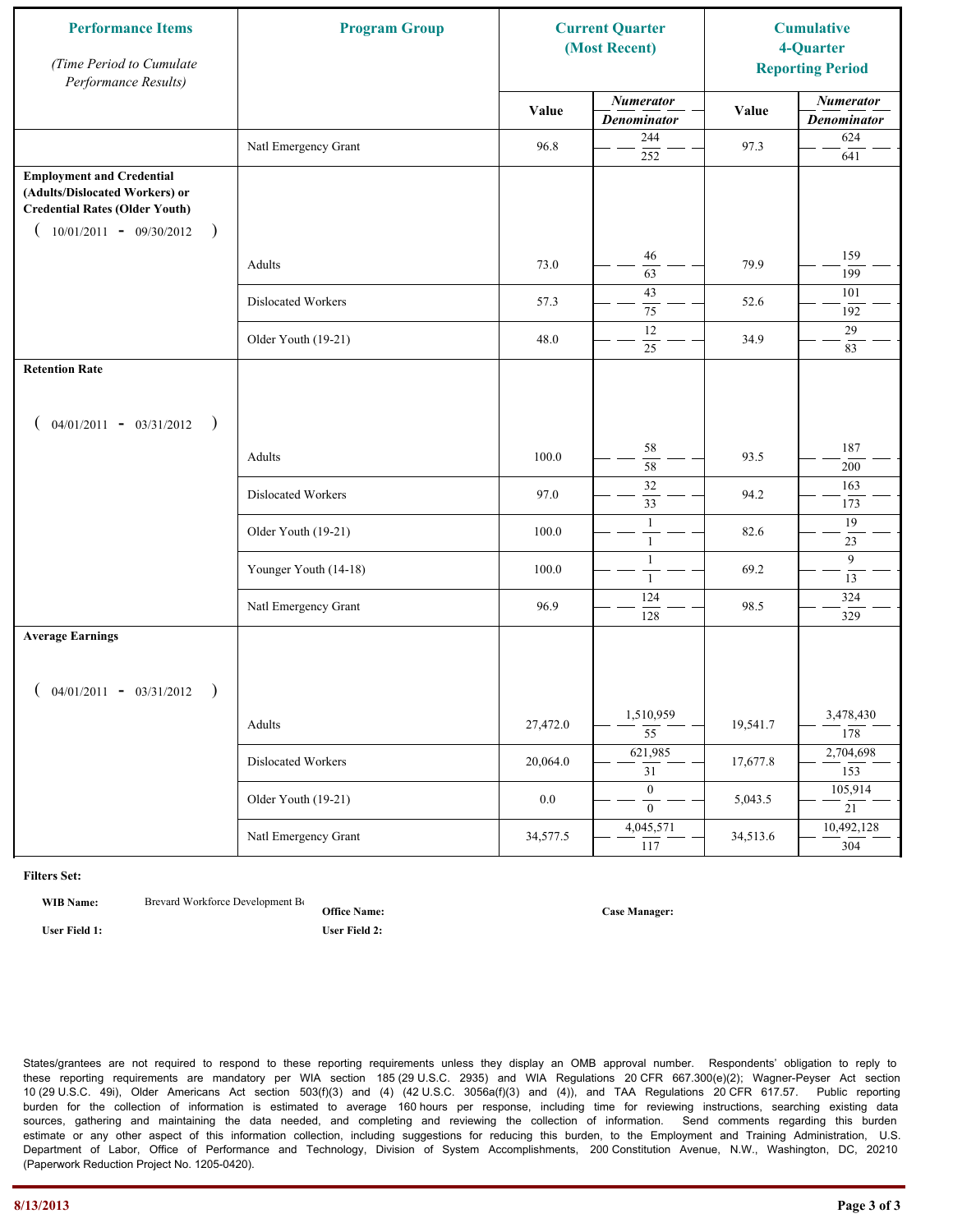**Report Due Date: Report Quarter End Date:** 08/15/2013 06/30/2013

**State:** FL

| <b>Performance Items</b><br>(Time Period to Cumulate<br>Performance Results) | <b>Program Group</b>              |                  | <b>Current Quarter</b><br>(Most Recent) |                  | <b>Cumulative</b><br>4-Quarter<br><b>Reporting Period</b> |  |
|------------------------------------------------------------------------------|-----------------------------------|------------------|-----------------------------------------|------------------|-----------------------------------------------------------|--|
|                                                                              |                                   | Value            | <b>Numerator</b><br><b>Denominator</b>  | Value            | <b>Numerator</b><br><b>Denominator</b>                    |  |
| <b>Total Participants</b>                                                    |                                   |                  |                                         |                  |                                                           |  |
| $07/01/2012 - 06/30/2013$ )                                                  |                                   |                  |                                         |                  |                                                           |  |
|                                                                              | <b>Total Adult Participants</b>   | 3,343            |                                         | 4,992            |                                                           |  |
|                                                                              | Total Adults (self-services only) | $\boldsymbol{0}$ |                                         | $\boldsymbol{0}$ |                                                           |  |
|                                                                              | <b>WIA Adults</b>                 | 2,259            |                                         | 3,011            |                                                           |  |
|                                                                              | <b>WIA Dislocated Workers</b>     | 1,047            |                                         | 1,899            |                                                           |  |
|                                                                              | Natl Emergency Grant              | 51               |                                         | 107              |                                                           |  |
|                                                                              | Received Training Services        | 2,122            |                                         | 3,171            |                                                           |  |
|                                                                              | <b>WIA Adults</b>                 | 1,767            |                                         | 2,292            |                                                           |  |
|                                                                              | WIA Dislocated Workers            | 359              |                                         | 885              |                                                           |  |
|                                                                              | Total Youth (14-21) Participants  | 645              |                                         | 1,227            |                                                           |  |
|                                                                              | Younger Youth (14-18)             | 308              |                                         | 704              |                                                           |  |
|                                                                              | Older Youth (19-21)               | 337              |                                         | 523              |                                                           |  |
|                                                                              | Out-of-School Youth               | 394              |                                         | 625              |                                                           |  |
|                                                                              | In-School-Youth                   | 251              |                                         | 602              |                                                           |  |
| <b>Total Exiters</b>                                                         |                                   |                  |                                         |                  |                                                           |  |
| $04/01/2012 - 03/31/2013$<br>$\rightarrow$                                   |                                   |                  |                                         |                  |                                                           |  |
|                                                                              | <b>Total Adult Exiters</b>        | 749              |                                         | 2,663            |                                                           |  |
|                                                                              | Total Adults (self-services only) | $\boldsymbol{0}$ |                                         | $\boldsymbol{0}$ |                                                           |  |
|                                                                              | <b>WIA Adults</b>                 | 394              |                                         | 1,530            |                                                           |  |
|                                                                              |                                   |                  |                                         |                  |                                                           |  |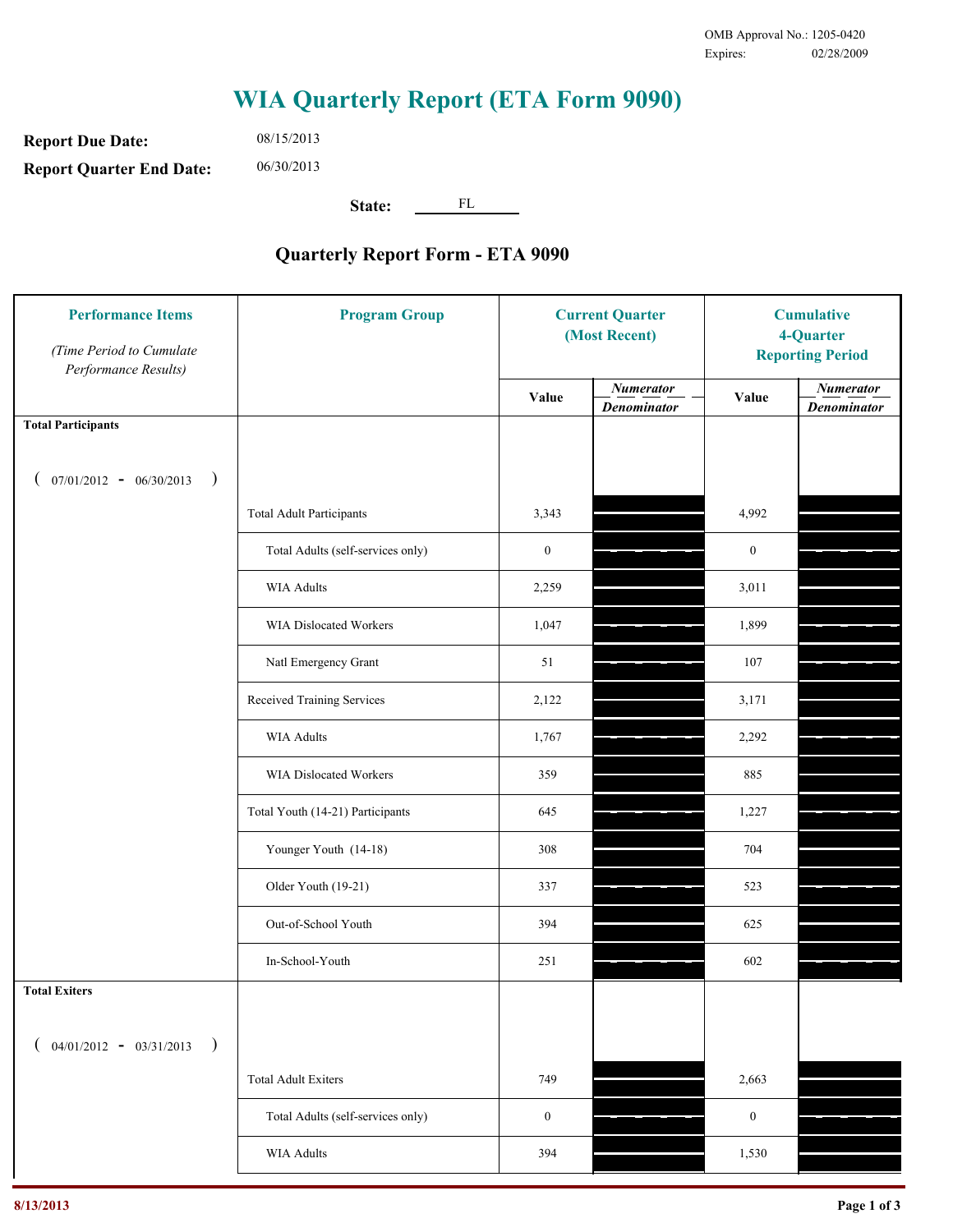| <b>Performance Items</b><br>(Time Period to Cumulate<br>Performance Results) | <b>Program Group</b>        |       | <b>Current Quarter</b><br>(Most Recent) | <b>Cumulative</b><br>4-Quarter<br><b>Reporting Period</b> |                                        |
|------------------------------------------------------------------------------|-----------------------------|-------|-----------------------------------------|-----------------------------------------------------------|----------------------------------------|
|                                                                              |                             | Value | <b>Numerator</b><br><b>Denominator</b>  | Value                                                     | <b>Numerator</b><br><b>Denominator</b> |
|                                                                              | WIA Dislocated Workers      | 334   |                                         | 1,076                                                     |                                        |
|                                                                              | Natl Emergency Grant        | 25    |                                         | 72                                                        |                                        |
|                                                                              | Total Youth (14-21) Exiters | 118   |                                         | 702                                                       |                                        |
|                                                                              | Younger Youth (14-18)       | 47    |                                         | 443                                                       |                                        |
|                                                                              | Older Youth (19-21)         | 71    |                                         | 259                                                       |                                        |
|                                                                              | Out-of-School Youth         | 75    |                                         | 313                                                       |                                        |
|                                                                              | In-School Youth             | 43    |                                         | 389                                                       |                                        |
| <b>Placement in Employment or</b><br><b>Education</b>                        |                             |       |                                         |                                                           |                                        |
| $10/01/2011 - 09/30/2012$<br>$\rightarrow$                                   |                             |       |                                         |                                                           |                                        |
|                                                                              | WIA Youth (14-21)           | 90.3  | 65<br>$\overline{72}$                   | 90.8                                                      | 267<br>294                             |
| <b>Attainment of Degree or</b><br>Certification                              |                             |       |                                         |                                                           |                                        |
| $(10/01/2011 - 09/30/2012)$<br>$\rightarrow$                                 |                             |       |                                         |                                                           |                                        |
|                                                                              | WIA Youth (14-21)           | 87.9  | $80\,$<br>$\overline{91}$               | 90.8                                                      | 366<br>403                             |
| <b>Literacy or Numeracy Gains</b>                                            |                             |       |                                         |                                                           |                                        |
| $($ 07/01/2012 - 06/30/2013<br>$\rightarrow$                                 |                             |       |                                         |                                                           |                                        |
|                                                                              | WIA Youth (14-21)           | 75.0  | 6<br>$\overline{8}$                     | 88.6                                                      | $31\,$<br>$\overline{35}$              |
| Youth Diploma or Equivilance Rate                                            |                             |       |                                         |                                                           |                                        |
| $04/01/2012 - 03/31/2013$ )                                                  |                             |       |                                         |                                                           |                                        |
|                                                                              | WIA Younger Youth (14-18)   | 87.5  | $21\,$                                  | 81.7                                                      | 116                                    |
| <b>Skill Attainment Rate</b>                                                 |                             |       | $\overline{24}$                         |                                                           | 142                                    |
|                                                                              |                             |       |                                         |                                                           |                                        |
| $04/01/2012 - 03/31/2013$ )<br>$\overline{ }$                                |                             |       | 112                                     |                                                           | 1,045                                  |
| <b>Entered Employment Rate</b>                                               | WIA Younger Youth (14-18)   | 99.1  | $\overline{113}$                        | 96.8                                                      | 1,079                                  |
|                                                                              |                             |       |                                         |                                                           |                                        |
| $10/01/2011 - 09/30/2012$ )                                                  |                             |       |                                         |                                                           |                                        |
|                                                                              | Adults                      | 95.7  | 45<br>47                                | 93.7                                                      | 222<br>237                             |
|                                                                              | Dislocated Workers          | 96.6  | 196<br>203                              | 96.5                                                      | 861<br>892                             |
|                                                                              | Older Youth (19-21)         | 86.7  | $26\,$<br>$30\,$                        | 92.5                                                      | 136<br>147                             |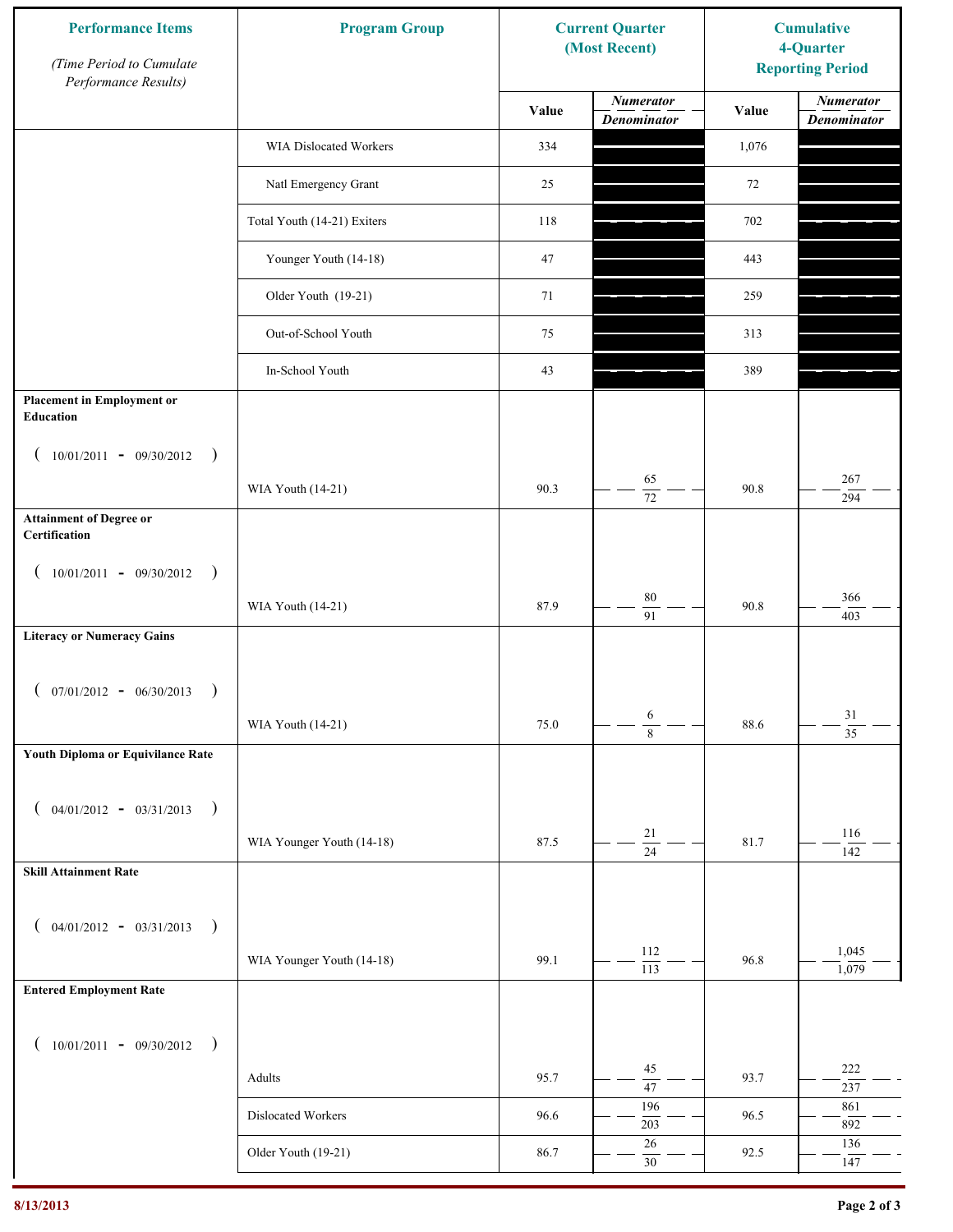| <b>Performance Items</b><br>(Time Period to Cumulate<br>Performance Results)                                                                              | <b>Program Group</b>  |          | <b>Current Quarter</b><br>(Most Recent) |          | <b>Cumulative</b><br>4-Quarter<br><b>Reporting Period</b> |
|-----------------------------------------------------------------------------------------------------------------------------------------------------------|-----------------------|----------|-----------------------------------------|----------|-----------------------------------------------------------|
|                                                                                                                                                           |                       | Value    | <b>Numerator</b><br><b>Denominator</b>  | Value    | <b>Numerator</b><br><b>Denominator</b>                    |
|                                                                                                                                                           | Natl Emergency Grant  | 100.0    | 12<br>$\overline{12}$                   | 95.9     | $47\,$<br>49                                              |
| <b>Employment and Credential</b><br>(Adults/Dislocated Workers) or<br><b>Credential Rates (Older Youth)</b><br>$10/01/2011 - 09/30/2012$<br>$\rightarrow$ |                       |          |                                         |          |                                                           |
|                                                                                                                                                           | Adults                | 91.3     | 42<br>46                                | 97.4     | 792<br>813                                                |
|                                                                                                                                                           | Dislocated Workers    | 59.7     | 92<br>154                               | 71.8     | 519<br>723                                                |
|                                                                                                                                                           | Older Youth (19-21)   | 81.0     | 34<br>42                                | 82.9     | 179<br>216                                                |
| <b>Retention Rate</b>                                                                                                                                     |                       |          |                                         |          |                                                           |
| $04/01/2011 - 03/31/2012$ )                                                                                                                               |                       |          |                                         |          |                                                           |
|                                                                                                                                                           | Adults                | 97.8     | 177<br>181                              | 94.9     | 2,119<br>2,234                                            |
|                                                                                                                                                           | Dislocated Workers    | 95.3     | 163<br>171                              | 95.1     | 890<br>936                                                |
|                                                                                                                                                           | Older Youth (19-21)   | 93.2     | 41<br>44                                | 90.9     | 160<br>176                                                |
|                                                                                                                                                           | Younger Youth (14-18) | 88.3     | $\overline{53}$<br>60                   | 80.1     | 137<br>171                                                |
|                                                                                                                                                           | Natl Emergency Grant  | 90.0     | 9<br>$10\,$                             | 95.9     | 47<br>49                                                  |
| <b>Average Earnings</b>                                                                                                                                   |                       |          |                                         |          |                                                           |
| $04/01/2011 - 03/31/2012$ )                                                                                                                               |                       |          | 3,252,447                               |          | 46,600,603                                                |
|                                                                                                                                                           | Adults                | 19,711.8 | $\overline{165}$<br>2,395,947           | 22,743.1 | 2,049<br>12,646,086                                       |
|                                                                                                                                                           | Dislocated Workers    | 16,523.8 | $\overline{145}$<br>175,320             | 15,907.0 | 795<br>797,243                                            |
|                                                                                                                                                           | Older Youth (19-21)   | 4,870.0  | $\overline{36}$                         | 5,176.9  | 154                                                       |
|                                                                                                                                                           | Natl Emergency Grant  | 13,008.9 | 91,062<br>$7\phantom{.0}$               | 15,268.6 | 671,819<br>44                                             |

**WIB Name:** Worknet Pinellas Inc.

**Office Name:**

**User Field 1: User Field 2:**

**Case Manager:**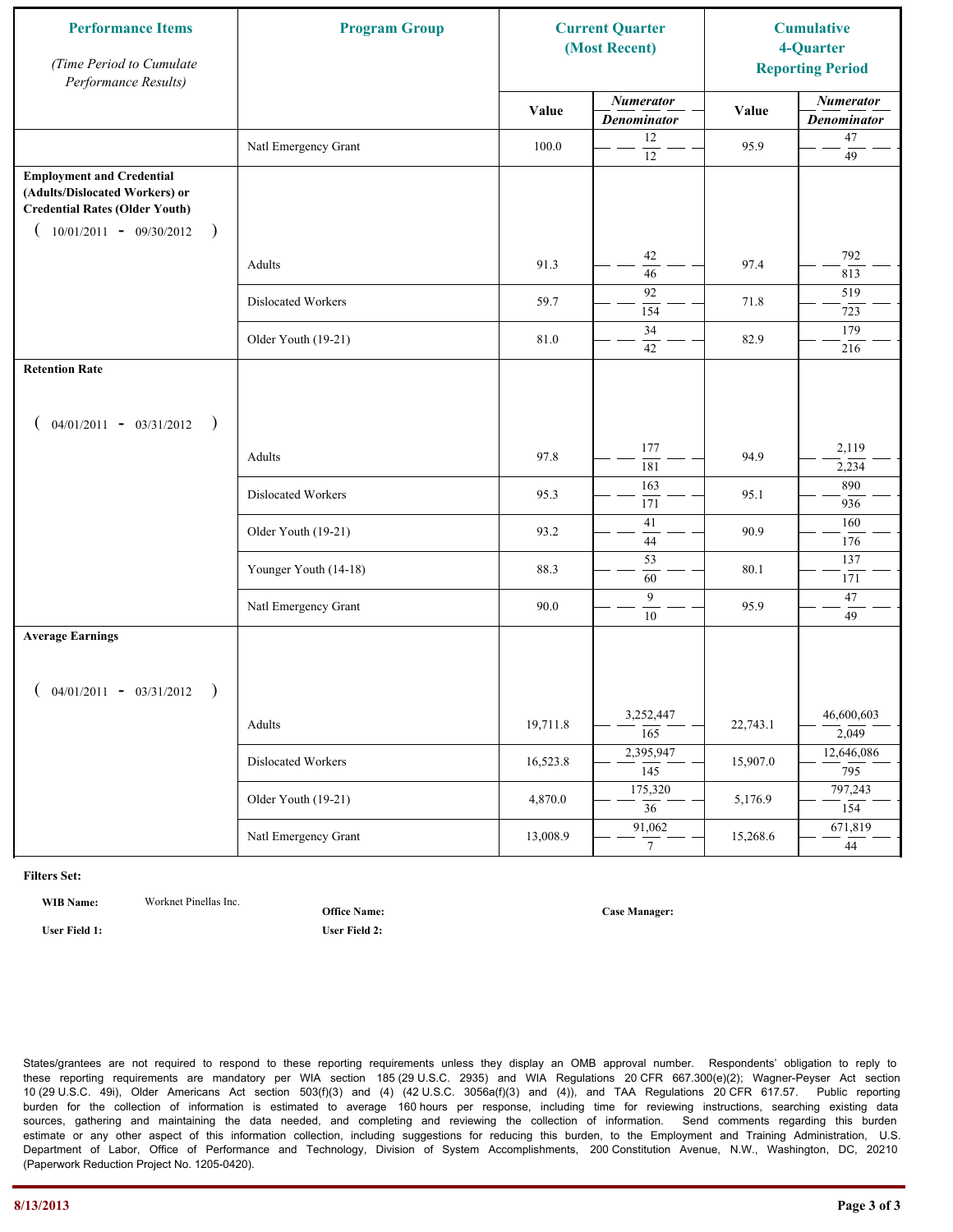**Report Due Date: Report Quarter End Date:** 08/15/2013 06/30/2013

**State:** FL

| <b>Performance Items</b><br>(Time Period to Cumulate<br>Performance Results) | <b>Program Group</b>              | <b>Current Quarter</b><br>(Most Recent) |                                        | <b>Cumulative</b><br>4-Quarter<br><b>Reporting Period</b> |                                        |
|------------------------------------------------------------------------------|-----------------------------------|-----------------------------------------|----------------------------------------|-----------------------------------------------------------|----------------------------------------|
|                                                                              |                                   | Value                                   | <b>Numerator</b><br><b>Denominator</b> | Value                                                     | <b>Numerator</b><br><b>Denominator</b> |
| <b>Total Participants</b>                                                    |                                   |                                         |                                        |                                                           |                                        |
| $07/01/2012 - 06/30/2013$<br>$\big)$<br>€                                    |                                   |                                         |                                        |                                                           |                                        |
|                                                                              | <b>Total Adult Participants</b>   | 2,547                                   |                                        | 3,520                                                     |                                        |
|                                                                              | Total Adults (self-services only) | $\boldsymbol{0}$                        |                                        | $\boldsymbol{0}$                                          |                                        |
|                                                                              | WIA Adults                        | 1,475                                   |                                        | 2,082                                                     |                                        |
|                                                                              | <b>WIA Dislocated Workers</b>     | 1,089                                   |                                        | 1,461                                                     |                                        |
|                                                                              | Natl Emergency Grant              | 11                                      |                                        | $20\,$                                                    |                                        |
|                                                                              | Received Training Services        | 1,546                                   |                                        | 2,331                                                     |                                        |
|                                                                              | WIA Adults                        | 911                                     |                                        | 1,378                                                     |                                        |
|                                                                              | WIA Dislocated Workers            | 640                                     |                                        | 967                                                       |                                        |
|                                                                              | Total Youth (14-21) Participants  | 635                                     |                                        | 1,060                                                     |                                        |
|                                                                              | Younger Youth (14-18)             | 247                                     |                                        | 529                                                       |                                        |
|                                                                              | Older Youth (19-21)               | 388                                     |                                        | 531                                                       |                                        |
|                                                                              | Out-of-School Youth               | 462                                     |                                        | 642                                                       |                                        |
|                                                                              | In-School-Youth                   | 173                                     |                                        | 418                                                       |                                        |
| <b>Total Exiters</b>                                                         |                                   |                                         |                                        |                                                           |                                        |
| $($ 04/01/2012 - 03/31/2013<br>$\lambda$                                     |                                   |                                         |                                        |                                                           |                                        |
|                                                                              | <b>Total Adult Exiters</b>        | 324                                     |                                        | 1,994                                                     |                                        |
|                                                                              | Total Adults (self-services only) | $\boldsymbol{0}$                        |                                        | $\boldsymbol{0}$                                          |                                        |
|                                                                              | <b>WIA Adults</b>                 | 178                                     |                                        | 1,406                                                     |                                        |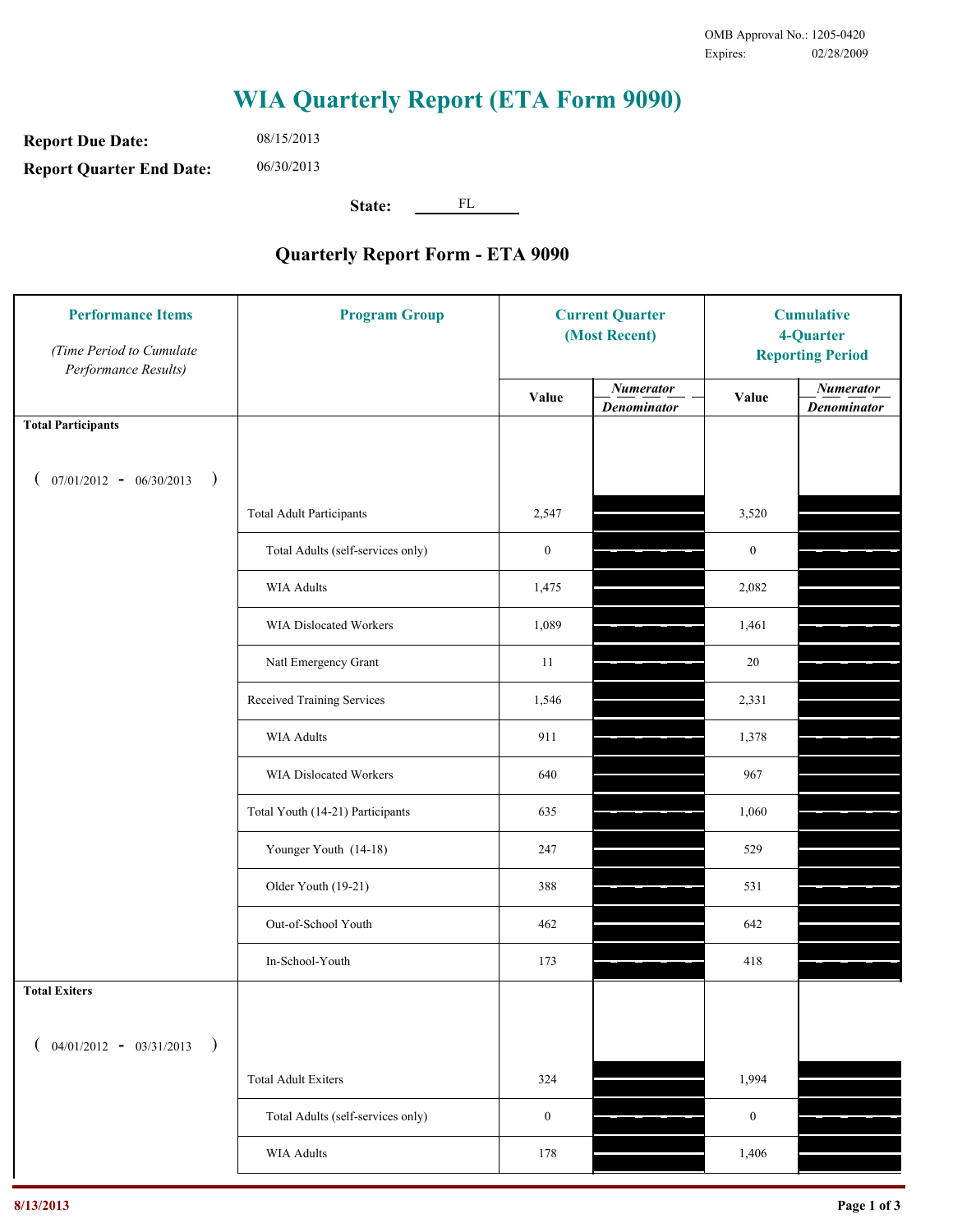| <b>Performance Items</b><br>(Time Period to Cumulate<br>Performance Results) | <b>Program Group</b>        | <b>Current Quarter</b><br>(Most Recent) |                                        | <b>Cumulative</b><br>4-Quarter<br><b>Reporting Period</b> |                                        |
|------------------------------------------------------------------------------|-----------------------------|-----------------------------------------|----------------------------------------|-----------------------------------------------------------|----------------------------------------|
|                                                                              |                             | Value                                   | <b>Numerator</b><br><b>Denominator</b> | Value                                                     | <b>Numerator</b><br><b>Denominator</b> |
|                                                                              | WIA Dislocated Workers      | 148                                     |                                        | 599                                                       |                                        |
|                                                                              | Natl Emergency Grant        | $\mathfrak{Z}$                          |                                        | 20                                                        |                                        |
|                                                                              | Total Youth (14-21) Exiters | 39                                      |                                        | 658                                                       |                                        |
|                                                                              | Younger Youth (14-18)       | $10\,$                                  |                                        | 374                                                       |                                        |
|                                                                              | Older Youth (19-21)         | 29                                      |                                        | 284                                                       |                                        |
|                                                                              | Out-of-School Youth         | 31                                      |                                        | 354                                                       |                                        |
|                                                                              | In-School Youth             | $\,$ 8 $\,$                             |                                        | 304                                                       |                                        |
| <b>Placement in Employment or</b><br>Education                               |                             |                                         |                                        |                                                           |                                        |
| $10/01/2011 - 09/30/2012$<br>$\rightarrow$                                   |                             |                                         | 42                                     |                                                           | 215                                    |
|                                                                              | WIA Youth (14-21)           | 42.4                                    | 99                                     | 41.8                                                      | 514                                    |
| <b>Attainment of Degree or</b><br>Certification                              |                             |                                         |                                        |                                                           |                                        |
| $(10/01/2011 - 09/30/2012)$<br>$\rightarrow$                                 |                             |                                         |                                        |                                                           |                                        |
|                                                                              | WIA Youth (14-21)           | 64.1                                    | $75\,$<br>$\overline{117}$             | 39.6                                                      | 218<br>550                             |
| <b>Literacy or Numeracy Gains</b>                                            |                             |                                         |                                        |                                                           |                                        |
| $(07/01/2012 - 06/30/2013)$<br>$\rightarrow$                                 |                             |                                         |                                        |                                                           |                                        |
|                                                                              | WIA Youth (14-21)           | 20.8                                    | 5<br>$\overline{24}$                   | 40.2                                                      | 140<br>348                             |
| Youth Diploma or Equivilance Rate                                            |                             |                                         |                                        |                                                           |                                        |
|                                                                              |                             |                                         |                                        |                                                           |                                        |
| $04/01/2012 - 03/31/2013$<br>$\rightarrow$                                   | WIA Younger Youth (14-18)   | 66.7                                    | $\overline{\mathbf{c}}$                | 24.3                                                      | $25\,$                                 |
| <b>Skill Attainment Rate</b>                                                 |                             |                                         | $\overline{3}$                         |                                                           | 103                                    |
|                                                                              |                             |                                         |                                        |                                                           |                                        |
| $04/01/2012 - 03/31/2013$ )                                                  |                             |                                         |                                        |                                                           |                                        |
|                                                                              | WIA Younger Youth (14-18)   | 45.8                                    | $27\,$<br>$\overline{59}$              | 71.7                                                      | 360<br>502                             |
| <b>Entered Employment Rate</b>                                               |                             |                                         |                                        |                                                           |                                        |
| $10/01/2011 - 09/30/2012$ )                                                  |                             |                                         |                                        |                                                           |                                        |
|                                                                              | Adults                      | 67.9                                    | 36<br>$\overline{53}$                  | 74.2                                                      | 330<br>445                             |
|                                                                              | Dislocated Workers          | 78.3                                    | $47\,$<br>$60\,$                       | 81.4                                                      | 482<br>592                             |
|                                                                              | Older Youth (19-21)         | 66.0                                    | $35\,$                                 | 48.9                                                      | 161                                    |
|                                                                              |                             |                                         | 53                                     |                                                           | 329                                    |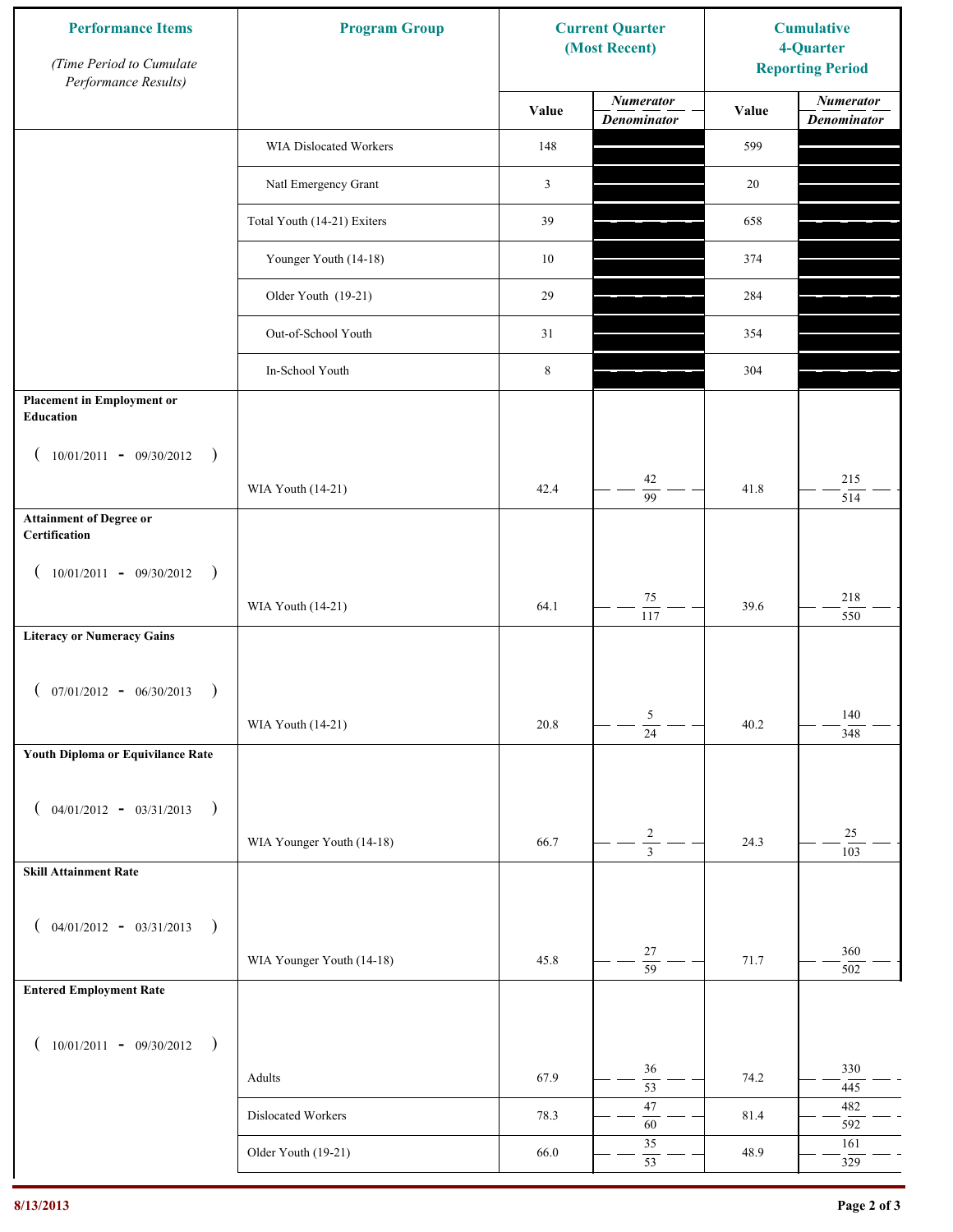| <b>Performance Items</b><br>(Time Period to Cumulate<br>Performance Results)                                                                              | <b>Program Group</b>  |          | <b>Current Quarter</b><br>(Most Recent) |          | <b>Cumulative</b><br>4-Quarter<br><b>Reporting Period</b> |
|-----------------------------------------------------------------------------------------------------------------------------------------------------------|-----------------------|----------|-----------------------------------------|----------|-----------------------------------------------------------|
|                                                                                                                                                           |                       | Value    | <b>Numerator</b><br><b>Denominator</b>  | Value    | <b>Numerator</b><br><b>Denominator</b>                    |
|                                                                                                                                                           | Natl Emergency Grant  | 100.0    | 3<br>$\overline{\mathbf{3}}$            | 87.5     | $21\,$<br>$24\,$                                          |
| <b>Employment and Credential</b><br>(Adults/Dislocated Workers) or<br><b>Credential Rates (Older Youth)</b><br>$10/01/2011 - 09/30/2012$<br>$\rightarrow$ |                       |          |                                         |          |                                                           |
|                                                                                                                                                           | Adults                | 82.4     | 178<br>216                              | 80.6     | 897<br>1,113                                              |
|                                                                                                                                                           | Dislocated Workers    | 54.3     | 25<br>46                                | 53.9     | 261<br>484                                                |
|                                                                                                                                                           | Older Youth (19-21)   | 33.3     | 19<br>57                                | 15.4     | 53<br>345                                                 |
| <b>Retention Rate</b>                                                                                                                                     |                       |          |                                         |          |                                                           |
| $04/01/2011 - 03/31/2012$ )                                                                                                                               |                       |          |                                         |          |                                                           |
|                                                                                                                                                           | Adults                | 84.3     | 118<br>140                              | 90.1     | 1,192<br>1,323                                            |
|                                                                                                                                                           | Dislocated Workers    | 89.5     | 136<br>152                              | 89.3     | 594<br>665                                                |
|                                                                                                                                                           | Older Youth (19-21)   | 66.7     | 32<br>48                                | 69.9     | 128<br>183                                                |
|                                                                                                                                                           | Younger Youth (14-18) | 48.1     | 13<br>27                                | 48.3     | 116<br>240                                                |
|                                                                                                                                                           | Natl Emergency Grant  | 85.7     | 6<br>$\tau$                             | 83.3     | $10\,$<br>12                                              |
| <b>Average Earnings</b><br>$04/01/2011 - 03/31/2012$ )                                                                                                    |                       |          |                                         |          |                                                           |
|                                                                                                                                                           | Adults                | 15,114.9 | 1,738,212<br>$\overline{115}$           | 21,213.8 | 25,180,819<br>1,187                                       |
|                                                                                                                                                           | Dislocated Workers    | 18,692.2 | 2,542,134<br>$\overline{136}$           | 16,428.5 | 9,742,088<br>593                                          |
|                                                                                                                                                           | Older Youth (19-21)   | 3,341.0  | 160,370<br>$\overline{48}$              | 3,008.0  | 535,431<br>178                                            |
|                                                                                                                                                           | Natl Emergency Grant  | 19,061.7 | 114,370<br>6                            | 17,017.7 | 170,177<br>10                                             |

**WIB Name:** Tampa Bay Workforce Alliance

**Office Name:**

**User Field 1: User Field 2:**

**Case Manager:**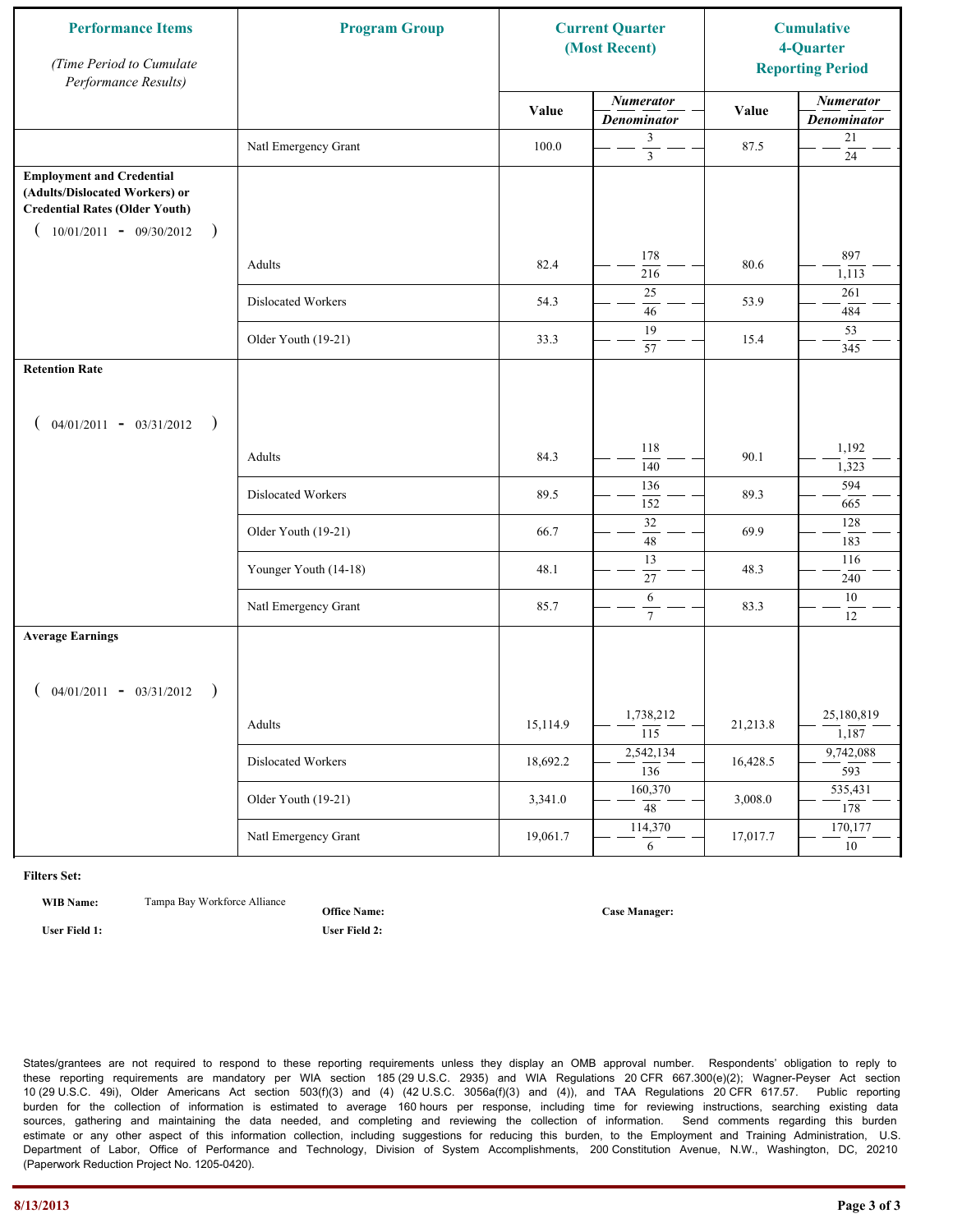**Report Due Date: Report Quarter End Date:** 08/15/2013 06/30/2013

**State:** FL

| <b>Performance Items</b><br>(Time Period to Cumulate<br>Performance Results) | <b>Program Group</b>              |                  | <b>Current Quarter</b><br>(Most Recent) |                  | <b>Cumulative</b><br>4-Quarter<br><b>Reporting Period</b> |  |
|------------------------------------------------------------------------------|-----------------------------------|------------------|-----------------------------------------|------------------|-----------------------------------------------------------|--|
|                                                                              |                                   | Value            | <b>Numerator</b><br><b>Denominator</b>  | Value            | <b>Numerator</b><br><b>Denominator</b>                    |  |
| <b>Total Participants</b>                                                    |                                   |                  |                                         |                  |                                                           |  |
| $07/01/2012 - 06/30/2013$ )                                                  |                                   |                  |                                         |                  |                                                           |  |
|                                                                              | <b>Total Adult Participants</b>   | 1,289            |                                         | 1,757            |                                                           |  |
|                                                                              | Total Adults (self-services only) | $\boldsymbol{0}$ |                                         | $\boldsymbol{0}$ |                                                           |  |
|                                                                              | <b>WIA Adults</b>                 | 712              |                                         | 922              |                                                           |  |
|                                                                              | WIA Dislocated Workers            | 594              |                                         | 841              |                                                           |  |
|                                                                              | Natl Emergency Grant              | 26               |                                         | 56               |                                                           |  |
|                                                                              | Received Training Services        | 702              |                                         | 977              |                                                           |  |
|                                                                              | <b>WIA Adults</b>                 | 433              |                                         | 549              |                                                           |  |
|                                                                              | WIA Dislocated Workers            | 280              |                                         | 444              |                                                           |  |
|                                                                              | Total Youth (14-21) Participants  | 291              |                                         | 430              |                                                           |  |
|                                                                              | Younger Youth (14-18)             | 113              |                                         | 173              |                                                           |  |
|                                                                              | Older Youth (19-21)               | 178              |                                         | 257              |                                                           |  |
|                                                                              | Out-of-School Youth               | 237              |                                         | 359              |                                                           |  |
|                                                                              | In-School-Youth                   | 54               |                                         | 71               |                                                           |  |
| <b>Total Exiters</b>                                                         |                                   |                  |                                         |                  |                                                           |  |
| $($ 04/01/2012 - 03/31/2013<br>$\rightarrow$                                 |                                   |                  |                                         |                  |                                                           |  |
|                                                                              | <b>Total Adult Exiters</b>        | 185              |                                         | 540              |                                                           |  |
|                                                                              | Total Adults (self-services only) | $\boldsymbol{0}$ |                                         | $\boldsymbol{0}$ |                                                           |  |
|                                                                              | <b>WIA Adults</b>                 | 87               |                                         | 255              |                                                           |  |
|                                                                              |                                   |                  |                                         |                  |                                                           |  |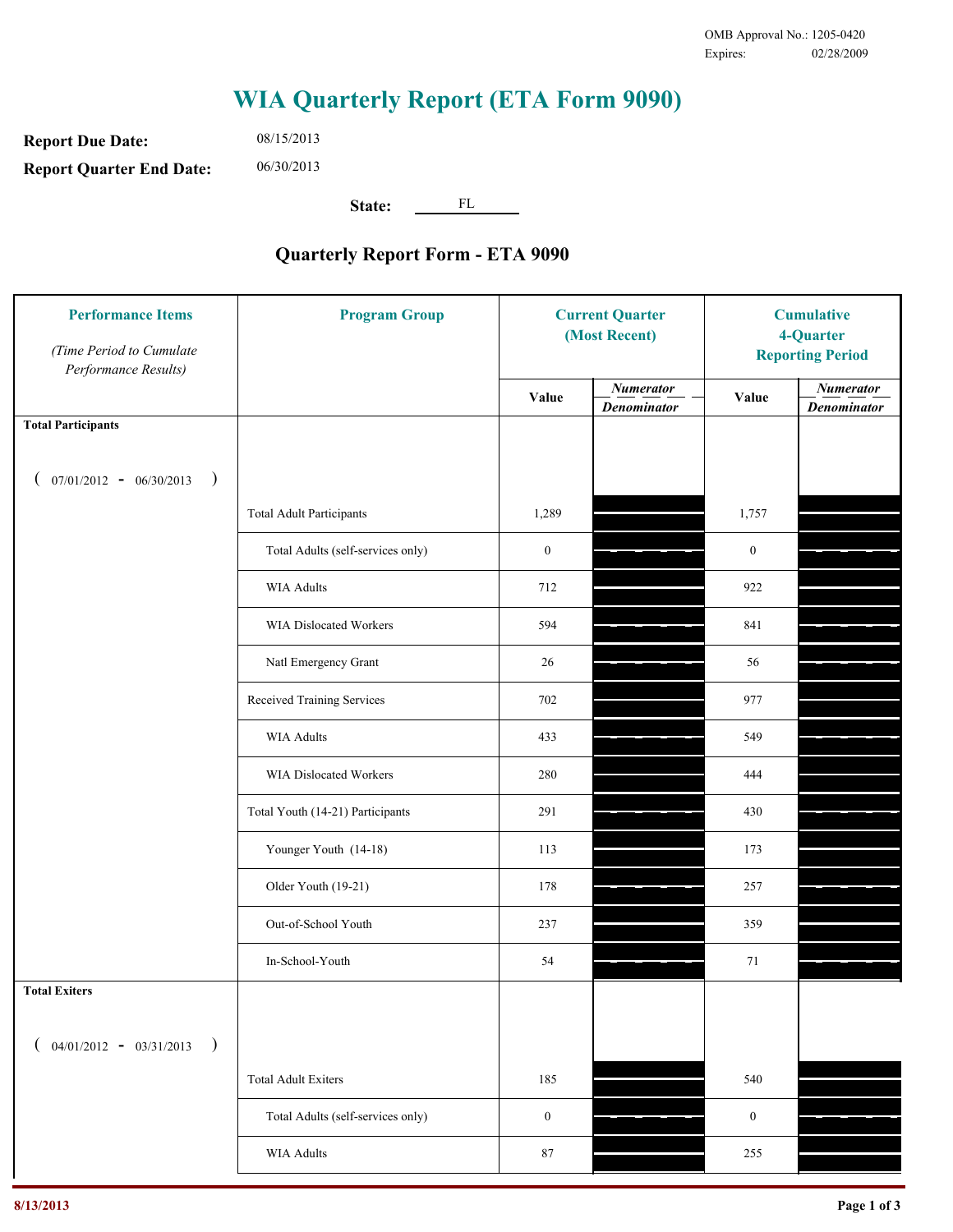| <b>Performance Items</b><br>(Time Period to Cumulate<br>Performance Results) | <b>Program Group</b>        | <b>Current Quarter</b><br>(Most Recent) |                                        | <b>Cumulative</b><br>4-Quarter<br><b>Reporting Period</b> |                                        |
|------------------------------------------------------------------------------|-----------------------------|-----------------------------------------|----------------------------------------|-----------------------------------------------------------|----------------------------------------|
|                                                                              |                             | Value                                   | <b>Numerator</b><br><b>Denominator</b> | Value                                                     | <b>Numerator</b><br><b>Denominator</b> |
|                                                                              | WIA Dislocated Workers      | 92                                      |                                        | 270                                                       |                                        |
|                                                                              | Natl Emergency Grant        | 12                                      |                                        | 35                                                        |                                        |
|                                                                              | Total Youth (14-21) Exiters | 44                                      |                                        | 170                                                       |                                        |
|                                                                              | Younger Youth (14-18)       | 18                                      |                                        | 71                                                        |                                        |
|                                                                              | Older Youth (19-21)         | 26                                      |                                        | 99                                                        |                                        |
|                                                                              | Out-of-School Youth         | 43                                      |                                        | 150                                                       |                                        |
|                                                                              | In-School Youth             | $\mathbf{1}$                            |                                        | 20                                                        |                                        |
| <b>Placement in Employment or</b><br>Education                               |                             |                                         |                                        |                                                           |                                        |
| $10/01/2011 - 09/30/2012$<br>$\rightarrow$                                   |                             |                                         |                                        |                                                           |                                        |
|                                                                              | WIA Youth (14-21)           | 84.6                                    | 22<br>$\overline{26}$                  | 75.2                                                      | $82\,$<br>109                          |
| <b>Attainment of Degree or</b><br>Certification                              |                             |                                         |                                        |                                                           |                                        |
| $(10/01/2011 - 09/30/2012)$<br>$\rightarrow$                                 |                             |                                         |                                        |                                                           |                                        |
|                                                                              | WIA Youth (14-21)           | 100.0                                   | 26<br>$\overline{26}$                  | 99.2                                                      | 117<br>118                             |
| <b>Literacy or Numeracy Gains</b>                                            |                             |                                         |                                        |                                                           |                                        |
| $(07/01/2012 - 06/30/2013)$<br>$\rightarrow$                                 |                             |                                         |                                        |                                                           |                                        |
|                                                                              | WIA Youth (14-21)           | 53.5                                    | 23<br>$\overline{43}$                  | 42.5                                                      | 62<br>146                              |
| Youth Diploma or Equivilance Rate                                            |                             |                                         |                                        |                                                           |                                        |
| $04/01/2012 - 03/31/2013$ )<br>€                                             |                             |                                         |                                        |                                                           |                                        |
|                                                                              | WIA Younger Youth (14-18)   | 25.0                                    | $\sqrt{2}$                             | 56.8                                                      | $21\,$                                 |
| <b>Skill Attainment Rate</b>                                                 |                             |                                         | $\overline{8}$                         |                                                           | $\overline{37}$                        |
|                                                                              |                             |                                         |                                        |                                                           |                                        |
| $04/01/2012 - 03/31/2013$ )<br>€                                             |                             |                                         | 20                                     |                                                           | 98                                     |
| <b>Entered Employment Rate</b>                                               | WIA Younger Youth (14-18)   | 95.2                                    | $\overline{21}$                        | 92.5                                                      | 106                                    |
|                                                                              |                             |                                         |                                        |                                                           |                                        |
| $10/01/2011 - 09/30/2012$ )<br>€                                             |                             |                                         | 14                                     |                                                           | 101                                    |
|                                                                              | Adults                      | 82.4                                    | $\overline{17}$                        | 91.8                                                      | $110\,$                                |
|                                                                              | Dislocated Workers          | 95.7                                    | 44<br>$46\,$                           | 93.6                                                      | 146<br>156                             |
|                                                                              | Older Youth (19-21)         | 88.9                                    | 16<br>$18\,$                           | 75.3                                                      | 55<br>73                               |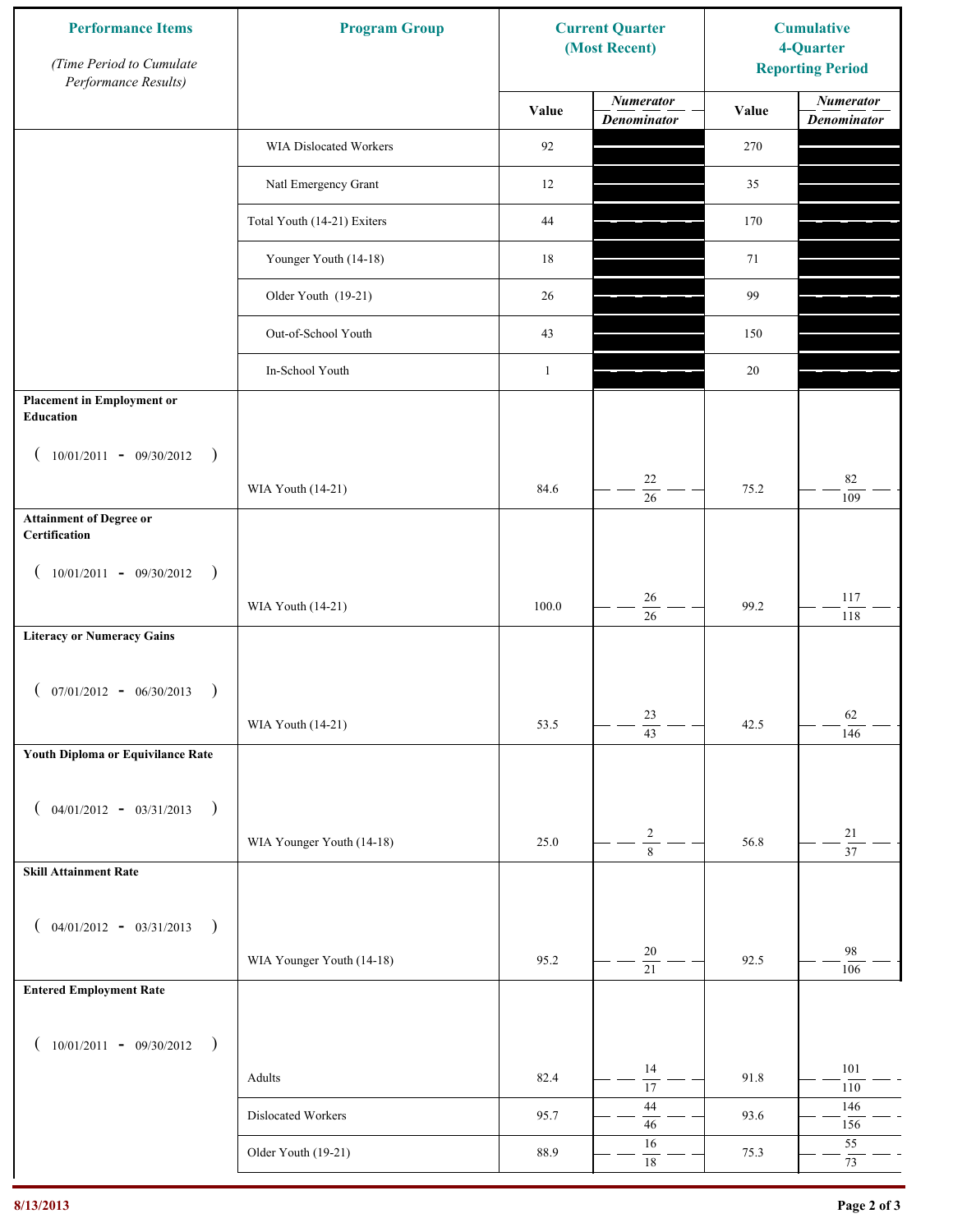| <b>Performance Items</b><br>(Time Period to Cumulate<br>Performance Results)                                                                              | <b>Program Group</b>  |          | <b>Current Quarter</b><br>(Most Recent) |          | <b>Cumulative</b><br>4-Quarter<br><b>Reporting Period</b> |
|-----------------------------------------------------------------------------------------------------------------------------------------------------------|-----------------------|----------|-----------------------------------------|----------|-----------------------------------------------------------|
|                                                                                                                                                           |                       | Value    | <b>Numerator</b><br><b>Denominator</b>  | Value    | <b>Numerator</b><br><b>Denominator</b>                    |
|                                                                                                                                                           | Natl Emergency Grant  | 100.0    | 5<br>$\overline{5}$                     | 100.0    | $25\,$<br>$25\,$                                          |
| <b>Employment and Credential</b><br>(Adults/Dislocated Workers) or<br><b>Credential Rates (Older Youth)</b><br>$10/01/2011 - 09/30/2012$<br>$\rightarrow$ |                       |          |                                         |          |                                                           |
|                                                                                                                                                           | Adults                | 68.2     | 15<br>$\overline{22}$                   | 83.9     | 99<br>118                                                 |
|                                                                                                                                                           | Dislocated Workers    | 82.1     | 32<br>39                                | 84.5     | 109<br>129                                                |
|                                                                                                                                                           | Older Youth (19-21)   | 85.0     | 17<br>20                                | 75.0     | 60<br>$80\,$                                              |
| <b>Retention Rate</b>                                                                                                                                     |                       |          |                                         |          |                                                           |
| $04/01/2011 - 03/31/2012$ )                                                                                                                               |                       |          |                                         |          |                                                           |
|                                                                                                                                                           | Adults                | 93.3     | 56<br>60                                | 96.5     | 642<br>665                                                |
|                                                                                                                                                           | Dislocated Workers    | 95.7     | 45<br>47                                | 90.6     | 163<br>180                                                |
|                                                                                                                                                           | Older Youth (19-21)   | 100.0    | 17<br>17                                | 95.5     | 42<br>44                                                  |
|                                                                                                                                                           | Younger Youth (14-18) | 54.5     | 6<br>11                                 | 72.2     | 26<br>36                                                  |
|                                                                                                                                                           | Natl Emergency Grant  | 71.4     | $\overline{5}$<br>$\mathcal{I}$         | 73.3     | 11<br>15                                                  |
| <b>Average Earnings</b>                                                                                                                                   |                       |          |                                         |          |                                                           |
| $04/01/2011 - 03/31/2012$<br>$\rightarrow$                                                                                                                |                       |          |                                         |          |                                                           |
|                                                                                                                                                           | Adults                | 14,750.7 | 781,787<br>$\overline{53}$              | 23,181.4 | 14,395,645<br>621                                         |
|                                                                                                                                                           | Dislocated Workers    | 17,125.0 | 685,001<br>$\overline{40}$              | 15,323.1 | 2,298,462<br>150                                          |
|                                                                                                                                                           | Older Youth (19-21)   | 6,028.6  | 96,458<br>16                            | 5,344.9  | 224,486<br>42                                             |
|                                                                                                                                                           | Natl Emergency Grant  | 12,957.2 | 64,786<br>5                             | 13,536.6 | 148,903<br>11                                             |

**WIB Name:** Pasco-Hernando Workforce Board I

**Office Name: User Field 1: User Field 2:**

**Case Manager:**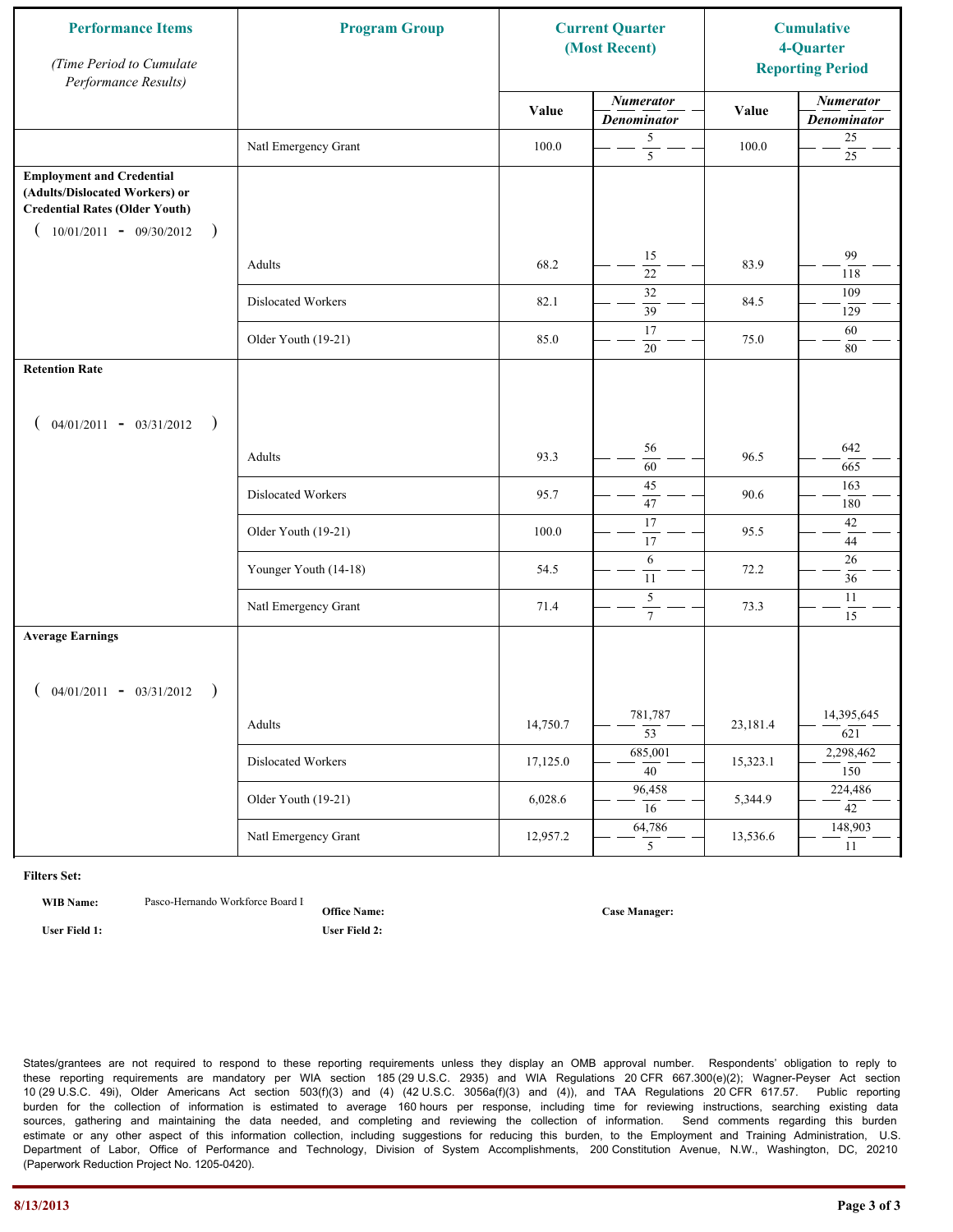**Report Due Date: Report Quarter End Date:** 08/15/2013 06/30/2013

**State:** FL

| <b>Performance Items</b><br>(Time Period to Cumulate<br>Performance Results) | <b>Program Group</b>              | <b>Current Quarter</b><br>(Most Recent) |                                        | <b>Cumulative</b><br>4-Quarter<br><b>Reporting Period</b> |                                        |
|------------------------------------------------------------------------------|-----------------------------------|-----------------------------------------|----------------------------------------|-----------------------------------------------------------|----------------------------------------|
|                                                                              |                                   | Value                                   | <b>Numerator</b><br><b>Denominator</b> | Value                                                     | <b>Numerator</b><br><b>Denominator</b> |
| <b>Total Participants</b>                                                    |                                   |                                         |                                        |                                                           |                                        |
| $07/01/2012 - 06/30/2013$ )                                                  |                                   |                                         |                                        |                                                           |                                        |
|                                                                              | <b>Total Adult Participants</b>   | 2,032                                   |                                        | 2,385                                                     |                                        |
|                                                                              | Total Adults (self-services only) | $\boldsymbol{0}$                        |                                        | $\boldsymbol{0}$                                          |                                        |
|                                                                              | <b>WIA Adults</b>                 | 1,280                                   |                                        | 1,505                                                     |                                        |
|                                                                              | WIA Dislocated Workers            | 788                                     |                                        | 927                                                       |                                        |
|                                                                              | Natl Emergency Grant              | $\boldsymbol{0}$                        |                                        | $\boldsymbol{0}$                                          |                                        |
|                                                                              | Received Training Services        | 751                                     |                                        | 1,133                                                     |                                        |
|                                                                              | <b>WIA Adults</b>                 | 530                                     |                                        | 806                                                       |                                        |
|                                                                              | WIA Dislocated Workers            | 228                                     |                                        | 347                                                       |                                        |
|                                                                              | Total Youth (14-21) Participants  | 656                                     |                                        | 746                                                       |                                        |
|                                                                              | Younger Youth (14-18)             | 473                                     |                                        | 521                                                       |                                        |
|                                                                              | Older Youth (19-21)               | 183                                     |                                        | 225                                                       |                                        |
|                                                                              | Out-of-School Youth               | 198                                     |                                        | 260                                                       |                                        |
|                                                                              | In-School-Youth                   | 458                                     |                                        | 486                                                       |                                        |
| <b>Total Exiters</b>                                                         |                                   |                                         |                                        |                                                           |                                        |
| $04/01/2012 - 03/31/2013$<br>$\rightarrow$                                   |                                   |                                         |                                        |                                                           |                                        |
|                                                                              | <b>Total Adult Exiters</b>        | 173                                     |                                        | 790                                                       |                                        |
|                                                                              | Total Adults (self-services only) | $\boldsymbol{0}$                        |                                        | $\boldsymbol{0}$                                          |                                        |
|                                                                              | WIA Adults                        | 129                                     |                                        | 568                                                       |                                        |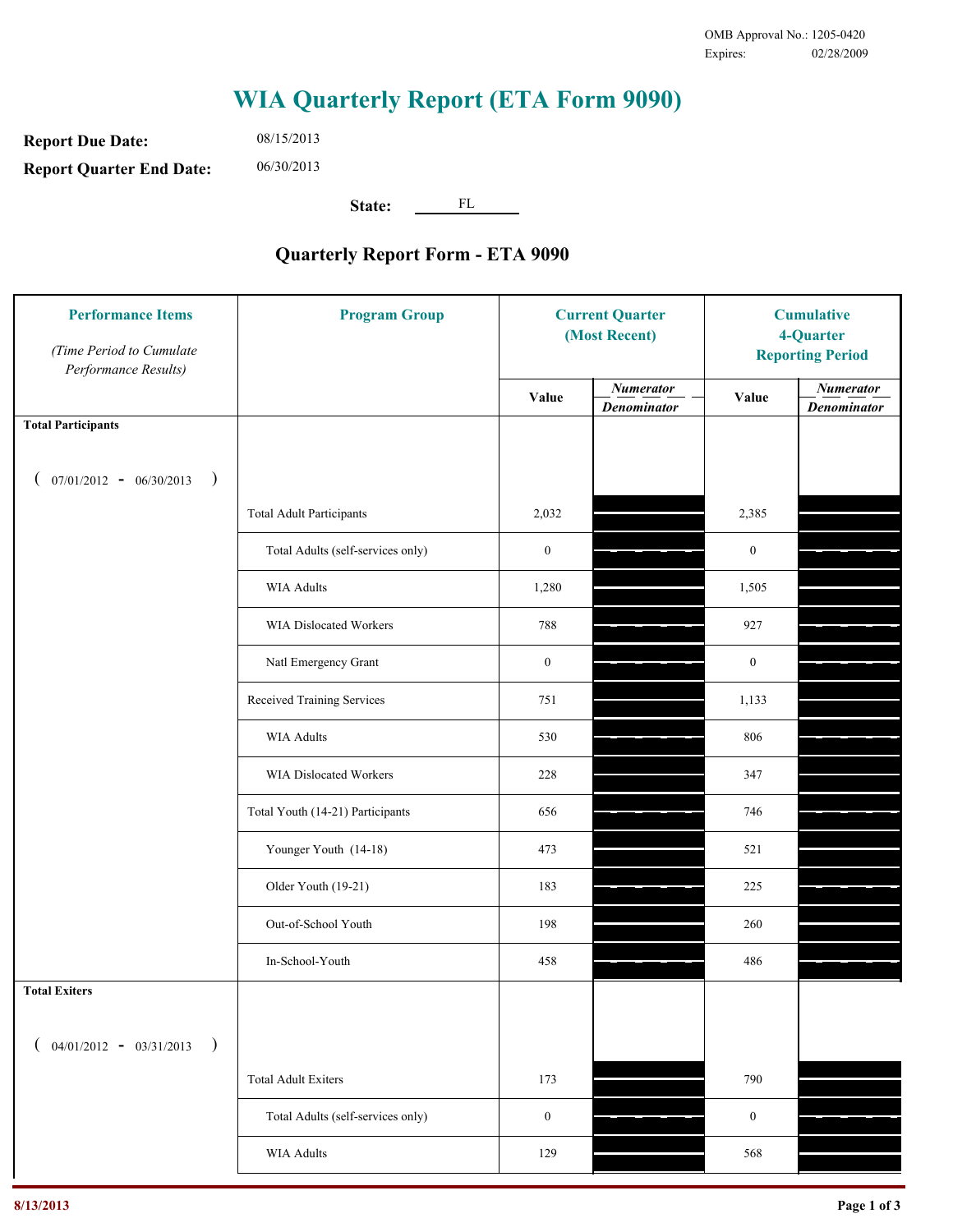| <b>Performance Items</b><br>(Time Period to Cumulate<br>Performance Results) | <b>Program Group</b>        | <b>Current Quarter</b><br>(Most Recent) |                                        | <b>Cumulative</b><br>4-Quarter<br><b>Reporting Period</b> |                                        |
|------------------------------------------------------------------------------|-----------------------------|-----------------------------------------|----------------------------------------|-----------------------------------------------------------|----------------------------------------|
|                                                                              |                             | Value                                   | <b>Numerator</b><br><b>Denominator</b> | Value                                                     | <b>Numerator</b><br><b>Denominator</b> |
|                                                                              | WIA Dislocated Workers      | 47                                      |                                        | 240                                                       |                                        |
|                                                                              | Natl Emergency Grant        | $\boldsymbol{0}$                        |                                        | $\boldsymbol{0}$                                          |                                        |
|                                                                              | Total Youth (14-21) Exiters | 29                                      |                                        | 212                                                       |                                        |
|                                                                              | Younger Youth (14-18)       | 13                                      |                                        | 123                                                       |                                        |
|                                                                              | Older Youth (19-21)         | 16                                      |                                        | 89                                                        |                                        |
|                                                                              | Out-of-School Youth         | 26                                      |                                        | 115                                                       |                                        |
|                                                                              | In-School Youth             | 3                                       |                                        | 97                                                        |                                        |
| <b>Placement in Employment or</b><br>Education                               |                             |                                         |                                        |                                                           |                                        |
| $10/01/2011 - 09/30/2012$<br>$\rightarrow$                                   |                             |                                         |                                        |                                                           |                                        |
|                                                                              | WIA Youth (14-21)           | 75.0                                    | 24<br>$\overline{32}$                  | 72.7                                                      | 149<br>205                             |
| <b>Attainment of Degree or</b><br>Certification                              |                             |                                         |                                        |                                                           |                                        |
| $(10/01/2011 - 09/30/2012)$<br>$\rightarrow$                                 |                             |                                         |                                        |                                                           |                                        |
|                                                                              | WIA Youth (14-21)           | 96.9                                    | $31\,$<br>$\overline{32}$              | 94.0                                                      | 204<br>217                             |
| <b>Literacy or Numeracy Gains</b>                                            |                             |                                         |                                        |                                                           |                                        |
| $(07/01/2012 - 06/30/2013)$<br>$\rightarrow$                                 |                             |                                         |                                        |                                                           |                                        |
|                                                                              | WIA Youth (14-21)           | 52.2                                    | 12<br>$\overline{23}$                  | 75.9                                                      | 82<br>108                              |
| Youth Diploma or Equivilance Rate                                            |                             |                                         |                                        |                                                           |                                        |
|                                                                              |                             |                                         |                                        |                                                           |                                        |
| $04/01/2012 - 03/31/2013$<br>$\rightarrow$                                   | WIA Younger Youth (14-18)   | 66.7                                    | 6                                      | 76.5                                                      | $75\,$                                 |
| <b>Skill Attainment Rate</b>                                                 |                             |                                         | $\overline{9}$                         |                                                           | $\overline{98}$                        |
|                                                                              |                             |                                         |                                        |                                                           |                                        |
| $04/01/2012 - 03/31/2013$ )                                                  |                             |                                         |                                        |                                                           |                                        |
|                                                                              | WIA Younger Youth (14-18)   | 88.2                                    | 30<br>$\overline{34}$                  | 90.2                                                      | 229<br>254                             |
| <b>Entered Employment Rate</b>                                               |                             |                                         |                                        |                                                           |                                        |
| $10/01/2011 - 09/30/2012$ )                                                  |                             |                                         |                                        |                                                           |                                        |
|                                                                              | Adults                      | 77.8                                    | 28<br>$\overline{36}$                  | 80.8                                                      | 135<br>167                             |
|                                                                              | Dislocated Workers          | 90.2                                    | 55<br>61                               | 90.0                                                      | 298<br>331                             |
|                                                                              | Older Youth (19-21)         | 69.2                                    | $\boldsymbol{9}$                       | 69.3                                                      | 70                                     |
|                                                                              |                             |                                         | $\overline{13}$                        |                                                           | 101                                    |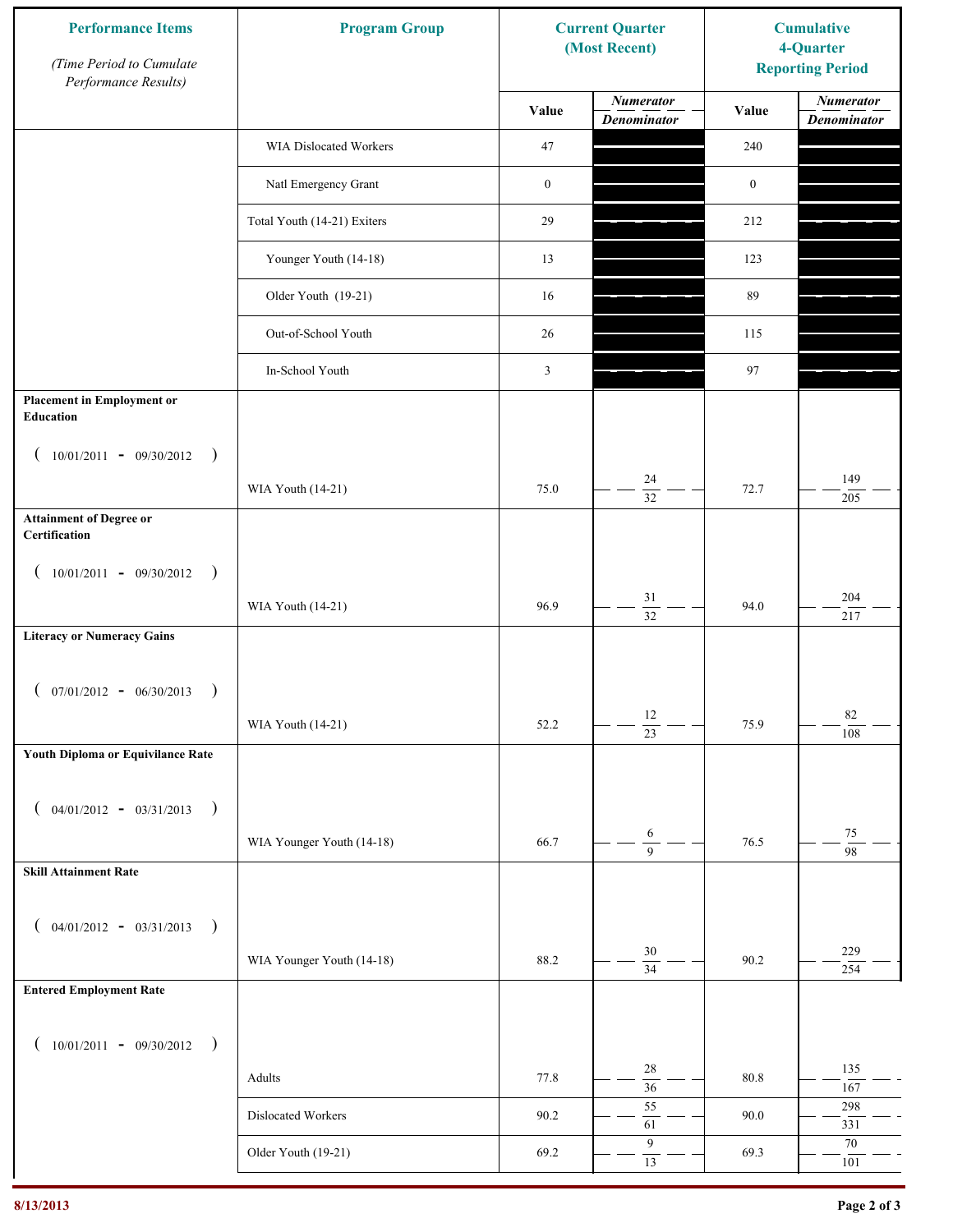| <b>Performance Items</b><br>(Time Period to Cumulate<br>Performance Results)                                                                              | <b>Program Group</b>  | <b>Current Quarter</b><br>(Most Recent) |                                        | <b>Cumulative</b><br>4-Quarter<br><b>Reporting Period</b> |                                        |
|-----------------------------------------------------------------------------------------------------------------------------------------------------------|-----------------------|-----------------------------------------|----------------------------------------|-----------------------------------------------------------|----------------------------------------|
|                                                                                                                                                           |                       | Value                                   | <b>Numerator</b><br><b>Denominator</b> | Value                                                     | <b>Numerator</b><br><b>Denominator</b> |
|                                                                                                                                                           | Natl Emergency Grant  | $\boldsymbol{0}$                        | $\boldsymbol{0}$<br>$\overline{0}$     | $\boldsymbol{0}$                                          | $\boldsymbol{0}$<br>$\boldsymbol{0}$   |
| <b>Employment and Credential</b><br>(Adults/Dislocated Workers) or<br><b>Credential Rates (Older Youth)</b><br>$10/01/2011 - 09/30/2012$<br>$\rightarrow$ |                       |                                         |                                        |                                                           |                                        |
|                                                                                                                                                           | Adults                | 54.7                                    | 29<br>$\overline{53}$                  | 79.6                                                      | 374<br>470                             |
|                                                                                                                                                           | Dislocated Workers    | 71.1                                    | 32<br>45                               | 73.2                                                      | 180<br>246                             |
|                                                                                                                                                           | Older Youth (19-21)   | 61.5                                    | 8<br>13                                | 67.0                                                      | 71<br>106                              |
| <b>Retention Rate</b>                                                                                                                                     |                       |                                         |                                        |                                                           |                                        |
| $04/01/2011 - 03/31/2012$ )                                                                                                                               |                       |                                         |                                        |                                                           |                                        |
|                                                                                                                                                           | Adults                | 82.1                                    | 55<br>67                               | 88.7                                                      | 244<br>275                             |
|                                                                                                                                                           | Dislocated Workers    | 90.4                                    | 85<br>94                               | 89.7                                                      | 209<br>233                             |
|                                                                                                                                                           | Older Youth (19-21)   | 78.9                                    | $\overline{15}$<br>$\overline{19}$     | 74.6                                                      | $\overline{53}$<br>71                  |
|                                                                                                                                                           | Younger Youth (14-18) | 81.3                                    | 13<br>16                               | 77.1                                                      | 84<br>109                              |
|                                                                                                                                                           | Natl Emergency Grant  | $\boldsymbol{0}$                        | $\boldsymbol{0}$<br>$\overline{0}$     | $\boldsymbol{0}$                                          | $\boldsymbol{0}$<br>$\boldsymbol{0}$   |
| <b>Average Earnings</b>                                                                                                                                   |                       |                                         |                                        |                                                           |                                        |
| $04/01/2011 - 03/31/2012$<br>$\big)$                                                                                                                      |                       |                                         |                                        |                                                           |                                        |
|                                                                                                                                                           | Adults                | 16,427.7                                | 887,098<br>$\overline{54}$             | 22,912.4                                                  | 5,567,708<br>243                       |
|                                                                                                                                                           | Dislocated Workers    | 15,836.3                                | 1,346,085<br>$\overline{85}$           | 15,107.9                                                  | 3,157,553<br>209                       |
|                                                                                                                                                           | Older Youth (19-21)   | 4,016.7                                 | 76,318<br>$\overline{19}$              | 3,676.3                                                   | 231,608<br>63                          |
|                                                                                                                                                           | Natl Emergency Grant  | $\boldsymbol{0}$                        | $\overline{0}$<br>$\overline{0}$       | $\boldsymbol{0}$                                          | $\overline{0}$<br>$\boldsymbol{0}$     |

**WIB Name:** Polk County Workforce Developme

**Office Name: User Field 1: User Field 2:**

**Case Manager:**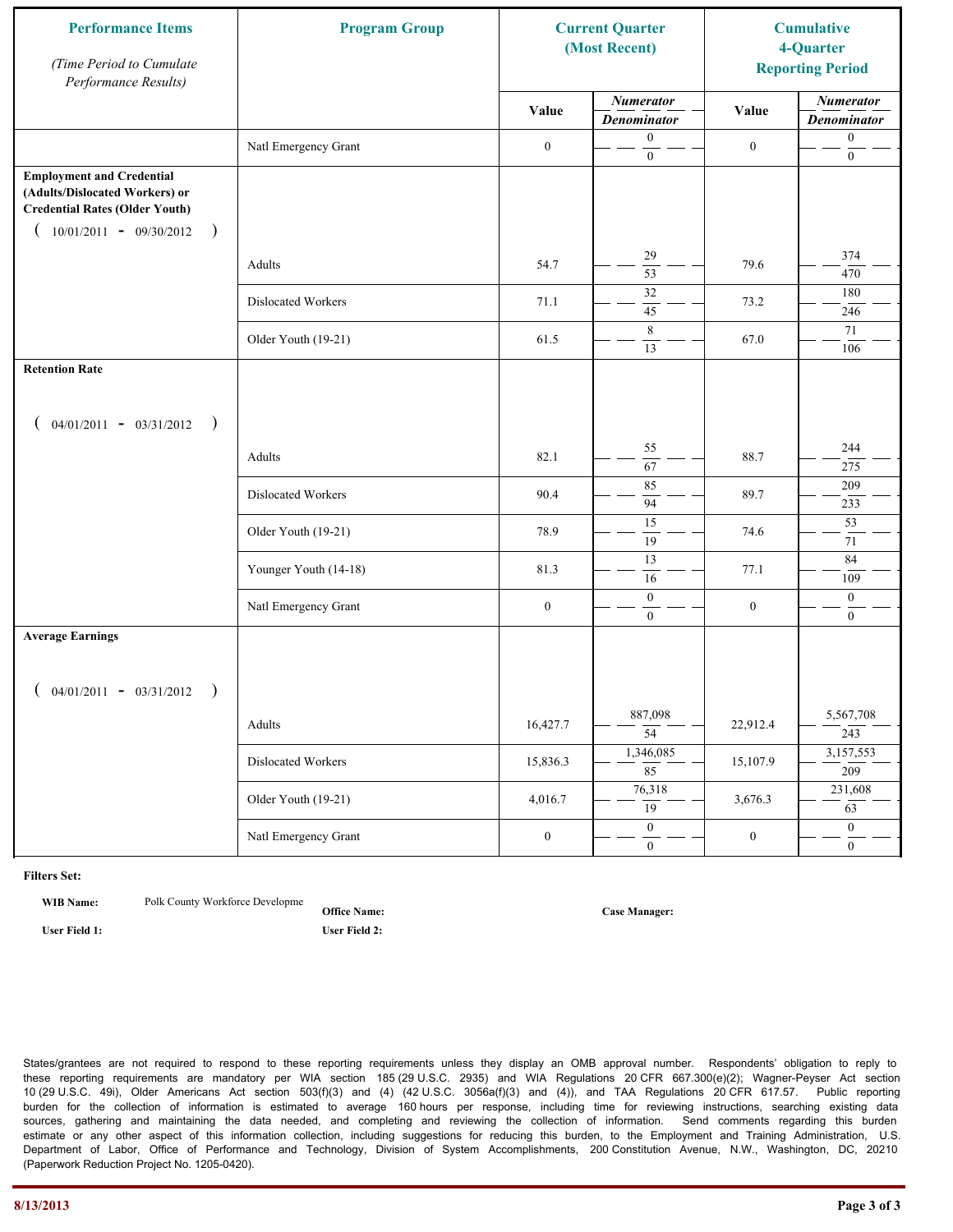**Report Due Date: Report Quarter End Date:** 08/15/2013 06/30/2013

**State:** FL

| <b>Performance Items</b><br>(Time Period to Cumulate<br>Performance Results) | <b>Program Group</b>              | <b>Current Quarter</b><br>(Most Recent) |                                        | <b>Cumulative</b><br>4-Quarter<br><b>Reporting Period</b> |                                        |
|------------------------------------------------------------------------------|-----------------------------------|-----------------------------------------|----------------------------------------|-----------------------------------------------------------|----------------------------------------|
|                                                                              |                                   | Value                                   | <b>Numerator</b><br><b>Denominator</b> | Value                                                     | <b>Numerator</b><br><b>Denominator</b> |
| <b>Total Participants</b>                                                    |                                   |                                         |                                        |                                                           |                                        |
| $07/01/2012 - 06/30/2013$ )                                                  |                                   |                                         |                                        |                                                           |                                        |
|                                                                              | <b>Total Adult Participants</b>   | 588                                     |                                        | 858                                                       |                                        |
|                                                                              | Total Adults (self-services only) | $\boldsymbol{0}$                        |                                        | $\boldsymbol{0}$                                          |                                        |
|                                                                              | <b>WIA Adults</b>                 | 411                                     |                                        | 559                                                       |                                        |
|                                                                              | WIA Dislocated Workers            | 203                                     |                                        | 340                                                       |                                        |
|                                                                              | Natl Emergency Grant              | $\boldsymbol{0}$                        |                                        | $\boldsymbol{0}$                                          |                                        |
|                                                                              | Received Training Services        | 349                                     |                                        | 541                                                       |                                        |
|                                                                              | <b>WIA Adults</b>                 | 261                                     |                                        | 383                                                       |                                        |
|                                                                              | WIA Dislocated Workers            | 102                                     |                                        | 182                                                       |                                        |
|                                                                              | Total Youth (14-21) Participants  | 200                                     |                                        | 242                                                       |                                        |
|                                                                              | Younger Youth (14-18)             | 135                                     |                                        | 148                                                       |                                        |
|                                                                              | Older Youth (19-21)               | 65                                      |                                        | 94                                                        |                                        |
|                                                                              | Out-of-School Youth               | 87                                      |                                        | 123                                                       |                                        |
|                                                                              | In-School-Youth                   | 113                                     |                                        | 119                                                       |                                        |
| <b>Total Exiters</b>                                                         |                                   |                                         |                                        |                                                           |                                        |
| $($ 04/01/2012 - 03/31/2013<br>$\rightarrow$                                 |                                   |                                         |                                        |                                                           |                                        |
|                                                                              | <b>Total Adult Exiters</b>        | 101                                     |                                        | 537                                                       |                                        |
|                                                                              | Total Adults (self-services only) | $\boldsymbol{0}$                        |                                        | $\boldsymbol{0}$                                          |                                        |
|                                                                              | <b>WIA Adults</b>                 | 57                                      |                                        | 372                                                       |                                        |
|                                                                              |                                   |                                         |                                        |                                                           |                                        |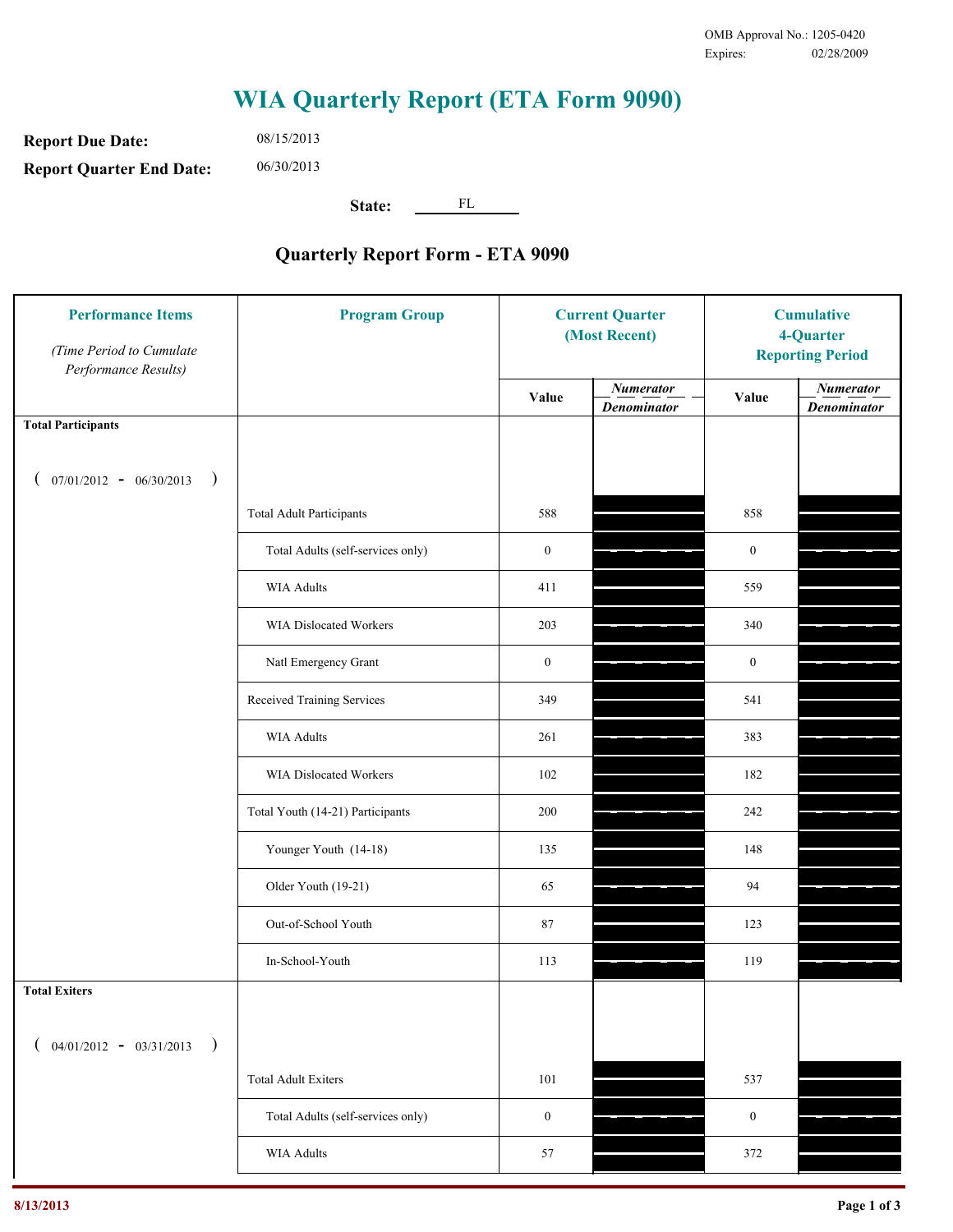| <b>Performance Items</b><br>(Time Period to Cumulate<br>Performance Results) | <b>Program Group</b>        |                  | <b>Current Quarter</b><br>(Most Recent) | <b>Cumulative</b><br>4-Quarter<br><b>Reporting Period</b> |                                        |
|------------------------------------------------------------------------------|-----------------------------|------------------|-----------------------------------------|-----------------------------------------------------------|----------------------------------------|
|                                                                              |                             | Value            | <b>Numerator</b><br><b>Denominator</b>  | Value                                                     | <b>Numerator</b><br><b>Denominator</b> |
|                                                                              | WIA Dislocated Workers      | 54               |                                         | 187                                                       |                                        |
|                                                                              | Natl Emergency Grant        | $\boldsymbol{0}$ |                                         | $\boldsymbol{0}$                                          |                                        |
|                                                                              | Total Youth (14-21) Exiters | 19               |                                         | 87                                                        |                                        |
|                                                                              | Younger Youth (14-18)       | 6                |                                         | 46                                                        |                                        |
|                                                                              | Older Youth (19-21)         | 13               |                                         | 41                                                        |                                        |
|                                                                              | Out-of-School Youth         | 18               |                                         | 49                                                        |                                        |
|                                                                              | In-School Youth             | $\mathbf{1}$     |                                         | 38                                                        |                                        |
| <b>Placement in Employment or</b><br>Education                               |                             |                  |                                         |                                                           |                                        |
| $10/01/2011 - 09/30/2012$<br>$\rightarrow$                                   |                             |                  |                                         |                                                           |                                        |
|                                                                              | WIA Youth (14-21)           | 75.0             | 9<br>$\overline{12}$                    | 72.4                                                      | 42<br>58                               |
| <b>Attainment of Degree or</b><br>Certification                              |                             |                  |                                         |                                                           |                                        |
| $(10/01/2011 - 09/30/2012)$<br>$\rightarrow$                                 |                             |                  |                                         |                                                           |                                        |
|                                                                              | WIA Youth (14-21)           | 64.7             | $11\,$<br>$\overline{17}$               | 81.6                                                      | $62\,$<br>$\overline{76}$              |
| <b>Literacy or Numeracy Gains</b>                                            |                             |                  |                                         |                                                           |                                        |
| $(07/01/2012 - 06/30/2013)$<br>$\rightarrow$                                 |                             |                  |                                         |                                                           |                                        |
|                                                                              | WIA Youth (14-21)           | 45.5             | $10\,$<br>$\overline{22}$               | 43.4                                                      | 23<br>$\overline{53}$                  |
| Youth Diploma or Equivilance Rate                                            |                             |                  |                                         |                                                           |                                        |
| $04/01/2012 - 03/31/2013$<br>$\rightarrow$<br>€                              |                             |                  |                                         |                                                           |                                        |
|                                                                              | WIA Younger Youth (14-18)   | 50.0             | $\mathbf{1}$                            | 92.0                                                      | 23                                     |
| <b>Skill Attainment Rate</b>                                                 |                             |                  | $\overline{2}$                          |                                                           | $\overline{25}$                        |
|                                                                              |                             |                  |                                         |                                                           |                                        |
| $04/01/2012 - 03/31/2013$ )<br>$\overline{ }$                                |                             |                  | $\,8\,$                                 |                                                           | 104                                    |
| <b>Entered Employment Rate</b>                                               | WIA Younger Youth (14-18)   | 57.1             | $\overline{14}$                         | 86.0                                                      | 121                                    |
|                                                                              |                             |                  |                                         |                                                           |                                        |
| $10/01/2011 - 09/30/2012$ )<br>€                                             |                             |                  |                                         |                                                           |                                        |
|                                                                              | Adults                      | 100.0            | 20<br>$\overline{20}$                   | 68.4                                                      | 119<br>174                             |
|                                                                              | Dislocated Workers          | 95.1             | 39<br>$41\,$                            | 95.1                                                      | 176<br>185                             |
|                                                                              | Older Youth (19-21)         | 80.0             | $\,$ 8 $\,$<br>$10\,$                   | 78.3                                                      | $18\,$<br>23                           |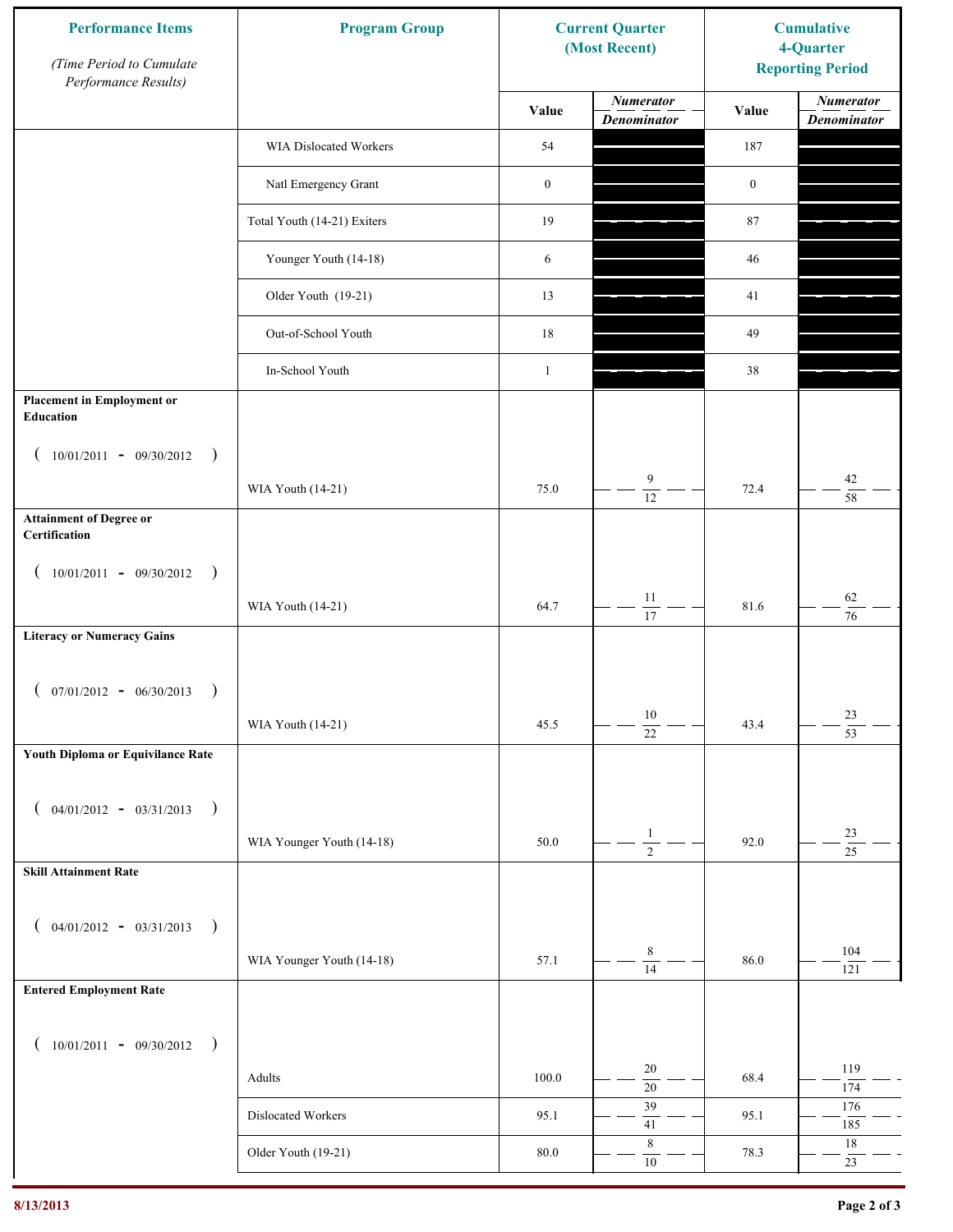| <b>Performance Items</b><br>(Time Period to Cumulate<br>Performance Results)                                                                              | <b>Program Group</b>  | <b>Current Quarter</b><br>(Most Recent) |                                        | <b>Cumulative</b><br>4-Quarter<br><b>Reporting Period</b> |                                        |
|-----------------------------------------------------------------------------------------------------------------------------------------------------------|-----------------------|-----------------------------------------|----------------------------------------|-----------------------------------------------------------|----------------------------------------|
|                                                                                                                                                           |                       | Value                                   | <b>Numerator</b><br><b>Denominator</b> | Value                                                     | <b>Numerator</b><br><b>Denominator</b> |
|                                                                                                                                                           | Natl Emergency Grant  | $\boldsymbol{0}$                        | $\boldsymbol{0}$<br>$\mathbf{0}$       | $\boldsymbol{0}$                                          | $\boldsymbol{0}$<br>$\boldsymbol{0}$   |
| <b>Employment and Credential</b><br>(Adults/Dislocated Workers) or<br><b>Credential Rates (Older Youth)</b><br>$10/01/2011 - 09/30/2012$<br>$\rightarrow$ |                       |                                         |                                        |                                                           |                                        |
|                                                                                                                                                           | Adults                | 71.4                                    | 20<br>$\overline{28}$                  | 79.7                                                      | 338<br>424                             |
|                                                                                                                                                           | Dislocated Workers    | 57.9                                    | $22\,$<br>38                           | 63.3                                                      | 107<br>169                             |
|                                                                                                                                                           | Older Youth (19-21)   | 41.7                                    | 5<br>12                                | 61.3                                                      | 19<br>31                               |
| <b>Retention Rate</b>                                                                                                                                     |                       |                                         |                                        |                                                           |                                        |
| $04/01/2011 - 03/31/2012$ )                                                                                                                               |                       |                                         |                                        |                                                           |                                        |
|                                                                                                                                                           | Adults                | 96.8                                    | 121<br>125                             | 94.1                                                      | 649<br>690                             |
|                                                                                                                                                           | Dislocated Workers    | 92.9                                    | 39<br>42                               | 93.5                                                      | 200<br>214                             |
|                                                                                                                                                           | Older Youth (19-21)   | 83.3                                    | $\sqrt{5}$<br>6                        | 90.7                                                      | 39<br>43                               |
|                                                                                                                                                           | Younger Youth (14-18) | 66.7                                    | $\overline{2}$<br>$\mathfrak{Z}$       | 60.3                                                      | 41<br>68                               |
|                                                                                                                                                           | Natl Emergency Grant  | $\boldsymbol{0}$                        | $\boldsymbol{0}$<br>$\mathbf{0}$       | $\boldsymbol{0}$                                          | $\mathbf{0}$<br>$\overline{0}$         |
| <b>Average Earnings</b>                                                                                                                                   |                       |                                         |                                        |                                                           |                                        |
| $04/01/2011 - 03/31/2012$ )                                                                                                                               |                       |                                         |                                        |                                                           |                                        |
|                                                                                                                                                           | Adults                | 23,238.7                                | 2,509,775<br>$\overline{108}$          | 20,406.9                                                  | 12,529,819<br>614                      |
|                                                                                                                                                           | Dislocated Workers    | 14,366.3                                | 545,920<br>$\overline{38}$             | 15,113.6                                                  | 2,780,894<br>184                       |
|                                                                                                                                                           | Older Youth (19-21)   | 5,579.8                                 | 33,479<br>6                            | 5,072.0                                                   | 207,950<br>41                          |
|                                                                                                                                                           | Natl Emergency Grant  | $\boldsymbol{0}$                        | $\theta$<br>$\overline{0}$             | $\boldsymbol{0}$                                          | $\overline{0}$<br>$\overline{0}$       |

**WIB Name:** Suncoast Workforce Development E

**Office Name: User Field 1: User Field 2:**

**Case Manager:**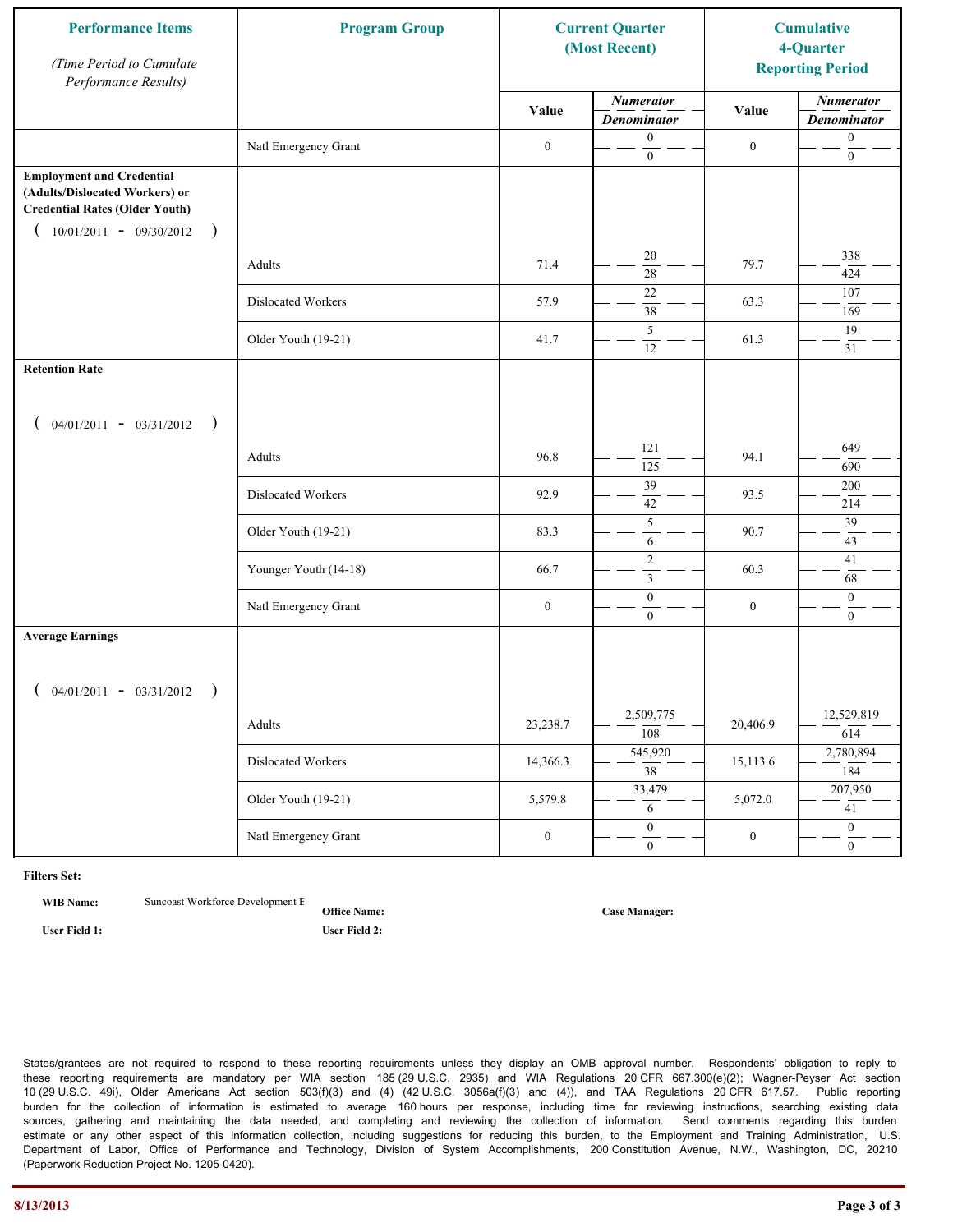**Report Due Date: Report Quarter End Date:** 08/15/2013 06/30/2013

**State:** FL

| <b>Performance Items</b><br>(Time Period to Cumulate<br>Performance Results) | <b>Program Group</b>              | <b>Current Quarter</b><br>(Most Recent) |                                        | <b>Cumulative</b><br>4-Quarter<br><b>Reporting Period</b> |                                        |
|------------------------------------------------------------------------------|-----------------------------------|-----------------------------------------|----------------------------------------|-----------------------------------------------------------|----------------------------------------|
|                                                                              |                                   | Value                                   | <b>Numerator</b><br><b>Denominator</b> | Value                                                     | <b>Numerator</b><br><b>Denominator</b> |
| <b>Total Participants</b>                                                    |                                   |                                         |                                        |                                                           |                                        |
| $07/01/2012 - 06/30/2013$ )                                                  |                                   |                                         |                                        |                                                           |                                        |
|                                                                              | <b>Total Adult Participants</b>   | 128                                     |                                        | 226                                                       |                                        |
|                                                                              | Total Adults (self-services only) | $\boldsymbol{0}$                        |                                        | $\boldsymbol{0}$                                          |                                        |
|                                                                              | <b>WIA Adults</b>                 | 103                                     |                                        | 178                                                       |                                        |
|                                                                              | WIA Dislocated Workers            | $25\,$                                  |                                        | 48                                                        |                                        |
|                                                                              | Natl Emergency Grant              | $\boldsymbol{0}$                        |                                        | $\boldsymbol{0}$                                          |                                        |
|                                                                              | Received Training Services        | 84                                      |                                        | 144                                                       |                                        |
|                                                                              | <b>WIA Adults</b>                 | 66                                      |                                        | 112                                                       |                                        |
|                                                                              | WIA Dislocated Workers            | 18                                      |                                        | 32                                                        |                                        |
|                                                                              | Total Youth (14-21) Participants  | 166                                     |                                        | 223                                                       |                                        |
|                                                                              | Younger Youth (14-18)             | 110                                     |                                        | 148                                                       |                                        |
|                                                                              | Older Youth (19-21)               | 56                                      |                                        | 75                                                        |                                        |
|                                                                              | Out-of-School Youth               | $88\,$                                  |                                        | 114                                                       |                                        |
|                                                                              | In-School-Youth                   | $78\,$                                  |                                        | 109                                                       |                                        |
| <b>Total Exiters</b>                                                         |                                   |                                         |                                        |                                                           |                                        |
| $04/01/2012 - 03/31/2013$<br>$\rightarrow$                                   |                                   |                                         |                                        |                                                           |                                        |
|                                                                              | <b>Total Adult Exiters</b>        | 18                                      |                                        | 128                                                       |                                        |
|                                                                              | Total Adults (self-services only) | $\boldsymbol{0}$                        |                                        | $\boldsymbol{0}$                                          |                                        |
|                                                                              | <b>WIA Adults</b>                 | 16                                      |                                        | 99                                                        |                                        |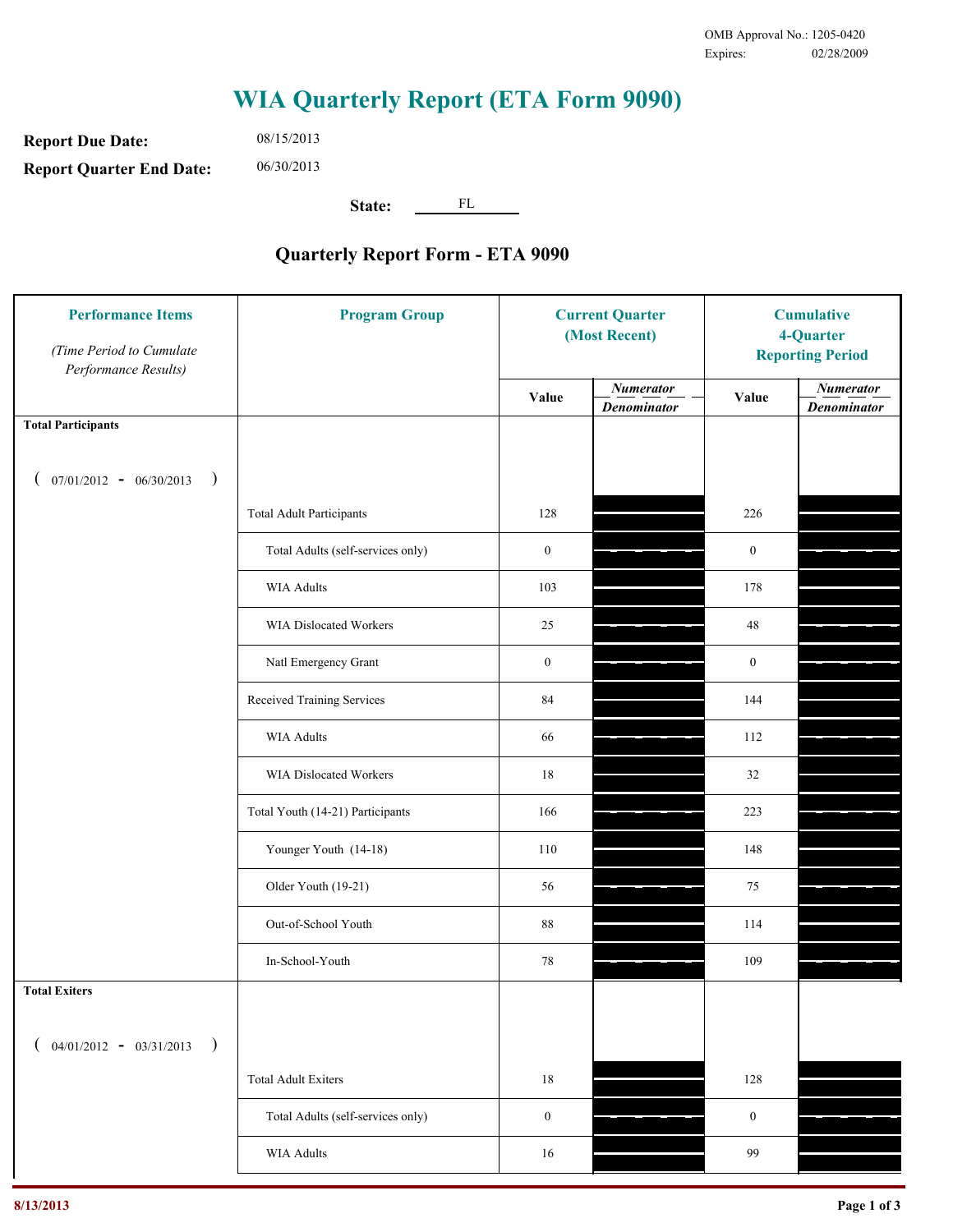| <b>Performance Items</b><br>(Time Period to Cumulate<br>Performance Results) | <b>Program Group</b>        |                  | <b>Current Quarter</b><br>(Most Recent) | <b>Cumulative</b><br>4-Quarter<br><b>Reporting Period</b> |                                        |
|------------------------------------------------------------------------------|-----------------------------|------------------|-----------------------------------------|-----------------------------------------------------------|----------------------------------------|
|                                                                              |                             | Value            | <b>Numerator</b><br><b>Denominator</b>  | Value                                                     | <b>Numerator</b><br><b>Denominator</b> |
|                                                                              | WIA Dislocated Workers      | 2                |                                         | 29                                                        |                                        |
|                                                                              | Natl Emergency Grant        | $\boldsymbol{0}$ |                                         | $\boldsymbol{0}$                                          |                                        |
|                                                                              | Total Youth (14-21) Exiters | 11               |                                         | 60                                                        |                                        |
|                                                                              | Younger Youth (14-18)       | 6                |                                         | 40                                                        |                                        |
|                                                                              | Older Youth (19-21)         | 5                |                                         | 20                                                        |                                        |
|                                                                              | Out-of-School Youth         | $\boldsymbol{7}$ |                                         | 27                                                        |                                        |
|                                                                              | In-School Youth             | $\overline{4}$   |                                         | 33                                                        |                                        |
| <b>Placement in Employment or</b><br>Education                               |                             |                  |                                         |                                                           |                                        |
| $10/01/2011 - 09/30/2012$<br>$\rightarrow$                                   |                             |                  |                                         |                                                           |                                        |
|                                                                              | WIA Youth (14-21)           | 90.0             | 27<br>$\overline{30}$                   | 89.1                                                      | 41<br>46                               |
| <b>Attainment of Degree or</b><br>Certification                              |                             |                  |                                         |                                                           |                                        |
| $(10/01/2011 - 09/30/2012)$<br>$\rightarrow$                                 |                             |                  |                                         |                                                           |                                        |
|                                                                              | WIA Youth (14-21)           | 96.8             | $30\,$<br>$\overline{31}$               | 91.7                                                      | 44<br>48                               |
| <b>Literacy or Numeracy Gains</b>                                            |                             |                  |                                         |                                                           |                                        |
| $(07/01/2012 - 06/30/2013)$<br>$\rightarrow$                                 |                             |                  |                                         |                                                           |                                        |
|                                                                              | WIA Youth (14-21)           | $0.0\,$          | $\boldsymbol{0}$<br>$\overline{0}$      | 66.7                                                      | $\overline{c}$<br>$\overline{3}$       |
| Youth Diploma or Equivilance Rate                                            |                             |                  |                                         |                                                           |                                        |
| $04/01/2012 - 03/31/2013$<br>$\rightarrow$<br>€                              |                             |                  |                                         |                                                           |                                        |
|                                                                              | WIA Younger Youth (14-18)   | 100.0            | $\frac{5}{5}$                           | 100.0                                                     | $32\,$                                 |
| <b>Skill Attainment Rate</b>                                                 |                             |                  |                                         |                                                           | $\overline{32}$                        |
|                                                                              |                             |                  |                                         |                                                           |                                        |
| $04/01/2012 - 03/31/2013$ )                                                  | WIA Younger Youth (14-18)   | 100.0            | 11                                      | 98.2                                                      | 110                                    |
| <b>Entered Employment Rate</b>                                               |                             |                  | $\overline{11}$                         |                                                           | 112                                    |
|                                                                              |                             |                  |                                         |                                                           |                                        |
| $10/01/2011 - 09/30/2012$ )                                                  |                             |                  | $\,$ 8 $\,$                             |                                                           | 41                                     |
|                                                                              | Adults                      | 72.7             | $\overline{11}$<br>$\,$ 8 $\,$          | 75.9                                                      | 54<br>$23\,$                           |
|                                                                              | Dislocated Workers          | 100.0            | $\,$ $\,$                               | 82.1                                                      | $28\,$                                 |
|                                                                              | Older Youth (19-21)         | 71.4             | $\sqrt{5}$<br>$\tau$                    | 81.8                                                      | 9<br>$11\,$                            |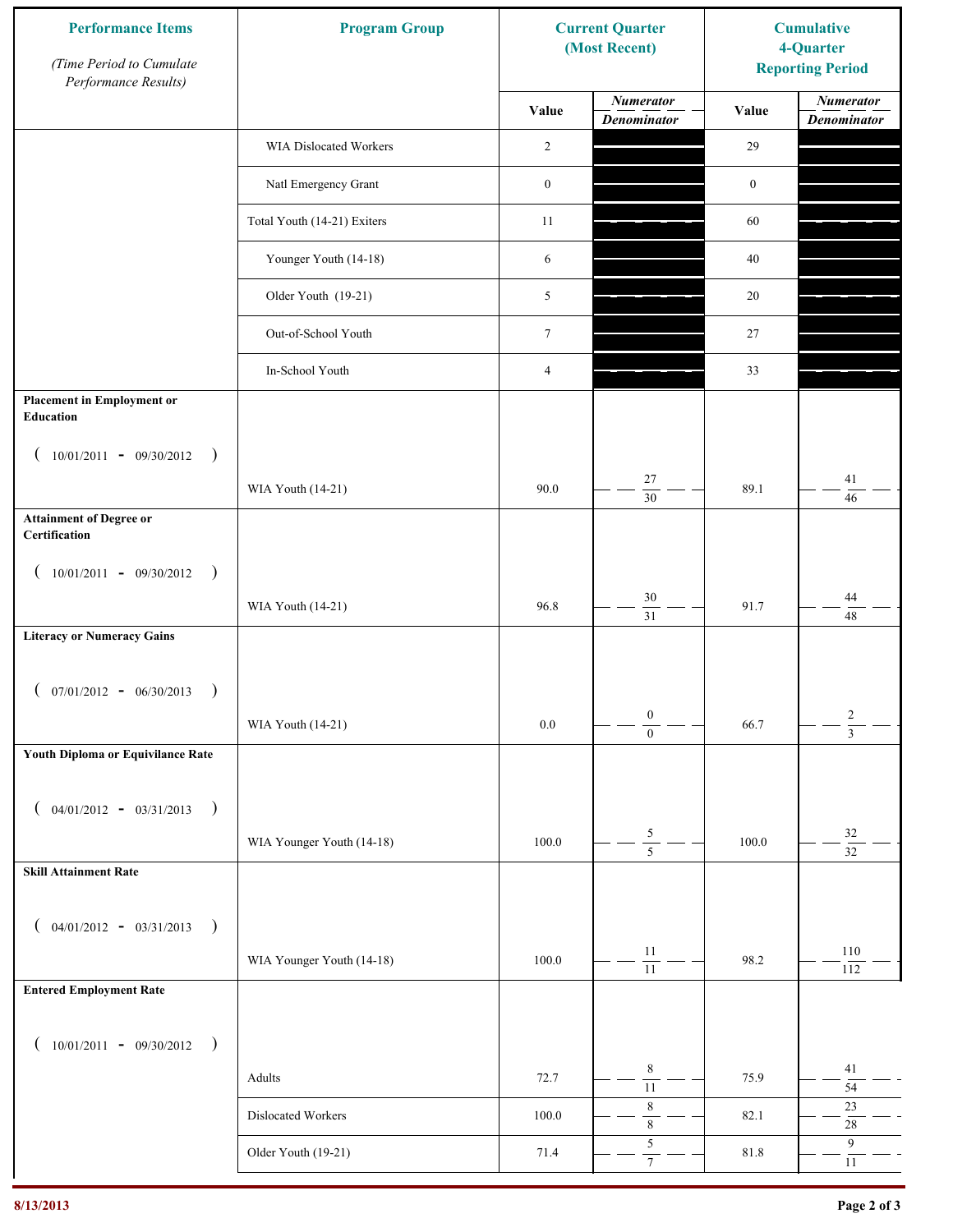| <b>Performance Items</b><br>(Time Period to Cumulate<br>Performance Results)                                                                              | <b>Program Group</b>  | <b>Current Quarter</b><br>(Most Recent) |                                        | <b>Cumulative</b><br>4-Quarter<br><b>Reporting Period</b> |                                        |
|-----------------------------------------------------------------------------------------------------------------------------------------------------------|-----------------------|-----------------------------------------|----------------------------------------|-----------------------------------------------------------|----------------------------------------|
|                                                                                                                                                           |                       | Value                                   | <b>Numerator</b><br><b>Denominator</b> | Value                                                     | <b>Numerator</b><br><b>Denominator</b> |
|                                                                                                                                                           | Natl Emergency Grant  | $\boldsymbol{0}$                        | $\boldsymbol{0}$<br>$\mathbf{0}$       | $\boldsymbol{0}$                                          | $\boldsymbol{0}$<br>$\boldsymbol{0}$   |
| <b>Employment and Credential</b><br>(Adults/Dislocated Workers) or<br><b>Credential Rates (Older Youth)</b><br>$10/01/2011 - 09/30/2012$<br>$\rightarrow$ |                       |                                         |                                        |                                                           |                                        |
|                                                                                                                                                           | Adults                | 78.6                                    | 11<br>$\overline{14}$                  | 76.5                                                      | 75<br>98                               |
|                                                                                                                                                           | Dislocated Workers    | 100.0                                   | $\overline{7}$<br>$\boldsymbol{7}$     | 69.2                                                      | 18<br>26                               |
|                                                                                                                                                           | Older Youth (19-21)   | 80.0                                    | 8<br>10                                | 81.3                                                      | 13<br>16                               |
| <b>Retention Rate</b>                                                                                                                                     |                       |                                         |                                        |                                                           |                                        |
| $04/01/2011 - 03/31/2012$ )                                                                                                                               |                       |                                         |                                        |                                                           |                                        |
|                                                                                                                                                           | Adults                | 80.8                                    | 21<br>26                               | 89.3                                                      | 176<br>197                             |
|                                                                                                                                                           | Dislocated Workers    | 100.0                                   | $\sqrt{2}$<br>$\overline{2}$           | 90.5                                                      | 19<br>21                               |
|                                                                                                                                                           | Older Youth (19-21)   | 75.0                                    | $\mathfrak{Z}$<br>$\overline{4}$       | 84.6                                                      | 11<br>13                               |
|                                                                                                                                                           | Younger Youth (14-18) | 33.3                                    | $\mathbf{1}$<br>$\mathfrak{Z}$         | 79.5                                                      | 35<br>44                               |
|                                                                                                                                                           | Natl Emergency Grant  | $\boldsymbol{0}$                        | $\boldsymbol{0}$<br>$\overline{0}$     | $\boldsymbol{0}$                                          | $\mathbf{0}$<br>$\mathbf{0}$           |
| <b>Average Earnings</b>                                                                                                                                   |                       |                                         |                                        |                                                           |                                        |
| $04/01/2011 - 03/31/2012$ )                                                                                                                               |                       |                                         |                                        |                                                           |                                        |
|                                                                                                                                                           | Adults                | 16,564.6                                | 347,857<br>$\overline{21}$             | 23,907.2                                                  | 4,088,132<br>171                       |
|                                                                                                                                                           | Dislocated Workers    | 8,237.5                                 | 16,475<br>$\overline{2}$               | 11,442.5                                                  | 205,965<br>18                          |
|                                                                                                                                                           | Older Youth (19-21)   | 5,250.0                                 | 15,750<br>3                            | 6,762.3                                                   | 81,148<br>12                           |
|                                                                                                                                                           | Natl Emergency Grant  | $\boldsymbol{0}$                        | $\overline{0}$<br>$\mathbf{0}$         | $\boldsymbol{0}$                                          | $\overline{0}$<br>$\overline{0}$       |

WIB Name: **Heartland Workforce** 

**Office Name:**

**User Field 1: User Field 2:**

**Case Manager:**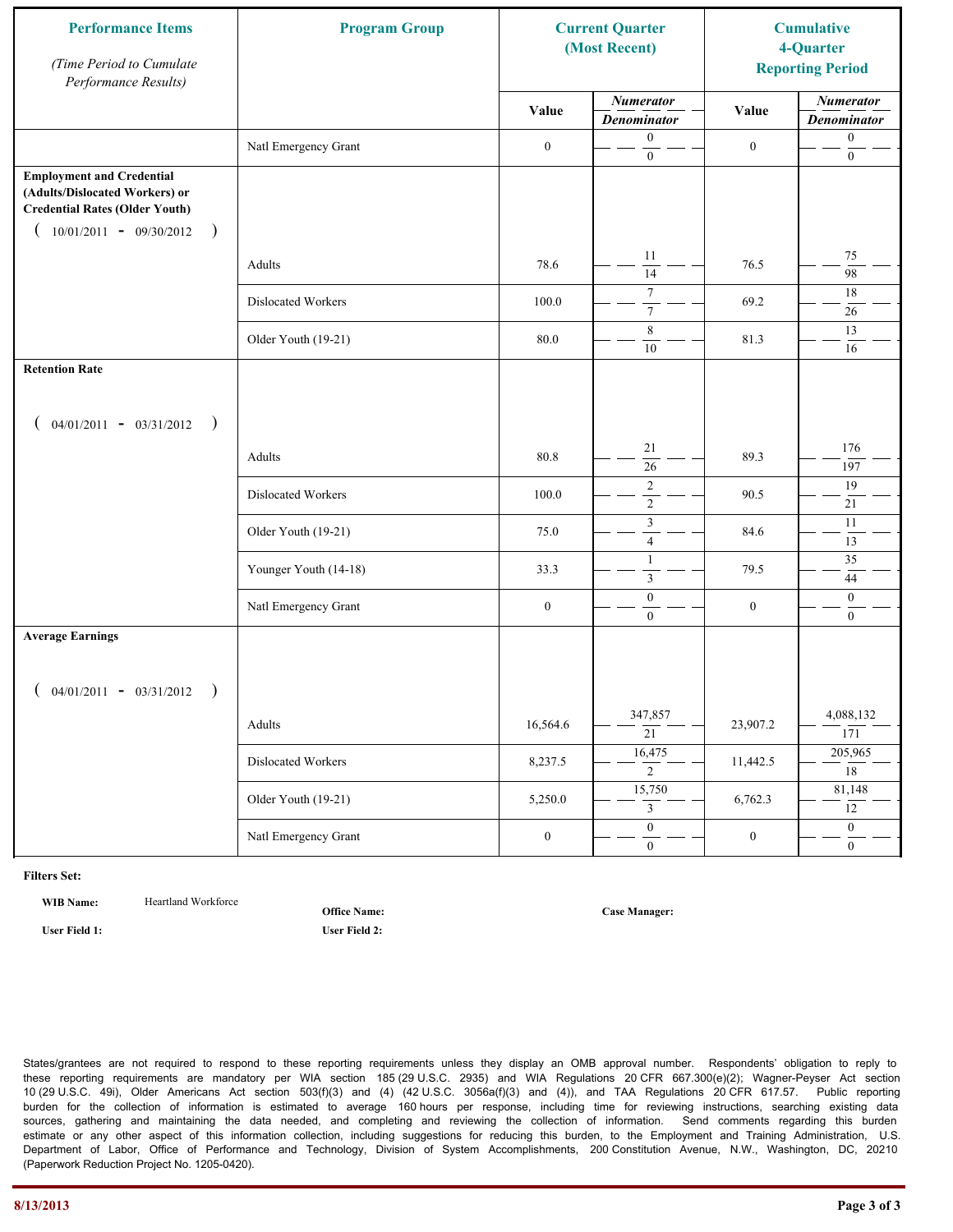**Report Due Date: Report Quarter End Date:** 08/15/2013 06/30/2013

**State:** FL

| <b>Performance Items</b><br>(Time Period to Cumulate<br>Performance Results) | <b>Program Group</b>              | <b>Current Quarter</b><br>(Most Recent) |                                        | <b>Cumulative</b><br>4-Quarter<br><b>Reporting Period</b> |                                        |
|------------------------------------------------------------------------------|-----------------------------------|-----------------------------------------|----------------------------------------|-----------------------------------------------------------|----------------------------------------|
|                                                                              |                                   | Value                                   | <b>Numerator</b><br><b>Denominator</b> | Value                                                     | <b>Numerator</b><br><b>Denominator</b> |
| <b>Total Participants</b>                                                    |                                   |                                         |                                        |                                                           |                                        |
| $07/01/2012 - 06/30/2013$ )                                                  |                                   |                                         |                                        |                                                           |                                        |
|                                                                              | <b>Total Adult Participants</b>   | 808                                     |                                        | 1,110                                                     |                                        |
|                                                                              | Total Adults (self-services only) | $\boldsymbol{0}$                        |                                        | $\boldsymbol{0}$                                          |                                        |
|                                                                              | <b>WIA Adults</b>                 | 436                                     |                                        | 612                                                       |                                        |
|                                                                              | <b>WIA Dislocated Workers</b>     | 383                                     |                                        | 516                                                       |                                        |
|                                                                              | Natl Emergency Grant              | $\mathbf{1}$                            |                                        | $\overline{2}$                                            |                                        |
|                                                                              | Received Training Services        | 442                                     |                                        | 633                                                       |                                        |
|                                                                              | <b>WIA Adults</b>                 | 265                                     |                                        | 378                                                       |                                        |
|                                                                              | WIA Dislocated Workers            | 183                                     |                                        | 265                                                       |                                        |
|                                                                              | Total Youth (14-21) Participants  | 224                                     |                                        | 264                                                       |                                        |
|                                                                              | Younger Youth (14-18)             | 122                                     |                                        | 145                                                       |                                        |
|                                                                              | Older Youth (19-21)               | 102                                     |                                        | 119                                                       |                                        |
|                                                                              | Out-of-School Youth               | 136                                     |                                        | 158                                                       |                                        |
|                                                                              | In-School-Youth                   | $88\,$                                  |                                        | 106                                                       |                                        |
| <b>Total Exiters</b>                                                         |                                   |                                         |                                        |                                                           |                                        |
| $($ 04/01/2012 - 03/31/2013<br>$\rightarrow$                                 |                                   |                                         |                                        |                                                           |                                        |
|                                                                              | <b>Total Adult Exiters</b>        | 89                                      |                                        | 405                                                       |                                        |
|                                                                              | Total Adults (self-services only) | $\boldsymbol{0}$                        |                                        | $\boldsymbol{0}$                                          |                                        |
|                                                                              | <b>WIA Adults</b>                 | 46                                      |                                        | 239                                                       |                                        |
|                                                                              |                                   |                                         |                                        |                                                           |                                        |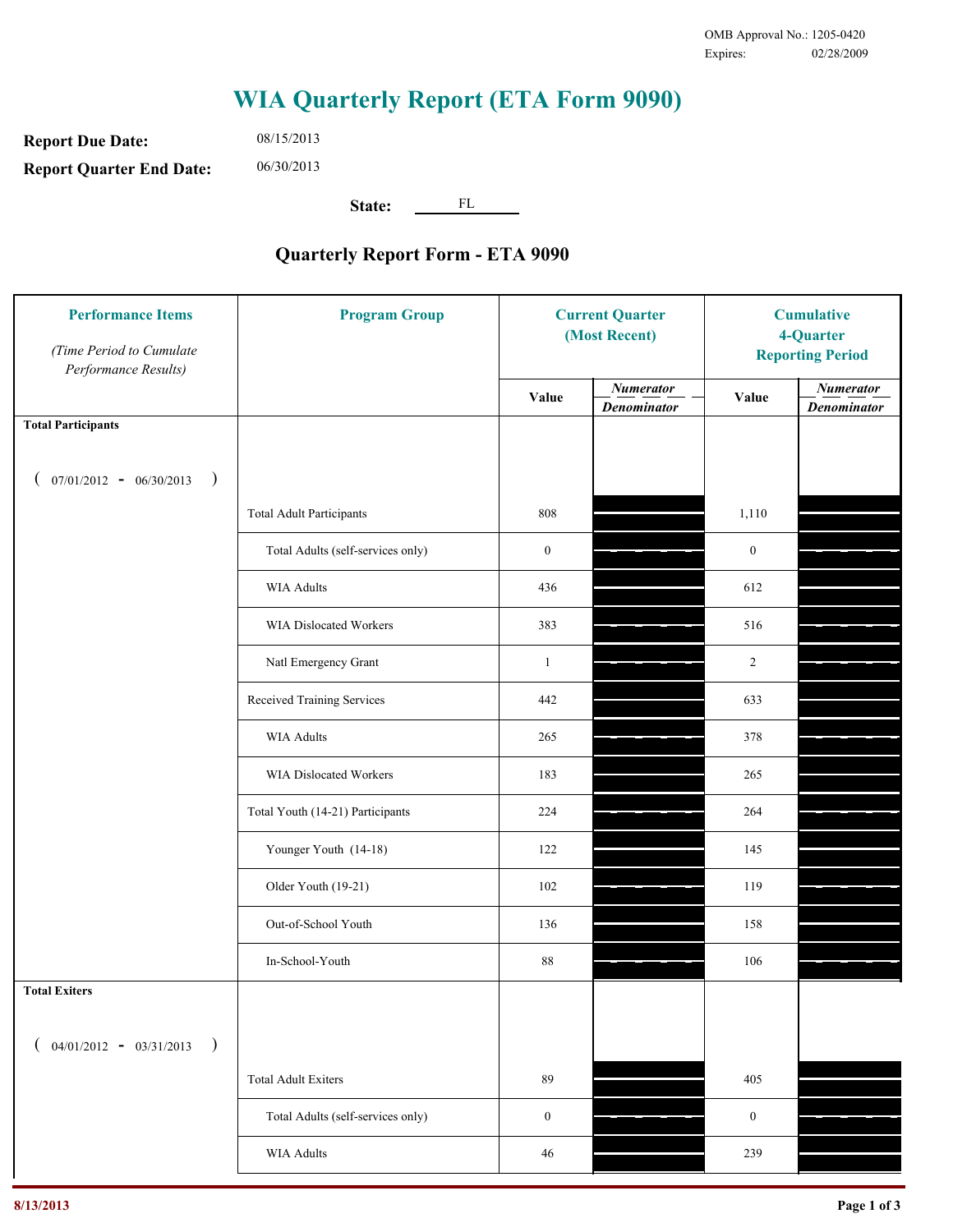| <b>Performance Items</b><br>(Time Period to Cumulate<br>Performance Results) | <b>Program Group</b>        |                  | <b>Current Quarter</b><br>(Most Recent) | <b>Cumulative</b><br>4-Quarter<br><b>Reporting Period</b> |                                        |
|------------------------------------------------------------------------------|-----------------------------|------------------|-----------------------------------------|-----------------------------------------------------------|----------------------------------------|
|                                                                              |                             | Value            | <b>Numerator</b><br><b>Denominator</b>  | Value                                                     | <b>Numerator</b><br><b>Denominator</b> |
|                                                                              | WIA Dislocated Workers      | 43               |                                         | 174                                                       |                                        |
|                                                                              | Natl Emergency Grant        | $\mathbf{1}$     |                                         | $\mathbf{1}$                                              |                                        |
|                                                                              | Total Youth (14-21) Exiters | 14               |                                         | 304                                                       |                                        |
|                                                                              | Younger Youth (14-18)       | $\boldsymbol{7}$ |                                         | 174                                                       |                                        |
|                                                                              | Older Youth (19-21)         | $\boldsymbol{7}$ |                                         | 130                                                       |                                        |
|                                                                              | Out-of-School Youth         | $\,$ 8 $\,$      |                                         | 194                                                       |                                        |
|                                                                              | In-School Youth             | 6                |                                         | 110                                                       |                                        |
| <b>Placement in Employment or</b><br>Education                               |                             |                  |                                         |                                                           |                                        |
| $10/01/2011 - 09/30/2012$<br>$\rightarrow$                                   |                             |                  | 12                                      |                                                           | 158                                    |
|                                                                              | WIA Youth (14-21)           | 75.0             | 16                                      | 50.3                                                      | 314                                    |
| <b>Attainment of Degree or</b><br>Certification                              |                             |                  |                                         |                                                           |                                        |
| $(10/01/2011 - 09/30/2012)$<br>$\big)$                                       |                             |                  |                                         |                                                           |                                        |
|                                                                              | WIA Youth (14-21)           | 66.7             | $\,$ 8 $\,$<br>$\overline{12}$          | 30.0                                                      | 67<br>223                              |
| <b>Literacy or Numeracy Gains</b>                                            |                             |                  |                                         |                                                           |                                        |
| $(07/01/2012 - 06/30/2013)$<br>$\rightarrow$                                 |                             |                  |                                         |                                                           |                                        |
|                                                                              | WIA Youth (14-21)           | 57.1             | $\overline{4}$<br>$\overline{7}$        | 41.5                                                      | 17<br>$\overline{41}$                  |
| Youth Diploma or Equivilance Rate                                            |                             |                  |                                         |                                                           |                                        |
| $04/01/2012 - 03/31/2013$<br>$\rightarrow$<br>€                              |                             |                  |                                         |                                                           |                                        |
|                                                                              | WIA Younger Youth (14-18)   | 100.0            | $\frac{5}{5}$                           | 38.3                                                      | $31\,$                                 |
| <b>Skill Attainment Rate</b>                                                 |                             |                  |                                         |                                                           | 81                                     |
|                                                                              |                             |                  |                                         |                                                           |                                        |
| $04/01/2012 - 03/31/2013$ )<br>€                                             | WIA Younger Youth (14-18)   | 94.6             | $35\,$                                  | 54.5                                                      | 108                                    |
| <b>Entered Employment Rate</b>                                               |                             |                  | $\overline{37}$                         |                                                           | 198                                    |
|                                                                              |                             |                  |                                         |                                                           |                                        |
| $10/01/2011 - 09/30/2012$ )<br>€                                             |                             |                  |                                         |                                                           |                                        |
|                                                                              | Adults                      | 69.0             | 20<br>$\overline{29}$                   | 83.8                                                      | 98<br>117                              |
|                                                                              | Dislocated Workers          | 81.6             | $31\,$<br>$38\,$                        | 85.8                                                      | 169<br>197                             |
|                                                                              | Older Youth (19-21)         | 50.0             | $\overline{4}$<br>$\,8\,$               | 55.3                                                      | $73\,$<br>132                          |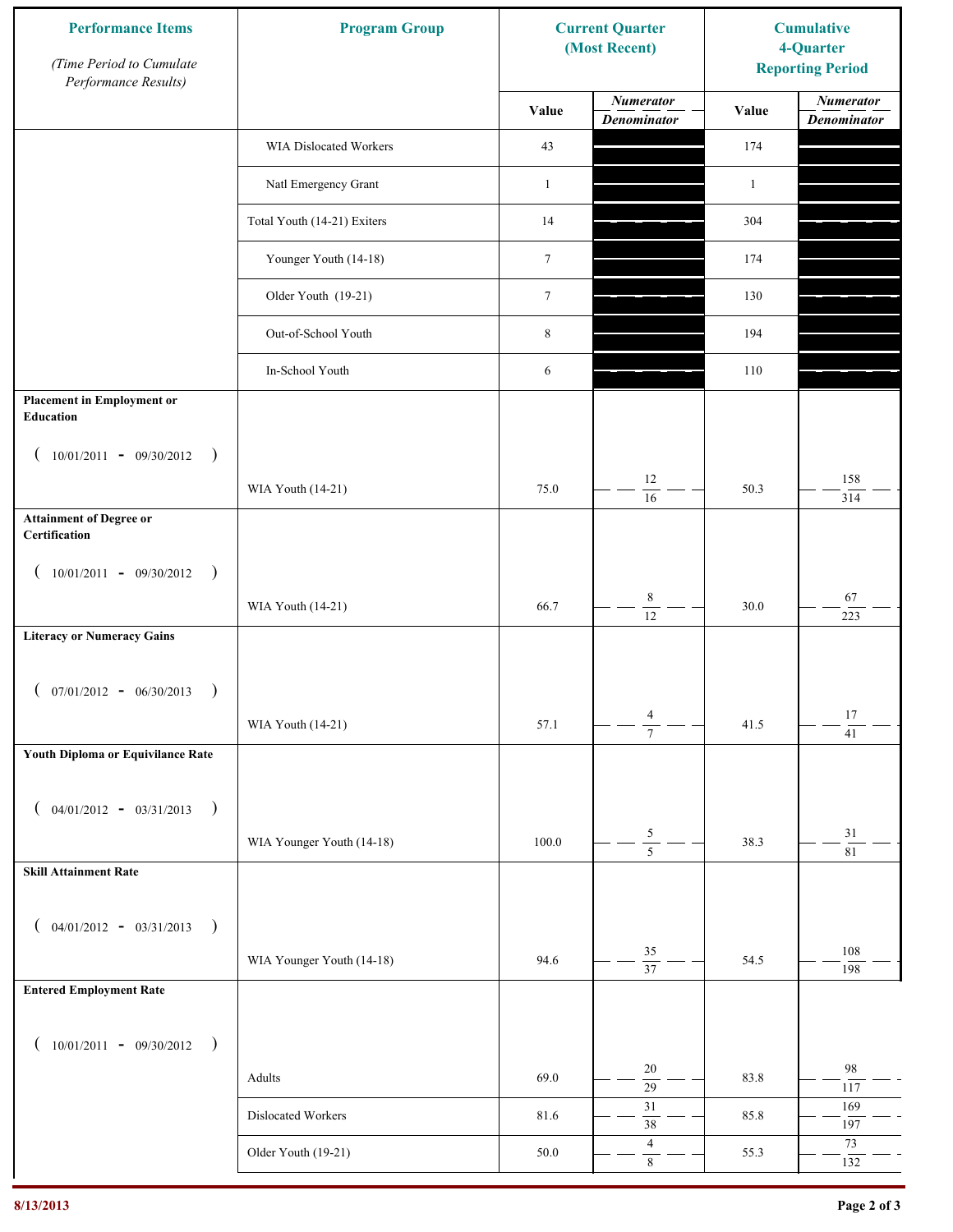| <b>Performance Items</b><br>(Time Period to Cumulate<br>Performance Results)                                                                              | <b>Program Group</b>  | <b>Current Quarter</b><br>(Most Recent) |                                        | <b>Cumulative</b><br>4-Quarter<br><b>Reporting Period</b> |                                        |
|-----------------------------------------------------------------------------------------------------------------------------------------------------------|-----------------------|-----------------------------------------|----------------------------------------|-----------------------------------------------------------|----------------------------------------|
|                                                                                                                                                           |                       | Value                                   | <b>Numerator</b><br><b>Denominator</b> | Value                                                     | <b>Numerator</b><br><b>Denominator</b> |
|                                                                                                                                                           | Natl Emergency Grant  | $0.0\,$                                 | $\boldsymbol{0}$<br>$\mathbf{0}$       | 50.0                                                      | 1<br>$\sqrt{2}$                        |
| <b>Employment and Credential</b><br>(Adults/Dislocated Workers) or<br><b>Credential Rates (Older Youth)</b><br>$10/01/2011 - 09/30/2012$<br>$\rightarrow$ |                       |                                         |                                        |                                                           |                                        |
|                                                                                                                                                           | Adults                | 56.6                                    | 30<br>$\overline{53}$                  | 61.4                                                      | 124<br>202                             |
|                                                                                                                                                           | Dislocated Workers    | 50.0                                    | 16<br>32                               | 49.1                                                      | 86<br>175                              |
|                                                                                                                                                           | Older Youth (19-21)   | 12.5                                    | $\mathbf{1}$<br>$\,8\,$                | 7.1                                                       | 10<br>141                              |
| <b>Retention Rate</b>                                                                                                                                     |                       |                                         |                                        |                                                           |                                        |
| $04/01/2011 - 03/31/2012$ )                                                                                                                               |                       |                                         |                                        |                                                           |                                        |
|                                                                                                                                                           | Adults                | 88.5                                    | 54<br>61                               | 93.0                                                      | 361<br>388                             |
|                                                                                                                                                           | Dislocated Workers    | 90.7                                    | 49<br>54                               | 88.9                                                      | 311<br>350                             |
|                                                                                                                                                           | Older Youth (19-21)   | 100.0                                   | 9<br>9                                 | 87.5                                                      | 28<br>32                               |
|                                                                                                                                                           | Younger Youth (14-18) | 60.0                                    | 12<br>$20\,$                           | 61.2                                                      | 41<br>67                               |
|                                                                                                                                                           | Natl Emergency Grant  | 0.0                                     | $\mathbf{0}$<br>$\overline{0}$         | 50.0                                                      | $\mathbf{1}$<br>$\overline{2}$         |
| <b>Average Earnings</b>                                                                                                                                   |                       |                                         |                                        |                                                           |                                        |
| $04/01/2011 - 03/31/2012$<br>$\rightarrow$                                                                                                                |                       |                                         |                                        |                                                           |                                        |
|                                                                                                                                                           | Adults                | 16,024.4                                | 785,196<br>$\overline{49}$             | 17,218.4                                                  | 5,888,706<br>342                       |
|                                                                                                                                                           | Dislocated Workers    | 13,645.2                                | 586,745<br>43                          | 14,489.4                                                  | 4,187,441<br>289                       |
|                                                                                                                                                           | Older Youth (19-21)   | 3,018.9                                 | 21,132<br>$7\overline{ }$              | 4,106.2                                                   | 119,080<br>$\overline{29}$             |
|                                                                                                                                                           | Natl Emergency Grant  | $0.0\,$                                 | $\overline{0}$<br>$\boldsymbol{0}$     | 12,351.0                                                  | 12,351<br>$\mathbf{1}$                 |

**WIB Name:** Workforce Solutions

**Office Name:**

**User Field 1: User Field 2:**

**Case Manager:**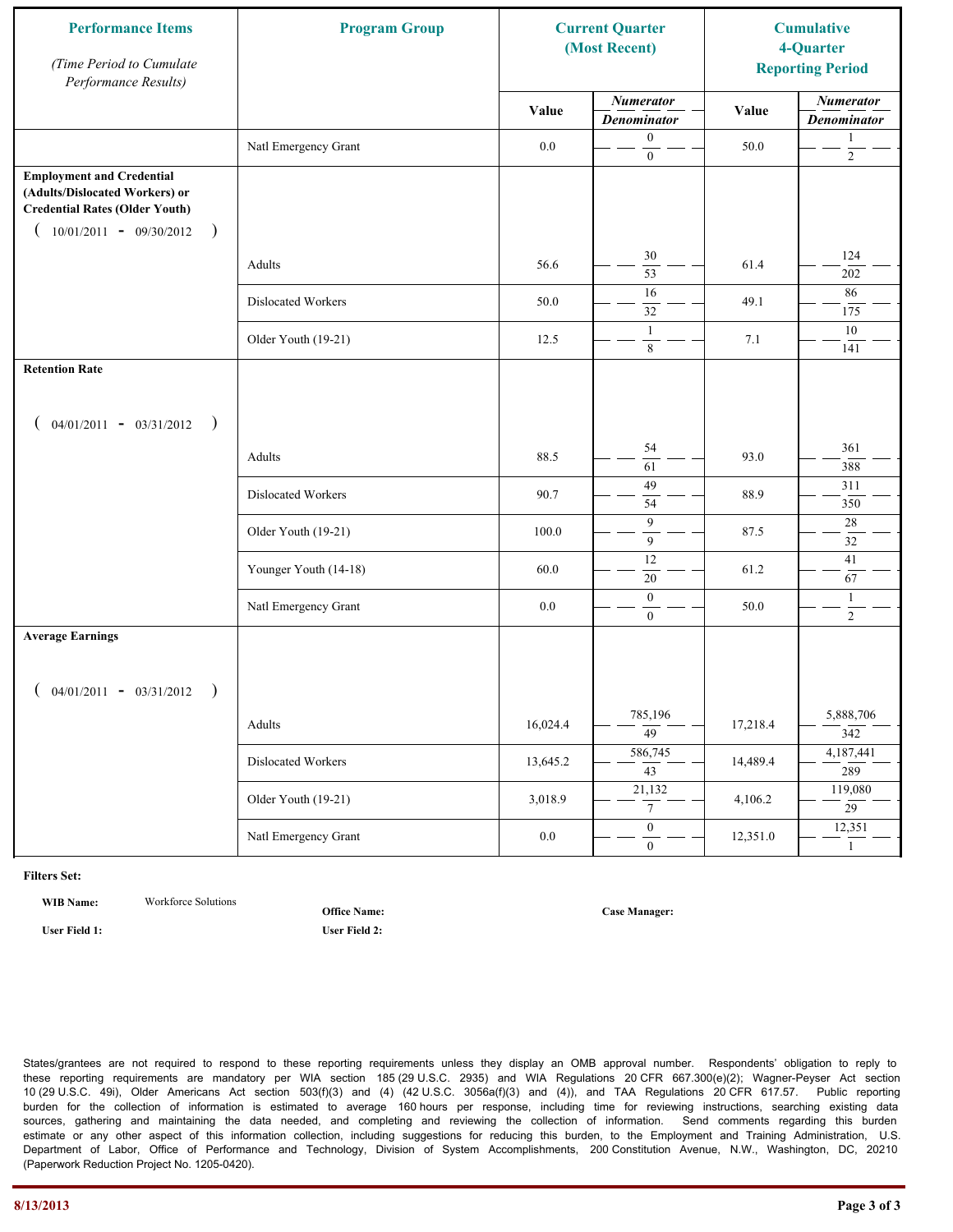**Report Due Date: Report Quarter End Date:** 06/30/2013

08/15/2013

**State:** FL

| <b>Performance Items</b><br>(Time Period to Cumulate<br>Performance Results) | <b>Program Group</b>              | <b>Current Quarter</b><br>(Most Recent) |                                        | <b>Cumulative</b><br>4-Quarter<br><b>Reporting Period</b> |                                        |
|------------------------------------------------------------------------------|-----------------------------------|-----------------------------------------|----------------------------------------|-----------------------------------------------------------|----------------------------------------|
|                                                                              |                                   | Value                                   | <b>Numerator</b><br><b>Denominator</b> | Value                                                     | <b>Numerator</b><br><b>Denominator</b> |
| <b>Total Participants</b>                                                    |                                   |                                         |                                        |                                                           |                                        |
| $07/01/2012 - 06/30/2013$<br>$\big)$                                         |                                   |                                         |                                        |                                                           |                                        |
|                                                                              | <b>Total Adult Participants</b>   | 1,443                                   |                                        | 2,116                                                     |                                        |
|                                                                              | Total Adults (self-services only) | $\boldsymbol{0}$                        |                                        | $\mathbf{0}$                                              |                                        |
|                                                                              | WIA Adults                        | 1,135                                   |                                        | 1,664                                                     |                                        |
|                                                                              | <b>WIA Dislocated Workers</b>     | 316                                     |                                        | 458                                                       |                                        |
|                                                                              | Natl Emergency Grant              | $\overline{c}$                          |                                        | $10\,$                                                    |                                        |
|                                                                              | Received Training Services        | 479                                     |                                        | 940                                                       |                                        |
|                                                                              | <b>WIA Adults</b>                 | 270                                     |                                        | 598                                                       |                                        |
|                                                                              | WIA Dislocated Workers            | 210                                     |                                        | 348                                                       |                                        |
|                                                                              | Total Youth (14-21) Participants  | 546                                     |                                        | 800                                                       |                                        |
|                                                                              | Younger Youth (14-18)             | 309                                     |                                        | 400                                                       |                                        |
|                                                                              | Older Youth (19-21)               | 237                                     |                                        | 400                                                       |                                        |
|                                                                              | Out-of-School Youth               | 307                                     |                                        | 493                                                       |                                        |
|                                                                              | In-School-Youth                   | 239                                     |                                        | 307                                                       |                                        |
| <b>Total Exiters</b>                                                         |                                   |                                         |                                        |                                                           |                                        |
| $04/01/2012 - 03/31/2013$<br>$\lambda$<br>$\overline{ }$                     |                                   |                                         |                                        |                                                           |                                        |
|                                                                              | <b>Total Adult Exiters</b>        | 299                                     |                                        | 906                                                       |                                        |
|                                                                              | Total Adults (self-services only) | $\mathbf{0}$                            |                                        | $\boldsymbol{0}$                                          |                                        |
|                                                                              | <b>WIA Adults</b>                 | 230                                     |                                        | 703                                                       |                                        |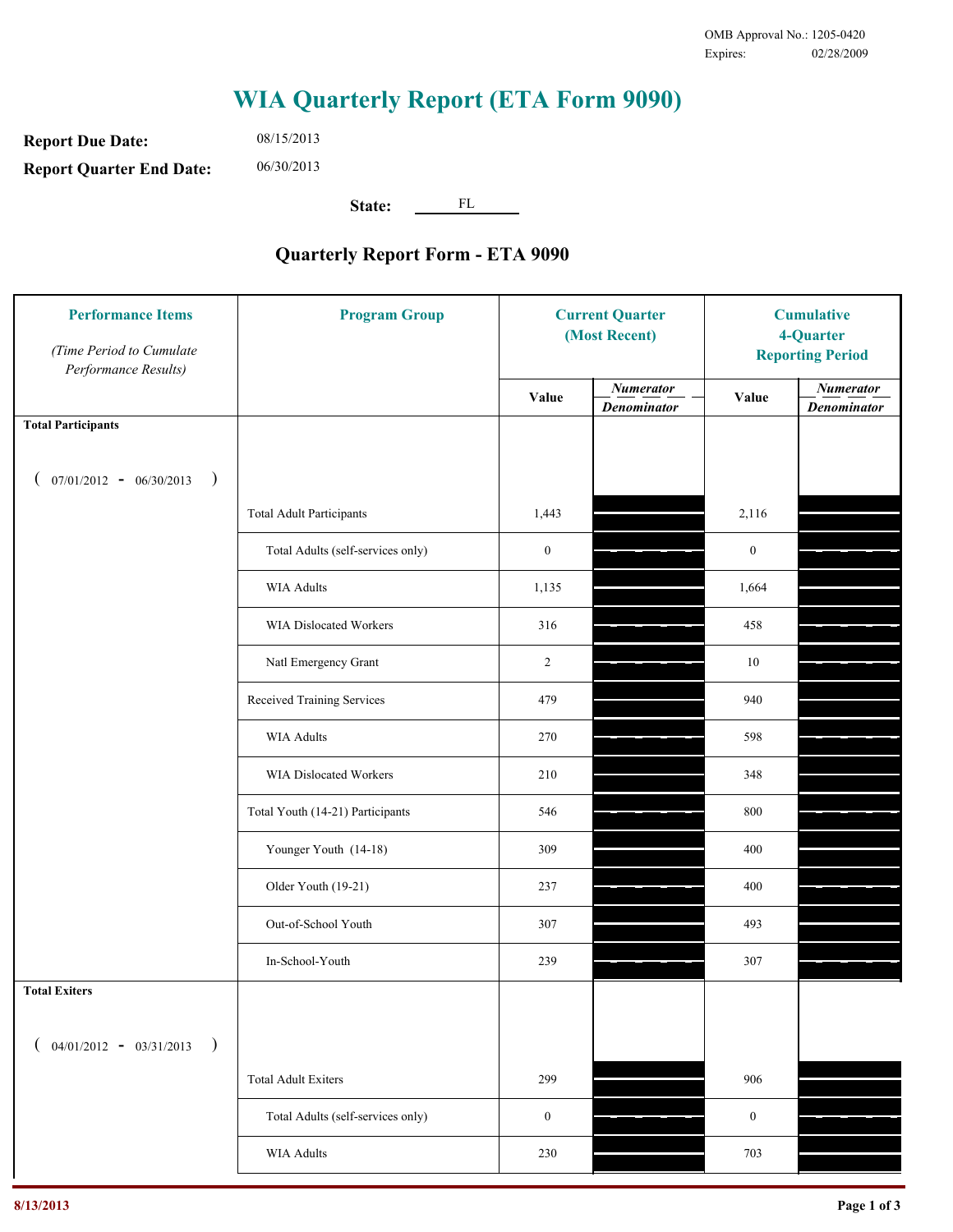| <b>Performance Items</b><br>(Time Period to Cumulate<br>Performance Results) | <b>Program Group</b>        | <b>Current Quarter</b><br>(Most Recent) |                                        | <b>Cumulative</b><br>4-Quarter<br><b>Reporting Period</b> |                                        |
|------------------------------------------------------------------------------|-----------------------------|-----------------------------------------|----------------------------------------|-----------------------------------------------------------|----------------------------------------|
|                                                                              |                             | Value                                   | <b>Numerator</b><br><b>Denominator</b> | Value                                                     | <b>Numerator</b><br><b>Denominator</b> |
|                                                                              | WIA Dislocated Workers      | 70                                      |                                        | 197                                                       |                                        |
|                                                                              | Natl Emergency Grant        | $\mathfrak{Z}$                          |                                        | 14                                                        |                                        |
|                                                                              | Total Youth (14-21) Exiters | 57                                      |                                        | 286                                                       |                                        |
|                                                                              | Younger Youth (14-18)       | 13                                      |                                        | 98                                                        |                                        |
|                                                                              | Older Youth (19-21)         | 44                                      |                                        | 188                                                       |                                        |
|                                                                              | Out-of-School Youth         | 54                                      |                                        | 215                                                       |                                        |
|                                                                              | In-School Youth             | $\mathfrak{Z}$                          |                                        | 71                                                        |                                        |
| <b>Placement in Employment or</b><br>Education                               |                             |                                         |                                        |                                                           |                                        |
| $10/01/2011 - 09/30/2012$<br>$\rightarrow$                                   |                             |                                         |                                        |                                                           |                                        |
|                                                                              | WIA Youth (14-21)           | 77.9                                    | 74<br>$\overline{95}$                  | 76.9                                                      | 140<br>182                             |
| <b>Attainment of Degree or</b><br>Certification                              |                             |                                         |                                        |                                                           |                                        |
| $(10/01/2011 - 09/30/2012)$<br>$\rightarrow$                                 |                             |                                         |                                        |                                                           |                                        |
|                                                                              | WIA Youth (14-21)           | 84.6                                    | $77\,$<br>$\overline{91}$              | 81.1                                                      | 150<br>185                             |
| <b>Literacy or Numeracy Gains</b>                                            |                             |                                         |                                        |                                                           |                                        |
| $(07/01/2012 - 06/30/2013)$<br>$\rightarrow$                                 |                             |                                         |                                        |                                                           |                                        |
|                                                                              | WIA Youth (14-21)           | 23.5                                    | 59<br>$\overline{251}$                 | 26.1                                                      | 108<br>414                             |
| Youth Diploma or Equivilance Rate                                            |                             |                                         |                                        |                                                           |                                        |
| $04/01/2012 - 03/31/2013$ )<br>€                                             |                             |                                         |                                        |                                                           |                                        |
|                                                                              | WIA Younger Youth (14-18)   | $0.0\,$                                 | $\boldsymbol{0}$                       | 66.1                                                      | $37\,$<br>$\overline{56}$              |
| <b>Skill Attainment Rate</b>                                                 |                             |                                         | $\sqrt{6}$                             |                                                           |                                        |
|                                                                              |                             |                                         |                                        |                                                           |                                        |
| $04/01/2012 - 03/31/2013$ )<br>€                                             | WIA Younger Youth (14-18)   | 89.2                                    | 91                                     | 85.9                                                      | 397                                    |
| <b>Entered Employment Rate</b>                                               |                             |                                         | $\overline{102}$                       |                                                           | 462                                    |
|                                                                              |                             |                                         |                                        |                                                           |                                        |
| $10/01/2011 - 09/30/2012$ )<br>€                                             |                             |                                         | 51                                     |                                                           | 117                                    |
|                                                                              | Adults                      | 86.4                                    | $\overline{59}$                        | 88.0                                                      | 133                                    |
|                                                                              | Dislocated Workers          | 88.6                                    | $31\,$<br>$\overline{35}$              | 86.3                                                      | 145<br>168                             |
|                                                                              | Older Youth (19-21)         | 68.8                                    | 33<br>$48\,$                           | 75.4                                                      | $86\,$<br>114                          |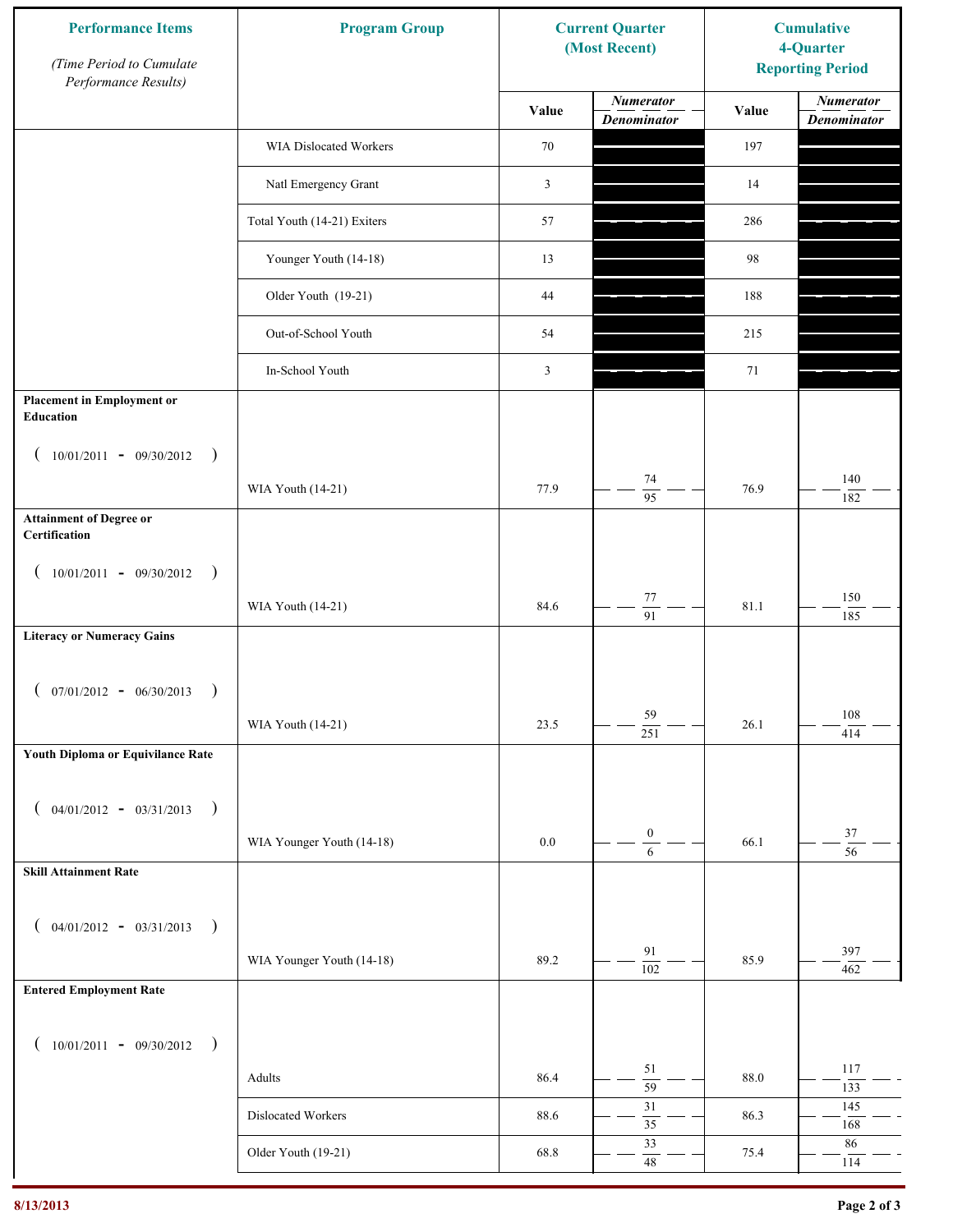| <b>Performance Items</b><br>(Time Period to Cumulate<br>Performance Results)                                                                              | <b>Program Group</b>  |          | <b>Current Quarter</b><br>(Most Recent) |          | <b>Cumulative</b><br>4-Quarter<br><b>Reporting Period</b> |
|-----------------------------------------------------------------------------------------------------------------------------------------------------------|-----------------------|----------|-----------------------------------------|----------|-----------------------------------------------------------|
|                                                                                                                                                           |                       | Value    | <b>Numerator</b><br><b>Denominator</b>  | Value    | <b>Numerator</b><br><b>Denominator</b>                    |
|                                                                                                                                                           | Natl Emergency Grant  | 66.7     | 2<br>$\overline{\mathbf{3}}$            | 81.3     | 13<br>$16\,$                                              |
| <b>Employment and Credential</b><br>(Adults/Dislocated Workers) or<br><b>Credential Rates (Older Youth)</b><br>$10/01/2011 - 09/30/2012$<br>$\rightarrow$ |                       |          |                                         |          |                                                           |
|                                                                                                                                                           | Adults                | 94.7     | 72<br>$\overline{76}$                   | 90.0     | 243<br>270                                                |
|                                                                                                                                                           | Dislocated Workers    | 76.0     | 19<br>25                                | 71.2     | 89<br>125                                                 |
|                                                                                                                                                           | Older Youth (19-21)   | 50.9     | $27\,$<br>53                            | 61.8     | 81<br>131                                                 |
| <b>Retention Rate</b>                                                                                                                                     |                       |          |                                         |          |                                                           |
| $04/01/2011 - 03/31/2012$ )                                                                                                                               |                       |          |                                         |          |                                                           |
|                                                                                                                                                           | Adults                | 77.5     | 31<br>40                                | 94.2     | 825<br>876                                                |
|                                                                                                                                                           | Dislocated Workers    | 90.6     | 29<br>32                                | 86.5     | 225<br>260                                                |
|                                                                                                                                                           | Older Youth (19-21)   | 77.3     | 17<br>$22\,$                            | 80.3     | 61<br>76                                                  |
|                                                                                                                                                           | Younger Youth (14-18) | 75.0     | $\mathfrak z$<br>$\overline{4}$         | 64.3     | 36<br>56                                                  |
|                                                                                                                                                           | Natl Emergency Grant  | 83.3     | $\sqrt{5}$<br>6                         | 80.0     | $\,8\,$<br>10                                             |
| <b>Average Earnings</b>                                                                                                                                   |                       |          |                                         |          |                                                           |
| $04/01/2011 - 03/31/2012$ )                                                                                                                               |                       |          |                                         |          |                                                           |
|                                                                                                                                                           | Adults                | 19,196.2 | 518,298<br>$\overline{27}$              | 27,995.5 | 22,536,345<br>805                                         |
|                                                                                                                                                           | Dislocated Workers    | 17,141.2 | 479,954<br>$\overline{28}$              | 21,146.6 | 4,525,366<br>214                                          |
|                                                                                                                                                           | Older Youth (19-21)   | 4,795.7  | 95,913<br>20                            | 4,450.1  | 293,707<br>66                                             |
|                                                                                                                                                           | Natl Emergency Grant  | 11,983.0 | 47,932<br>$\overline{4}$                | 13,790.3 | 96,532<br>$7\overline{ }$                                 |

**WIB Name:** Workforce Alliance Inc.

**Office Name:**

**User Field 1: User Field 2:**

**Case Manager:**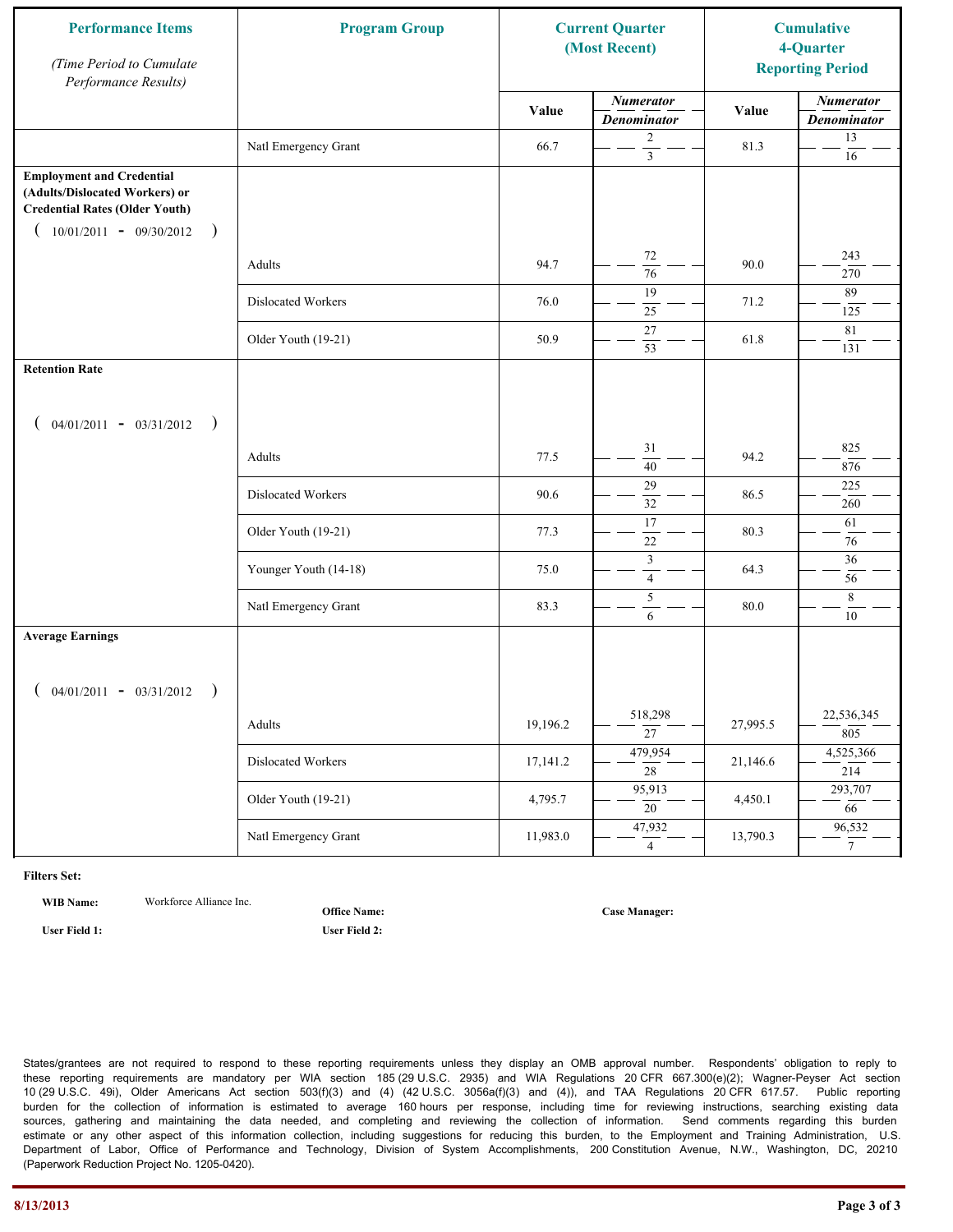**Report Due Date: Report Quarter End Date:** 08/15/2013 06/30/2013

**State:** FL

| <b>Performance Items</b><br>(Time Period to Cumulate<br>Performance Results) | <b>Program Group</b>              | <b>Current Quarter</b><br>(Most Recent) |                                        | <b>Cumulative</b><br>4-Quarter<br><b>Reporting Period</b> |                                        |
|------------------------------------------------------------------------------|-----------------------------------|-----------------------------------------|----------------------------------------|-----------------------------------------------------------|----------------------------------------|
|                                                                              |                                   | Value                                   | <b>Numerator</b><br><b>Denominator</b> | Value                                                     | <b>Numerator</b><br><b>Denominator</b> |
| <b>Total Participants</b>                                                    |                                   |                                         |                                        |                                                           |                                        |
| $07/01/2012 - 06/30/2013$<br>$\big)$                                         |                                   |                                         |                                        |                                                           |                                        |
|                                                                              | <b>Total Adult Participants</b>   | 3,274                                   |                                        | 4,399                                                     |                                        |
|                                                                              | Total Adults (self-services only) | $\boldsymbol{0}$                        |                                        | $\boldsymbol{0}$                                          |                                        |
|                                                                              | WIA Adults                        | 1,644                                   |                                        | 2,158                                                     |                                        |
|                                                                              | <b>WIA Dislocated Workers</b>     | 1,684                                   |                                        | 2,322                                                     |                                        |
|                                                                              | Natl Emergency Grant              | $\boldsymbol{0}$                        |                                        | $\mathbf{0}$                                              |                                        |
|                                                                              | Received Training Services        | 1,559                                   |                                        | 2,812                                                     |                                        |
|                                                                              | <b>WIA Adults</b>                 | 745                                     |                                        | 1,386                                                     |                                        |
|                                                                              | WIA Dislocated Workers            | 832                                     |                                        | 1,470                                                     |                                        |
|                                                                              | Total Youth (14-21) Participants  | 1,073                                   |                                        | 1,313                                                     |                                        |
|                                                                              | Younger Youth (14-18)             | 602                                     |                                        | 726                                                       |                                        |
|                                                                              | Older Youth (19-21)               | 471                                     |                                        | 587                                                       |                                        |
|                                                                              | Out-of-School Youth               | 618                                     |                                        | 759                                                       |                                        |
|                                                                              | In-School-Youth                   | 455                                     |                                        | 554                                                       |                                        |
| <b>Total Exiters</b>                                                         |                                   |                                         |                                        |                                                           |                                        |
| $04/01/2012 - 03/31/2013$<br>$\lambda$<br>$\overline{ }$                     |                                   |                                         |                                        |                                                           |                                        |
|                                                                              | <b>Total Adult Exiters</b>        | 377                                     |                                        | 1,455                                                     |                                        |
|                                                                              | Total Adults (self-services only) | $\mathbf{0}$                            |                                        | $\boldsymbol{0}$                                          |                                        |
|                                                                              | <b>WIA Adults</b>                 | 188                                     |                                        | 654                                                       |                                        |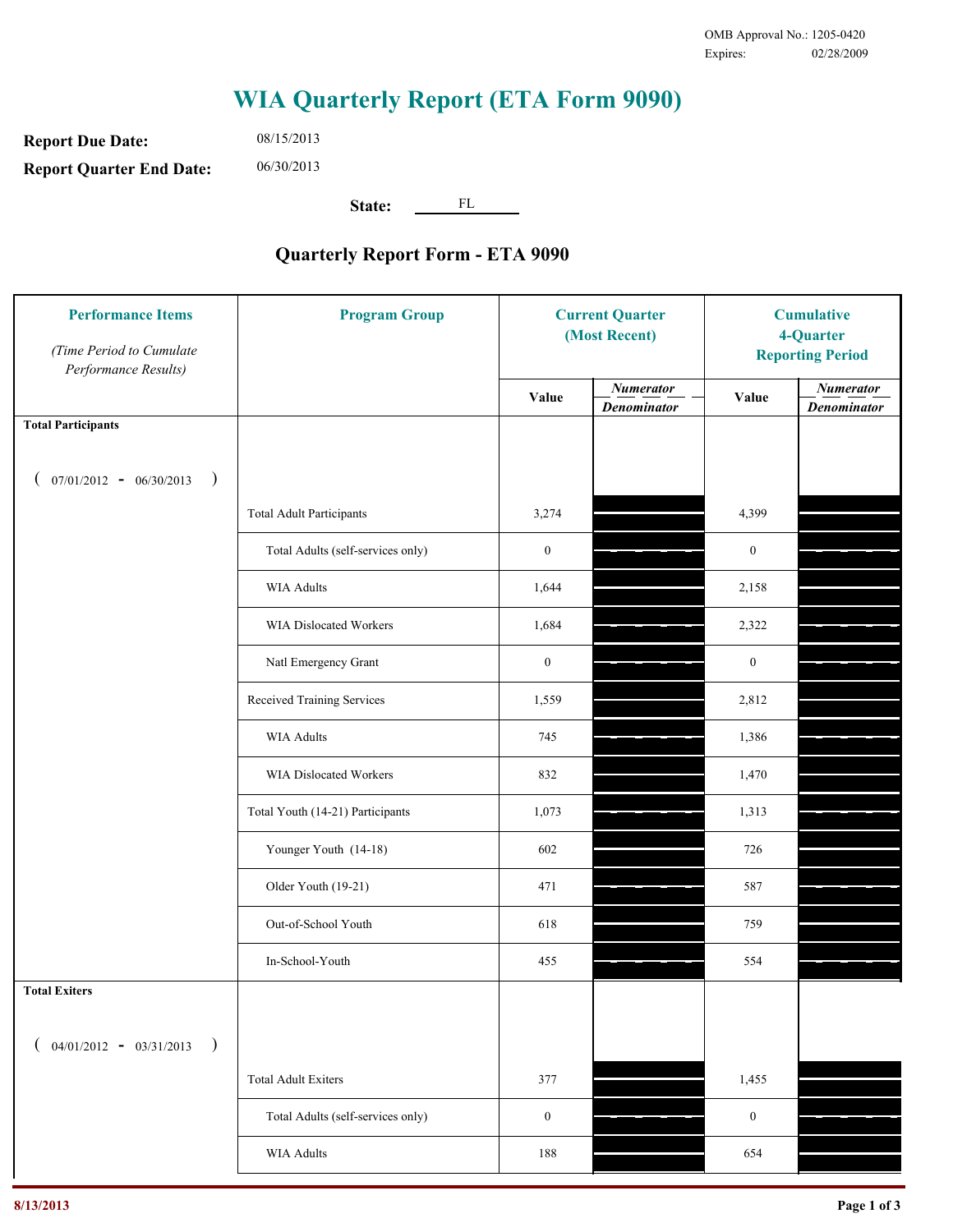| <b>Performance Items</b><br>(Time Period to Cumulate<br>Performance Results) | <b>Program Group</b>        |                  | <b>Current Quarter</b><br>(Most Recent) | <b>Cumulative</b><br>4-Quarter<br><b>Reporting Period</b> |                                        |
|------------------------------------------------------------------------------|-----------------------------|------------------|-----------------------------------------|-----------------------------------------------------------|----------------------------------------|
|                                                                              |                             | Value            | <b>Numerator</b><br><b>Denominator</b>  | Value                                                     | <b>Numerator</b><br><b>Denominator</b> |
|                                                                              | WIA Dislocated Workers      | 198              |                                         | 831                                                       |                                        |
|                                                                              | Natl Emergency Grant        | $\boldsymbol{0}$ |                                         | $\boldsymbol{0}$                                          |                                        |
|                                                                              | Total Youth (14-21) Exiters | 66               |                                         | 472                                                       |                                        |
|                                                                              | Younger Youth (14-18)       | 36               |                                         | 235                                                       |                                        |
|                                                                              | Older Youth (19-21)         | 30               |                                         | 237                                                       |                                        |
|                                                                              | Out-of-School Youth         | 35               |                                         | 293                                                       |                                        |
|                                                                              | In-School Youth             | 31               |                                         | 179                                                       |                                        |
| <b>Placement in Employment or</b><br>Education                               |                             |                  |                                         |                                                           |                                        |
| $10/01/2011 - 09/30/2012$<br>$\rightarrow$                                   |                             |                  |                                         |                                                           |                                        |
|                                                                              | WIA Youth (14-21)           | 93.6             | 73<br>$\overline{78}$                   | 95.8                                                      | 323<br>337                             |
| <b>Attainment of Degree or</b><br>Certification                              |                             |                  |                                         |                                                           |                                        |
| $(10/01/2011 - 09/30/2012)$<br>$\rightarrow$                                 |                             |                  |                                         |                                                           |                                        |
|                                                                              | WIA Youth (14-21)           | 53.2             | 33<br>$\overline{62}$                   | 42.0                                                      | 129<br>307                             |
| <b>Literacy or Numeracy Gains</b>                                            |                             |                  |                                         |                                                           |                                        |
| $(07/01/2012 - 06/30/2013)$<br>$\rightarrow$                                 |                             |                  |                                         |                                                           |                                        |
|                                                                              | WIA Youth (14-21)           | 23.2             | 23<br>$\overline{99}$                   | 58.3                                                      | 232<br>398                             |
| Youth Diploma or Equivilance Rate                                            |                             |                  |                                         |                                                           |                                        |
| $04/01/2012 - 03/31/2013$ )<br>€                                             |                             |                  |                                         |                                                           |                                        |
|                                                                              | WIA Younger Youth (14-18)   | 65.4             | $17\,$                                  | 76.4                                                      | 146                                    |
| <b>Skill Attainment Rate</b>                                                 |                             |                  | $\overline{26}$                         |                                                           | 191                                    |
|                                                                              |                             |                  |                                         |                                                           |                                        |
| $04/01/2012 - 03/31/2013$ )<br>$\overline{ }$                                | WIA Younger Youth (14-18)   | 71.9             | 156                                     | 70.1                                                      | 338                                    |
| <b>Entered Employment Rate</b>                                               |                             |                  | $\overline{217}$                        |                                                           | 482                                    |
|                                                                              |                             |                  |                                         |                                                           |                                        |
| $10/01/2011 - 09/30/2012$ )                                                  |                             |                  | 73                                      |                                                           | 338                                    |
|                                                                              | Adults                      | 90.1             | $\overline{81}$                         | 90.4                                                      | 374                                    |
|                                                                              | Dislocated Workers          | 94.8             | 183<br>193                              | 94.1                                                      | 807<br>858                             |
|                                                                              | Older Youth (19-21)         | 94.3             | 33<br>$\overline{35}$                   | 94.4                                                      | 151<br>160                             |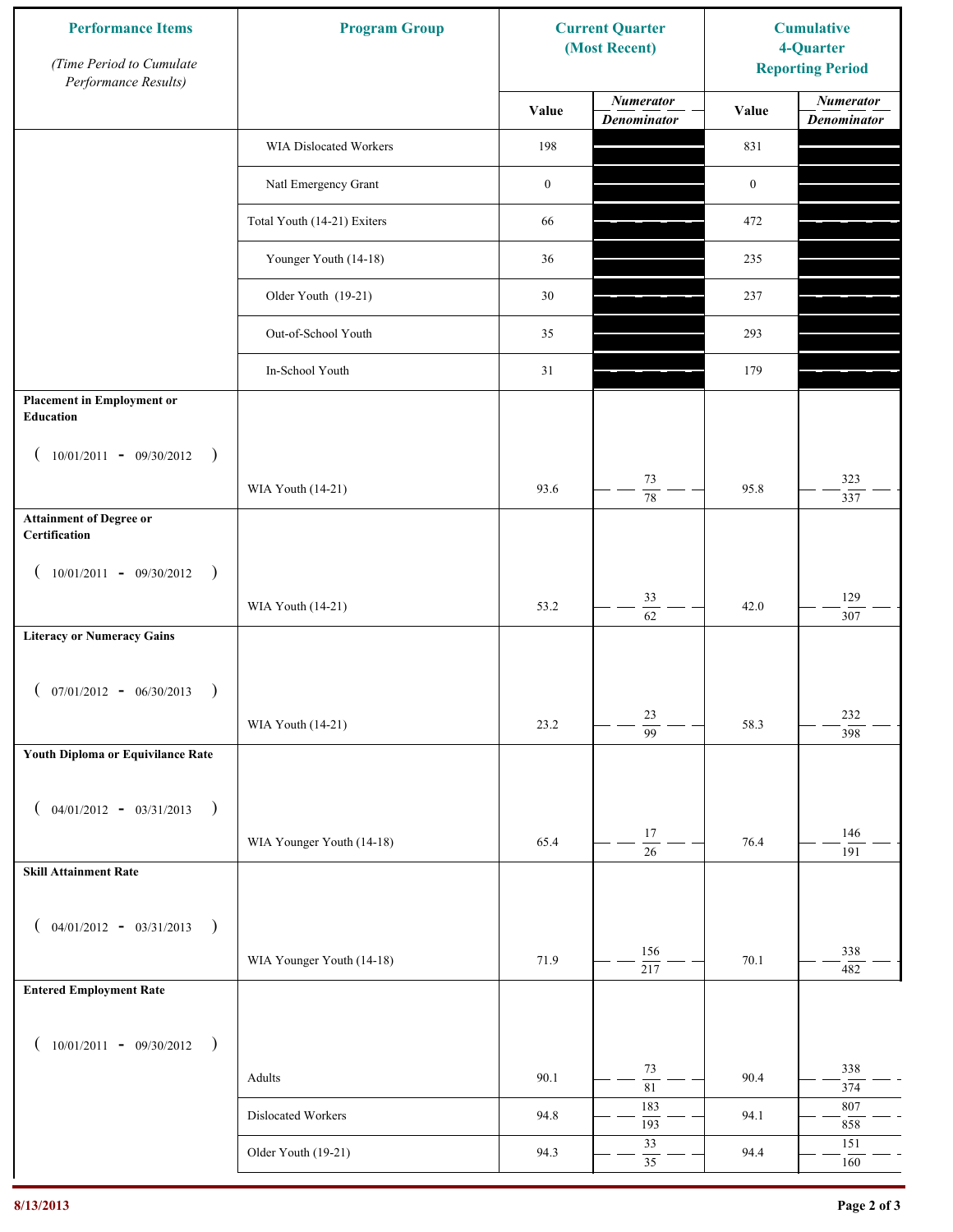| <b>Performance Items</b><br>(Time Period to Cumulate<br>Performance Results)                                                                              | <b>Program Group</b>  |                  | <b>Current Quarter</b><br>(Most Recent) |                  | <b>Cumulative</b><br>4-Quarter<br><b>Reporting Period</b> |
|-----------------------------------------------------------------------------------------------------------------------------------------------------------|-----------------------|------------------|-----------------------------------------|------------------|-----------------------------------------------------------|
|                                                                                                                                                           |                       | Value            | <b>Numerator</b><br><b>Denominator</b>  | Value            | <b>Numerator</b><br><b>Denominator</b>                    |
|                                                                                                                                                           | Natl Emergency Grant  | $\boldsymbol{0}$ | $\boldsymbol{0}$<br>$\mathbf{0}$        | $\boldsymbol{0}$ | $\boldsymbol{0}$<br>$\boldsymbol{0}$                      |
| <b>Employment and Credential</b><br>(Adults/Dislocated Workers) or<br><b>Credential Rates (Older Youth)</b><br>$10/01/2011 - 09/30/2012$<br>$\rightarrow$ |                       |                  |                                         |                  |                                                           |
|                                                                                                                                                           | Adults                | 79.8             | 91<br>114                               | 77.8             | 364<br>468                                                |
|                                                                                                                                                           | Dislocated Workers    | 84.4             | 135<br>160                              | 81.5             | 568<br>697                                                |
|                                                                                                                                                           | Older Youth (19-21)   | 2.8              | $\overline{1}$<br>36                    | 8.3              | 15<br>180                                                 |
| <b>Retention Rate</b>                                                                                                                                     |                       |                  |                                         |                  |                                                           |
| $04/01/2011 - 03/31/2012$ )                                                                                                                               |                       |                  |                                         |                  |                                                           |
|                                                                                                                                                           | Adults                | 93.1             | 135<br>145                              | 91.3             | 482<br>528                                                |
|                                                                                                                                                           | Dislocated Workers    | 95.2             | 218<br>229                              | 93.4             | 893<br>956                                                |
|                                                                                                                                                           | Older Youth (19-21)   | 80.0             | $\overline{4}$<br>5                     | 78.6             | 88<br>112                                                 |
|                                                                                                                                                           | Younger Youth (14-18) | 100.0            | $\overline{4}$<br>$\overline{4}$        | 79.7             | 122<br>153                                                |
|                                                                                                                                                           | Natl Emergency Grant  | $\boldsymbol{0}$ | $\boldsymbol{0}$<br>$\mathbf{0}$        | $\boldsymbol{0}$ | $\boldsymbol{0}$<br>$\overline{0}$                        |
| <b>Average Earnings</b>                                                                                                                                   |                       |                  |                                         |                  |                                                           |
| $04/01/2011 - 03/31/2012$ )                                                                                                                               |                       |                  |                                         |                  |                                                           |
|                                                                                                                                                           | Adults                | 13,368.0         | 1,510,579<br>$\overline{113}$           | 14,119.5         | 5,774,875<br>409                                          |
|                                                                                                                                                           | Dislocated Workers    | 18,644.2         | 3,486,474<br>187                        | 19,734.2         | 15,511,073<br>786                                         |
|                                                                                                                                                           | Older Youth (19-21)   | 4,919.3          | 19,677<br>$\overline{4}$                | 3,618.3          | 303,934<br>84                                             |
|                                                                                                                                                           | Natl Emergency Grant  | $\boldsymbol{0}$ | $\overline{0}$<br>$\overline{0}$        | $\boldsymbol{0}$ | $\overline{0}$<br>$\overline{0}$                          |

**WIB Name:** Workforce One

**Office Name:**

**User Field 1: User Field 2:**

**Case Manager:**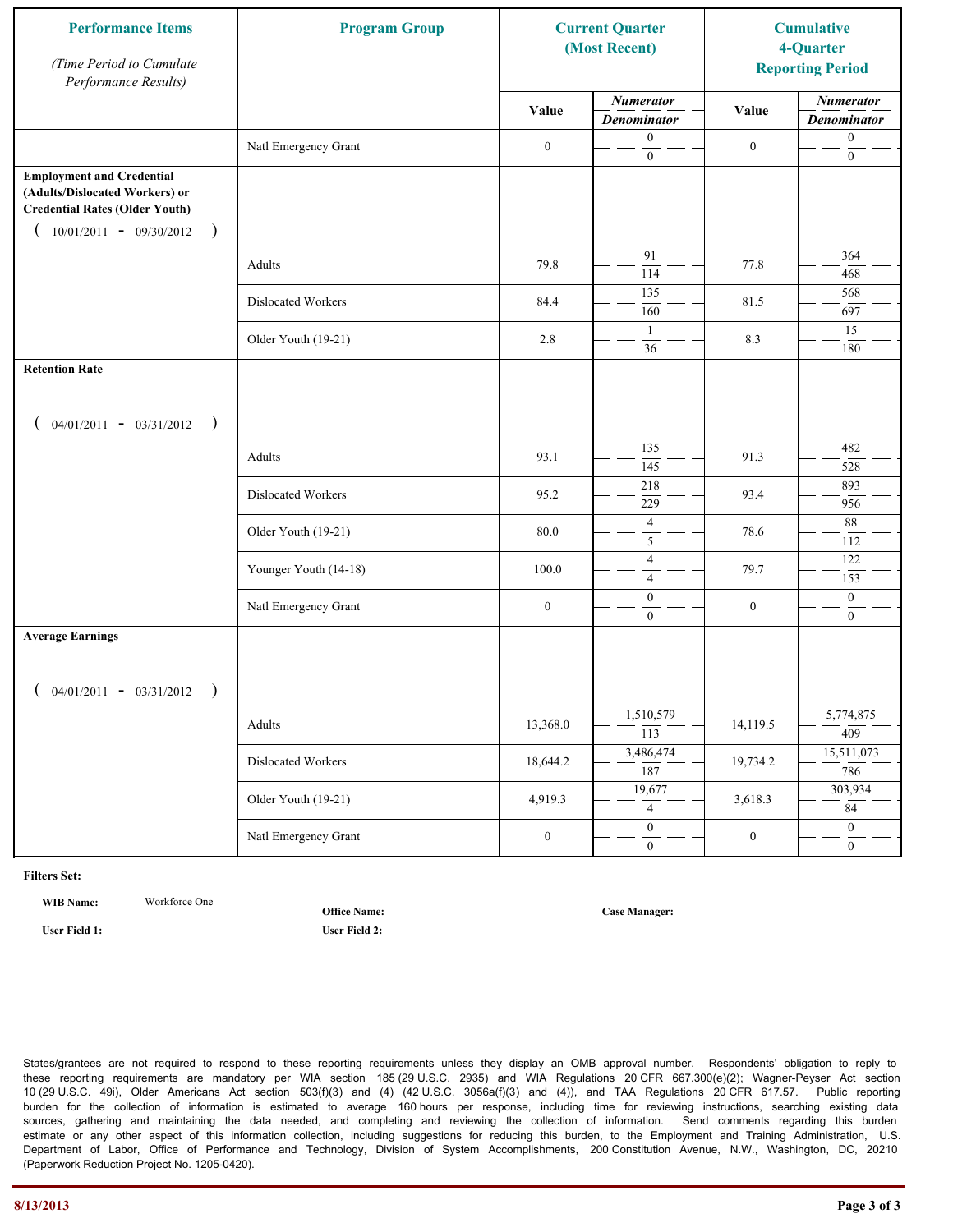**Report Due Date: Report Quarter End Date:** 08/15/2013 06/30/2013

**State:** FL

| <b>Performance Items</b><br>(Time Period to Cumulate<br>Performance Results) | <b>Program Group</b>              | <b>Current Quarter</b><br>(Most Recent) |                                        | <b>Cumulative</b><br>4-Quarter<br><b>Reporting Period</b> |                                        |
|------------------------------------------------------------------------------|-----------------------------------|-----------------------------------------|----------------------------------------|-----------------------------------------------------------|----------------------------------------|
|                                                                              |                                   | Value                                   | <b>Numerator</b><br><b>Denominator</b> | Value                                                     | <b>Numerator</b><br><b>Denominator</b> |
| <b>Total Participants</b>                                                    |                                   |                                         |                                        |                                                           |                                        |
| $07/01/2012 - 06/30/2013$ )                                                  |                                   |                                         |                                        |                                                           |                                        |
|                                                                              | <b>Total Adult Participants</b>   | 5,454                                   |                                        | 7,511                                                     |                                        |
|                                                                              | Total Adults (self-services only) | $\boldsymbol{0}$                        |                                        | $\boldsymbol{0}$                                          |                                        |
|                                                                              | WIA Adults                        | 3,417                                   |                                        | 4,825                                                     |                                        |
|                                                                              | WIA Dislocated Workers            | 2,134                                   |                                        | 2,811                                                     |                                        |
|                                                                              | Natl Emergency Grant              | 66                                      |                                        | 120                                                       |                                        |
|                                                                              | Received Training Services        | 1,795                                   |                                        | 2,972                                                     |                                        |
|                                                                              | WIA Adults                        | 996                                     |                                        | 1,662                                                     |                                        |
|                                                                              | WIA Dislocated Workers            | 826                                     |                                        | 1,358                                                     |                                        |
|                                                                              | Total Youth (14-21) Participants  | 3,094                                   |                                        | 3,383                                                     |                                        |
|                                                                              | Younger Youth (14-18)             | 2,182                                   |                                        | 2,400                                                     |                                        |
|                                                                              | Older Youth (19-21)               | 912                                     |                                        | 983                                                       |                                        |
|                                                                              | Out-of-School Youth               | 1,465                                   |                                        | 1,576                                                     |                                        |
|                                                                              | In-School-Youth                   | 1,629                                   |                                        | 1,807                                                     |                                        |
| <b>Total Exiters</b>                                                         |                                   |                                         |                                        |                                                           |                                        |
| $($ 04/01/2012 - 03/31/2013<br>$\rightarrow$                                 |                                   |                                         |                                        |                                                           |                                        |
|                                                                              | <b>Total Adult Exiters</b>        | 773                                     |                                        | 2,888                                                     |                                        |
|                                                                              | Total Adults (self-services only) | $\boldsymbol{0}$                        |                                        | $\boldsymbol{0}$                                          |                                        |
|                                                                              | <b>WIA Adults</b>                 | 512                                     |                                        | 1,987                                                     |                                        |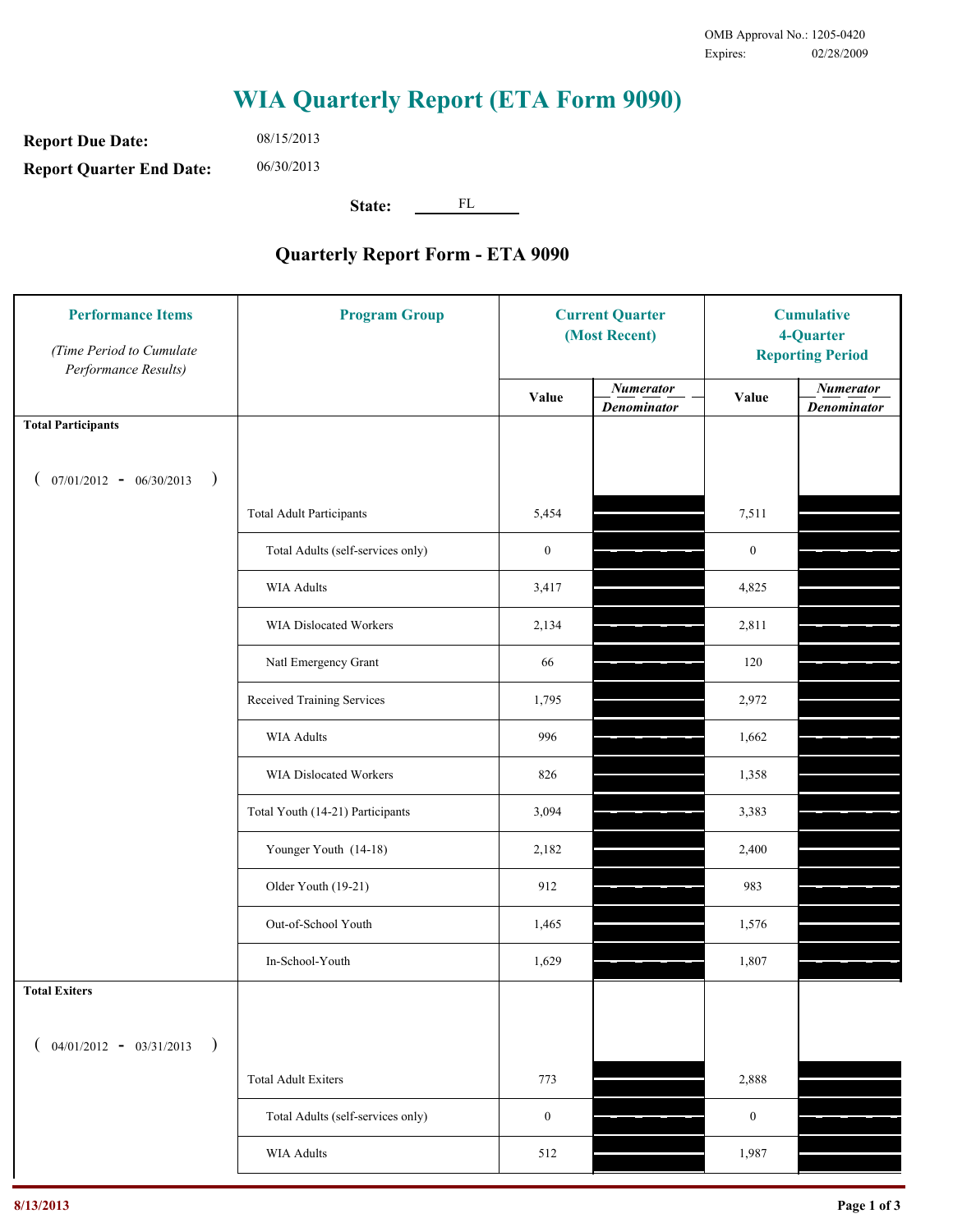| <b>Performance Items</b><br>(Time Period to Cumulate<br>Performance Results) | <b>Program Group</b>        |        | <b>Current Quarter</b><br>(Most Recent) | <b>Cumulative</b><br>4-Quarter<br><b>Reporting Period</b> |                                        |
|------------------------------------------------------------------------------|-----------------------------|--------|-----------------------------------------|-----------------------------------------------------------|----------------------------------------|
|                                                                              |                             | Value  | <b>Numerator</b><br><b>Denominator</b>  | Value                                                     | <b>Numerator</b><br><b>Denominator</b> |
|                                                                              | WIA Dislocated Workers      | 274    |                                         | 937                                                       |                                        |
|                                                                              | Natl Emergency Grant        | 19     |                                         | 91                                                        |                                        |
|                                                                              | Total Youth (14-21) Exiters | 98     |                                         | 523                                                       |                                        |
|                                                                              | Younger Youth (14-18)       | $81\,$ |                                         | 360                                                       |                                        |
|                                                                              | Older Youth (19-21)         | 17     |                                         | 163                                                       |                                        |
|                                                                              | Out-of-School Youth         | 34     |                                         | 250                                                       |                                        |
|                                                                              | In-School Youth             | 64     |                                         | 273                                                       |                                        |
| <b>Placement in Employment or</b><br>Education                               |                             |        |                                         |                                                           |                                        |
| $10/01/2011 - 09/30/2012$<br>$\rightarrow$                                   |                             |        |                                         |                                                           |                                        |
|                                                                              | WIA Youth (14-21)           | 86.0   | 49<br>57                                | 73.5                                                      | 335<br>456                             |
| <b>Attainment of Degree or</b><br>Certification                              |                             |        |                                         |                                                           |                                        |
| $(10/01/2011 - 09/30/2012)$<br>$\rightarrow$                                 |                             |        |                                         |                                                           |                                        |
|                                                                              | WIA Youth (14-21)           | 62.3   | $38\,$<br>$\overline{61}$               | 64.1                                                      | 304<br>474                             |
| <b>Literacy or Numeracy Gains</b>                                            |                             |        |                                         |                                                           |                                        |
| $($ 07/01/2012 - 06/30/2013<br>$\rightarrow$                                 |                             |        |                                         |                                                           |                                        |
|                                                                              | WIA Youth (14-21)           | 42.2   | 84<br>$\overline{199}$                  | 51.9                                                      | 265<br>511                             |
| Youth Diploma or Equivilance Rate                                            |                             |        |                                         |                                                           |                                        |
| $04/01/2012 - 03/31/2013$ )                                                  |                             |        |                                         |                                                           |                                        |
|                                                                              | WIA Younger Youth (14-18)   | 89.5   | 51<br>57                                | 69.0                                                      | 185<br>$268\,$                         |
| <b>Skill Attainment Rate</b>                                                 |                             |        |                                         |                                                           |                                        |
| $04/01/2012 - 03/31/2013$ )                                                  |                             |        |                                         |                                                           |                                        |
| $\overline{ }$                                                               | WIA Younger Youth (14-18)   | 92.1   | 669                                     | 92.2                                                      | 2,759                                  |
| <b>Entered Employment Rate</b>                                               |                             |        | 726                                     |                                                           | 2,991                                  |
|                                                                              |                             |        |                                         |                                                           |                                        |
| $10/01/2011 - 09/30/2012$ )                                                  |                             |        | 323                                     |                                                           | 1,091                                  |
|                                                                              | Adults                      | 87.3   | 370<br>169                              | 82.7                                                      | 1,320<br>768                           |
|                                                                              | Dislocated Workers          | 86.7   | 195<br>15                               | 89.8                                                      | 855                                    |
|                                                                              | Older Youth (19-21)         | 83.3   | $\overline{18}$                         | 77.0                                                      | 117<br>152                             |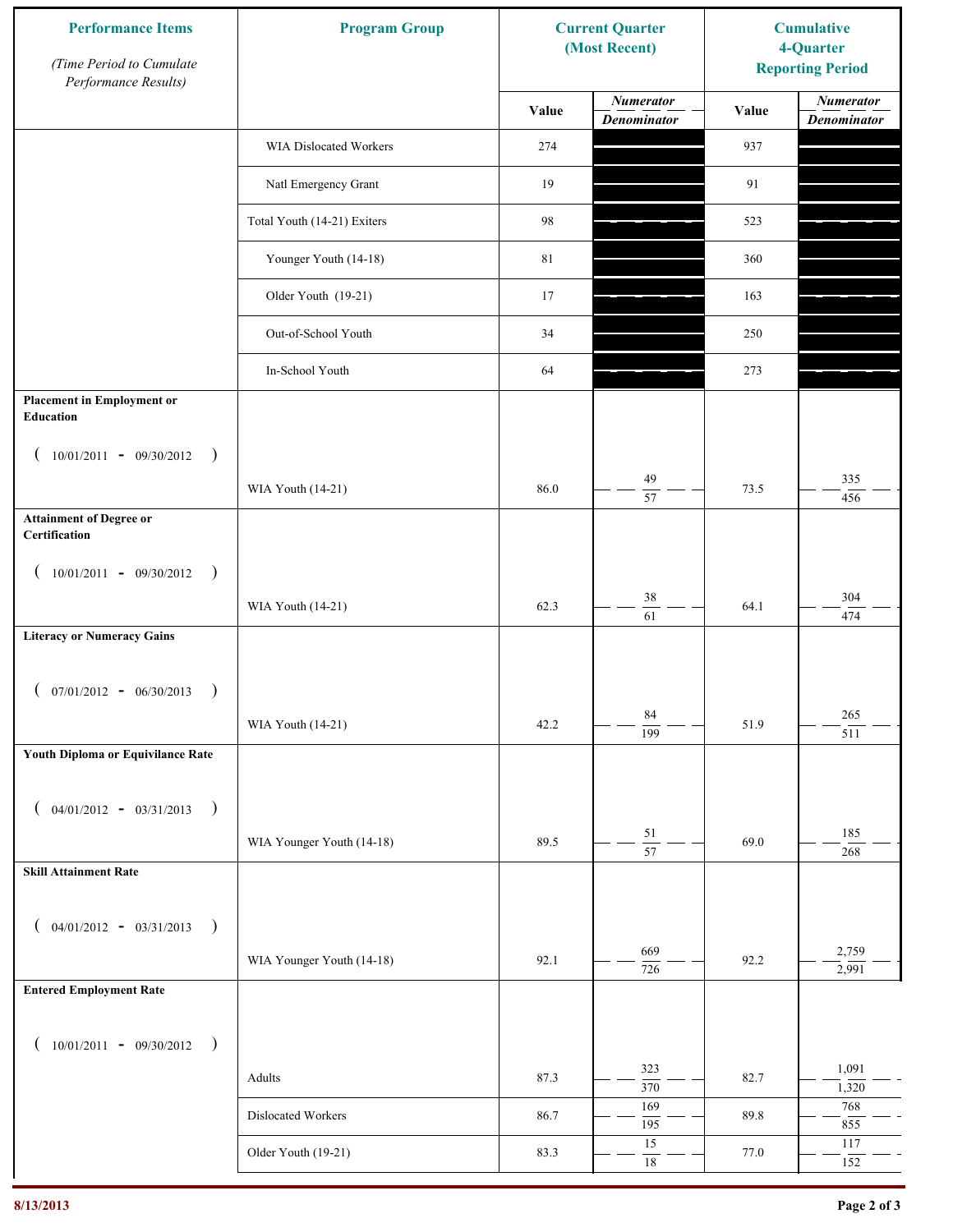| <b>Performance Items</b><br>(Time Period to Cumulate<br>Performance Results)                                                                              | <b>Program Group</b>  |          | <b>Current Quarter</b><br>(Most Recent) |          | <b>Cumulative</b><br>4-Quarter<br><b>Reporting Period</b> |
|-----------------------------------------------------------------------------------------------------------------------------------------------------------|-----------------------|----------|-----------------------------------------|----------|-----------------------------------------------------------|
|                                                                                                                                                           |                       | Value    | <b>Numerator</b><br><b>Denominator</b>  | Value    | <b>Numerator</b><br><b>Denominator</b>                    |
|                                                                                                                                                           | Natl Emergency Grant  | 78.9     | 15<br>$\overline{19}$                   | 83.1     | 59<br>$71\,$                                              |
| <b>Employment and Credential</b><br>(Adults/Dislocated Workers) or<br><b>Credential Rates (Older Youth)</b><br>$10/01/2011 - 09/30/2012$<br>$\rightarrow$ |                       |          |                                         |          |                                                           |
|                                                                                                                                                           | Adults                | 79.2     | 122<br>154                              | 75.8     | 555<br>732                                                |
|                                                                                                                                                           | Dislocated Workers    | 73.1     | 114<br>156                              | 77.7     | 546<br>703                                                |
|                                                                                                                                                           | Older Youth (19-21)   | 59.1     | 13<br>22                                | 37.0     | 68<br>184                                                 |
| <b>Retention Rate</b>                                                                                                                                     |                       |          |                                         |          |                                                           |
| $04/01/2011 - 03/31/2012$ )                                                                                                                               |                       |          |                                         |          |                                                           |
|                                                                                                                                                           | Adults                | 85.4     | 286<br>335                              | 88.2     | 1,489<br>1,689                                            |
|                                                                                                                                                           | Dislocated Workers    | 88.7     | 149<br>168                              | 91.5     | 746<br>815                                                |
|                                                                                                                                                           | Older Youth (19-21)   | 89.5     | 34<br>38                                | 89.8     | 88<br>98                                                  |
|                                                                                                                                                           | Younger Youth (14-18) | 68.9     | $\overline{51}$<br>74                   | 72.8     | 278<br>382                                                |
|                                                                                                                                                           | Natl Emergency Grant  | 85.7     | 6<br>$\tau$                             | 72.7     | 16<br>22                                                  |
| <b>Average Earnings</b>                                                                                                                                   |                       |          |                                         |          |                                                           |
| $04/01/2011 - 03/31/2012$ )                                                                                                                               |                       |          |                                         |          |                                                           |
|                                                                                                                                                           | Adults                | 14,364.7 | 3,849,751<br>$\frac{268}{ }$            | 17,435.7 | 24,043,858<br>$\overline{1,379}$                          |
|                                                                                                                                                           | Dislocated Workers    | 17,805.0 | 2,368,068<br>$\overline{133}$           | 17,034.4 | 11,430,070<br>671                                         |
|                                                                                                                                                           | Older Youth (19-21)   | 4,389.9  | 140,478<br>$\overline{32}$              | 5,305.5  | 466,884<br>88                                             |
|                                                                                                                                                           | Natl Emergency Grant  | 20,049.7 | 120,298<br>6                            | 18,490.6 | 277,359<br>15                                             |

**WIB Name:** South Florida Workforce Board

**Office Name:**

**User Field 1: User Field 2:**

**Case Manager:**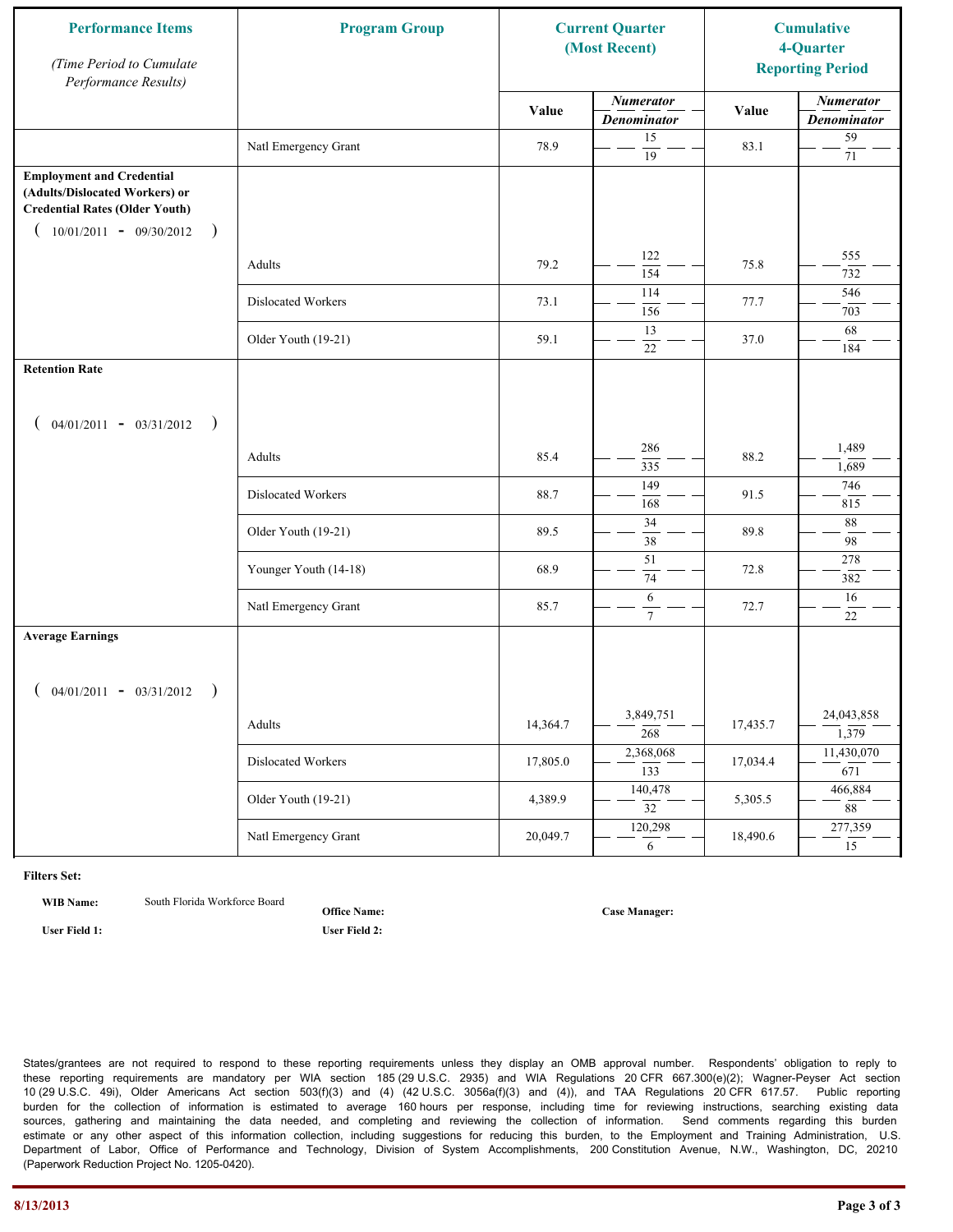**Report Due Date: Report Quarter End Date:** 08/15/2013 06/30/2013

**State:** FL

| <b>Performance Items</b><br>(Time Period to Cumulate<br>Performance Results) | <b>Program Group</b>              | <b>Current Quarter</b><br>(Most Recent) |                                        | <b>Cumulative</b><br>4-Quarter<br><b>Reporting Period</b> |                                        |
|------------------------------------------------------------------------------|-----------------------------------|-----------------------------------------|----------------------------------------|-----------------------------------------------------------|----------------------------------------|
|                                                                              |                                   | Value                                   | <b>Numerator</b><br><b>Denominator</b> | Value                                                     | <b>Numerator</b><br><b>Denominator</b> |
| <b>Total Participants</b>                                                    |                                   |                                         |                                        |                                                           |                                        |
| $07/01/2012 - 06/30/2013$<br>$\big)$<br>€                                    |                                   |                                         |                                        |                                                           |                                        |
|                                                                              | <b>Total Adult Participants</b>   | 1,520                                   |                                        | 2,166                                                     |                                        |
|                                                                              | Total Adults (self-services only) | $\boldsymbol{0}$                        |                                        | $\mathbf{0}$                                              |                                        |
|                                                                              | WIA Adults                        | 1,071                                   |                                        | 1,549                                                     |                                        |
|                                                                              | <b>WIA Dislocated Workers</b>     | 498                                     |                                        | 732                                                       |                                        |
|                                                                              | Natl Emergency Grant              | $\mathbf{0}$                            |                                        | $\bf{0}$                                                  |                                        |
|                                                                              | Received Training Services        | 895                                     |                                        | 1,387                                                     |                                        |
|                                                                              | WIA Adults                        | 650                                     |                                        | 1,029                                                     |                                        |
|                                                                              | WIA Dislocated Workers            | 255                                     |                                        | 407                                                       |                                        |
|                                                                              | Total Youth (14-21) Participants  | 507                                     |                                        | 624                                                       |                                        |
|                                                                              | Younger Youth (14-18)             | 376                                     |                                        | 458                                                       |                                        |
|                                                                              | Older Youth (19-21)               | 131                                     |                                        | 166                                                       |                                        |
|                                                                              | Out-of-School Youth               | 220                                     |                                        | 285                                                       |                                        |
|                                                                              | In-School-Youth                   | 287                                     |                                        | 339                                                       |                                        |
| <b>Total Exiters</b>                                                         |                                   |                                         |                                        |                                                           |                                        |
| $($ 04/01/2012 - 03/31/2013<br>$\lambda$                                     |                                   |                                         |                                        |                                                           |                                        |
|                                                                              | <b>Total Adult Exiters</b>        | 272                                     |                                        | 955                                                       |                                        |
|                                                                              | Total Adults (self-services only) | $\mathbf{0}$                            |                                        | $\mathbf{0}$                                              |                                        |
|                                                                              | <b>WIA Adults</b>                 | 194                                     |                                        | 709                                                       |                                        |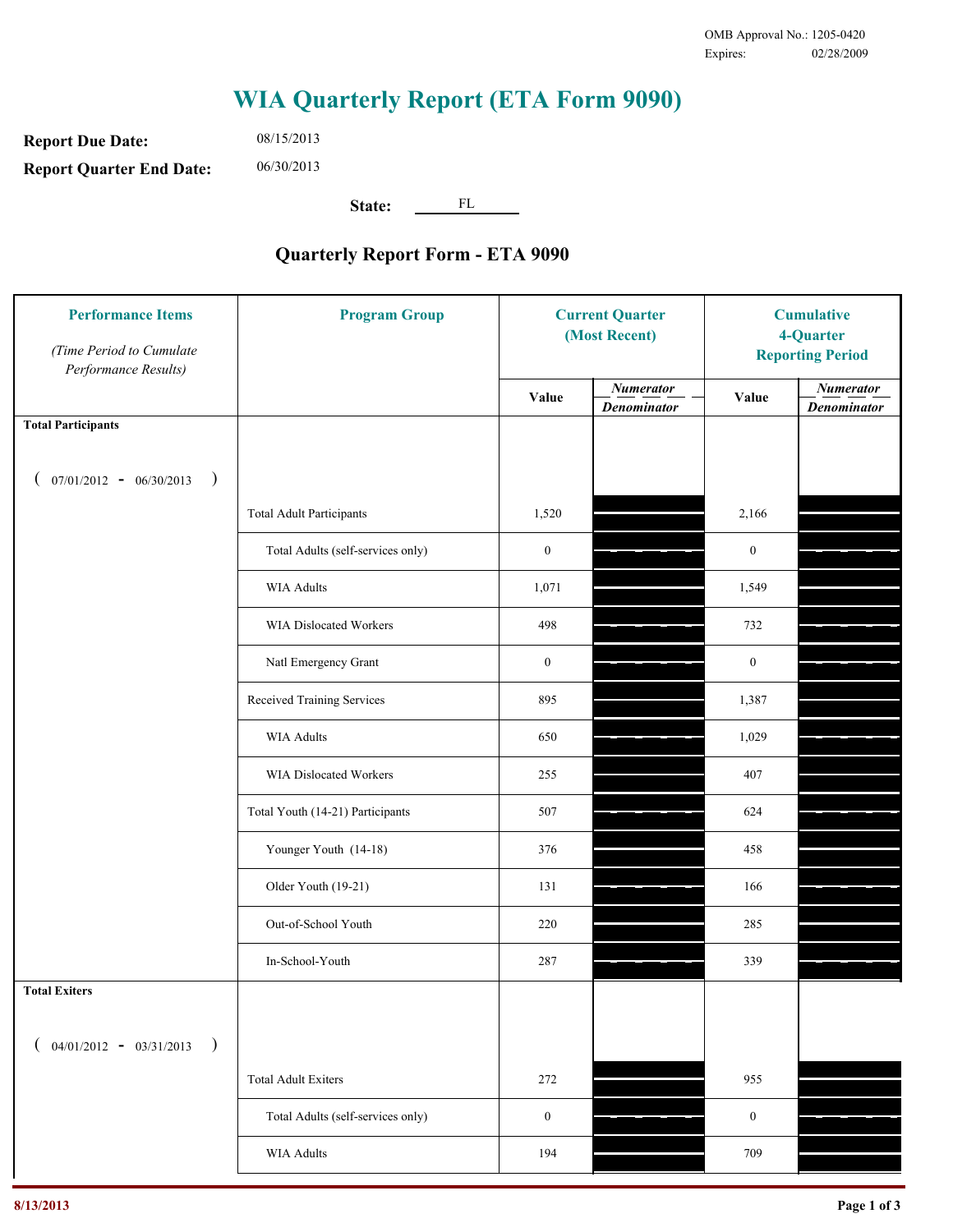| <b>Performance Items</b><br>(Time Period to Cumulate<br>Performance Results) | <b>Program Group</b>        |                  | <b>Current Quarter</b><br>(Most Recent) |                  | <b>Cumulative</b><br>4-Quarter<br><b>Reporting Period</b> |
|------------------------------------------------------------------------------|-----------------------------|------------------|-----------------------------------------|------------------|-----------------------------------------------------------|
|                                                                              |                             | Value            | <b>Numerator</b><br><b>Denominator</b>  | Value            | <b>Numerator</b><br><b>Denominator</b>                    |
|                                                                              | WIA Dislocated Workers      | 108              |                                         | 326              |                                                           |
|                                                                              | Natl Emergency Grant        | $\boldsymbol{0}$ |                                         | $\boldsymbol{0}$ |                                                           |
|                                                                              | Total Youth (14-21) Exiters | 37               |                                         | 157              |                                                           |
|                                                                              | Younger Youth (14-18)       | 27               |                                         | 106              |                                                           |
|                                                                              | Older Youth (19-21)         | $10\,$           |                                         | 51               |                                                           |
|                                                                              | Out-of-School Youth         | 19               |                                         | 90               |                                                           |
|                                                                              | In-School Youth             | 18               |                                         | 67               |                                                           |
| <b>Placement in Employment or</b><br>Education                               |                             |                  |                                         |                  |                                                           |
| $10/01/2011 - 09/30/2012$<br>$\rightarrow$                                   |                             |                  |                                         |                  |                                                           |
|                                                                              | WIA Youth (14-21)           | 82.5             | 33<br>$\overline{40}$                   | 76.7             | 99<br>$\frac{1}{29}$                                      |
| <b>Attainment of Degree or</b><br>Certification                              |                             |                  |                                         |                  |                                                           |
| $(10/01/2011 - 09/30/2012)$<br>$\rightarrow$                                 |                             |                  |                                         |                  |                                                           |
|                                                                              | WIA Youth (14-21)           | 95.1             | 39<br>$\overline{41}$                   | 85.1             | 114<br>134                                                |
| <b>Literacy or Numeracy Gains</b>                                            |                             |                  |                                         |                  |                                                           |
| $(07/01/2012 - 06/30/2013)$<br>$\rightarrow$                                 |                             |                  |                                         |                  |                                                           |
|                                                                              | WIA Youth (14-21)           | 56.5             | $26\,$<br>$\overline{46}$               | 68.1             | 62<br>$\overline{91}$                                     |
| Youth Diploma or Equivilance Rate                                            |                             |                  |                                         |                  |                                                           |
| $04/01/2012 - 03/31/2013$ )                                                  |                             |                  |                                         |                  |                                                           |
|                                                                              | WIA Younger Youth (14-18)   | 70.8             | $17\,$                                  | 75.3             | $58\,$                                                    |
| <b>Skill Attainment Rate</b>                                                 |                             |                  | $\overline{24}$                         |                  | $\overline{77}$                                           |
|                                                                              |                             |                  |                                         |                  |                                                           |
| $04/01/2012 - 03/31/2013$ )                                                  |                             | 82.5             | 80                                      | 89.7             | 531                                                       |
| <b>Entered Employment Rate</b>                                               | WIA Younger Youth (14-18)   |                  | $\overline{97}$                         |                  | 592                                                       |
|                                                                              |                             |                  |                                         |                  |                                                           |
| $10/01/2011 - 09/30/2012$ )                                                  |                             |                  | 88                                      |                  | 289                                                       |
|                                                                              | Adults                      | 92.6             | $\overline{95}$                         | 88.9             | 325                                                       |
|                                                                              | Dislocated Workers          | 94.5             | 52<br>$\overline{55}$                   | 89.6             | $268\,$<br>299                                            |
|                                                                              | Older Youth (19-21)         | 72.7             | $\,$ 8 $\,$<br>$11\,$                   | 75.9             | $41\,$<br>54                                              |